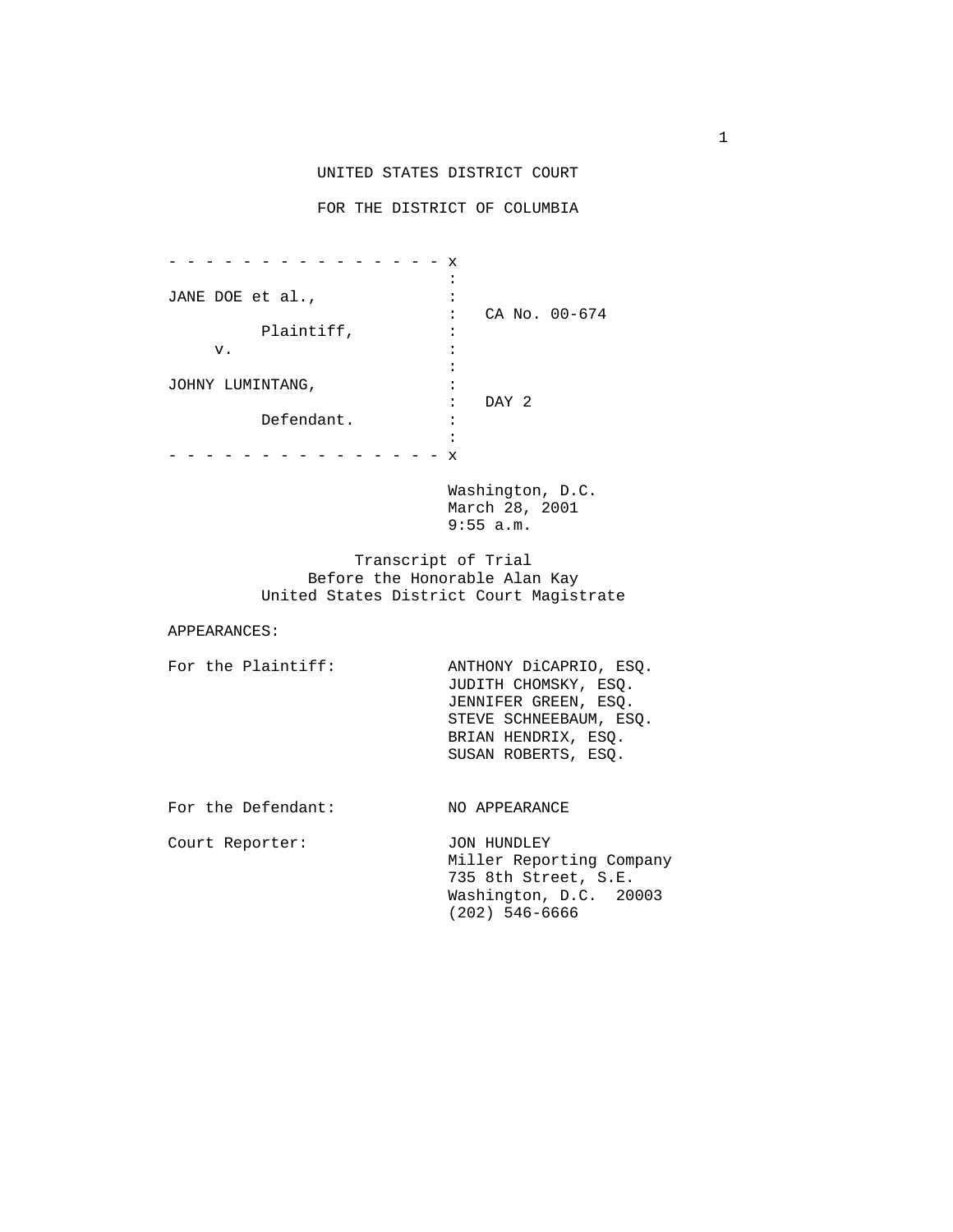|  | INDEX |
|--|-------|
|--|-------|

|                                |        |                                                                                                                                                                                                                                                                                                                                                                                                                                                                            | DIRECT CROSS REDIRECT RECROSS |                 |
|--------------------------------|--------|----------------------------------------------------------------------------------------------------------------------------------------------------------------------------------------------------------------------------------------------------------------------------------------------------------------------------------------------------------------------------------------------------------------------------------------------------------------------------|-------------------------------|-----------------|
| WITNESSES FOR THE<br>PLAINTIFF |        |                                                                                                                                                                                                                                                                                                                                                                                                                                                                            |                               |                 |
| John Doe 3                     | $- -$  |                                                                                                                                                                                                                                                                                                                                                                                                                                                                            |                               |                 |
| Jane Doe 1                     | 29, 53 |                                                                                                                                                                                                                                                                                                                                                                                                                                                                            | $- -$                         | $- -$           |
| Theodore Folke                 | 58     | $\frac{1}{2} \left( \frac{1}{2} \right) \left( \frac{1}{2} \right) \left( \frac{1}{2} \right) \left( \frac{1}{2} \right) \left( \frac{1}{2} \right) \left( \frac{1}{2} \right) \left( \frac{1}{2} \right) \left( \frac{1}{2} \right) \left( \frac{1}{2} \right) \left( \frac{1}{2} \right) \left( \frac{1}{2} \right) \left( \frac{1}{2} \right) \left( \frac{1}{2} \right) \left( \frac{1}{2} \right) \left( \frac{1}{2} \right) \left( \frac{1}{2} \right) \left( \frac$ | $- -$                         |                 |
| John Doe 2                     | 70     | $- -$                                                                                                                                                                                                                                                                                                                                                                                                                                                                      | $- -$                         | $ -$            |
| EXHIBITS:                      |        |                                                                                                                                                                                                                                                                                                                                                                                                                                                                            |                               | Marked Received |
| Plaintiffs' Exhibit No. 19     |        |                                                                                                                                                                                                                                                                                                                                                                                                                                                                            | $  \,$ $\,$ $\,$              | 5               |
| Plaintiffs' Exhibit No. 23     |        |                                                                                                                                                                                                                                                                                                                                                                                                                                                                            | $- -$                         | 6               |
| EXHIBITS UNDER SEAL:           |        |                                                                                                                                                                                                                                                                                                                                                                                                                                                                            |                               |                 |
| Plaintiffs' Exhibit No. 24     |        |                                                                                                                                                                                                                                                                                                                                                                                                                                                                            |                               | 56              |
| Plaintiffs' Exhibit No. 26     |        |                                                                                                                                                                                                                                                                                                                                                                                                                                                                            | $- -$                         | 69              |
| Plaintiffs' Exhibit No. 31     |        |                                                                                                                                                                                                                                                                                                                                                                                                                                                                            | $- -$                         | 69              |
| Plaintiffs' Exhibit No. 27     |        |                                                                                                                                                                                                                                                                                                                                                                                                                                                                            | $--$                          | 95              |
| Plaintiffs' Exhibit No. 28     |        |                                                                                                                                                                                                                                                                                                                                                                                                                                                                            | $- -$                         | 96              |
| Plaintiffs' Exhibit No. 29     |        |                                                                                                                                                                                                                                                                                                                                                                                                                                                                            |                               | 96              |

 $\overline{2}$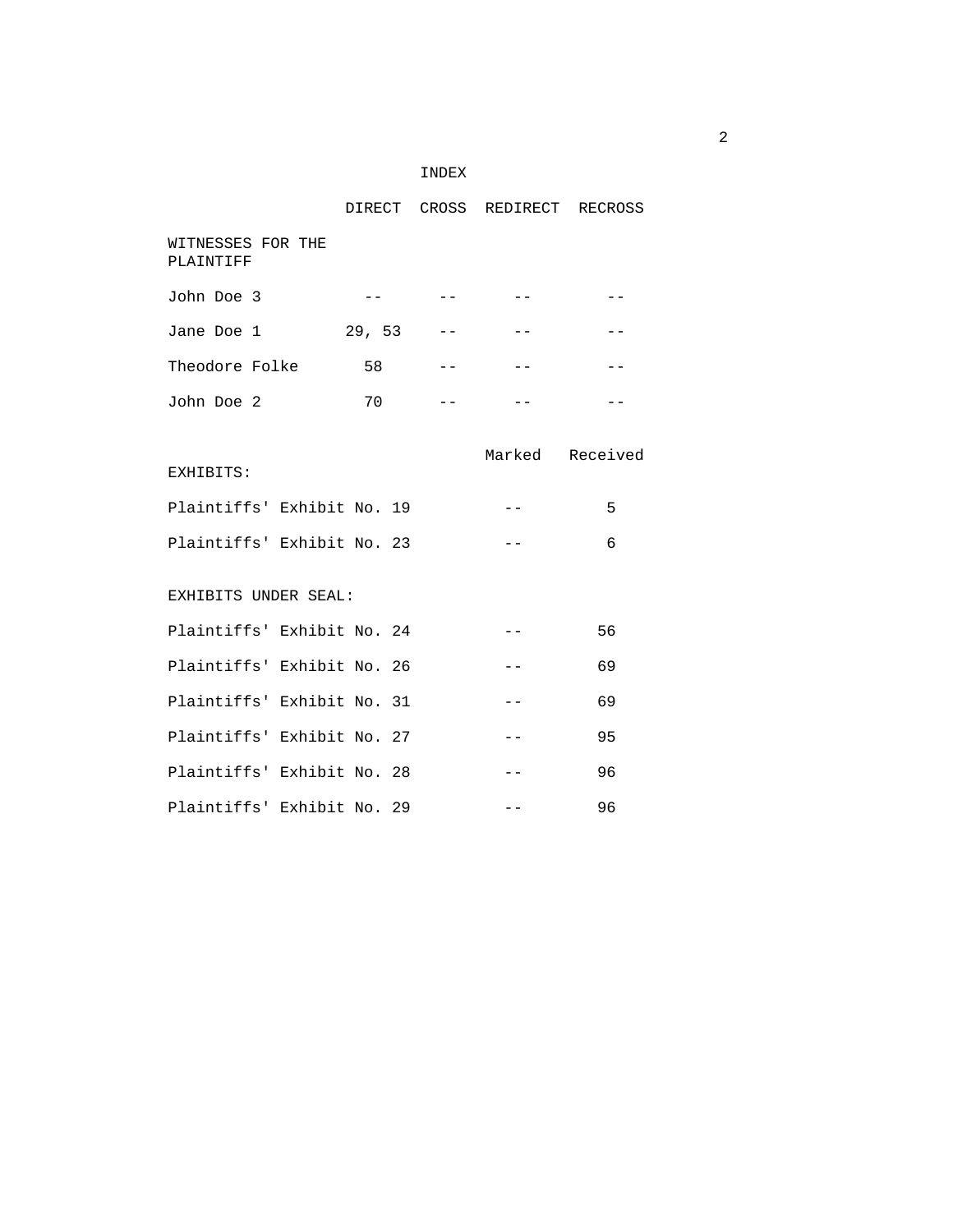| 1  | PROCEEDINGS                                         |
|----|-----------------------------------------------------|
| 2  | THE CLERK: Civil Action 2000-674, Jane              |
| 3  | Doe et al. versus Johny Lumintang. Anthony          |
| 4  | DiCaprio, Judith Chomsky, Jennifer Green, Steve     |
| 5  | Schneebaum, Brian Hendrix and Susan Roberts         |
| 6  | representing the plaintiffs. The defendant is not   |
| 7  | present and there is no representation by counsel.  |
| 8  | THE COURT: Good morning.                            |
| 9  | MR. DiCAPRIO: Good morning, Your Honor.             |
| 10 | THE COURT: Are you ready to proceed, Mr.            |
| 11 | DiCaprio?                                           |
| 12 | MR. DiCAPRIO: Yes, Your Honor.                      |
| 13 | THE COURT: You are calling John Doe 3 to            |
| 14 | the stand. Very well.                               |
| 15 | MR. DiCAPRIO: Yes, Your Honor.                      |
| 16 | THE COURT: We have the same interpreter.            |
| 17 | The interpreter has previously been sworn, as has   |
| 18 | the witness, so they remain under oath.             |
| 19 | Mr. DiCaprio, again, we have a new                  |
| 20 | reporter today, and I hope that we can be           |
| 21 | solicitous of his need to get everything down on    |
| 22 | the record. So if there are names of villages and   |
| 23 | towns which I'm sure he's not familiar with, if you |
| 24 | would be good enough to have the interpreter spell  |
| 25 | out the names so there's no misunderstanding.       |

 $\sim$  3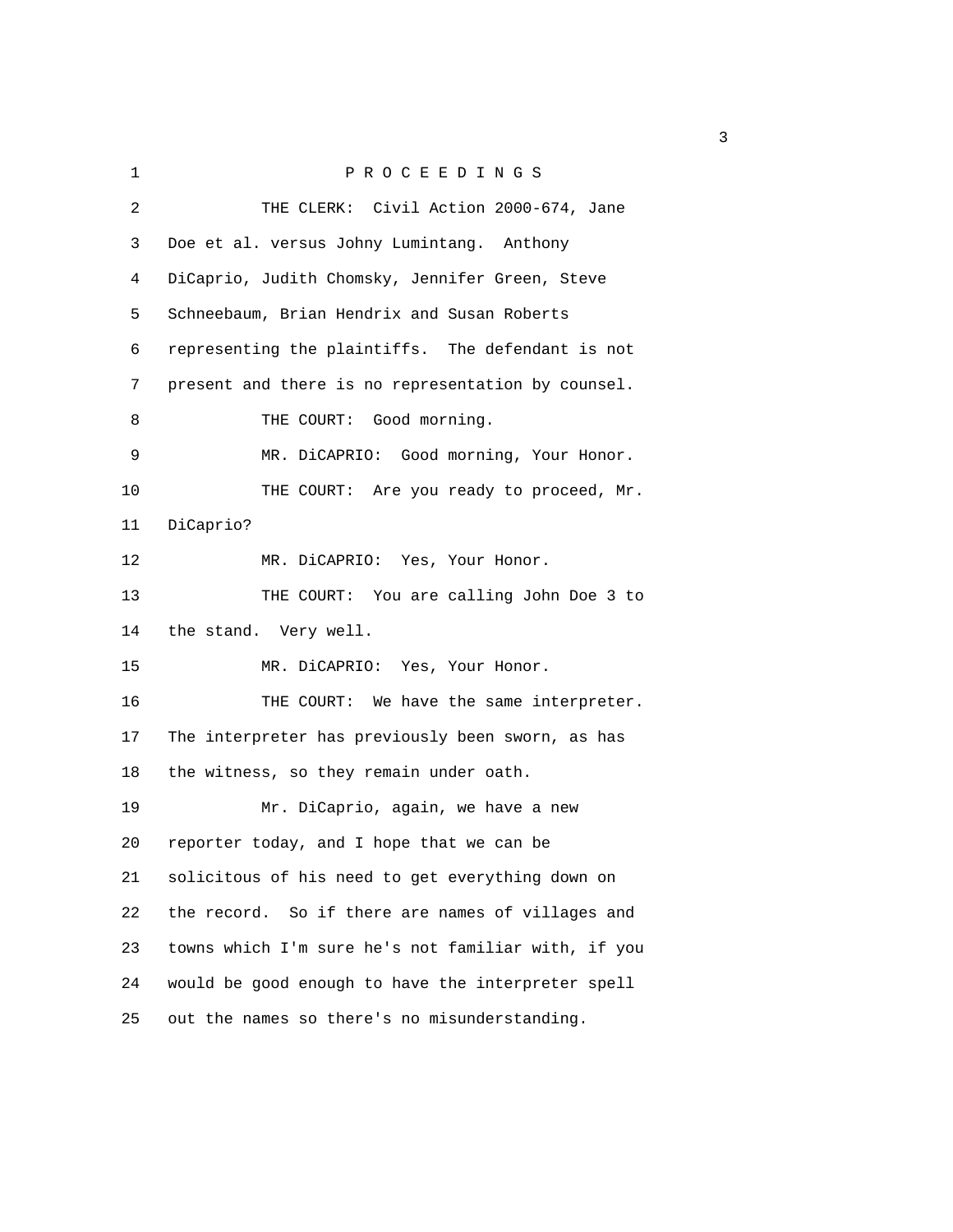1 MR. DiCAPRIO: Yes, Your Honor.

| 2  | THE COURT: Very well.                                |
|----|------------------------------------------------------|
| 3  | MR. DiCAPRIO: Would it be easier for the             |
| 4  | interpreter if I were to put the easel by him so he  |
| 5  | could write it out? We have it here for that         |
| 6  | purpose.                                             |
| 7  | THE COURT: That might be easier.<br>I'm              |
| 8  | sure if it was spelled out letter by letter, the     |
| 9  | court reporter could get it, but I have no           |
| 10 | objection to having the easel adjacent to the        |
| 11 | interpreter where it can be written out.             |
| 12 | MR. DiCAPRIO: Shall I proceed, Your                  |
| 13 | Honor?                                               |
| 14 | THE COURT: You may proceed.                          |
| 15 | MR. DiCAPRIO: Thank you.                             |
| 16 | Your Honor, I would like to offer Exhibit            |
| 17 | 19, which is the letter that was referred to and     |
| 18 | testified to by John Doe 3.                          |
| 19 | Before I offer it, I would like to advise            |
| 20 | the Court that on February 28th, 2001, John Doe 3    |
| 21 | and I went to the UNTAET--that is                    |
| 22 | U-N-T-A-E-T--Special Crimes Unit in Dili, East       |
| 23 | Timor, to speak to Mr. Stein Hagen, who is the       |
| 24 | acting chief investigator, to retrieve the original  |
| 25 | Because this letter is going to be<br>of Exhibit 19. |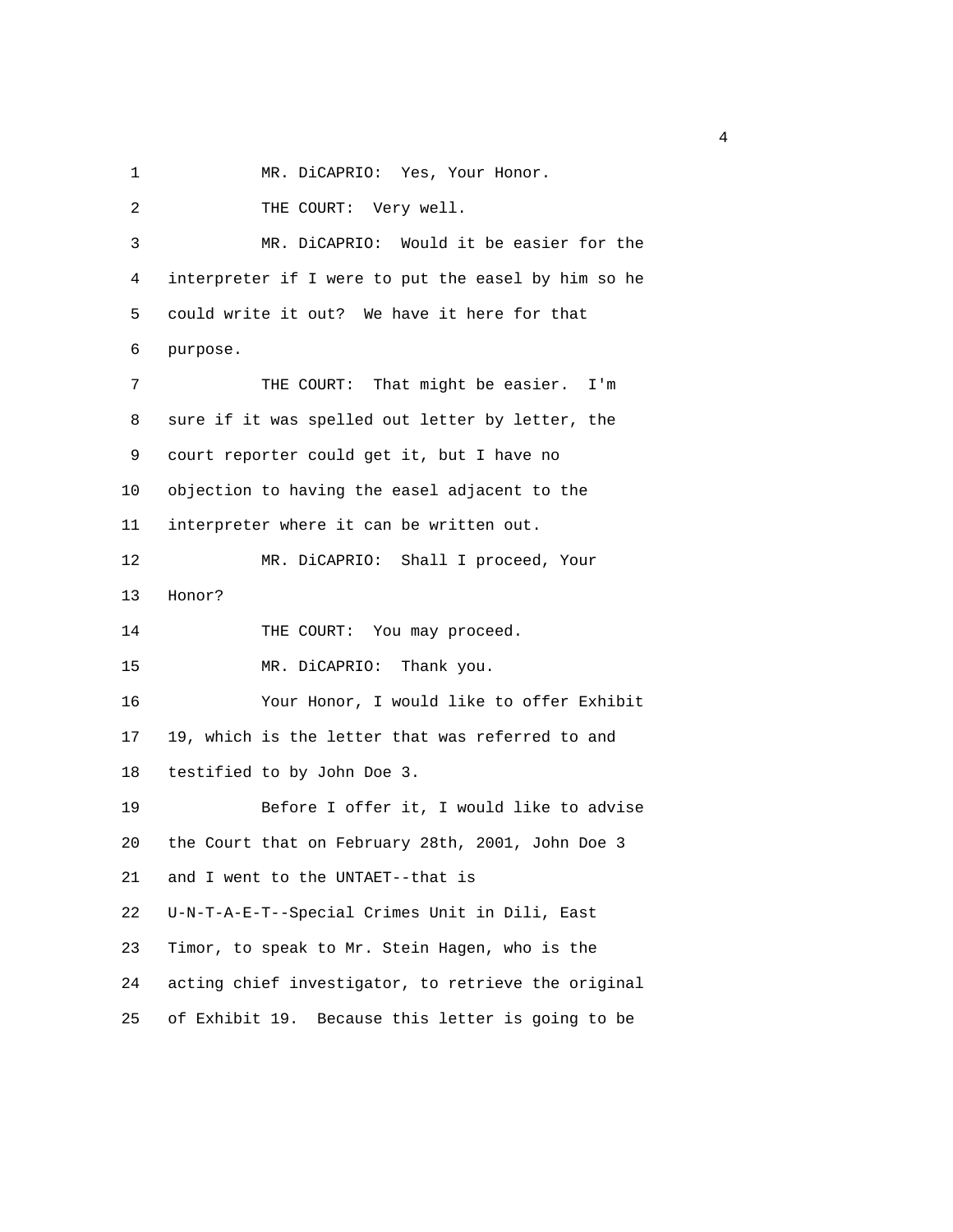1 used in a criminal prosecution, we were not able to 2 get the original and we actually were not able to 3 speak to Mr. Hagen, although I spoke to his 4 assistant and received his phone number. 5 I called him on four or five occasions 6 when I returned to the United States and I spoke to 7 him on March 21st, 2001. He indicated to me that 8 he would copy the letter, he would sign the letter 9 and indicate that the letter is an accurate and 10 complete copy. So that there is a signature by Mr. 11 Hagen and there is writing in blue and that is his 12 writing. We received these documents on Monday by 13 Express Mail. 14 I therefore offer Exhibit 19. 15 THE COURT: Very well. The Court will 16 accept a copy of the letter which has been 17 identified as Exhibit 19 for identification and 18 admit it into evidence. 19 [Plaintiffs' Exhibit 19 20 was received in 21 evidence.] 22 MR. DiCAPRIO: Thank you, Your Honor. 23 I also offer at this time Exhibit 23, 24 which is the graduation photo of John Doe 5. 25 THE COURT: And Exhibit 23 for

 $\sim$  5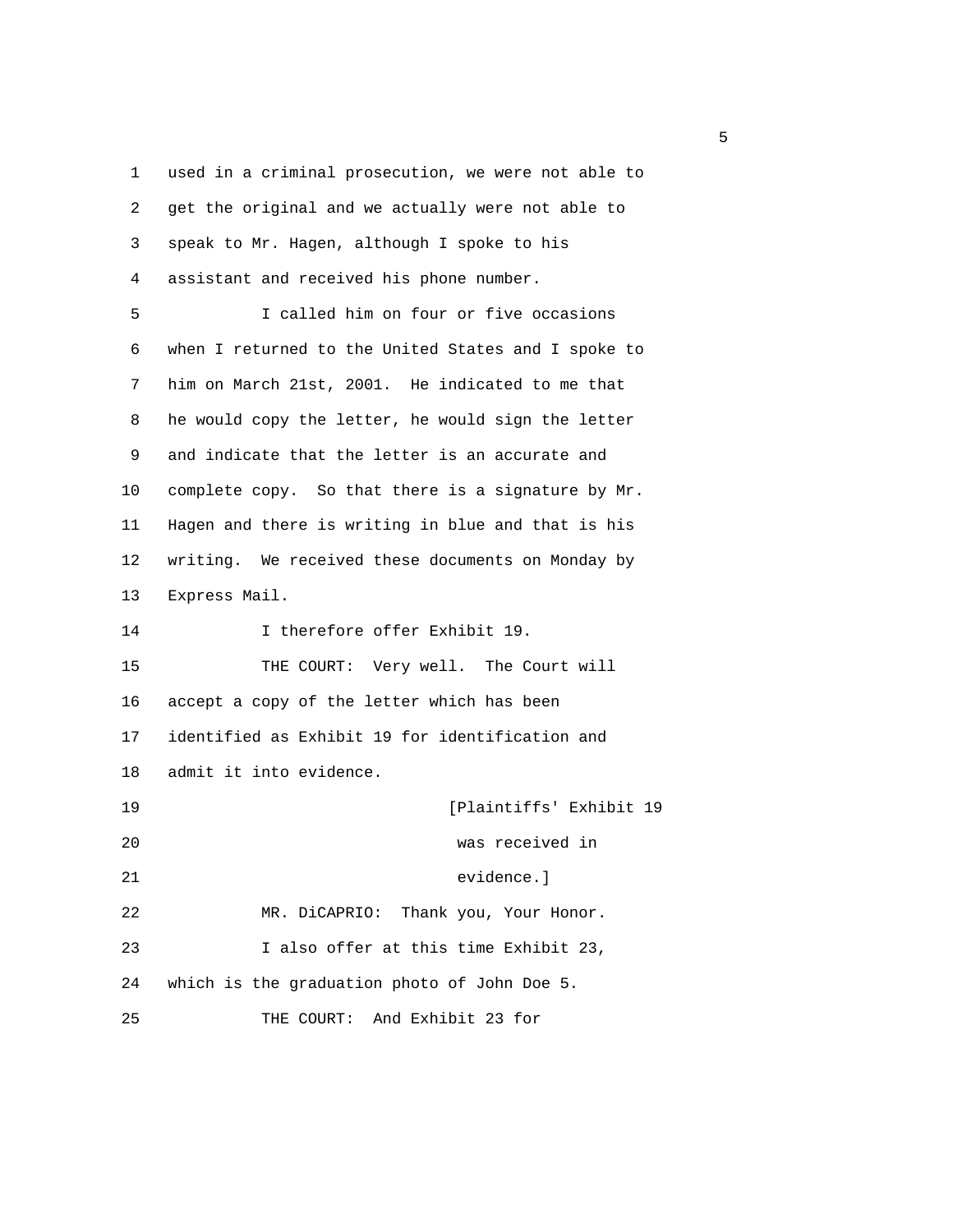1 identification will be accepted into evidence also.

 2 [Plaintiffs' Exhibit 23 3 was received in 4 evidence.] 5 MR. DiCAPRIO: Thank you, Your Honor. 6 Your Honor, one additional request, if I 7 may, of the Court. Many of these documents have 8 the actual name of the parties. We would like the 9 opportunity at some point in time to redact the 10 names before these documents become part of the 11 record, the permanent record. 12 THE COURT: I have no problem, Mr. 13 DiCaprio, with respect to the names of individuals 14 who are named plaintiffs so that we can then have a 15 cross-reference to a John Doe or Jane Doe, but to 16 have a redacted name--let me think about that. 17 17 I have no objection to the redaction, but 18 there should be somewhere perhaps in the sealed 19 file a cross-reference to the actual person who may 20 have authored a document or been the recipient of a 21 document. 22 MR. DiCAPRIO: That seems very 23 appropriate, Your Honor. 24 THE COURT: So if something could be 25 worked out along those lines, because we have to

 $\sim$  6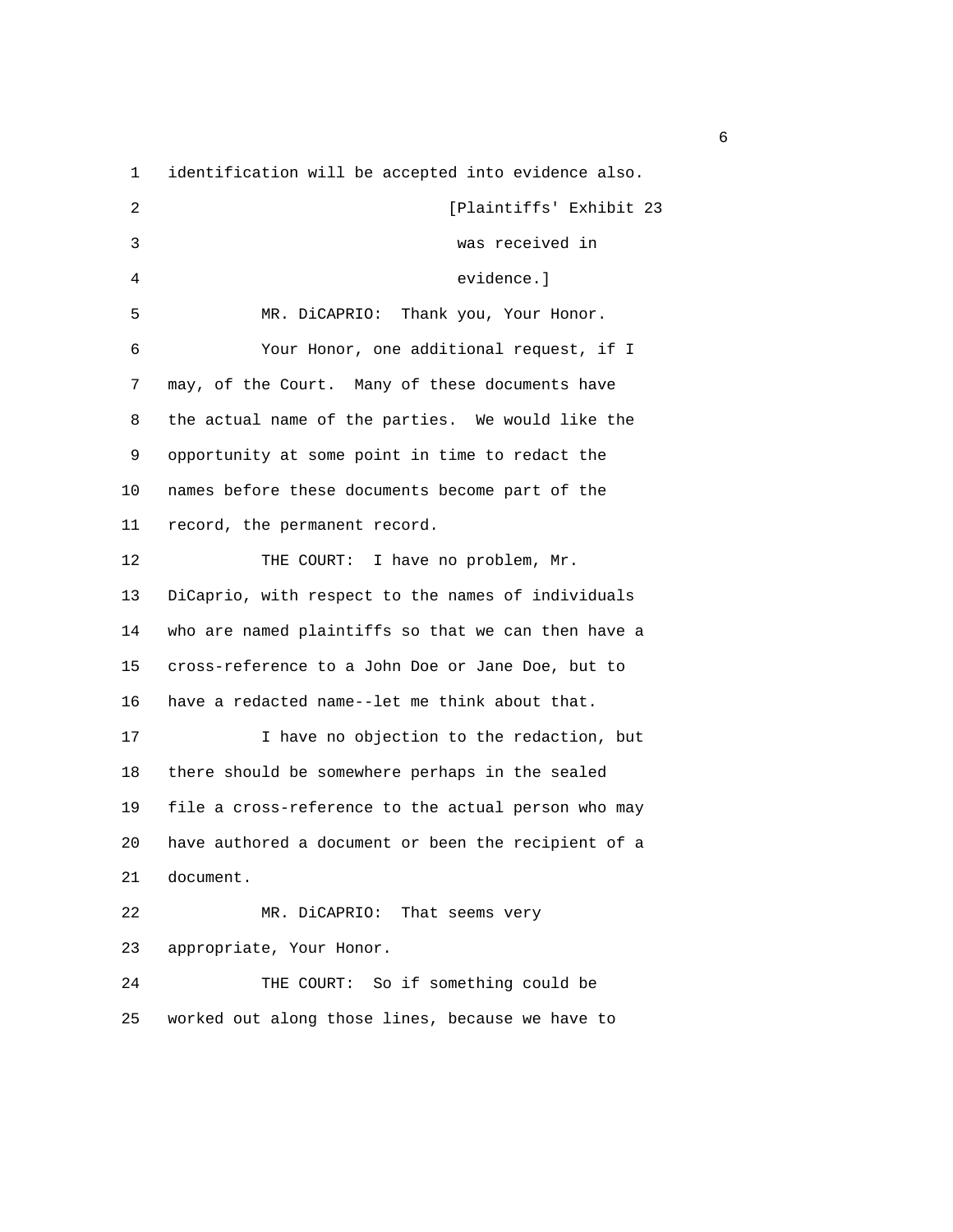1 have a record that makes sense in terms of having a 2 legitimate document from a legitimate individual 3 who is known somewhere in the court record. 4 MR. DiCAPRIO: Okay. Thank you, Your 5 Honor. 6 INTERPRETER PREVIOUSLY SWORN 7 JOHN DOE 3, PLAINTIFFS' WITNESS, PREVIOUSLY SWORN 8 CONTINUED DIRECT EXAMINATION 9 BY MR. DiCAPRIO: 10 Q Yesterday, as we broke for the day, you 11 were describing your father's condition and the 12 effect that the events that you testified to has 13 had upon your father. Do you recall that? 14 A Yes. 15 Q And I believe that you indicated that he 16 is very thin. 17 A Yes. 18 Q And is that a change from his former 19 appearance? 20 A Yes. 21 Q All right. Would you describe the change 22 that took place in your father's physical 23 appearance? 24 A Before the incident, my father was strong 25 and healthful man. He could work as an agriculture

<u>2</u> The contract of the contract of the contract of the contract of the contract of the contract of the contract of the contract of the contract of the contract of the contract of the contract of the contract of the contra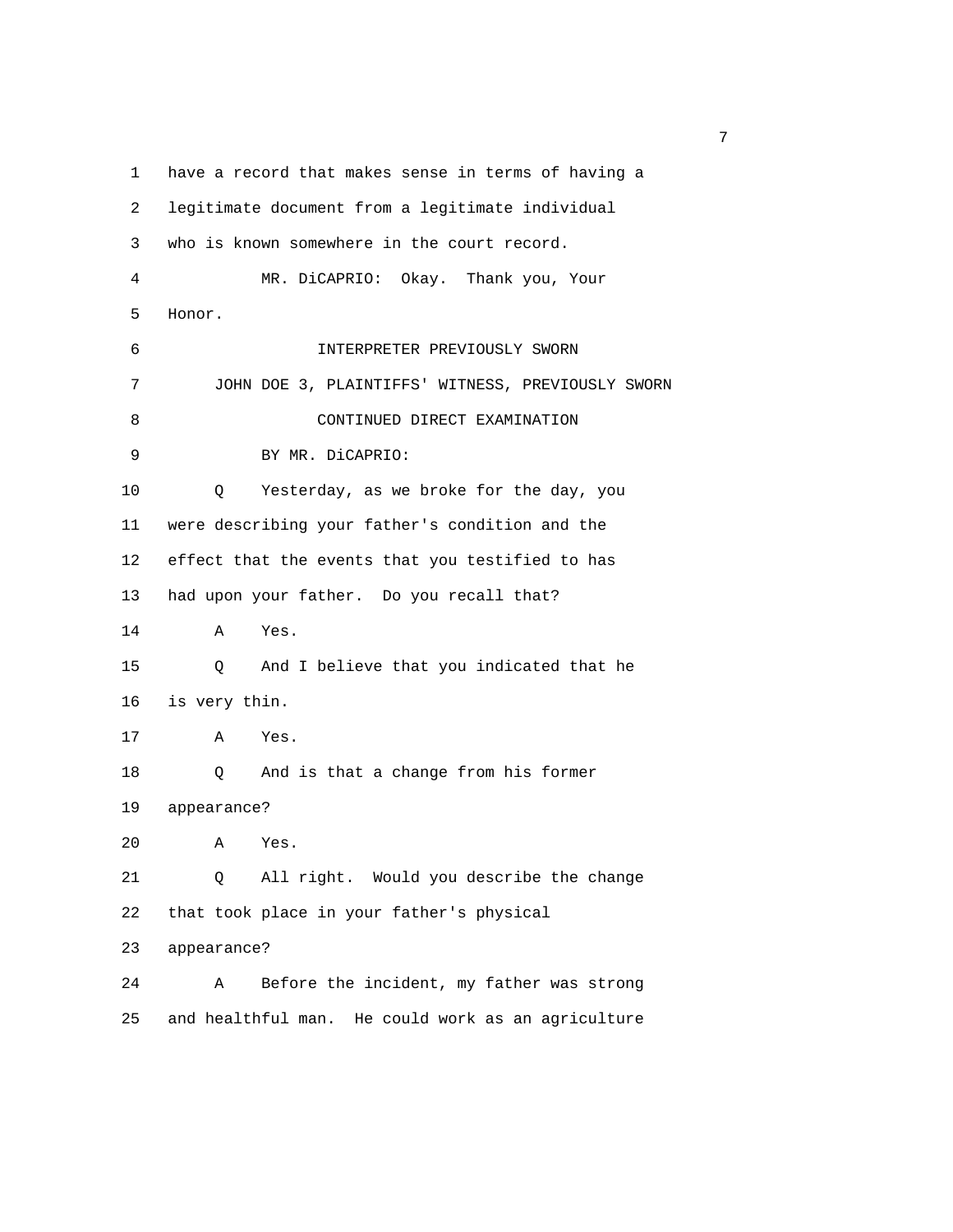1 and in the government as a civil servant. But

| 2  | after the incident, he became real weak man.<br>He  |
|----|-----------------------------------------------------|
| 3  | became very fragile and get sick easily. He lost    |
| 4  | his hope of living and he lost faith of life and et |
| 5  | cetera.                                             |
| 6  | When you say "and et cetera," what do you<br>Q      |
| 7  | mean by that?                                       |
| 8  | Because before, he has hope and will to<br>Α        |
| 9  | live as agriculture--as agriculture or even as a    |
| 10 | civilian, also a civil servant. But after that, he  |
| 11 | seems like there is no meaning of life for him and  |
| 12 | he just stay at home all the time.                  |
| 13 | Q<br>And you're bringing this case on his           |
| 14 | behalf; is that true?                               |
| 15 | Α<br>Yes.                                           |
| 16 | And can you tell me whether or not,<br>Q            |
| 17 | because of his condition, he has not traveled here  |
| 18 | to this courtroom?                                  |
| 19 | Yes, that's why he could not come, because<br>Α     |
| 20 | of his physical condition and because of his age,   |
| 21 | and he has some heart problem as well. He was also  |
| 22 | shot and that's why it's affect physically to have  |
| 23 | long-distance travel.                               |
| 24 | Would you repeat that part of the answer?<br>Q      |
| 25 | I didn't understand the first portion--he was so    |

experience of the state of the state of the state of the state of the state of the state of the state of the s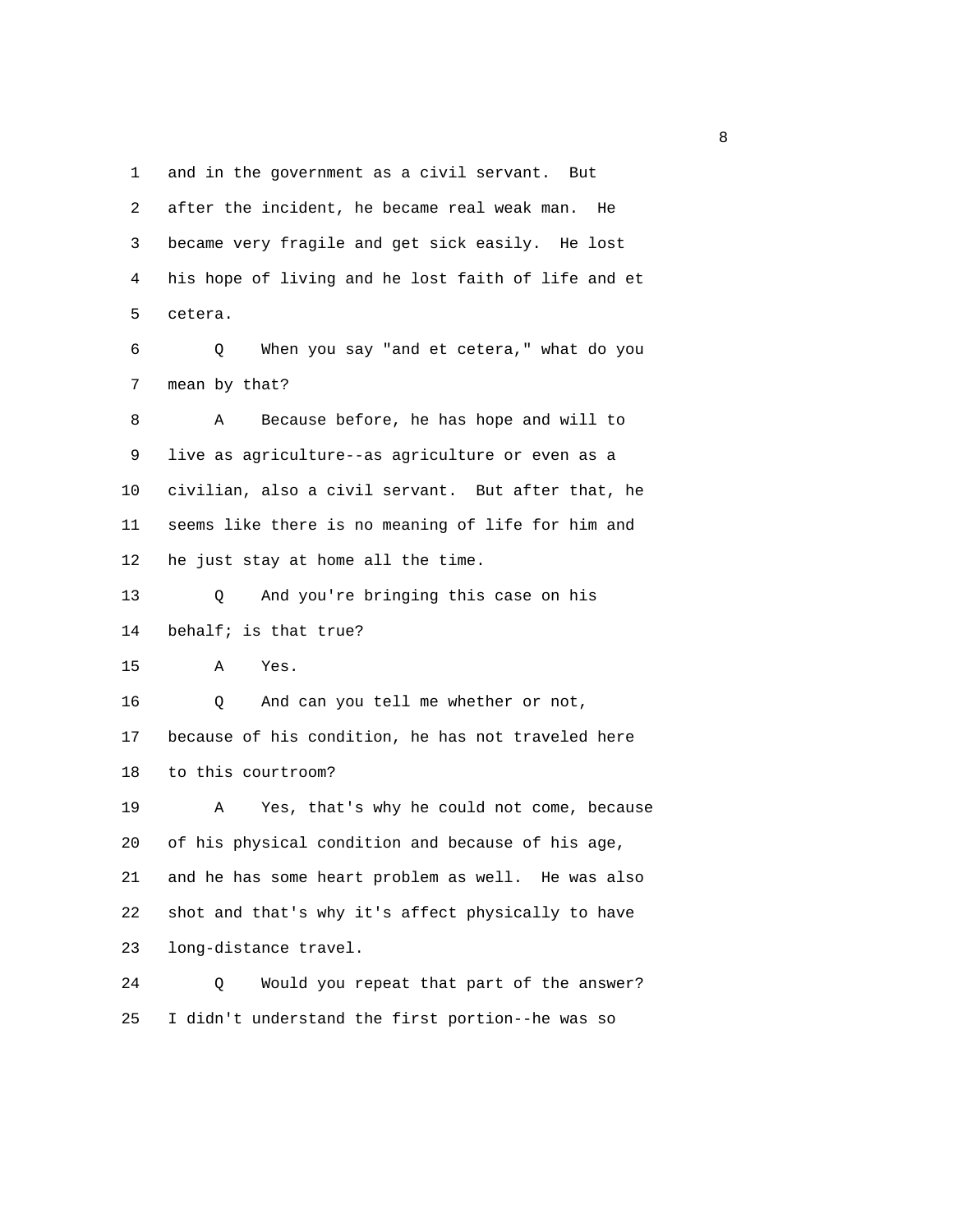1 short.

 2 THE INTERPRETER: My fault. He was shot 3 as well. 4 MR. DiCAPRIO: Oh, shot. 5 THE INTERPRETER: Yes. 6 MR. DiCAPRIO: Okay. 7 BY MR. DiCAPRIO: 8 Q By whom was he shot? 9 A Indonesian armed force, Indonesian 10 military. He was shot by a gun. 11 Q When was he shot? 12 A It was in 8 September 1990 in our village, 13 Hatoudo. 14 Q And you've referred to the village, and 15 for the record, I'm going to point to the southwest 16 portion of East Timor, and I'm pointing to Hatoudo, 17 H-a-t-o-u-d-o. And is this the village that you're 18 referring to? 19 A [In English] Yes. 20 THE INTERPRETER: Yes. 21 BY MR. DiCAPRIO: 22 Q Now, you have been able to answer some 23 questions in English. You do speak some English; 24 is that correct? 25 A [In English] Yes.

experience of the state of the state of the state of the state of the state of the state of the state of the s<br>The state of the state of the state of the state of the state of the state of the state of the state of the st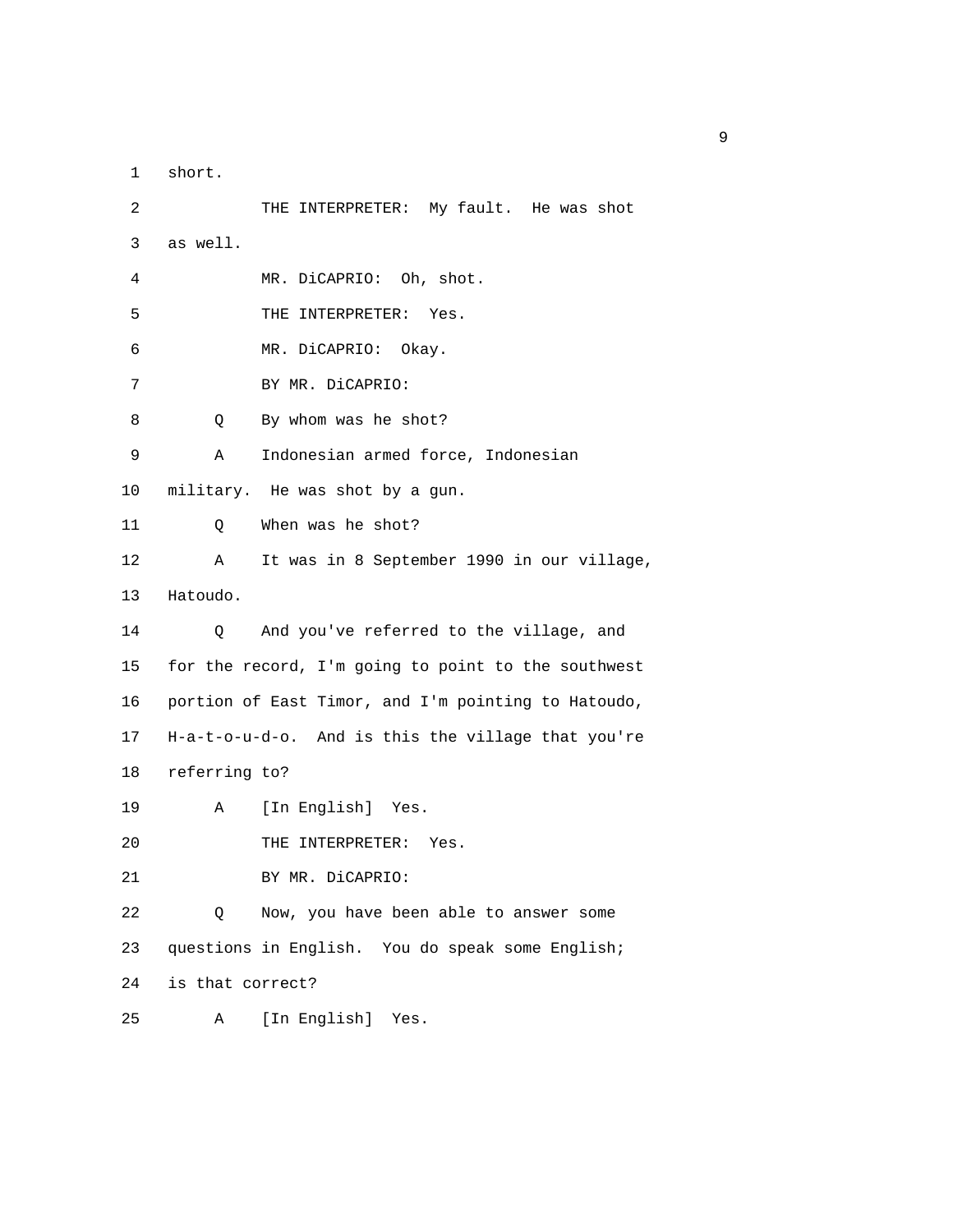1 Q But you don't feel comfortable testifying 2 in English? 3 A [In English] Yes. 4 Q Now, did you observe your father's 5 residence in October of 1999? 6 A Yes, I went there and observed and the 7 house was burned down and there was nothing left. 8 MR. DiCAPRIO: May I approach the witness, 9 Your Honor? 10 THE COURT: You may. 11 BY MR. DiCAPRIO: 12 Q I am showing you what has been marked and 13 received into evidence as Exhibit Number 11. Do 14 you recognize that document? 15 A Yes, I do. 16 Q And have you seen the original of the army 17 manual at some point? 18 A Yes, I saw. 19 Q When did you see that? 20 A I don't remember the exact day when I saw 21 the document, but it was in the beginning of August 22 1990. 23 Q Where were you when you saw the document? 24 A I saw the document in my office at that 25 day I was there and then--and then Timorese who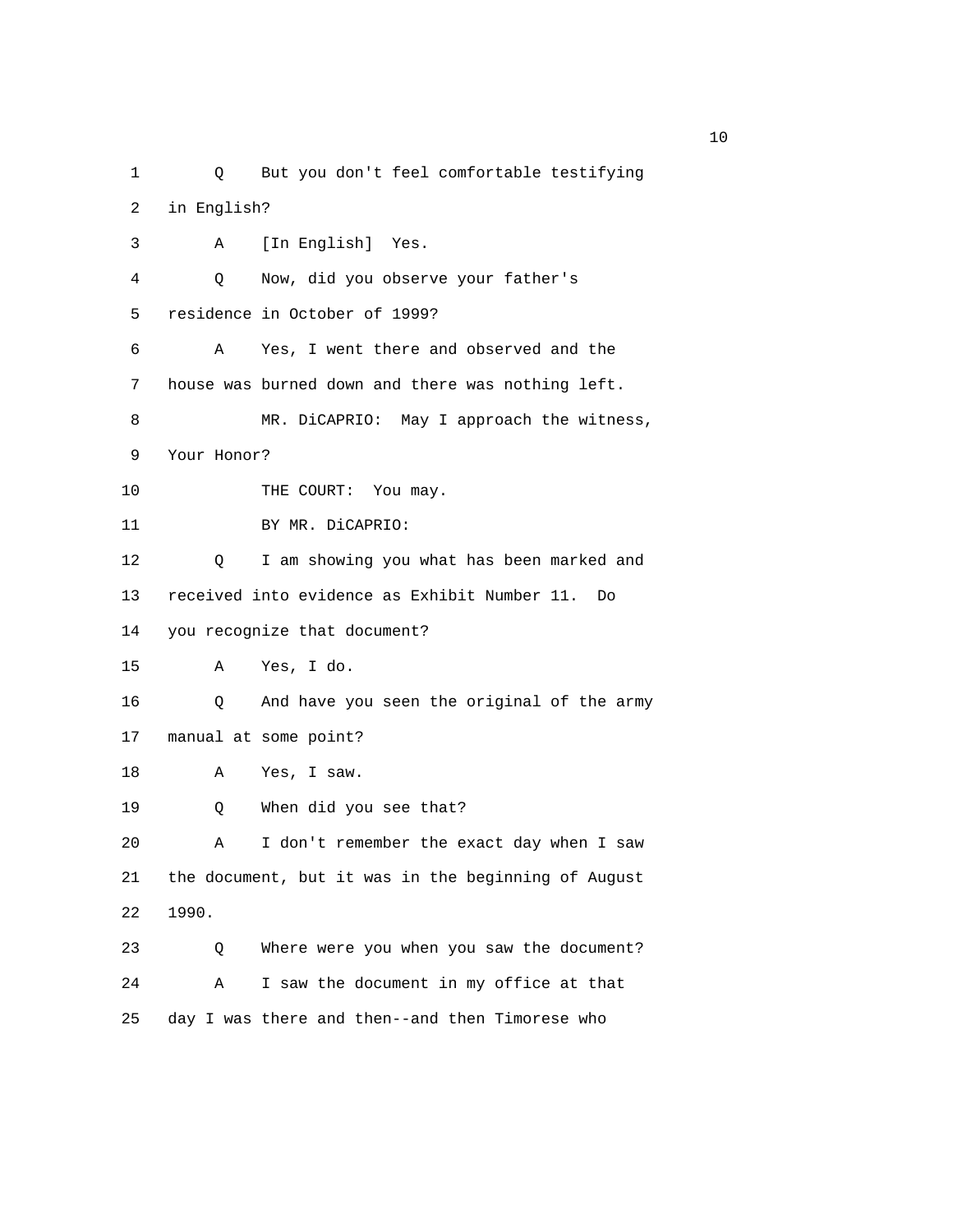1 was--belonged to the Indonesian Armed Force or

| 2  | military came to my office with one of his friend   |
|----|-----------------------------------------------------|
| 3  | and they hand over the document to my director, and |
| 4  | then my director called me to his office and I saw  |
| 5  | the document in front of three of them. And then    |
| 6  | my director hand over the document to me.<br>He     |
| 7  | handed over to me because I was in charge at that   |
| 8  | moment for all the file of the office.              |
| 9  | What did the original document look like?<br>Q      |
| 10 | It was an original document. I could see<br>Α       |
| 11 | it--I say it because I saw the original signature   |
| 12 | of the document and it was integral document        |
| 13 | because from the first page until the last one was  |
| 14 | complete.                                           |
| 15 | Was the document bound together?<br>Q.              |
| 16 | Yes.<br>Α                                           |
| 17 | And whose signature was on the document<br>Q        |
| 18 | that you saw?                                       |
| 19 | Yes, I did. The signature was the<br>Α              |
| 20 | signature of General John Lumintang.                |
| 21 | Now, you had the opportunity to see the<br>Q        |
| 22 | individual that brought the document?               |
| 23 | Yes, I saw him.<br>Α                                |
| 24 | And can you tell me what he was wearing?<br>Q       |
| 25 | He was wearing military uniform, and he<br>Α        |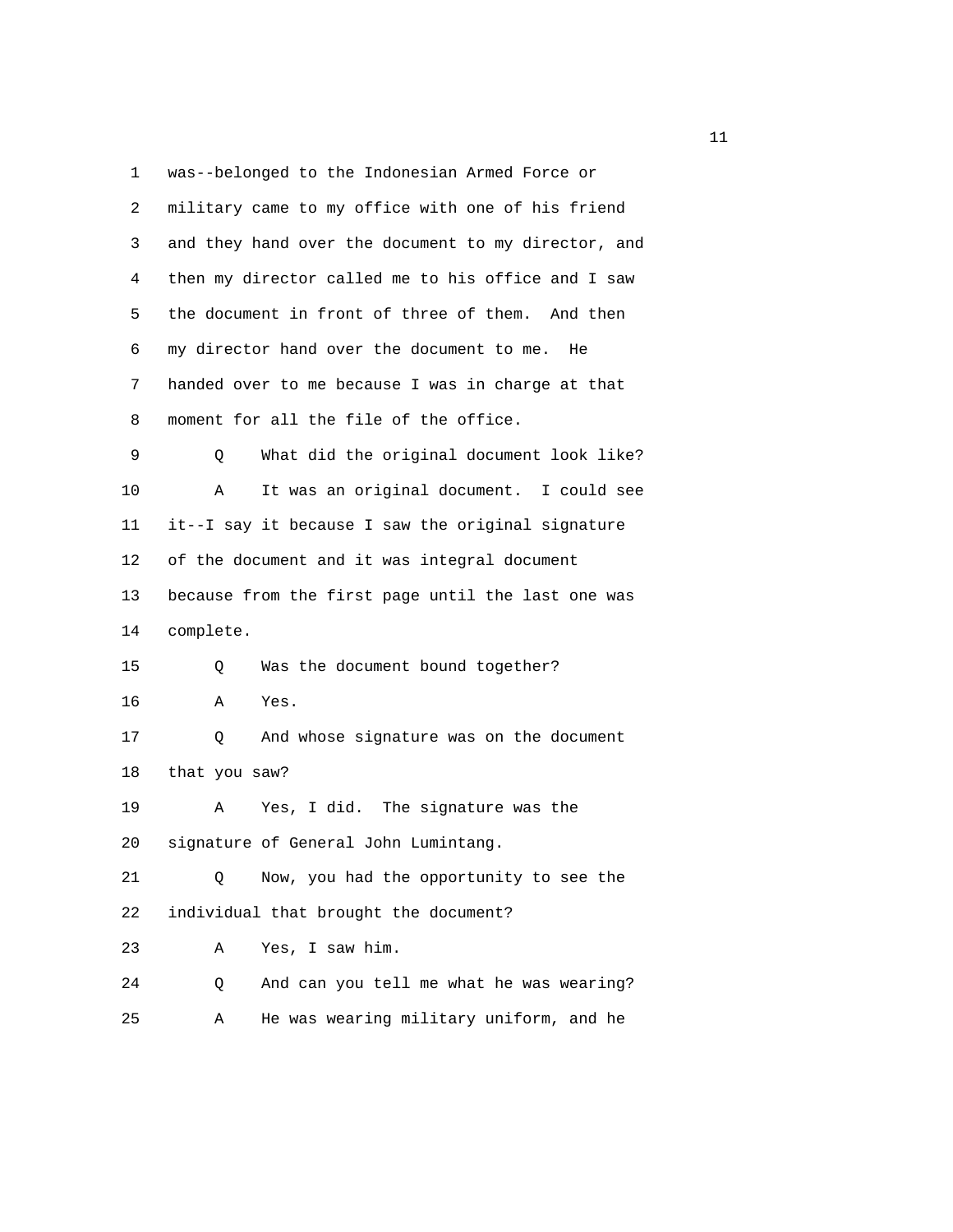1 has two insignia.

| 2  | Two stripes?<br>Q                                   |  |
|----|-----------------------------------------------------|--|
| 3  | THE INTERPRETER:<br>Yes.                            |  |
| 4  | BY MR. DiCAPRIO:                                    |  |
| 5  | Two stripes?<br>Q                                   |  |
| 6  | Α<br>Yes.                                           |  |
| 7  | And was the uniform an army uniform?<br>Q           |  |
| 8  | Yes, it was a military uniform.<br>Α                |  |
| 9  | And do you know what the rank of this<br>Q          |  |
| 10 | individual was?                                     |  |
| 11 | He's a--I know he's a Timorese. He's from<br>A      |  |
| 12 | the district of Bobonaro. He's from district of     |  |
| 13 | Bobonaro and he is still a relative of my director. |  |
| 14 | Do you know what the rank of this<br>Q              |  |
| 15 | individual was in the Indonesian military?          |  |
| 16 | I don't know which rank he belonged to,<br>Α        |  |
| 17 | but I know that he was working at the Korem.        |  |
| 18 | Belonged to the--he was working in Korem 164.       |  |
| 19 | And was this--do you know what branch of<br>$\circ$ |  |
| 20 | the military he belonged to?                        |  |
| 21 | I don't know.<br>Α                                  |  |
| 22 | Was there--withdraw that.<br>Q                      |  |
| 23 | Was this an Army uniform?                           |  |
| 24 | Α<br>Yes.                                           |  |
| 25 | Now, did you talk with this individual?<br>Q        |  |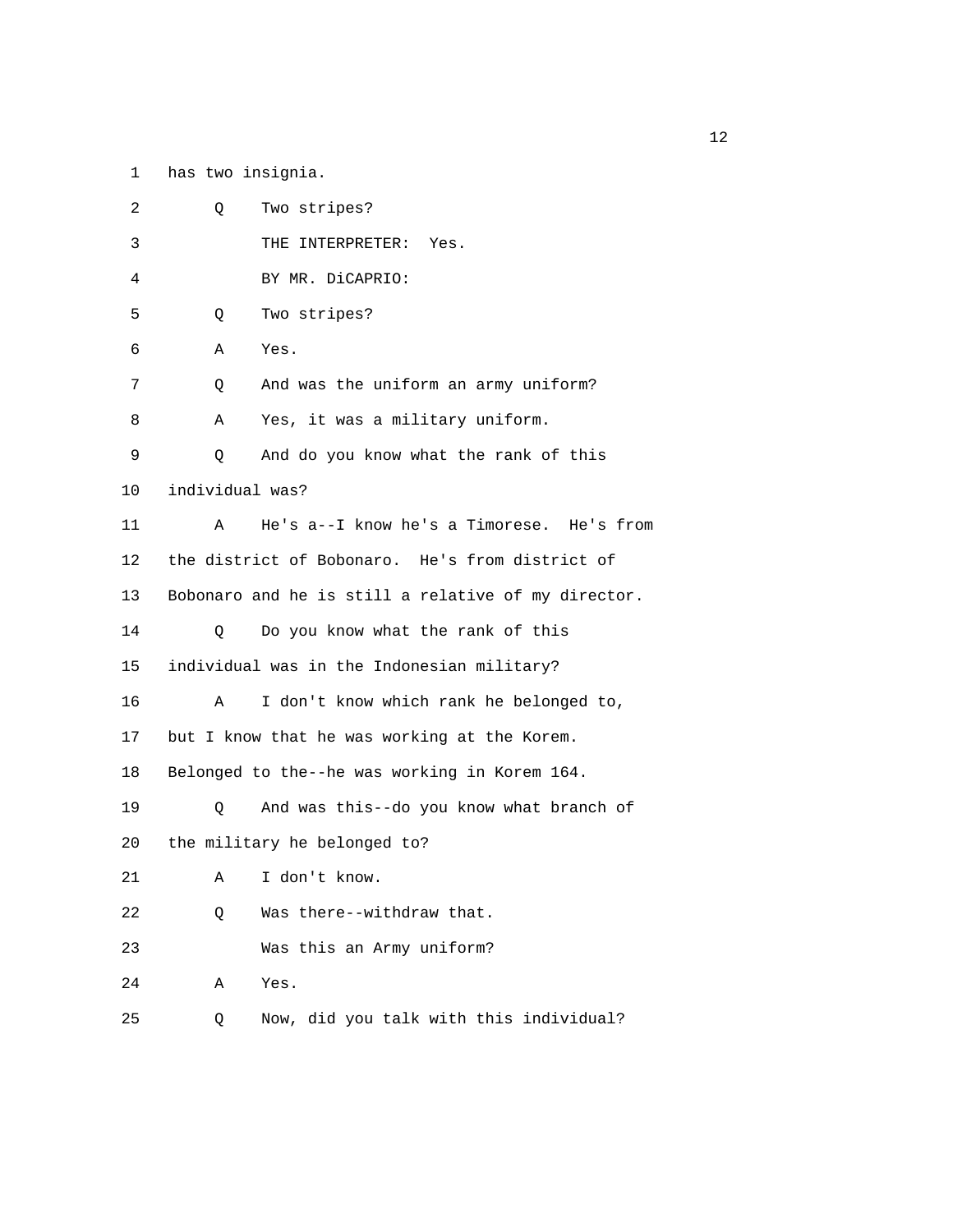1 A Yes, I did.

 2 Q What did you say to him and what did he 3 say to you? 4 A I asked him where he got the document and 5 where did he find it, and he told me and he said 6 that it's very confidential document, so please 7 don't let it known by other people. 8 Q Did he say why he didn't want you to tell 9 other people about that document? 10 A Because if someone else knew about the 11 document, then his life would be in danger, because 12 even he was--belonged to Indonesian army force, but 13 he support pro-independence movement, so if they 14 found the document, then they eventually could kill 15 him. 16 Q You indicated yesterday that you 17 were--that you returned to Dili on October 16th, 18 1999. 19 A Yes. 20 Q Would you describe the condition of Dili 21 when you returned? 22 A I came from Jakarta to Dili through 23 Baucau. It's the second biggest city of East 24 Timor. 25 Q Can you point to that on the map?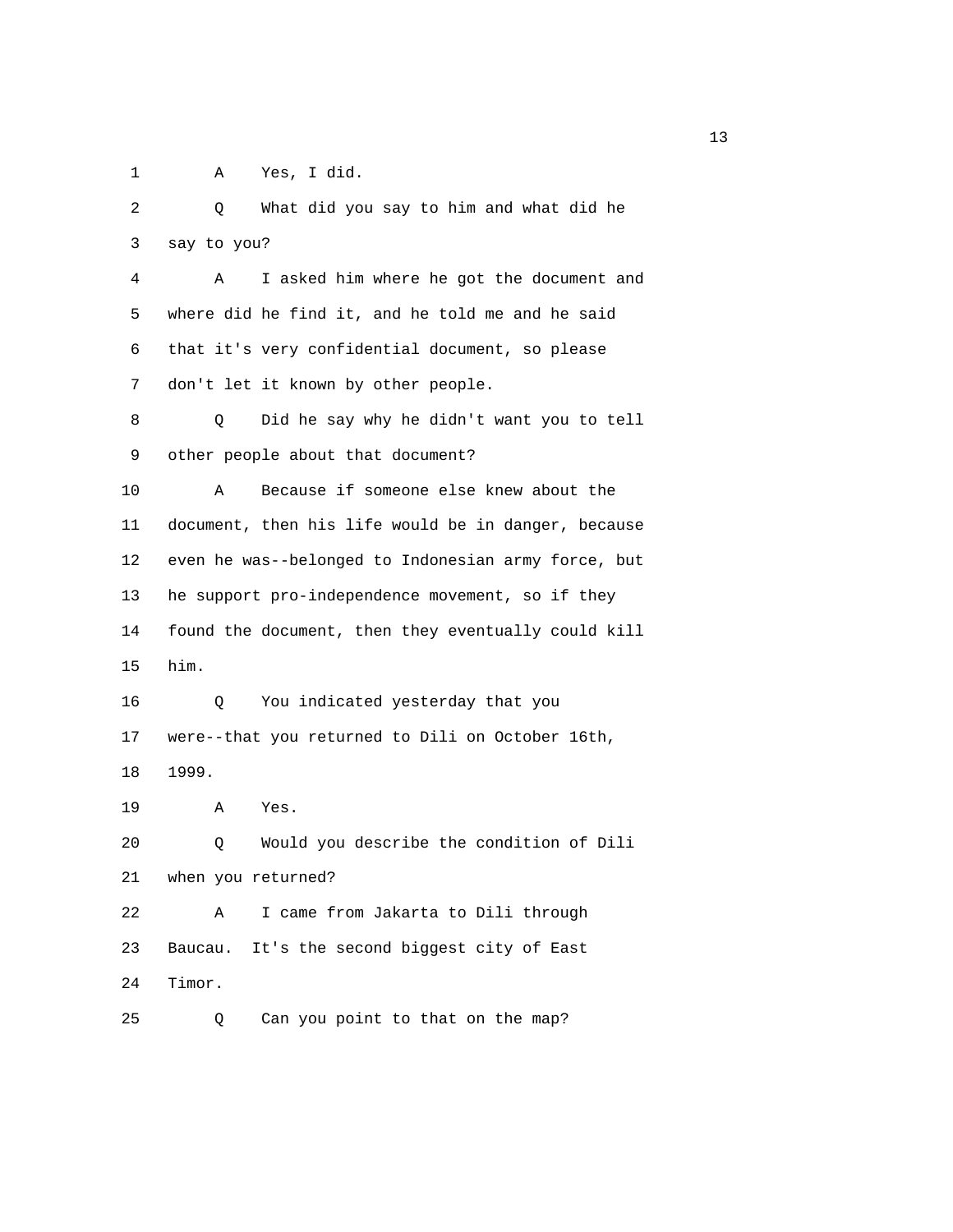1 THE INTERPRETER: This is the district, 2 Baucau. 3 MR. DiCAPRIO: Let the record reflect that 4 the interpreter is pointing to an area known as 5 Baucau which is in the northern--northeastern 6 portion of East Timor, Exhibit Number 1. 7 BY MR. DiCAPRIO: 8 Q And where did you go from there? 9 A From Baucau, I saw that the town was 10 totally destroyed, all houses was--were burned 11 down. And then I went to Dili through Manatuto-- 12 Q Could you spell that, please? 13 A --the other district before Dili. 14 Q Could you point to that, please, on 15 Exhibit Number 1. 16 THE INTERPRETER: Okay. This one. 17 MR. DiCAPRIO: Let the record reflect that 18 the interpreter is pointing to a spot on Exhibit 1 19 which is located approximately in the middle of the 20 country, northern portion. 21 THE WITNESS: In Baucau, Manatuto, all 22 houses near the street, too, were burned down and I 23 saw it and I went to Dili. 24 BY MR. DiCAPRIO: 25 Q When you say the houses were burned down,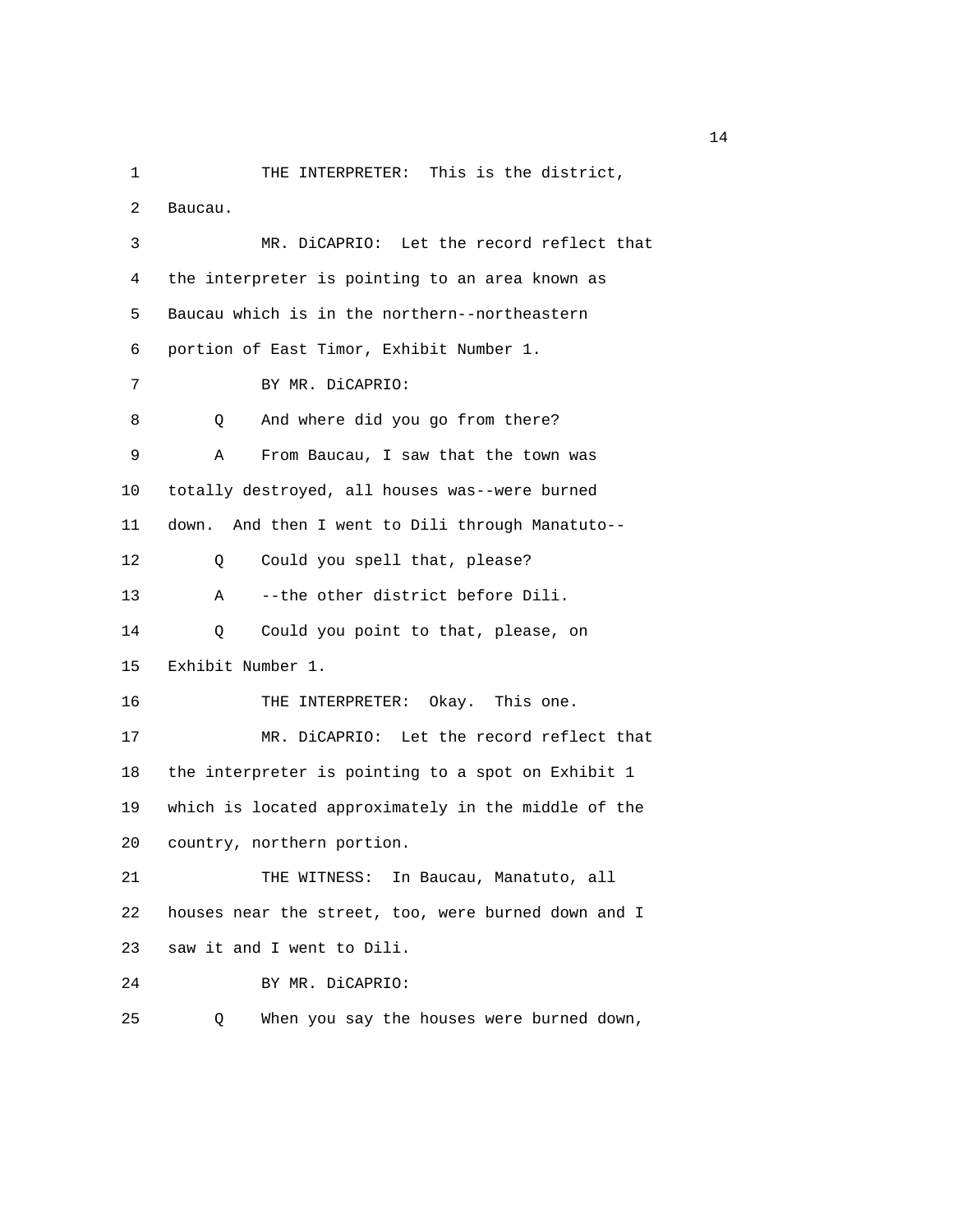1 could you describe the condition of the homes?

| 2  | All of them were totally burned down and<br>Α      |
|----|----------------------------------------------------|
| 3  | they were in no condition to use it anymore or to  |
| 4  | live there.                                        |
| 5  | And where did you go from--<br>Q                   |
| 6  | From Manatuto, I went to Dili.<br>Α                |
| 7  | Would you describe the conditions in Dili?<br>Q    |
| 8  | When I arrived in Dili, I saw that there<br>Α      |
| 9  | were no houses in the street where I went through. |
| 10 | When you say there were no houses in the<br>Q      |
| 11 | street that you went through, what do you mean?    |
| 12 | I meant that all the houses in the street<br>Α     |
| 13 | were burned down as well. There were no one who    |
| 14 | lived there. I saw the civilian who--was living in |
| 15 | a tent. The tent was distributed by the            |
| 16 | $U.N. -- U.N.H.C.R.$                               |
| 17 | Is that the U.N. Human Rights Commission?<br>Q     |
| 18 | This organization that distribute all the<br>Α     |
| 19 | tent for the Timorese who lived in Dili at the     |
| 20 | moment.                                            |
| 21 | Did the people in Dili live in tents for a<br>Q.   |
| 22 | period of time?                                    |
| 23 | Yes, it was for a long time, and even now<br>Α     |
| 24 | some of them still live under tent.                |
| 25 | Was there any electricity in Dili when you<br>Q    |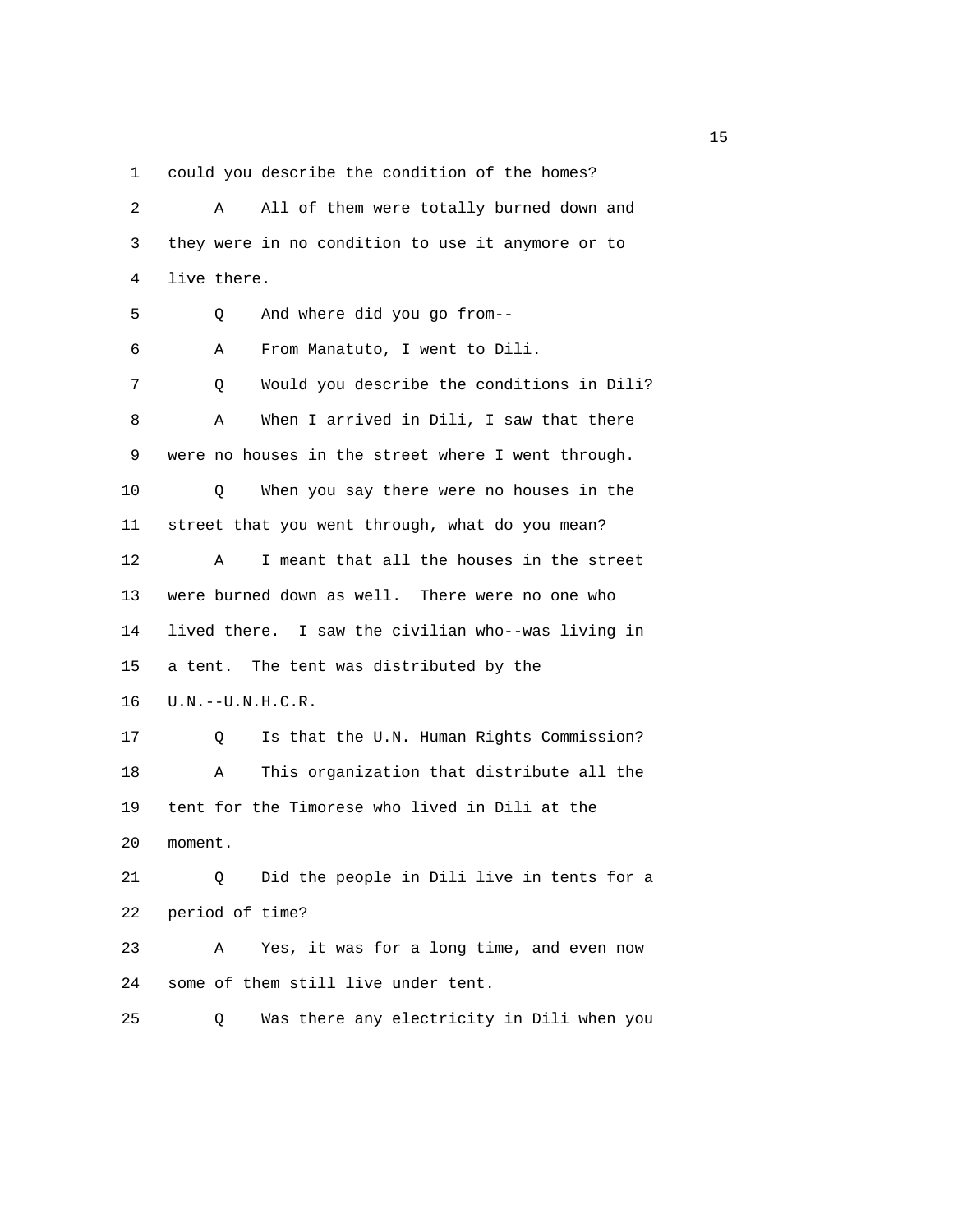1 returned?

| 2  | There were--there was no electricity, just<br>Α     |
|----|-----------------------------------------------------|
| 3  | in the Interfret and UNTAET, but they used--and the |
| 4  | compound--at the compound of UNTAET, but they used  |
| 5  | the generator.                                      |
| 6  | So the only form of electricity was by<br>Q         |
| 7  | generator?                                          |
| 8  | Yes, but just for the international staff<br>Α      |
| 9  | or for Interfret and UNTAET.                        |
| 10 | Did the East Timorese population in Dili<br>Q       |
| 11 | have generators?                                    |
| 12 | THE INTERPRETER: Do you mean now?                   |
| 13 | MR. DiCAPRIO:<br>No.                                |
| 14 | THE INTERPRETER: At the time?                       |
| 15 | MR. DiCAPRIO: At that time.                         |
| 16 | THE WITNESS: They didn't have.                      |
| 17 | BY MR. DiCAPRIO:                                    |
| 18 | And what did the people do for food and<br>Q        |
| 19 | water?                                              |
| 20 | They simply depend on the distribution of<br>Α      |
| 21 | food and water by the U.N.H.C.R.                    |
| 22 | Now, as part of your duties in your<br>Q            |
| 23 | capacity, have you travelled throughout East Timor  |
| 24 | since October 16, 1999?                             |
| 25 | Yes, we start work again in November '99,<br>Α      |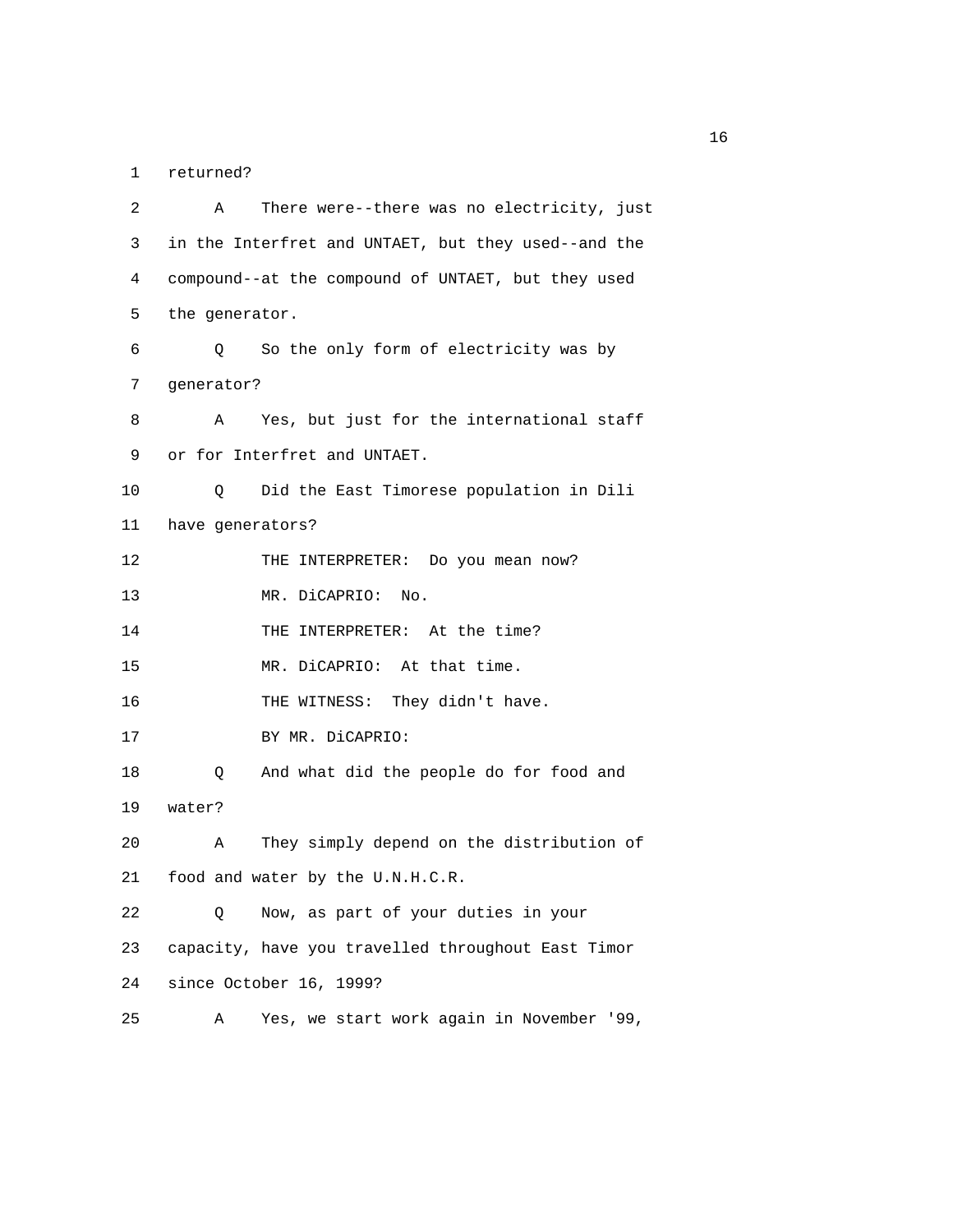1 and since then, we traveled to different places of 2 East Timor.

 3 Q Generally how would you describe these 4 places that you've been to?

 5 A What we observed in the different district 6 is it was--the civilian or the people live--some of 7 them live under tent and some of them would start 8 rebuild their houses, but most of their houses that 9 they had before was--were also burned down or 10 destroyed. And they start rebuild their house with 11 the traditional material like wood or grass and 12 things that they had in their villages. And the 13 civilian who live in those villages informed me 14 about what had happened, like their violation of 15 human rights in these different villages, you know, 16 the rape of their daughters and the forced 17 evacuation to West Timor and so on, and some of 18 them was killed, too, and some of them was 19 disappeared and they don't know their whereabouts 20 until now.

 21 Q Did you take reports from these people as 22 part of your job? 23 A Yes. Yes, I took notes, I record some of

24 them, and I did report on this issue.

25 Q And were you in towns and villages from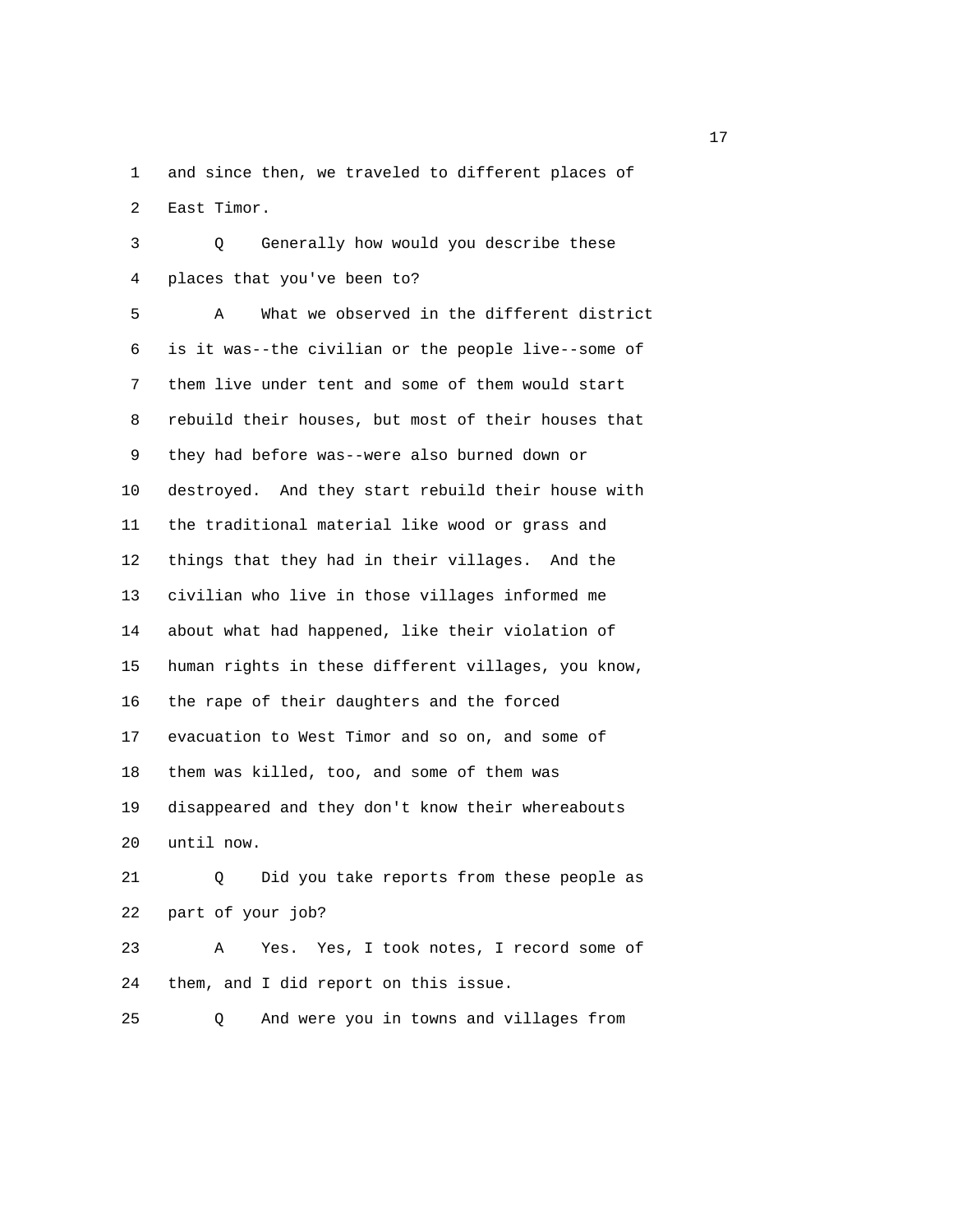1 the eastern portion of East Timor to the western

2 border?

 3 A Yes. 4 Q How many different towns did you visit? 5 A I visit all the 13 districts and 124 towns 6 or villages. 7 Q And did each of the towns look similar in 8 the nature in the extent of the destruction? 9 A Yes, almost the same. 10 Q The people that made the reports to you, 11 did they indicate to you who had inflicted the 12 injuries upon them and the damages? 13 A They told me that all of this destruction 14 was carried out by the Indonesian military and the 15 militia. Instead of this information I got, I also 16 went to civilians--to some places where we found 17 corpse, dead person, together with the personnel of 18 crime unit from East Timor and we collect the 19 information and we also pick up some of their bone. 20 THE WITNESS: [In English] Their bodies. 21 THE INTERPRETER: Bodies. 22 THE WITNESS: [In English] The corpse. 23 BY MR. DiCAPRIO: 24 Q Are you familiar with the judicial system 25 in East Timor?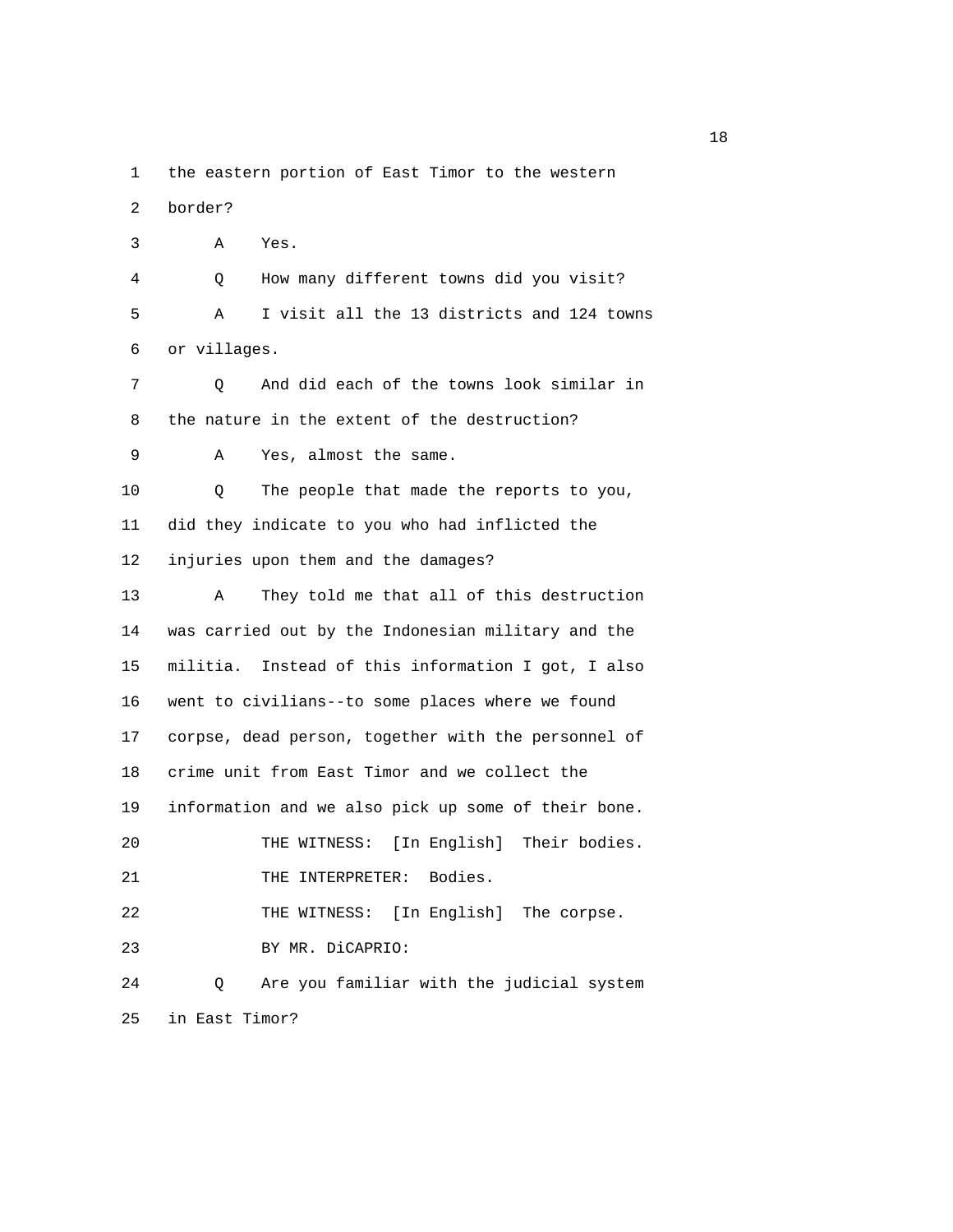1 A Yes, I am.

| 2  | Is there any mechanism to bring a case<br>Q         |
|----|-----------------------------------------------------|
| 3  | against General Lumintang, the defendant, in East   |
| 4  | Timor?                                              |
| 5  | It is not possible because the East Timor<br>Α      |
| 6  | law doesn't provide article that can allow to sue   |
| 7  | general in East Timor, and East Timor law doesn't   |
| 8  | have power to just sue general in East Timor.       |
| 9  | I have one more question for you. If you<br>Q       |
| 10 | would, in English or in Tetum, is there anything    |
| 11 | that you would like to tell Judge Kay about the     |
| 12 | damages that you and your family sustained as a     |
| 13 | result of the actions of the Indonesian military    |
| 14 | and the militia after October 30, 1999?             |
| 15 | First thing that I would like to say, that<br>Α     |
| 16 | for the death of my brother, the effect of the loss |
| 17 | a lot because we are not able to sue the General    |
| 18 | Lumintang in East Timor, who is responsible for all |
| 19 | these damages. For us particularly as a family, we  |
| 20 | feel that it's unfair because the death of my       |
| 21 | brother and the suffer, especially by my father, it |
| 22 | just --without--it's remain without resolve. And I  |
| 23 | would like to take this--advantage of being here in |
| 24 | United States to let--to let American know that not |
| 25 | only my family or me who went through this kind of  |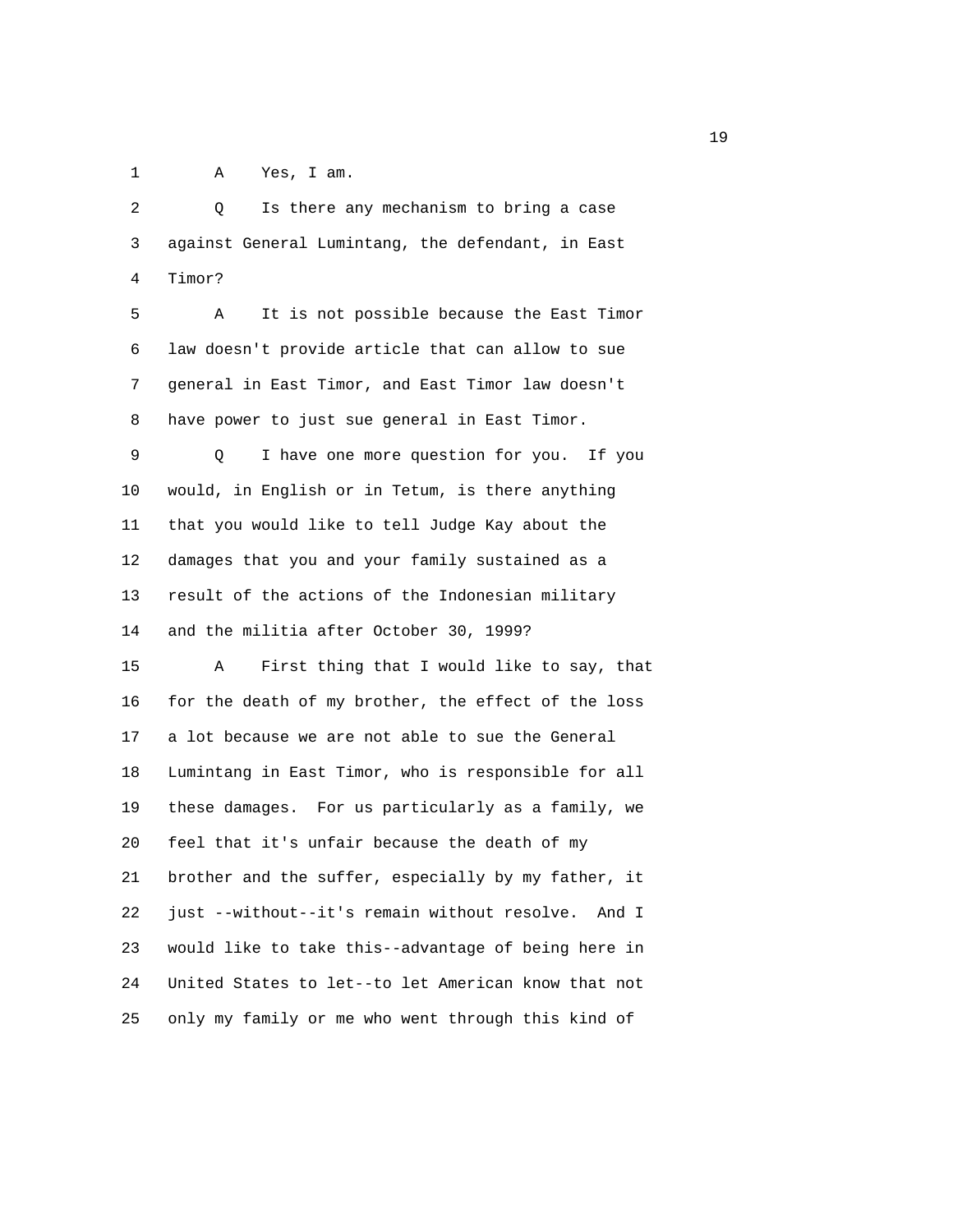1 torture and physical damages, but most of the East 2 Timor population have the same experience. And a 3 lot of crime has happened in all district of East 4 Timor. 5 MR. DiCAPRIO: May I approach the witness? 6 THE COURT: Yes. 7 THE WITNESS: The first case was in 8 Liquica. 9 MR. DiCAPRIO: Would you spell that, 10 please? 11 THE INTERPRETER: L-i-t-u-i-c-a. 12 MR. DiCAPRIO: When you say T, are you 13 referring to Q? 14 THE INTERPRETER: Q, yes. 15 MR. DiCAPRIO: L-i-q? 16 THE INTERPRETER: Exactly. 17 MR. DiCAPRIO: Okay. 18 THE WITNESS: In this specific village, 19 the incident happened or took place in April '99 20 where 100 civilians was gathered in a church and 21 the Indonesian military assault the church and 22 killed more than 50 persons, and until now, we 23 don't know where is the whereabouts of more than 24 100 people.

25 BY MR. DiCAPRIO: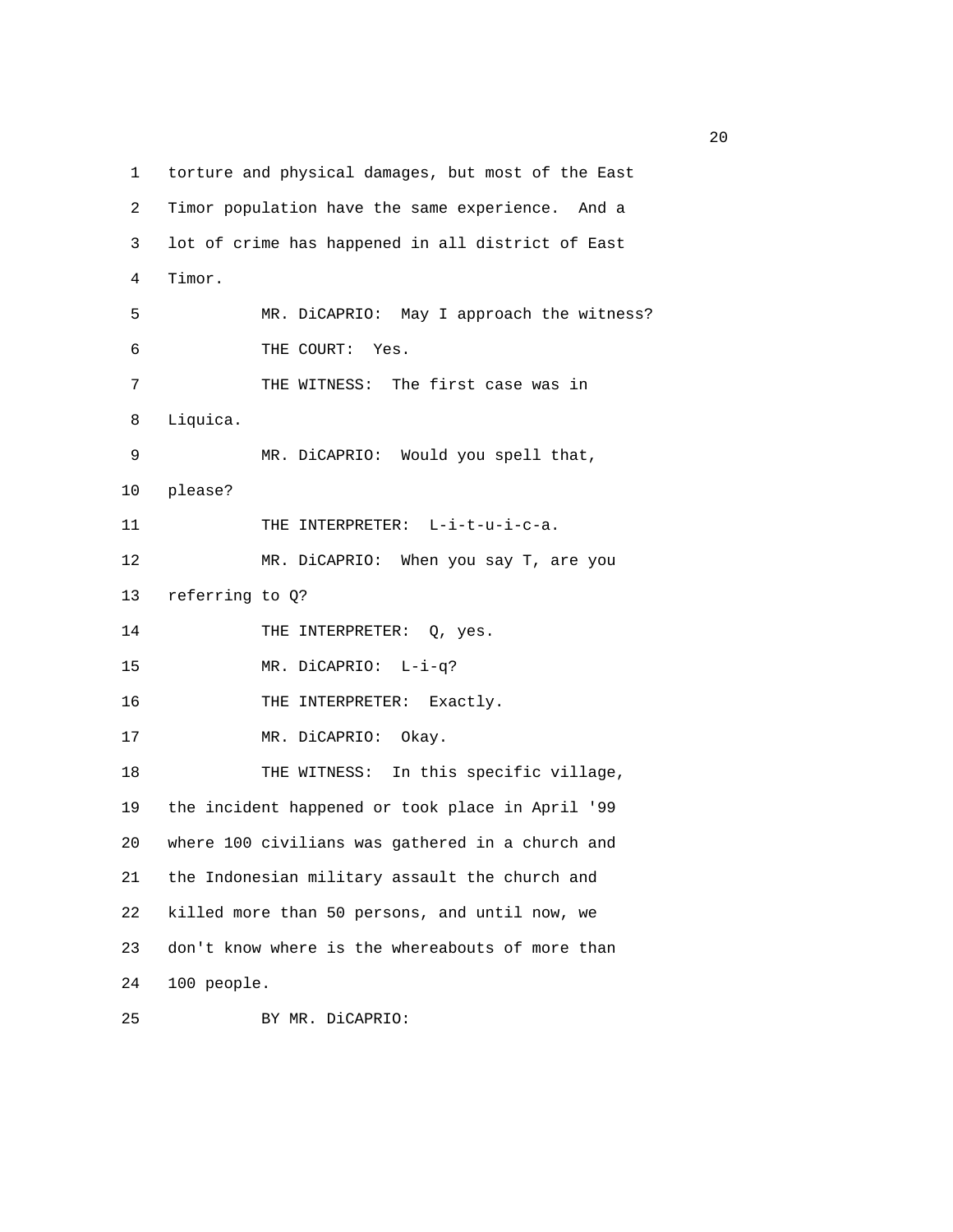1 Q Did you visit Liquica?

| 2  | Yes, I did. And since that month, a lot<br>Α       |
|----|----------------------------------------------------|
| 3  | of civilians who lived in Liquica before fled to   |
| 4  | other town, Maubara, M-a-u-b-a-r-a. The civilian   |
| 5  | who hide there, more than 2,000 people, from       |
| 6  | children and all ages, I went there and I visited  |
| 7  | them.                                              |
| 8  | And in August, 6 August '99, the                   |
| 9  | Indonesian military and militia came to Suai,      |
| 10 | S-u-a-i, and they assault a church where a dozen   |
| 11 | civilian were gathered together there. There they  |
| 12 | killed three Catholic priests and a hundred        |
| 13 | civilians. Most of them were children, pregnant    |
| 14 | women, and women. I visit the family and talk      |
| 15 | about what had happened and they gave me the       |
| 16 | information I need.                                |
| 17 | When I arrived in Suai district, I saw a           |
| 18 | lot of body, corpse, laying down in the church--in |
| 19 | front of the church, and some of them had their    |
| 20 | head arrested by dogs to the local markets.        |
| 21 | MR. DiCAPRIO: I didn't understand your             |
| 22 | interpretation. What did he say?                   |
| 23 | THE INTERPRETER: I said that some of the           |
| 24 | corpse was without head and the head was arrested  |
| 25 | by dogs to the local market.                       |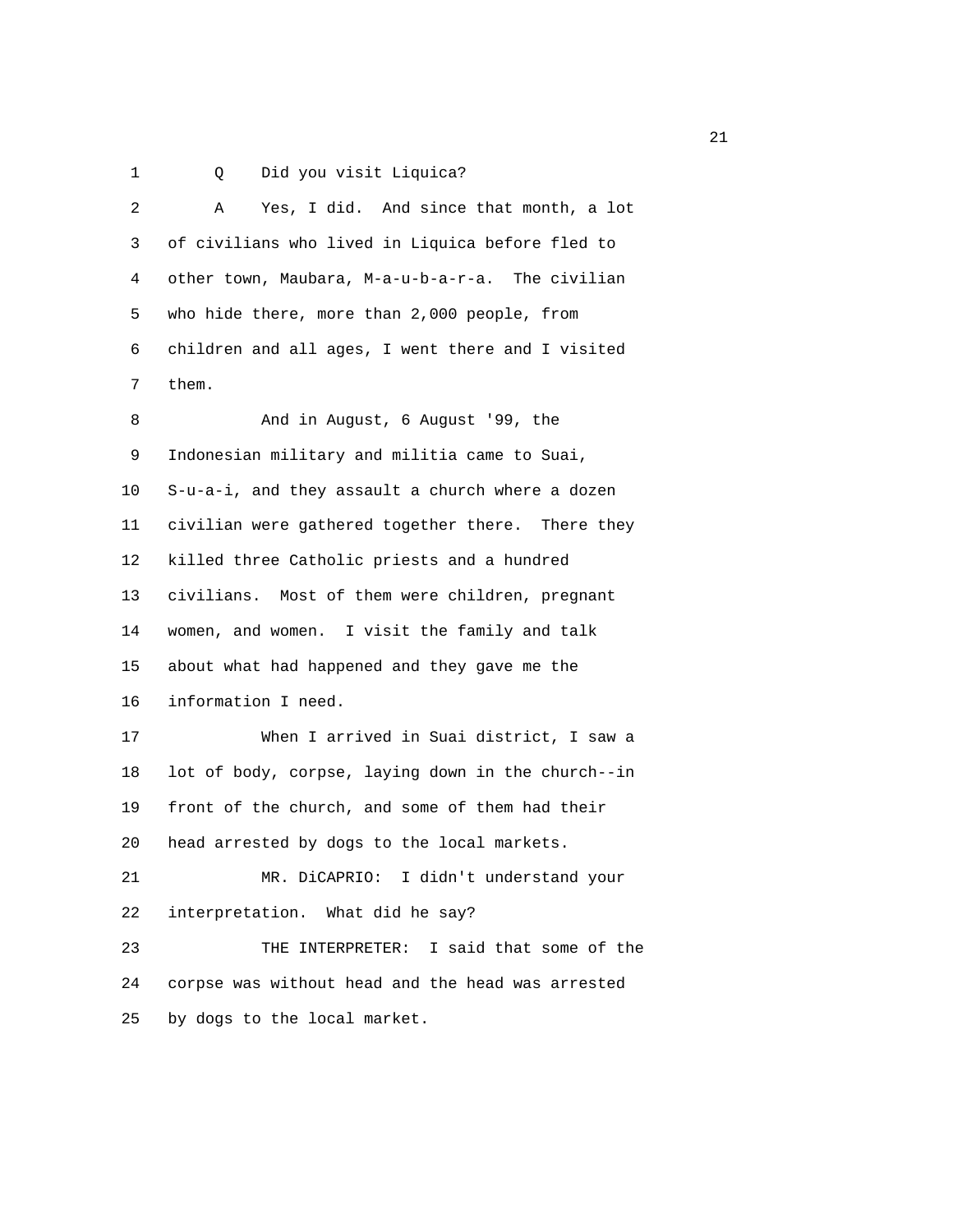| $\mathbf{1}$ | THE WITNESS: And in August 5th, same                |
|--------------|-----------------------------------------------------|
| 2            | year, the Indonesian military and militia went to   |
| 3            | Bobonaro--B-o-b-o-n-a-r-o--and they forced the      |
| 4            | civilian to get in a police station, and later on,  |
| 5            | some of the--in the evening, in the night, some of  |
| 6            | the Indonesian military came to the police station  |
| 7            | and killed some of the civilians who were there.    |
| 8            | BY MR. DiCAPRIO:                                    |
| 9            | Did you go to the town after the incident?<br>Q     |
| 10           | Yes, I went there in October.<br>Α                  |
| 11           | Did you take testimony from people who had<br>Q     |
| 12           | been involved in that massacre?                     |
| 13           | Α<br>[In English] Yes.                              |
| 14           | THE INTERPRETER: Yes. And in September              |
| 15           | 23rd, the same year, '99, they went to the district |
| 16           | of Ainaro--A-i-n-a-r-o--and they killed 15          |
| 17           | civilians. Three of them were children.             |
| 18           | BY MR. DiCAPRIO:                                    |
| 19           | When you refer to "they," who do you mean?<br>Q     |
| 20           | I refer to Indonesian military.<br>Α                |
| 21           | Let me ask you this. You visited many<br>Q          |
| 22           | towns, $--$                                         |
| 23           | [In English] Yes.<br>Α                              |
| 24           | --did you not?<br>Q                                 |
| 25           | [In English]<br>Α<br>Yes.                           |

22 and 23 and 23 and 23 and 23 and 23 and 23 and 23 and 23 and 23 and 23 and 23 and 23 and 23 and 23 and 23 and 23 and 23 and 23 and 23 and 23 and 23 and 23 and 23 and 23 and 23 and 23 and 23 and 23 and 23 and 24 and 25 an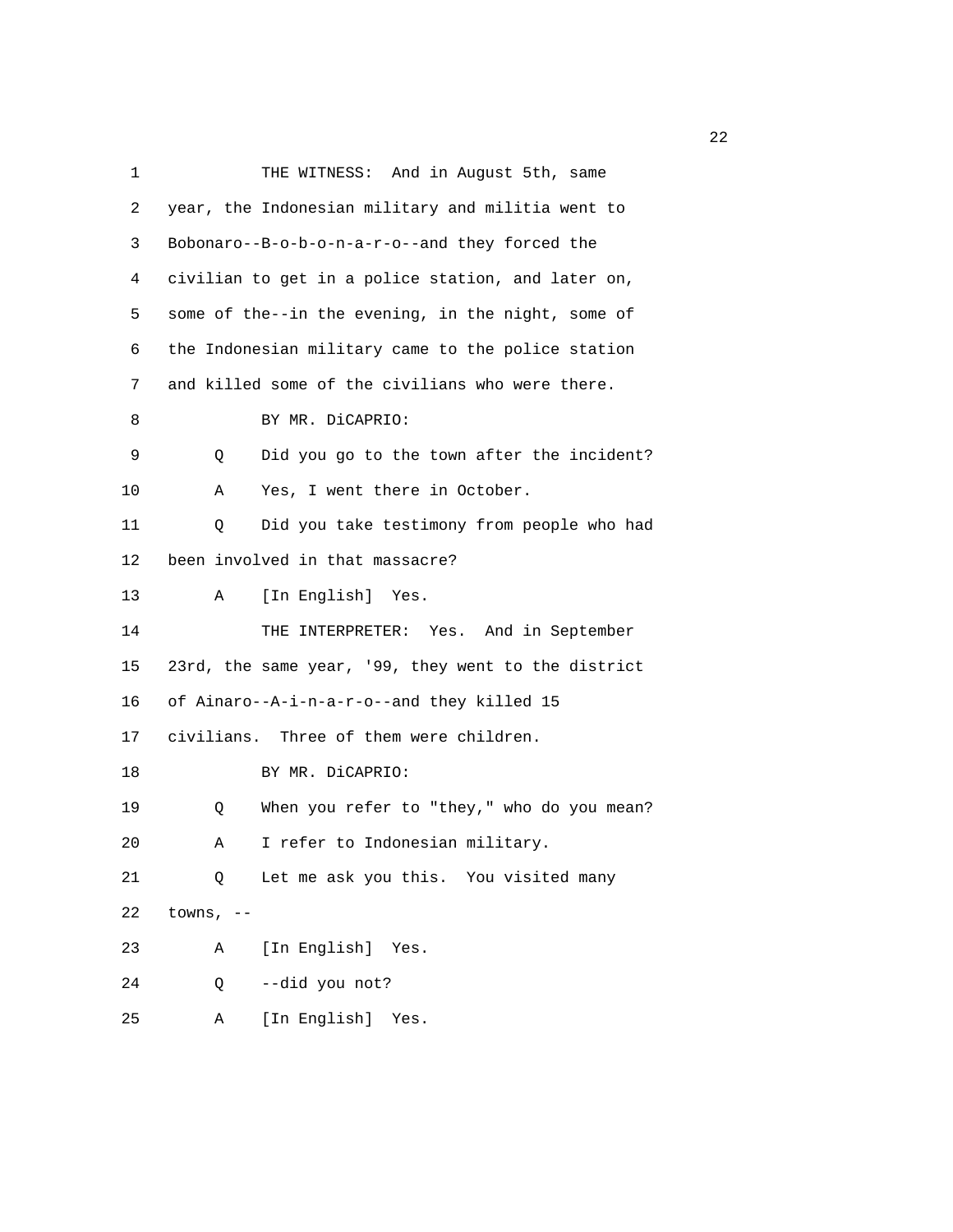1 Q And were the sites that you saw similar to 2 the conditions of the villages that you have just 3 described? 4 A Yes, it's almost in the same condition, 5 but just that I mention of the destruction and the 6 kill people, what is different. 7 Q One last question. Dr. Tanter yesterday 8 testified to a gruesome incident regarding a 9 pregnant woman. Do you recall that testimony? 10 A Yes. 11 Q Thank you. Where did that take place? 12 A It was in Covalima, Covalima, 13 C-o-v-a-l-i-m-a. 14 Q Were you the individual that took the 15 report of that incident? 16 A Yes, it was me. 17 MR. DiCAPRIO: Thank you. 18 May I have a moment, please, Your Honor? 19 THE COURT: Yes. 20 [Pause.] 21 MR. DiCAPRIO: Nothing further, Your 22 Honor. 23 THE COURT: The witness may step down. 24 [Witness excused.] 25 MR. HENDRIX: Your Honor, what you're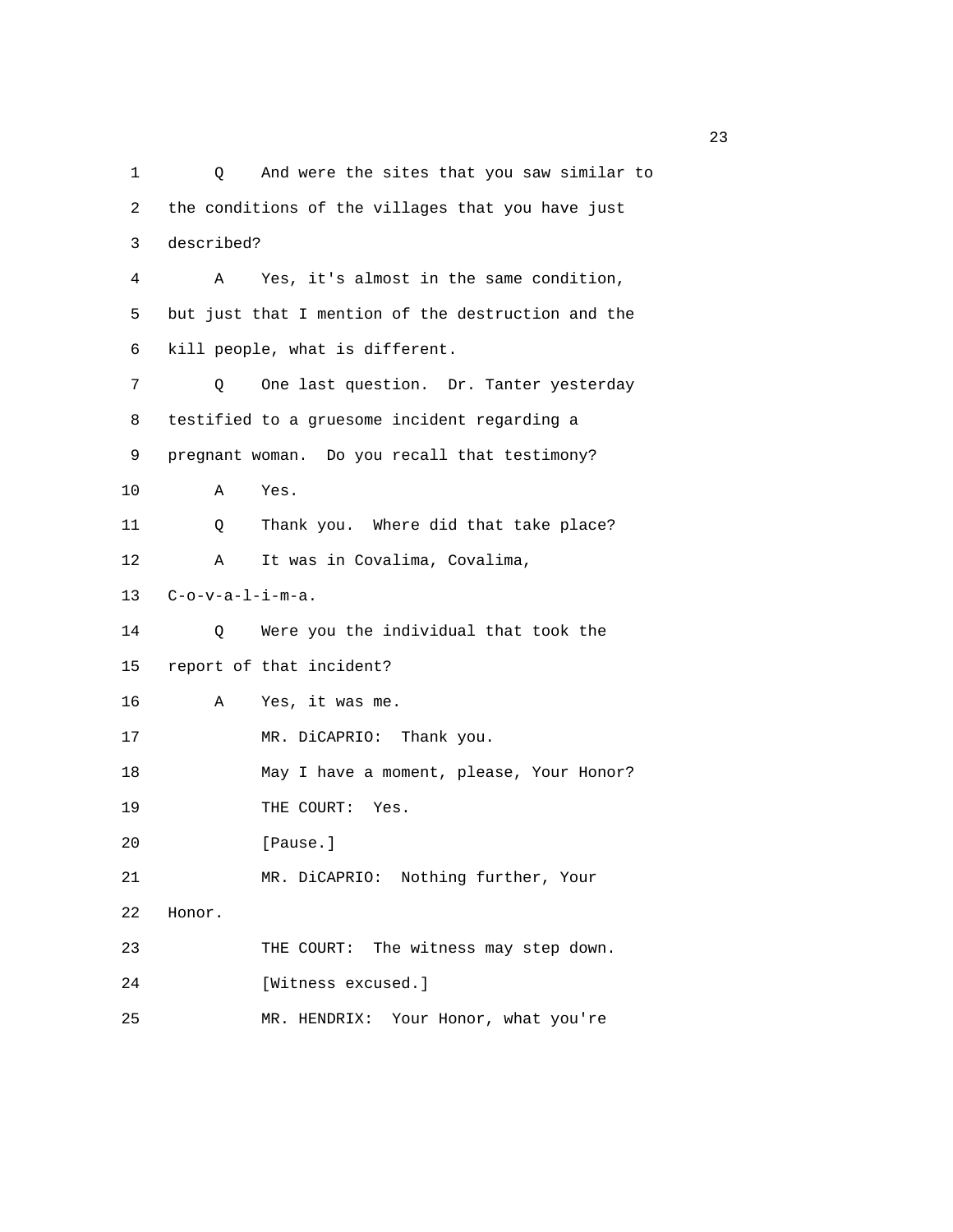1 about to see is the testimony of John Doe 4 via a 2 videotape deposition taken by Mr. DiCaprio in late 3 February, I believe the 27th of February of this 4 year. Mr. DiCaprio deposed John Doe 4, who is not 5 able to travel, and we're going to present that 6 today as testimony. 7 The first thing we're going to present is 8 the oath that was administered for the record. 9 Following that is going to be a brief bit of 10 background information. After the background 11 information, you will see testimony regarding the 12 post popular consultation vote violence. 13 THE COURT: The deposition was taken 14 where? 15 MR. HENDRIX: It was taken in East Timor. 16 THE COURT: All right. 17 Would you announce yourself for the 18 record, sir? 19 MR. HENDRIX: I'm Brian Hendrix. 20 THE COURT: Mr. Hendrix. 21 MR. DiCAPRIO: Does the Court depend upon 22 my ability, Your Honor, for-- 23 THE COURT: We will see if we can find a 24 five-year-old in the courthouse. 25 [Laughter.]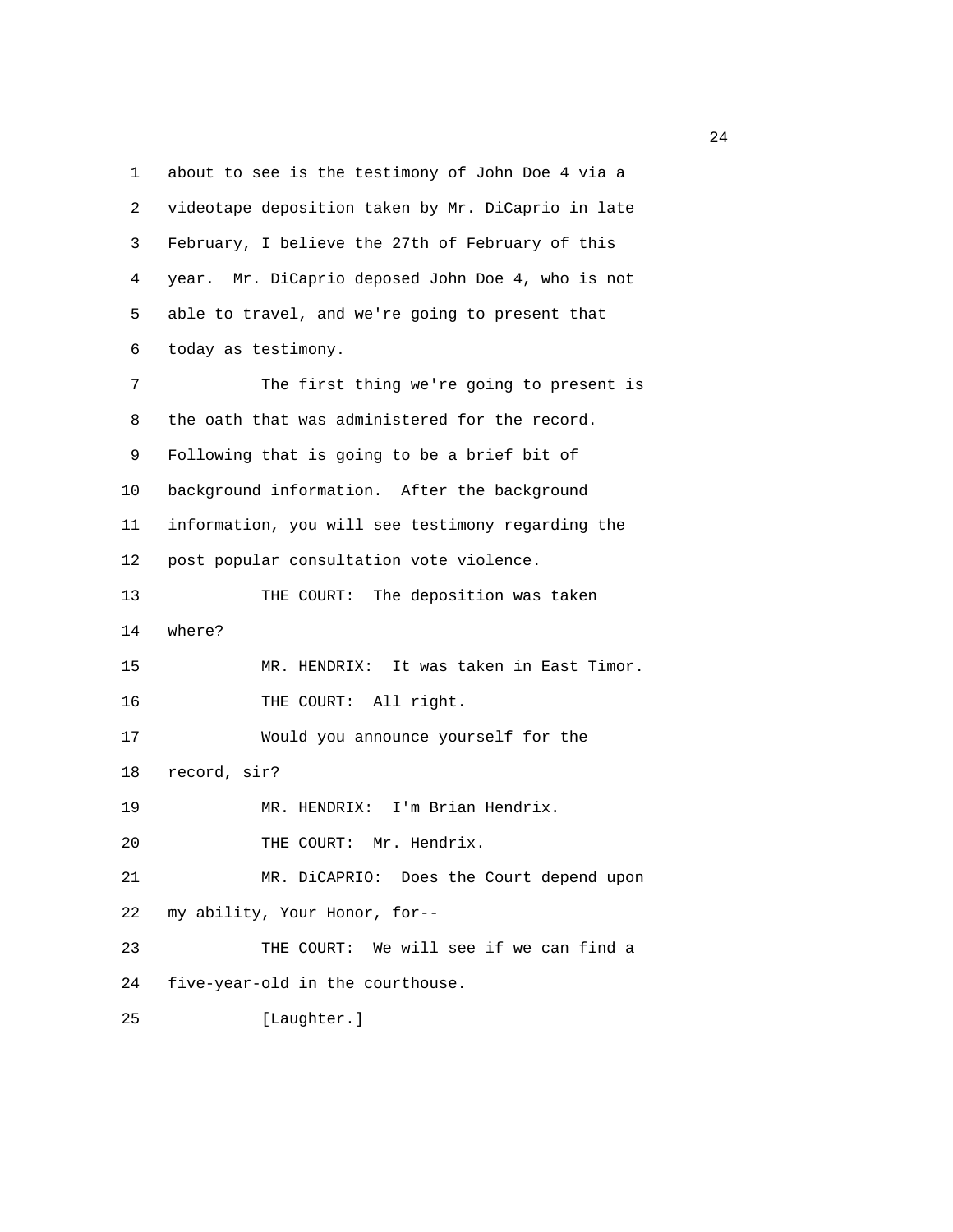1 MR. DiCAPRIO: That may be necessary.

2 [Video presentation of deposition of John

 3 Doe 4.] 4 THE COURT: Mr. DiCaprio, I can't hear it 5 and the court reporter can't hear it, so to have it 6 meaningfully transcribed, you're going to have to 7 increase the sound. 8 Why don't you start again? 9 THE REPORTER: Did you want me to follow 10 it? 11 THE COURT: Well, it should be in the 12 record. What's easier for you? I can see that 13 you've got a copy of the tape. What would you 14 prefer? 15 THE REPORTER: Do they already have a 16 transcript? 17 THE COURT: Mr. Hendrix, do you have a 18 copy of the transcript of the deposition? Well, 19 you're going to introduce a copy of the videotape 20 into evidence, are you not? 21 MR. HENDRIX: Yes, Your Honor. 22 THE COURT: What's more convenient for 23 you, Mr. Hundley? 24 THE REPORTER: Usually what I do is just 25 say a videotape was played and if they want to look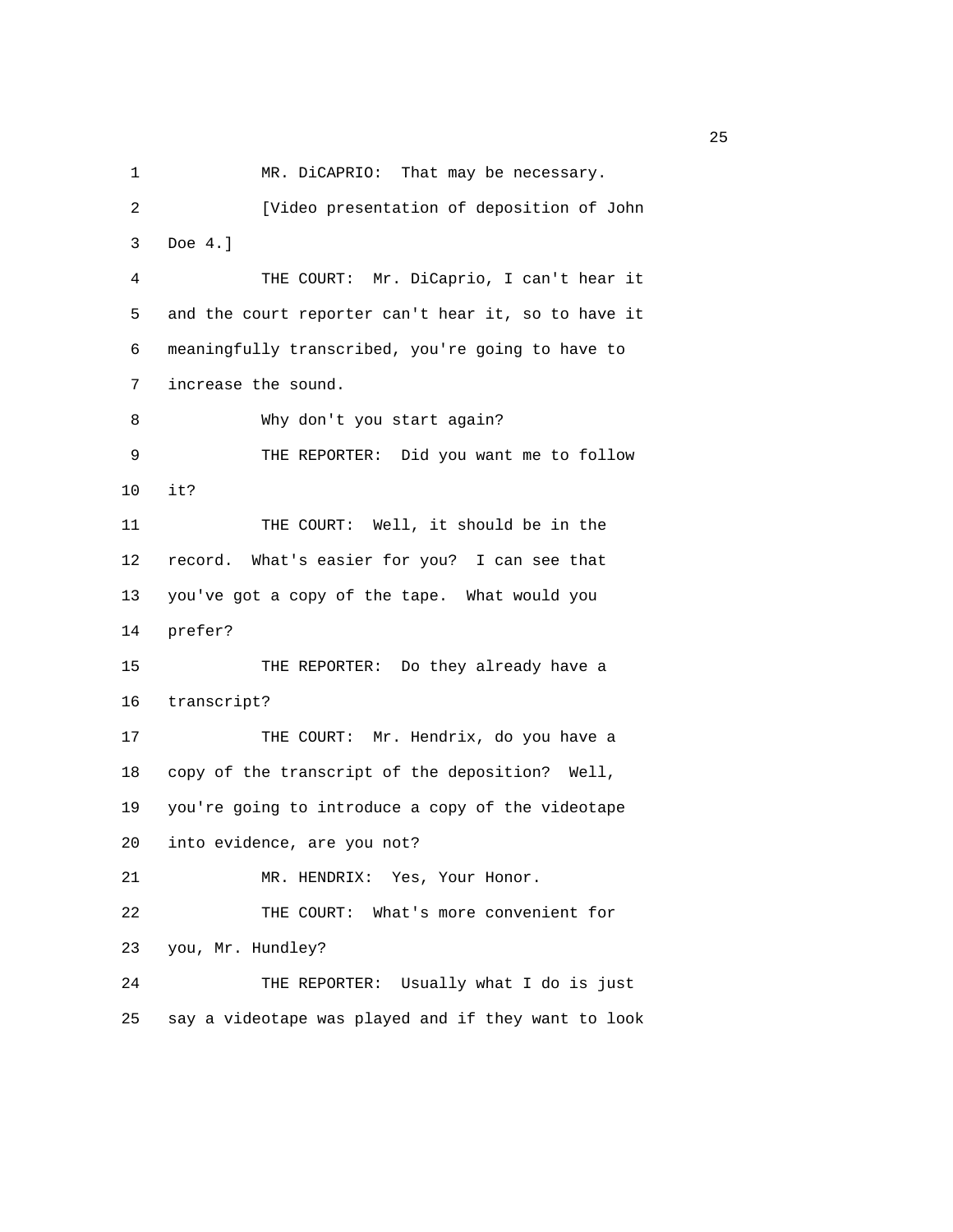1 at it, they do later.

| 2  | THE COURT: But if you're going to type up           |
|----|-----------------------------------------------------|
| 3  | a copy of the transcript, for instance, you would   |
| 4  | just make that available, then?                     |
| 5  | THE REPORTER: Is that what you wanted               |
| 6  | done?                                               |
| 7  | THE COURT: Are you going to be ordering a           |
| 8  | copy of the transcript?                             |
| 9  | MR. HENDRIX: Your Honor, we certainly               |
| 10 | could play the tape and then the portions that we   |
| 11 | play have transcribed for the Court, leave the      |
| 12 | record open for that purpose.                       |
| 13 | THE COURT: That would be helpful because            |
| 14 | the court reporter is not sure how to handle this.  |
| 15 | He could try and take it down, but he may not hear  |
| 16 | everything. On the other hand, if a copy of the     |
| 17 | relevant portions could be transcribed, obviously   |
| 18 | he can include those in the transcript.             |
| 19 | MR. HENDRIX: We could move the TV a                 |
| 20 | little bit closer to the court reporter if that     |
| 21 | would assist him.                                   |
| 22 | THE COURT: Well, I don't know whether               |
| 23 | seeing it close up is going to make any difference; |
| 24 | as long as he can hear it.                          |
| 25 | MR. HENDRIX:<br>That's--                            |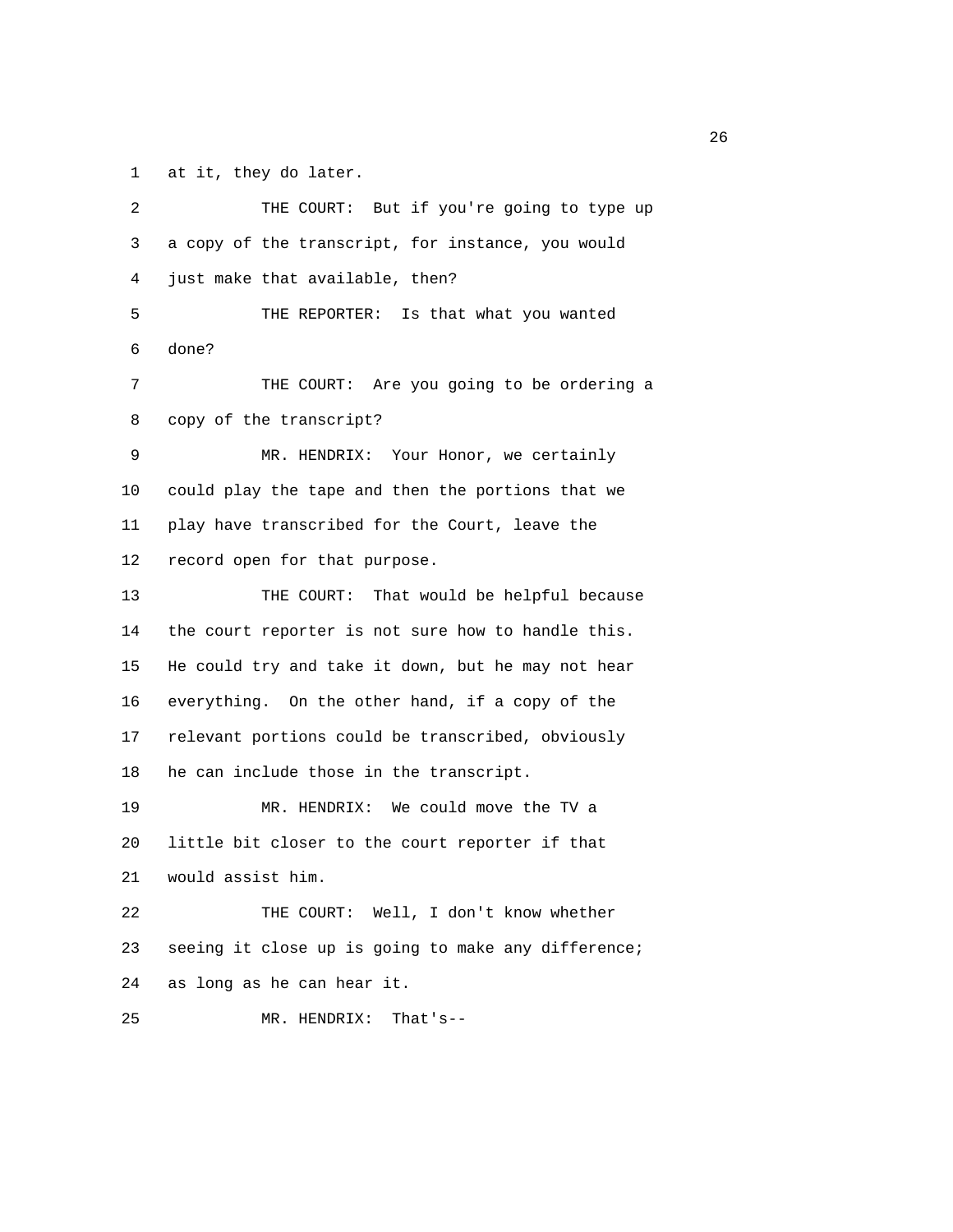1 THE COURT: Is there any way of you 2 plugging into the television and having it 3 transcribed on tape? 4 THE REPORTER: There's supposed to be a 5 jack that they plug in to that goes to the system. 6 I am not familiar with how it's done. 7 THE COURT: Unfortunately, we have 8 electronic courtrooms, but this is not one of them. 9 MR. HENDRIX: We also have a problem, Your 10 Honor, that this was taken in PAL, which is the 11 system used in East Timor. We tried to get it 12 transcribed into a copy and they couldn't do it 13 because it's a different system in the United 14 States. So if we-- 15 THE COURT: So the tape that you have is 16 not readily playable in-- 17 MR. HENDRIX: No. You-- 18 THE COURT: --in America? 19 MR. HENDRIX: I am sorry, Your Honor. 20 THE COURT: Could it be played on a 21 standard VCR? 22 MR. HENDRIX: No. It's a digital video. 23 You can play it on a digital video player VCR. 24 THE COURT: You're getting too technical 25 for me.

27 and 27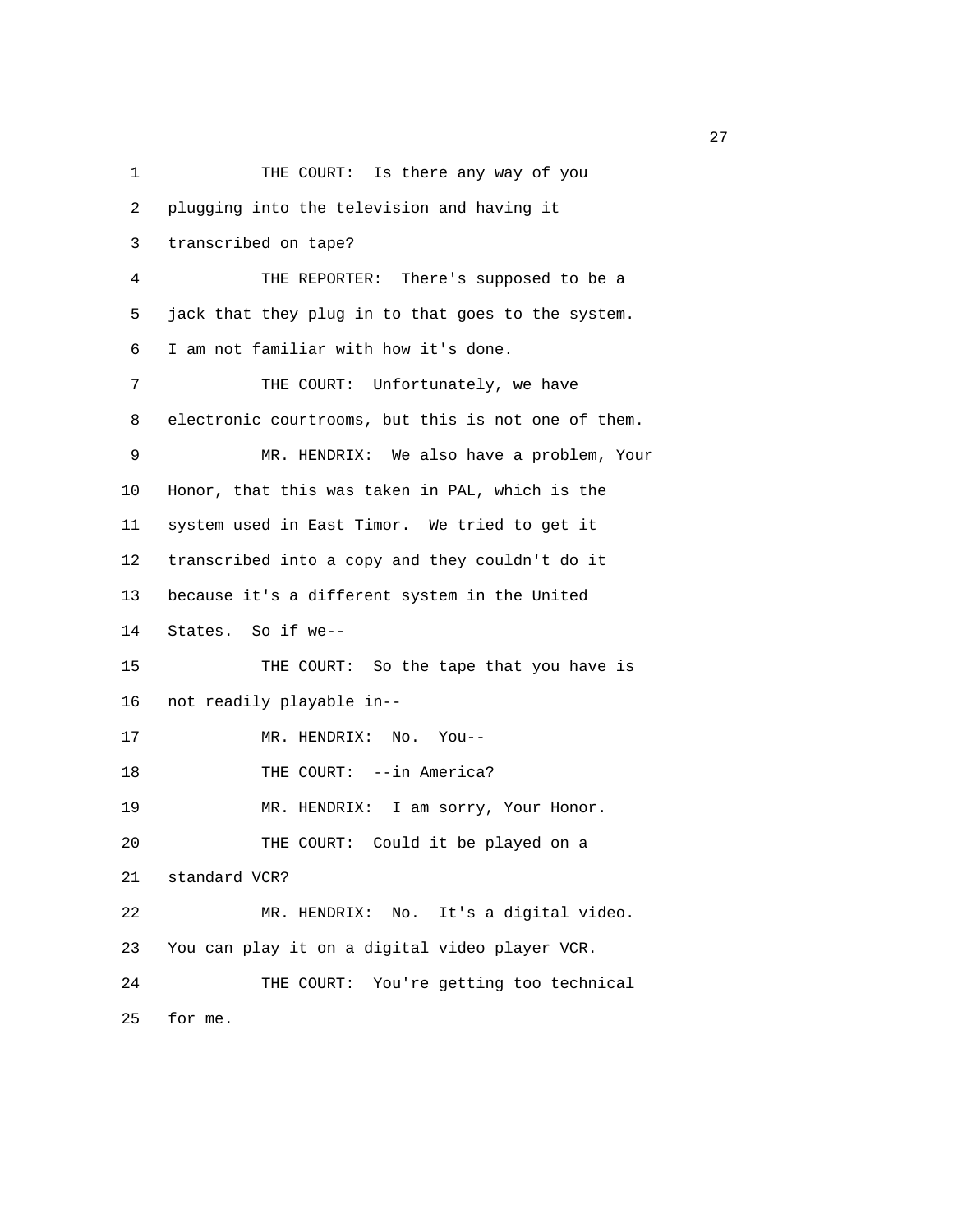| 1  | MR. DiCAPRIO: Judge, I'm sure that, if              |  |  |
|----|-----------------------------------------------------|--|--|
| 2  | the Court would like to take a brief recess, we can |  |  |
| 3  | set up the television so that it's right by the     |  |  |
| 4  | court reporter and--                                |  |  |
| 5  | THE COURT: All right. Why don't we do               |  |  |
| 6  | so. I'll give you a few minutes to do that.         |  |  |
| 7  | MR. DiCAPRIO: Thank you.                            |  |  |
| 8  | THE COURT: We'll take a ten-minute break.           |  |  |
| 9  | [Recess.]                                           |  |  |
| 10 | THE CLERK: All rise. Please be seated.              |  |  |
| 11 | THE COURT: Tell me you solved the                   |  |  |
| 12 | problem.                                            |  |  |
| 13 | MS. CHOMSKY: Could we have one moment?              |  |  |
| 14 | THE COURT: Surely.                                  |  |  |
| 15 | [Pause.]                                            |  |  |
| 16 | THE COURT: You may proceed, Mr. Hendrix.            |  |  |
| 17 | MR. HENDRIX: Your Honor, I believe we               |  |  |
| 18 | have solved the problem. We're going to submit a    |  |  |
| 19 | written version of what you're about to see--       |  |  |
| 20 | THE COURT: Very well.                               |  |  |
| 21 | MR. HENDRIX: -- to the reporter later on.           |  |  |
| 22 | Thank you.<br>THE COURT:                            |  |  |
| 23 | [Video presentation of deposition of John           |  |  |
| 24 | Doe $4.$ ]                                          |  |  |
| 25 | Your Honor, we are going to<br>MR. HENDRIX:         |  |  |

<u>28</u>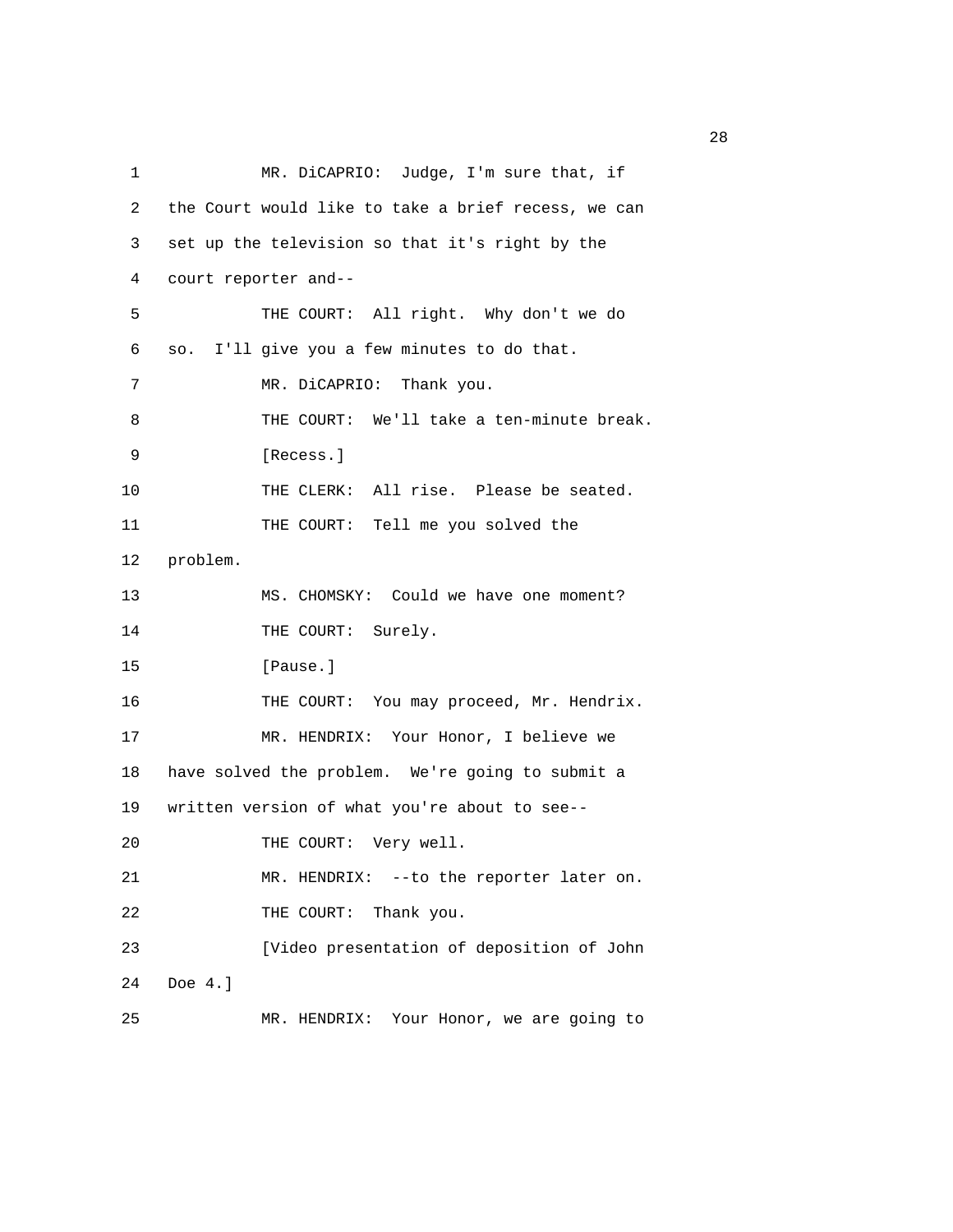1 offer a transcript to the reporter of this.

| 2    | THE COURT: Okay. Thank you, Mr. Hendrix.        |
|------|-------------------------------------------------|
| 3    | Ms. Chomsky.                                    |
| 4    | MS. CHOMSKY: This is Judith Chomsky.            |
| 5    | I would like to call Jane Doe 1.                |
| 6    | INTERPRETER PREVIOUSLY SWORN                    |
| 7    | JANE DOE 1, PLAINTIFFS' WITNESS, SWORN          |
| 8    | DIRECT EXAMINATION                              |
| 9    | BY MS. CHOMSKY:                                 |
| 10   | Is your name, for the purposes of this<br>Q     |
| 11 — | trial, Jane Doe 1?                              |
| 12   | Yes.<br>Α                                       |
| 13   | That's not your real name, is it?<br>Q          |
| 14   | Α<br>No.                                        |
| 15   | Why aren't you using your real name?<br>Q       |
| 16   | I don't want to use my real name because<br>Α   |
| 17   | the problem of East Timor hasn't solved yet, so |
| 18   | that's why I prefer to use nickname.            |
| 19   | Are you afraid something might happen to<br>Q   |
| 20   | you if your real name were known?               |
| 21   | Yes.<br>Α                                       |
| 22   | Are you married?<br>Q                           |
| 23   | Α<br>Yes.                                       |
| 24   | How long have you and your husband been<br>Q    |
| 25   | together?                                       |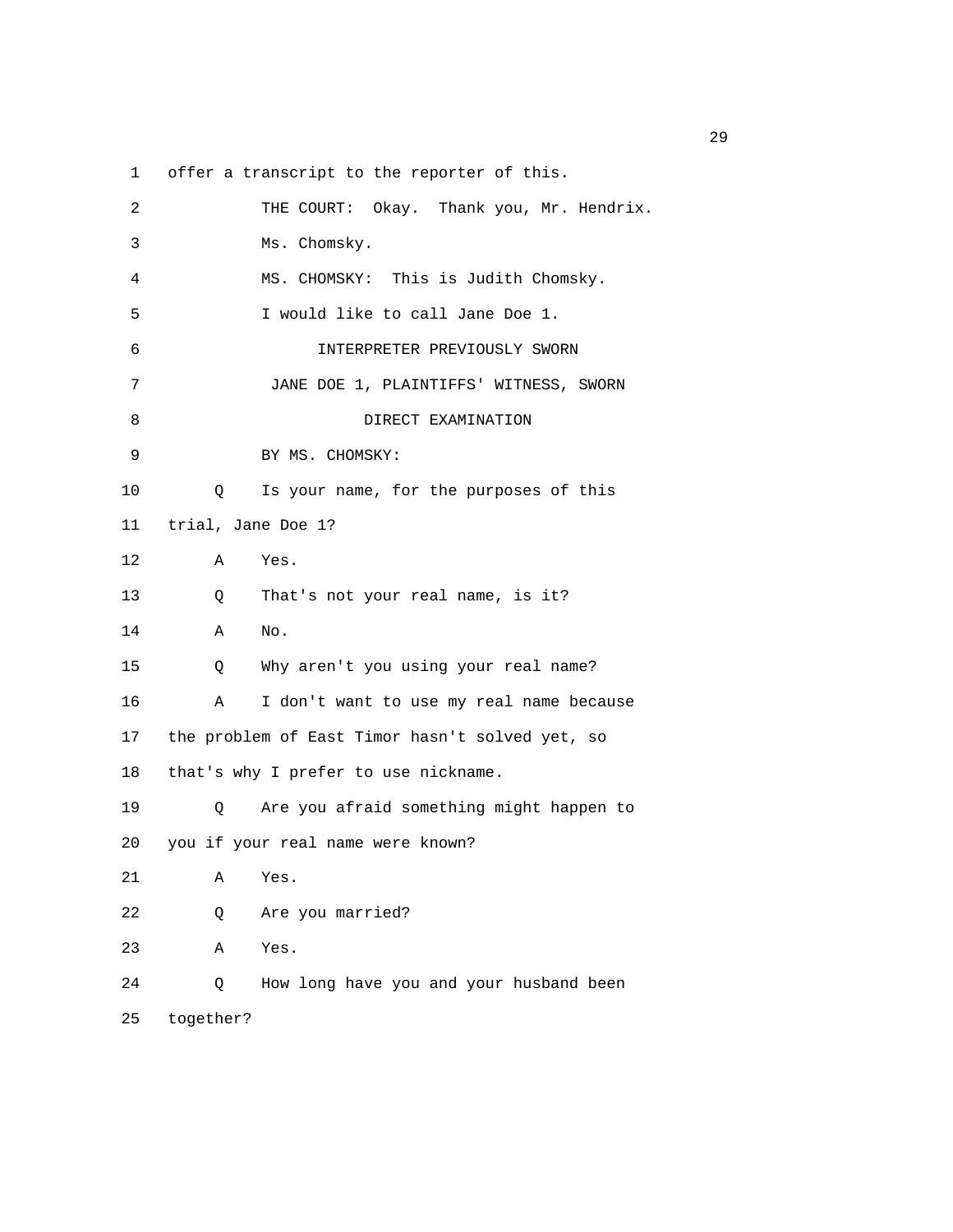1 A I was married in 1968.

| 2  | Q                 | Do you have children?                             |
|----|-------------------|---------------------------------------------------|
| 3  | Α                 | I have nine children.                             |
| 4  | Q                 | I would like to bring your attention to           |
| 5  |                   | December 7th, 1975.                               |
| 6  | Α                 | In December--December 7th, the Indonesian         |
| 7  |                   | start invading East Timor, exactly the capital of |
| 8  | East Timor, Dili. |                                                   |
| 9  | Q                 | Where were you living?                            |
| 10 | Α                 | I live in Santa Cruz, S-t C-r-u-s.                |
| 11 | Q                 | Who were you living with at the time?             |
| 12 | Α                 | I lived with my husband and my children.          |
| 13 | Q                 | How old was your youngest child at that           |
| 14 | time?             |                                                   |
| 15 |                   | THE INTERPRETER: At that time?                    |
| 16 |                   | MS. CHOMSKY: At that time.                        |
| 17 |                   | THE WITNESS: He hasn't born yet at that           |
| 18 | time.             |                                                   |
| 19 |                   | BY MS. CHOMSKY:                                   |
| 20 | Q                 | At that time, how many children did you           |
| 21 | have?             |                                                   |
| 22 | Α                 | Seven of them.                                    |
| 23 | Q                 | And how old was the youngest?                     |
| 24 | Α                 | The youngest one was nine months.<br>Nine         |
| 25 | months, yes.      |                                                   |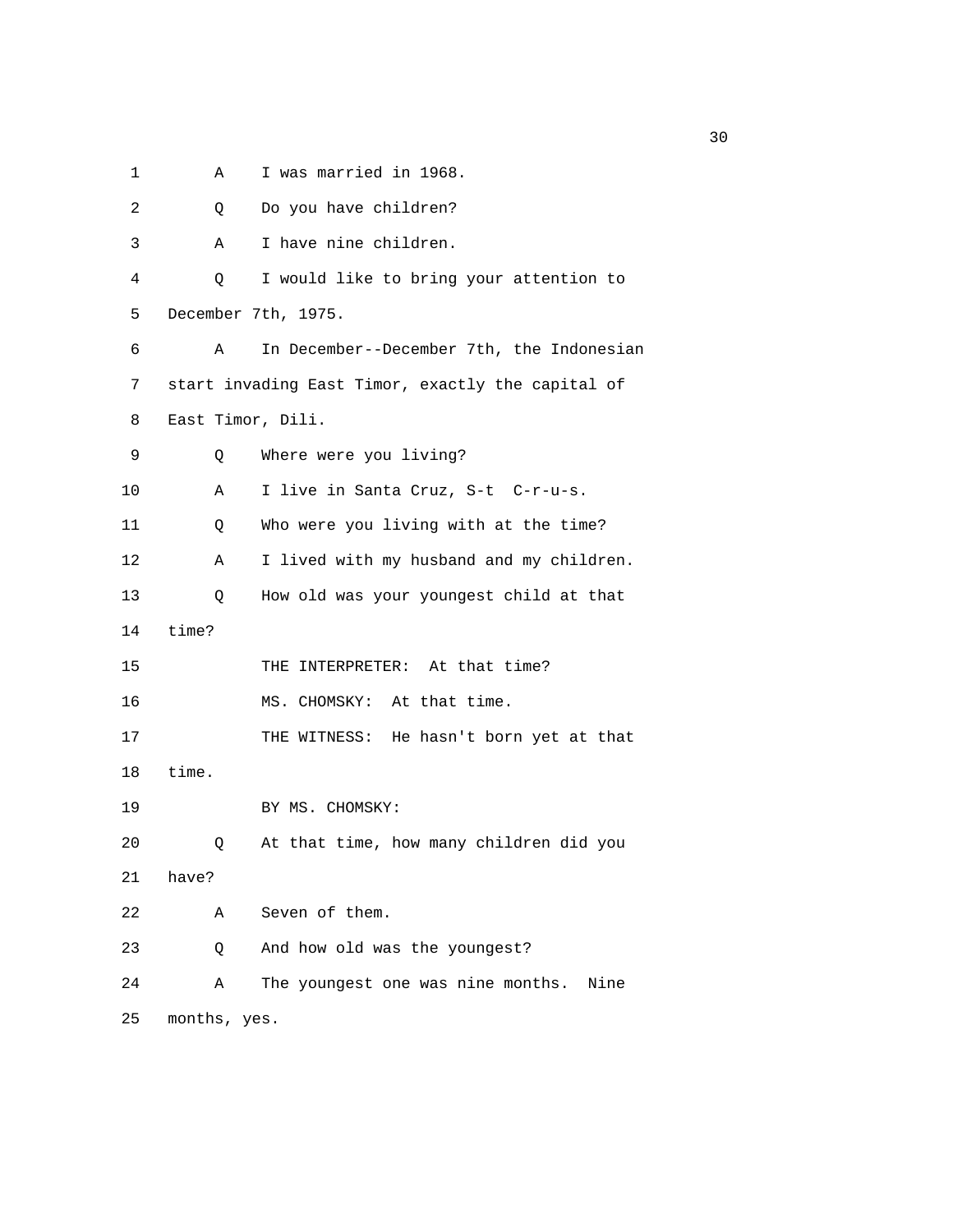1 Q How did you learn of the invasion? 2 A I know because I could see the parachute 3 landing in my house. 4 Q Around your house? 5 A Yes, around my house, and some of them was 6 landing in front of my house, in the main gate. 7 Q What did you and your family do? 8 A And we left home and we went to my--and we 9 went to the house of my-- 10 THE INTERPRETER: Let me see. 11 MS. CHOMSKY: Mother-in-law. 12 THE INTERPRETER: The parents of her 13 husband house. 14 BY MS. CHOMSKY: 15 Q Your mother-in-law? 16 A Yes, that's right. 17 Q Was that the last time you saw your house? 18 A Yes, but later on, my husband came back to 19 our house. 20 Q Did you go back to your house? 21 A No. My husband, who went back home. My 22 husband, who came back home for the food, and the 23 house were apparently burned. 24 Q From that day, from December 7th, 1975, 25 how long did the soldiers of the Indonesian army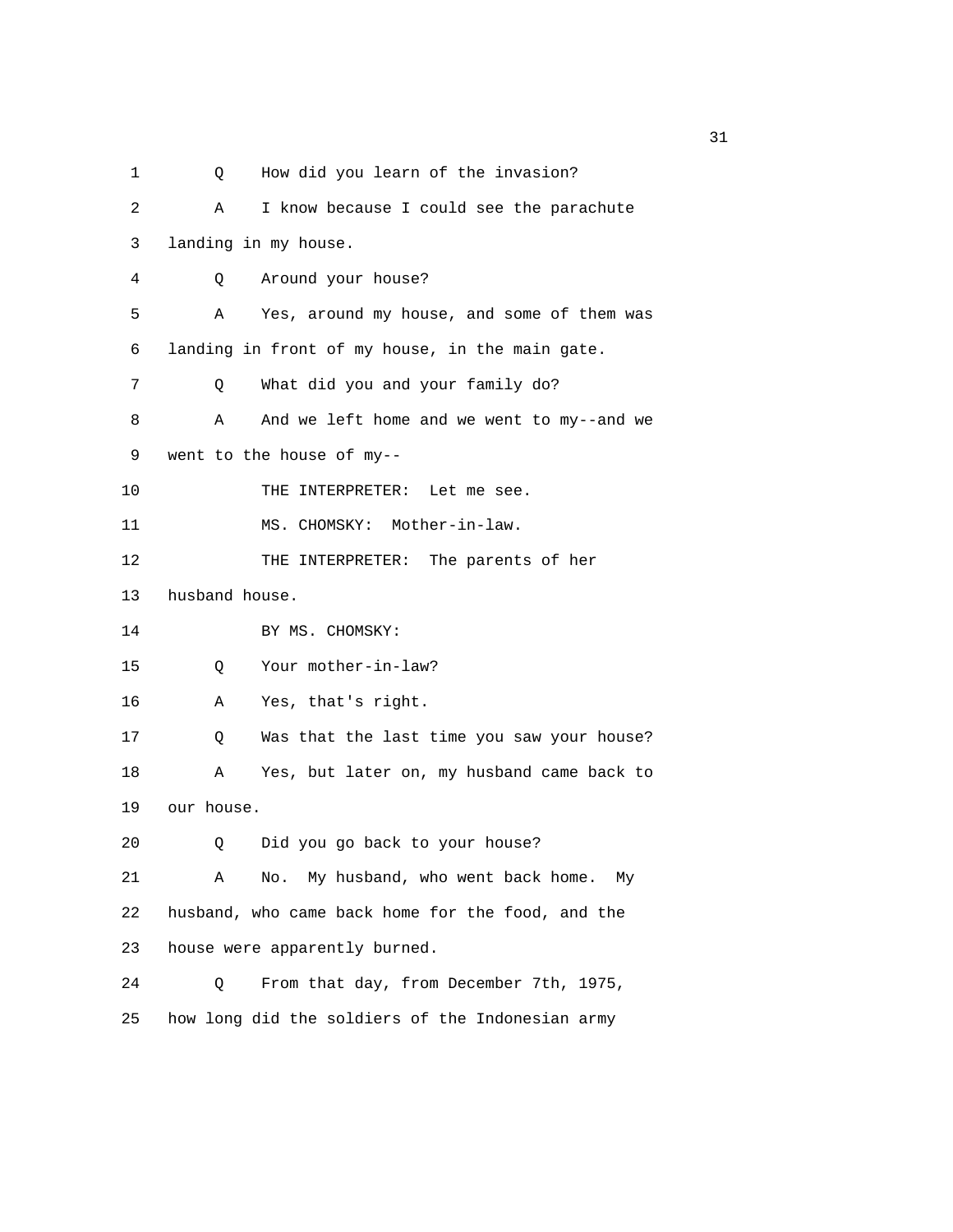1 stay in Dili?

| 2  | They stayed there for a long time.<br>Α             |  |  |
|----|-----------------------------------------------------|--|--|
| 3  | Did they stay there--how did the fact that<br>O     |  |  |
| 4  | they were in Dili affect you and your family?       |  |  |
| 5  | It's affect me in the sense that they just<br>Α     |  |  |
| 6  | arrest people or killing people without             |  |  |
| 7  | asking--without talking to them or without          |  |  |
| 8  | recognizing if these people belong to the Fretilin  |  |  |
| 9  | Party or not.                                       |  |  |
| 10 | Can you speak up a little?<br>Q.                    |  |  |
| 11 | THE INTERPRETER: Yes. I said that--                 |  |  |
| 12 | MS. CHOMSKY: You don't need to repeat               |  |  |
| 13 | that, $but--$                                       |  |  |
| 14 | THE INTERPRETER: Okay. Sure.                        |  |  |
| 15 | BY MS. CHOMSKY:                                     |  |  |
| 16 | Was your husband able to stay with you?<br>Q        |  |  |
| 17 | After December 7th, he went home, and then<br>Α     |  |  |
| 18 | later on he came back to his parents' house where   |  |  |
| 19 | we were staying, and after that, he fled or went to |  |  |
| 20 | the mountain and he never come back.                |  |  |
| 21 | Were you afraid for your husband?<br>Q.             |  |  |
| 22 | I afraid because of his safety and<br>Α<br>Yes.     |  |  |
| 23 | at that time the situation of the civilian in Dili  |  |  |
| 24 | was in danger, especially for those--for men.<br>I  |  |  |
| 25 | had to take care of all my children just with my    |  |  |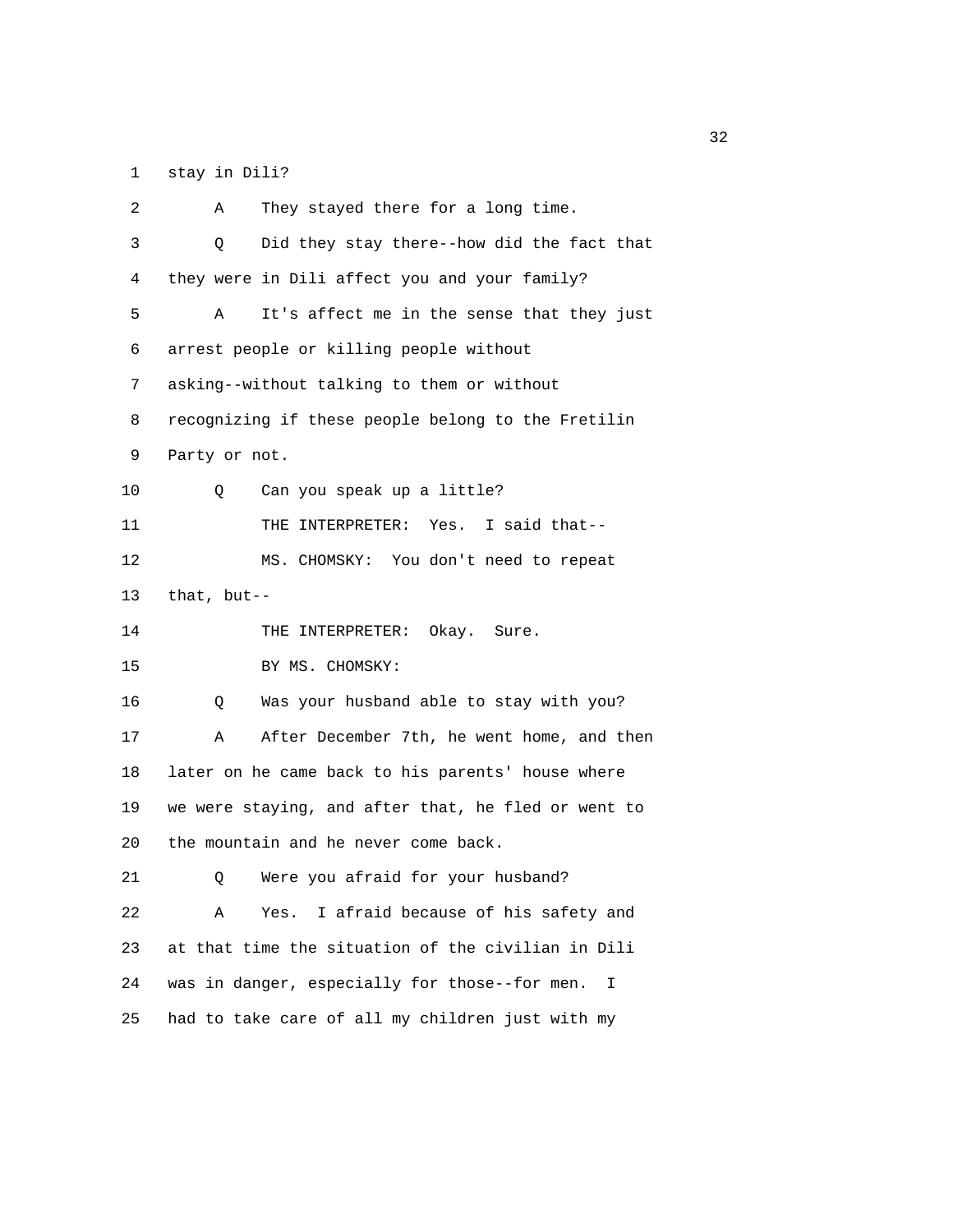1 mother- and father-in-law. It was in a very

 2 complicated situation. That's why I was really 3 afraid.

 4 Q Did a time come when you yourself were 5 seized by the Indonesian army?

 6 A Yes. My own situation turned out to 7 become complicated because after he went to the 8 mountain, he came over once to my house, brought 9 letter from those who went to the jungle with him 10 for their family in Dili, in the city, and then his 11 written--home was known by the Indonesian military. 12 That's why when he came back to the mountain, the 13 Indonesian military in Dili start watch us.

 14 Q Was there occasion when they actually took 15 you into custody?

 16 A Yes, that's right. That's right. The 17 Indonesian military start arresting women who were 18 in Dili and some of them were my friends or 19 relatives, and when they were arrested to--in 20 prison, they were interrogated and they talk about 21 me, and then in the evening around eleven o'clock, 22 the Indonesian military came over to my house and 23 arrest me and put me in prison.

 24 Q What happened to you after they took you 25 to the prison?

and the state of the state of the state of the state of the state of the state of the state of the state of the state of the state of the state of the state of the state of the state of the state of the state of the state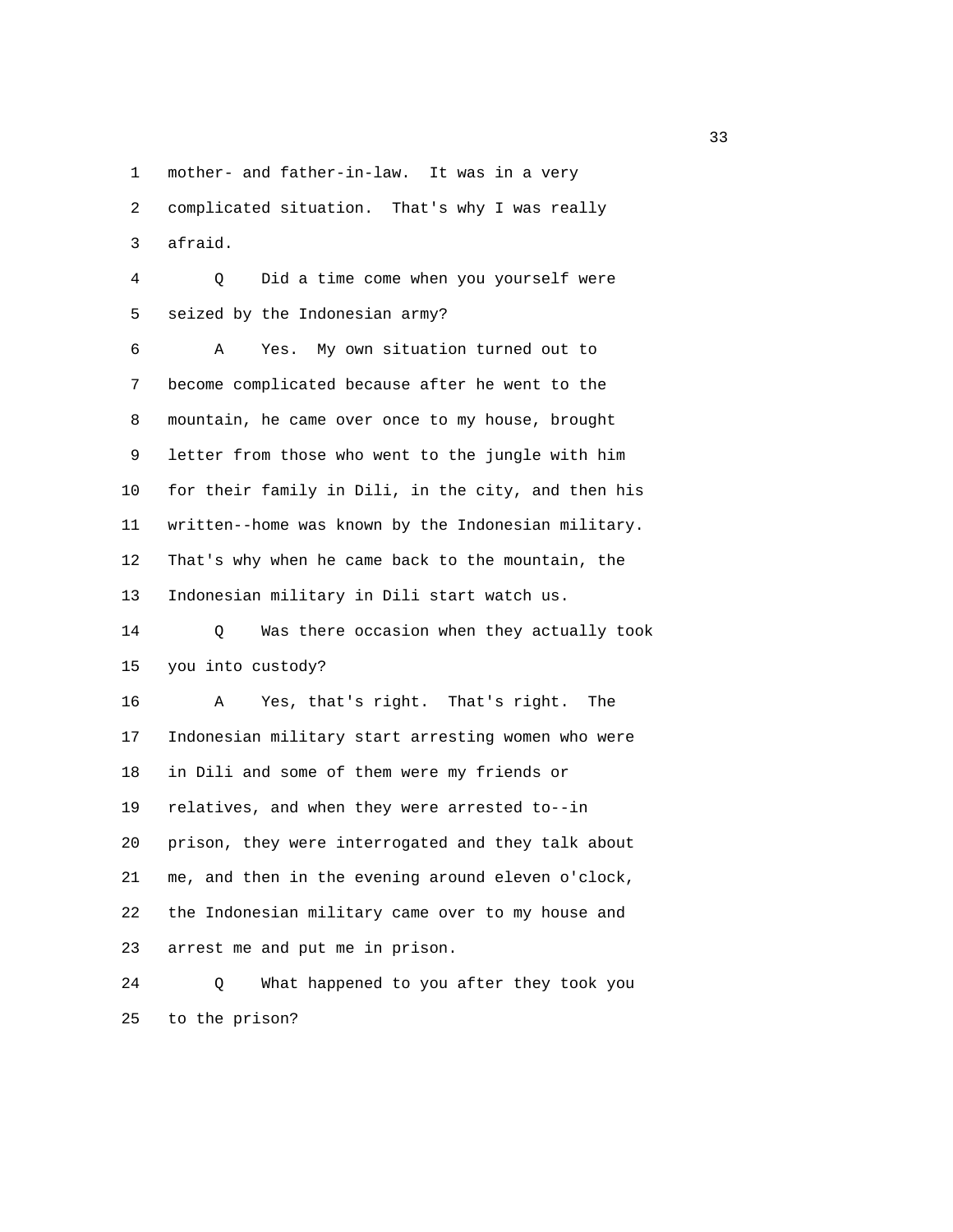1 A Before I go to the custody, they took me 2 to three different army stations where I was 3 interrogated there. 4 Q Were you pregnant at the time? 5 A Yes, I was. 6 Q How pregnant? 7 THE COURT: How long was she pregnant? 8 MS. CHOMSKY: How long was she pregnant. 9 THE COURT: I don't know if there's a 10 matter of degree. I'm not an expert on that. 11 THE WITNESS: I was seven months pregnant. 12 BY MS. CHOMSKY: 13 Q What happened to you in the police 14 station? 15 A I was interrogated why me and the women in 16 Dili want to flee or go to mountain or jungle, and 17 I told them that because the husband in jungle, in 18 the mountain, so that's why they wanted to go and 19 live together with them. 20 Q During the interrogation, did the soldiers 21 do anything to you other than ask you questions? 22 A I was pregnant, so they didn't brutally 23 beat me, but they slapped me and hit me sometimes. 24 And in the evening around twelve o'clock, they took 25 me to another army station.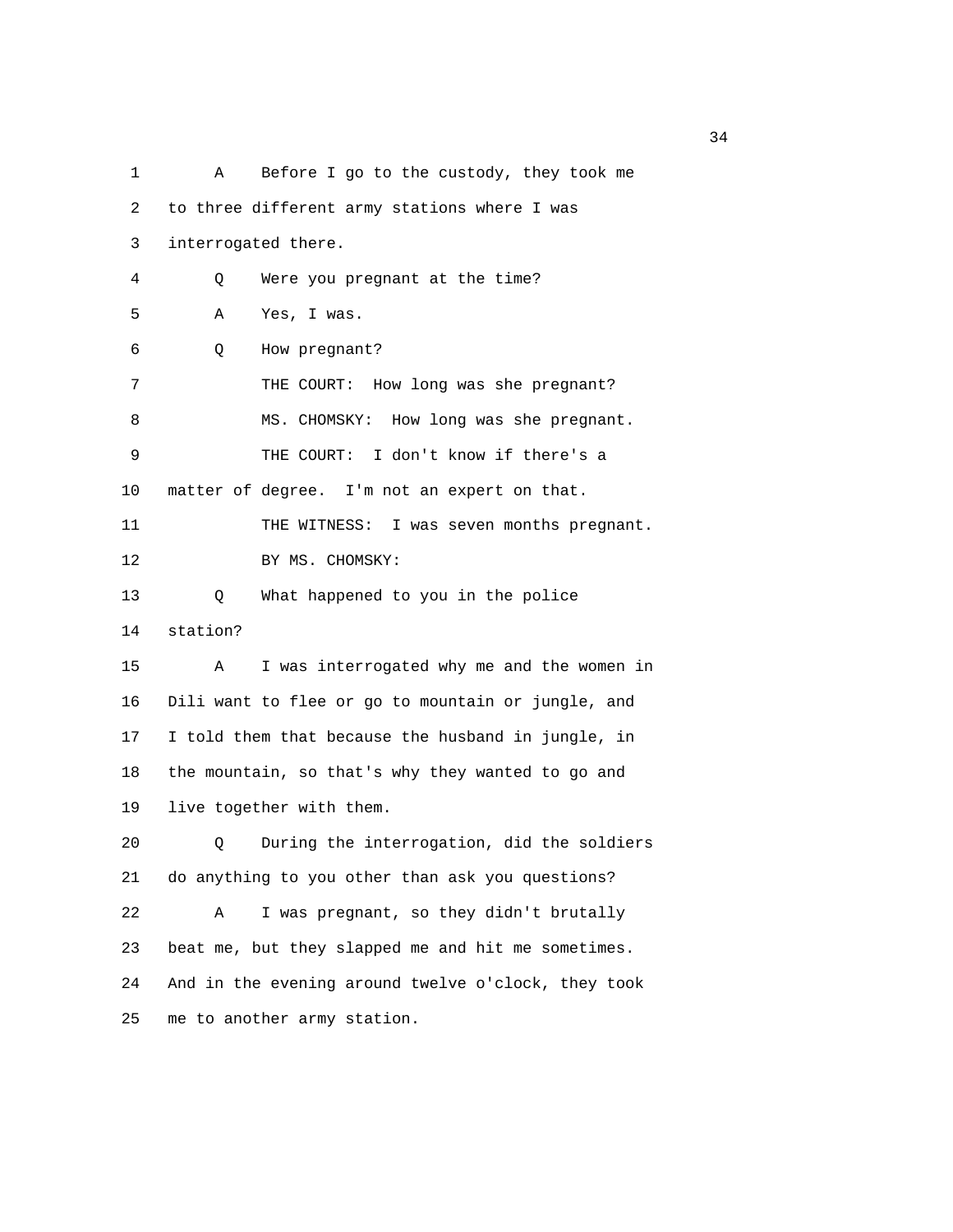1 Q And what happened to you in the second 2 station?

 3 A At this army station, I was interrogated 4 from twelve-thirty until three a.m. in the morning. 5 Q Did you suffer any physical abuse at that 6 time? 7 A Yes. They beat me in my back. 8 Q How many days were you in this second 9 station? 10 A We stayed there for three days and--two 11 days, and the third day they took us back home to 12 see what we had lived at home. When we arrived, 13 they took me with another woman, a married woman, 14 and then when we arrived at home, they forced me to 15 wait outside and they took the other woman into 16 house and I presume that they raped her in house. 17 Q Did you hear her? 18 A Yes, I hear what happened in the room 19 because I just sit next to it and they--I hear the 20 woman scream, calling, "Oh, god, I'm a married 21 woman, please," and so on. 22 Q Did they--where did they take you after 23 you were in that house? 24 A They took us back to the army station. 25 Q Who did they take back?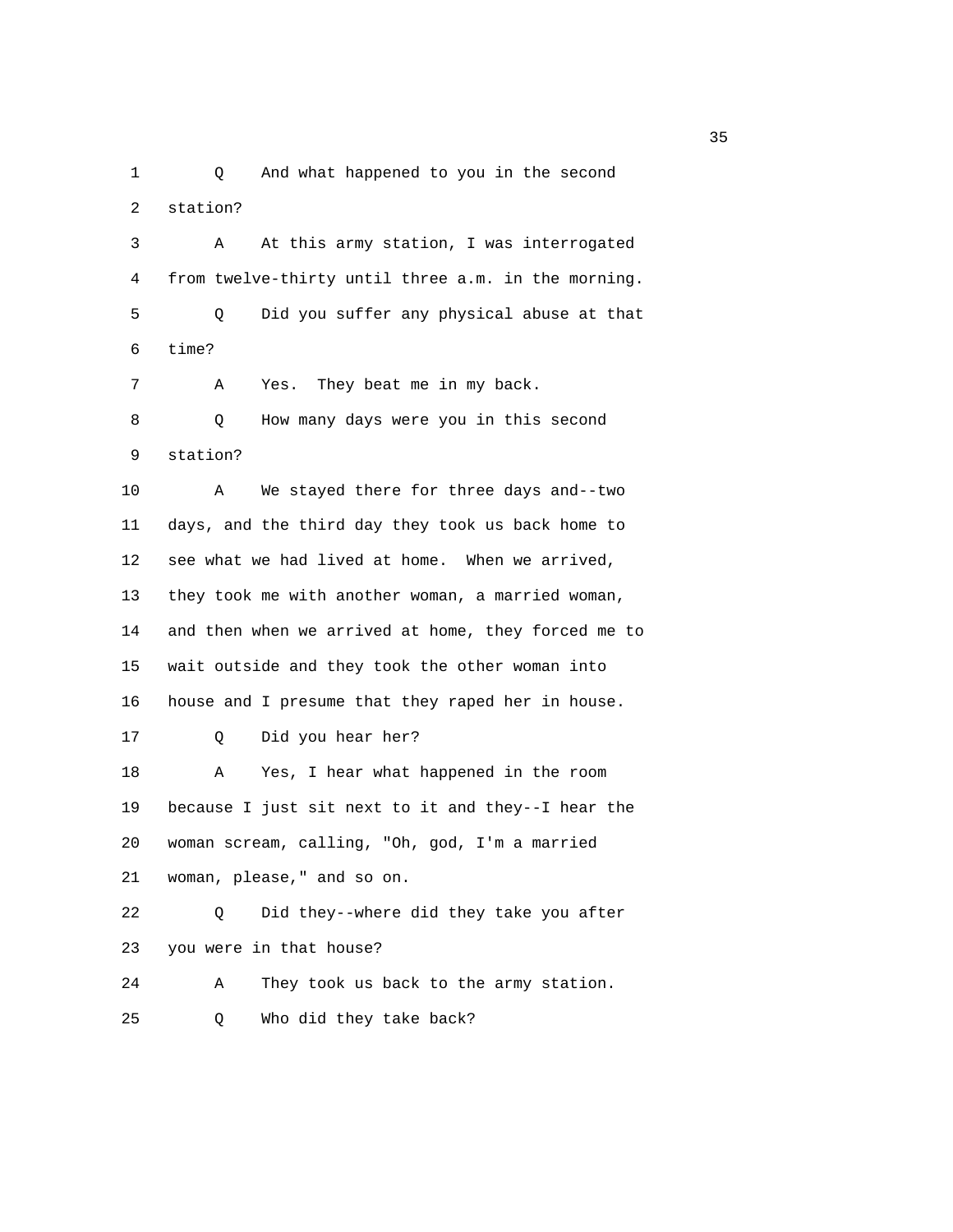1 A They took us both back to the army station 2 and she told me--she asked me please don't tell her 3 mother-in-law what had happened. If I told them, 4 then her situation will be more complicated. 5 Q Did you see other women hurt by the 6 Indonesian army in those three days when you were 7 in custody? 8 A Two of them, and one of two--two women and 9 one of them has a child of--on the Indonesian army. 10 Q Did you see any of the women who were cut 11 by the army? 12 THE INTERPRETER: Who were? 13 MS. CHOMSKY: Cut. 14 THE INTERPRETER: Cut. 15 THE WITNESS: Yes. The mother of a man 16 named Joaquim Saidanha. 17 BY MS. CHOMSKY: 18 Q Would you describe how it happened that 19 she was cut? 20 THE INTERPRETER: Just a second. 21 [Pause.] 22 THE INTERPRETER: Would you please repeat 23 the question, your question? 24 BY MS. CHOMSKY: 25 Q Would you describe how it happened that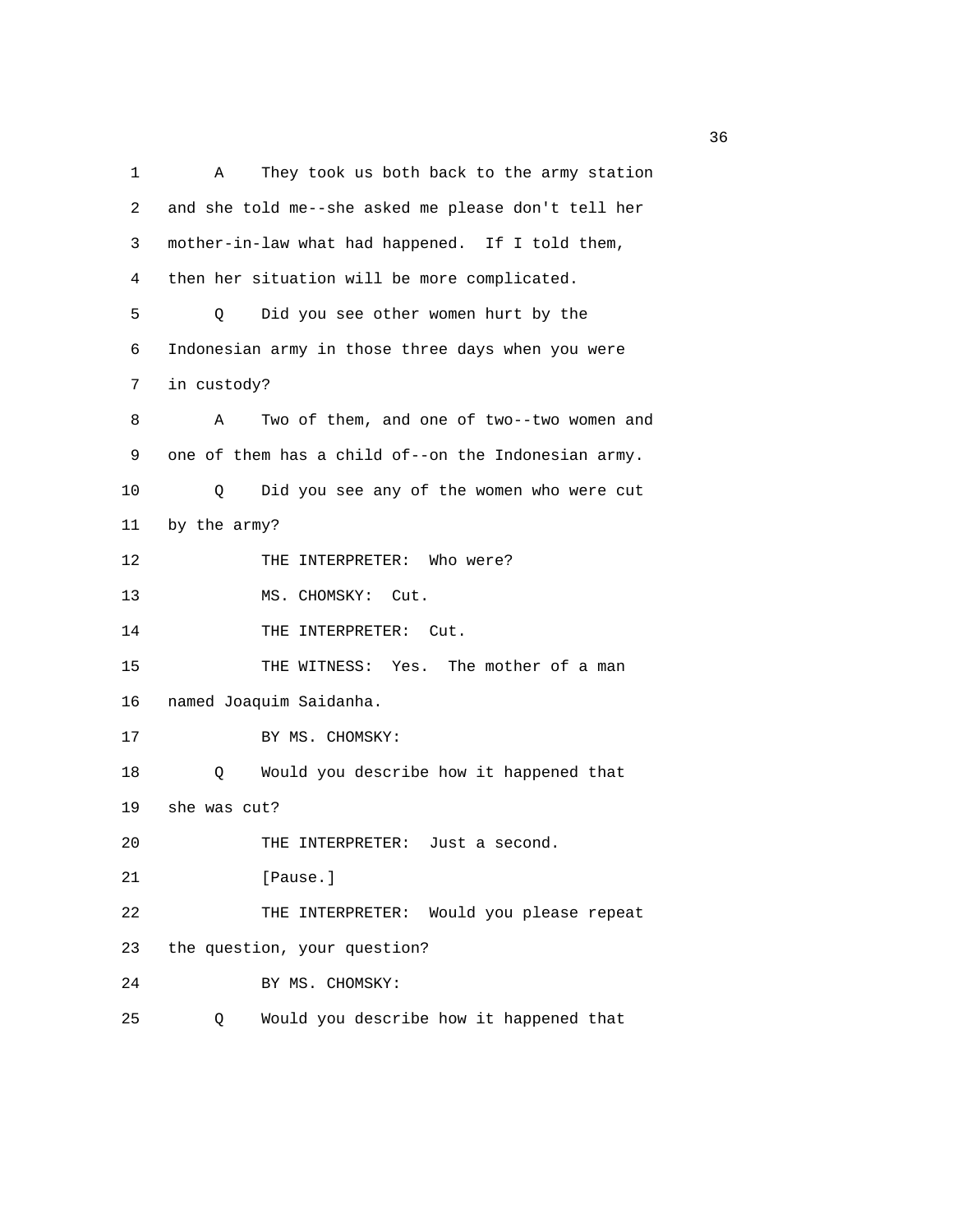## 1 the woman was cut?

| 2  | They asked her what was the position of<br>Α       |
|----|----------------------------------------------------|
| 3  | her son, Mr. Joaquim Saidanha, and why did he flee |
| 4  | to mountain, and she was trying to answer their    |
| 5  | question and they start hurt her in her face with  |
| 6  | bottle, but it's not an integral bottle, it's--    |
| 7  | Broken bottle?<br>Q                                |
| 8  | A broken bottle, yes, that's right.<br>Α           |
| 9  | During this period, these three days, were<br>Q    |
| 10 | you able to contact your family?                   |
| 11 | Α<br>No.                                           |
| 12 | Did you know where your children and your<br>Q     |
| 13 | baby were?                                         |
| 14 | Yes, I knew that they were staying with my<br>Α    |
| 15 | mother-in-law.                                     |
| 16 | Were there any men arrested at the time<br>Q       |
| 17 | you were arrested?                                 |
| 18 | Yes, there is a lot of men because the<br>Α        |
| 19 | men want to flee to mountain and some of them were |
| 20 | not succeed to do so and was arrested by the       |
| 21 | Indonesian military.                               |
| 22 | Were these men who were arrested at that<br>Q      |
| 23 | time neighbors of yours who you knew?              |
| 24 | Yes, I--I know--I know them.<br>Α                  |
| 25 | After they were arrested, were they<br>Q           |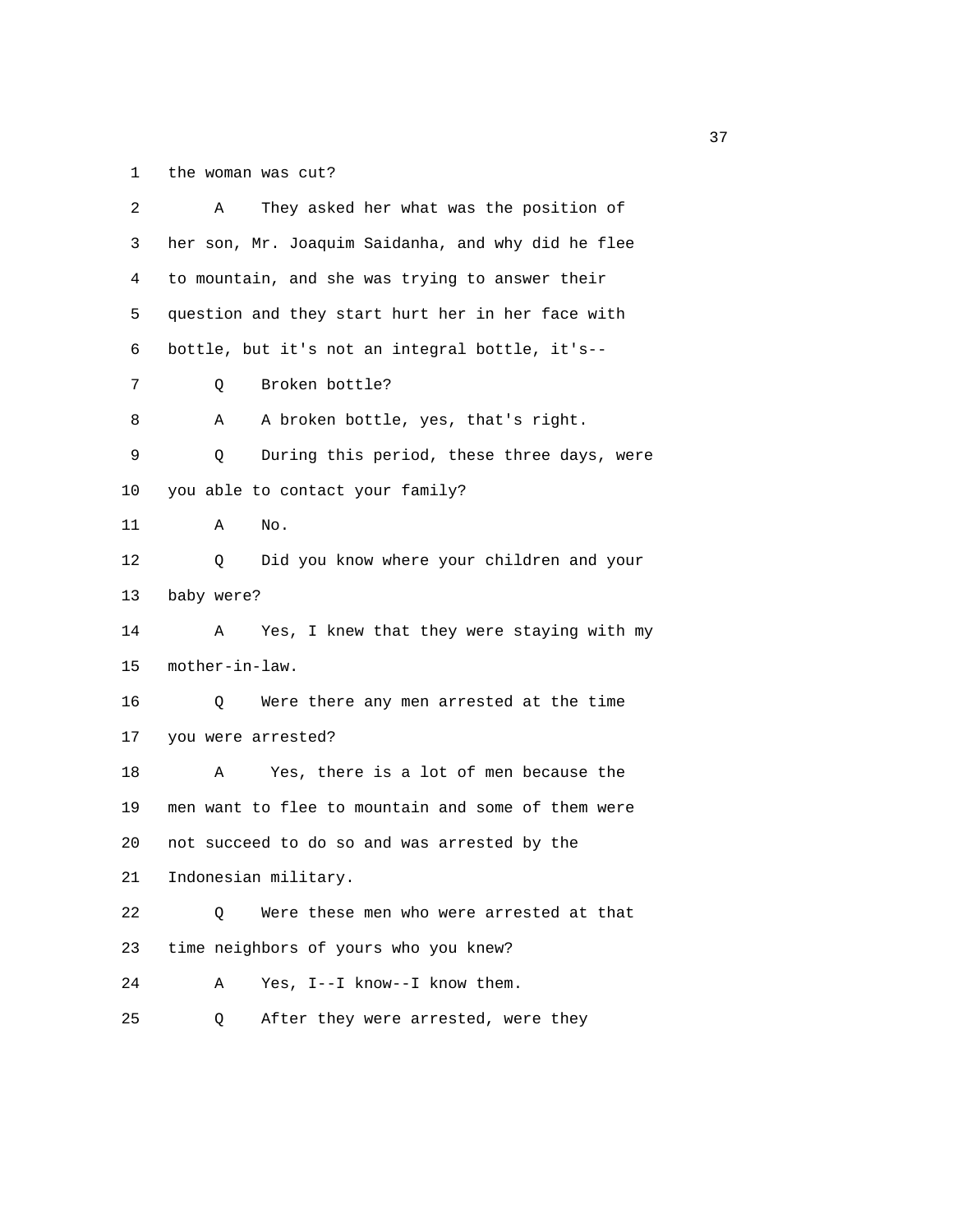1 separated from the women?

| 2  | They were--the men were arrested first,<br>Α        |
|----|-----------------------------------------------------|
| 3  | and when I arrived in the army station, I didn't    |
| 4  | see any one of them there.                          |
| 5  | Did you ever see any of those men who were<br>Q     |
| 6  | arrested again?                                     |
| 7  | No, I never seen them again.<br>Α                   |
| 8  | And what did you believe happened to them?<br>Q     |
| 9  | I believe that they were killed.<br>Α               |
| 10 | What happened to you after the three days<br>Q      |
| 11 | when you were in the police station?                |
| 12 | After those three days, they took us to<br>Α        |
| 13 | the last police station named Santai Ho.            |
| 14 | How long did you stay in Santai Ho?<br>Q            |
| 15 | Two days.<br>Α                                      |
| 16 | Were you interrogated there also?<br>Q              |
| 17 | There they still interrogated me,<br>Α<br>Yes.      |
| 18 | but they didn't beat me because they saw that I had |
| 19 | some blood in back of--in my back. Some blood in    |
| 20 | my back. But I saw they tortured some other woman.  |
| 21 | Where did the soldiers take you after<br>Q.         |
| 22 | Santai Ho?                                          |
| 23 | After Santai Ho, the prison guards came<br>Α        |
| 24 | and took us to the prison.                          |
| 25 | How long were you in prison?<br>Q                   |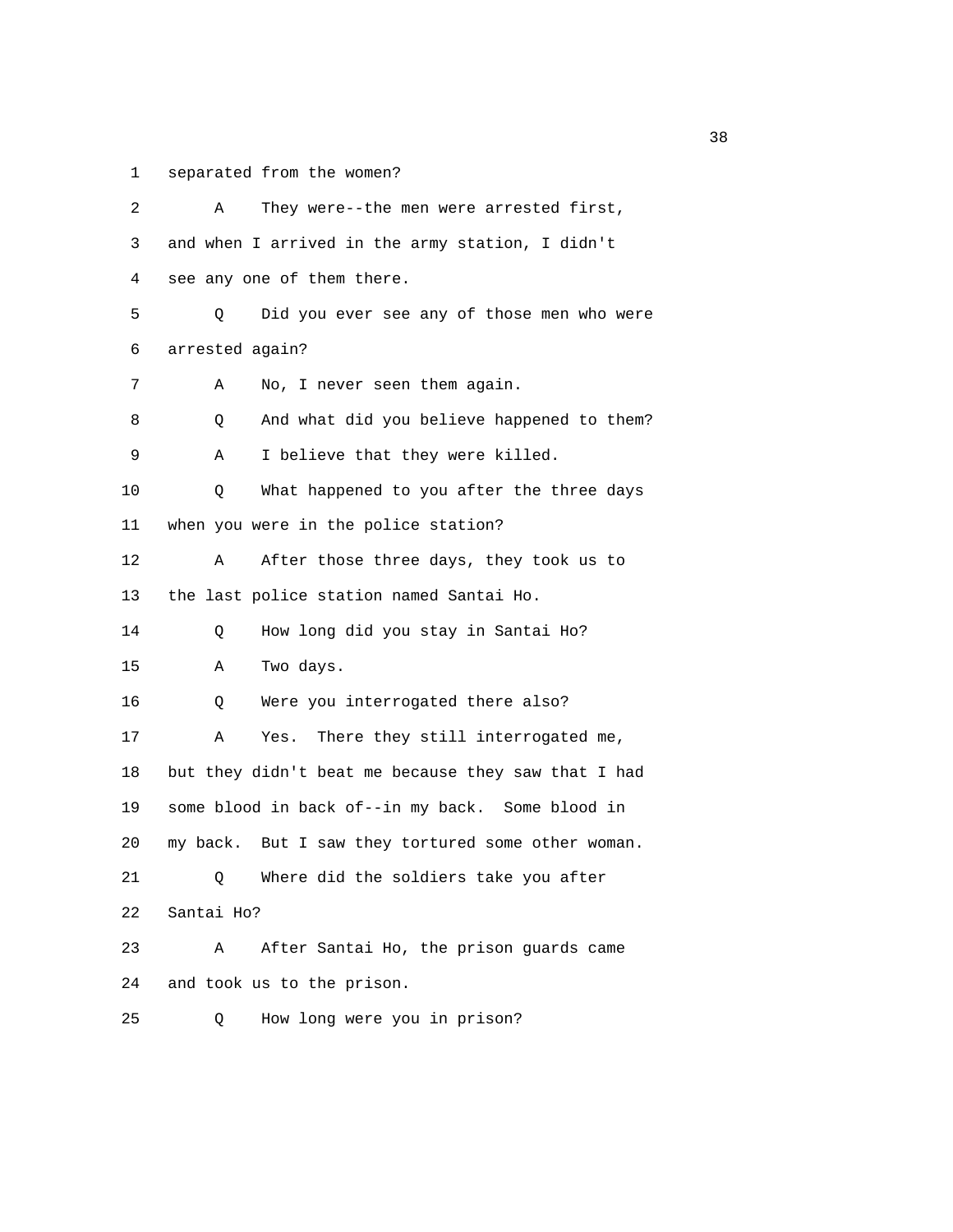1 A Two months.

| 2  | What was your physical condition when you<br>Q     |
|----|----------------------------------------------------|
| 3  | were in the prison?                                |
| 4  | In the prison, I could not sleep with--<br>Α       |
| 5  | THE INTERPRETER: I'm sorry.                        |
| 6  | In the prison, we just slept<br>THE WITNESS:       |
| 7  | on floor, but I had to slept with my face pressed  |
| 8  | into the floor because I had--my back hurt.        |
| 9  | BY MS. CHOMSKY:                                    |
| 10 | They hurt from the beatings?<br>Q                  |
| 11 | Yes.<br>Α                                          |
| 12 | You were in prison from the time you were<br>Q     |
| 13 | seven months pregnant until almost the end of your |
| 14 | pregnancy?                                         |
| 15 | They released me in July. They<br>Yes.<br>A        |
| 16 | released me a month before I give birth.           |
| 17 | Did you receive medical care when you were<br>O    |
| 18 | in the prison?                                     |
| 19 | No. And they said that no medical<br>Α             |
| 20 | treatment, you can die.                            |
| 21 | Can you repeat that?<br>Excuse me?<br>Q            |
| 22 | They told me that there is no medical<br>Α         |
| 23 | treatment for you, just keep it like this so you   |
| 24 | can die slowly.                                    |
| 25 | During the time that you were in prison,<br>Q      |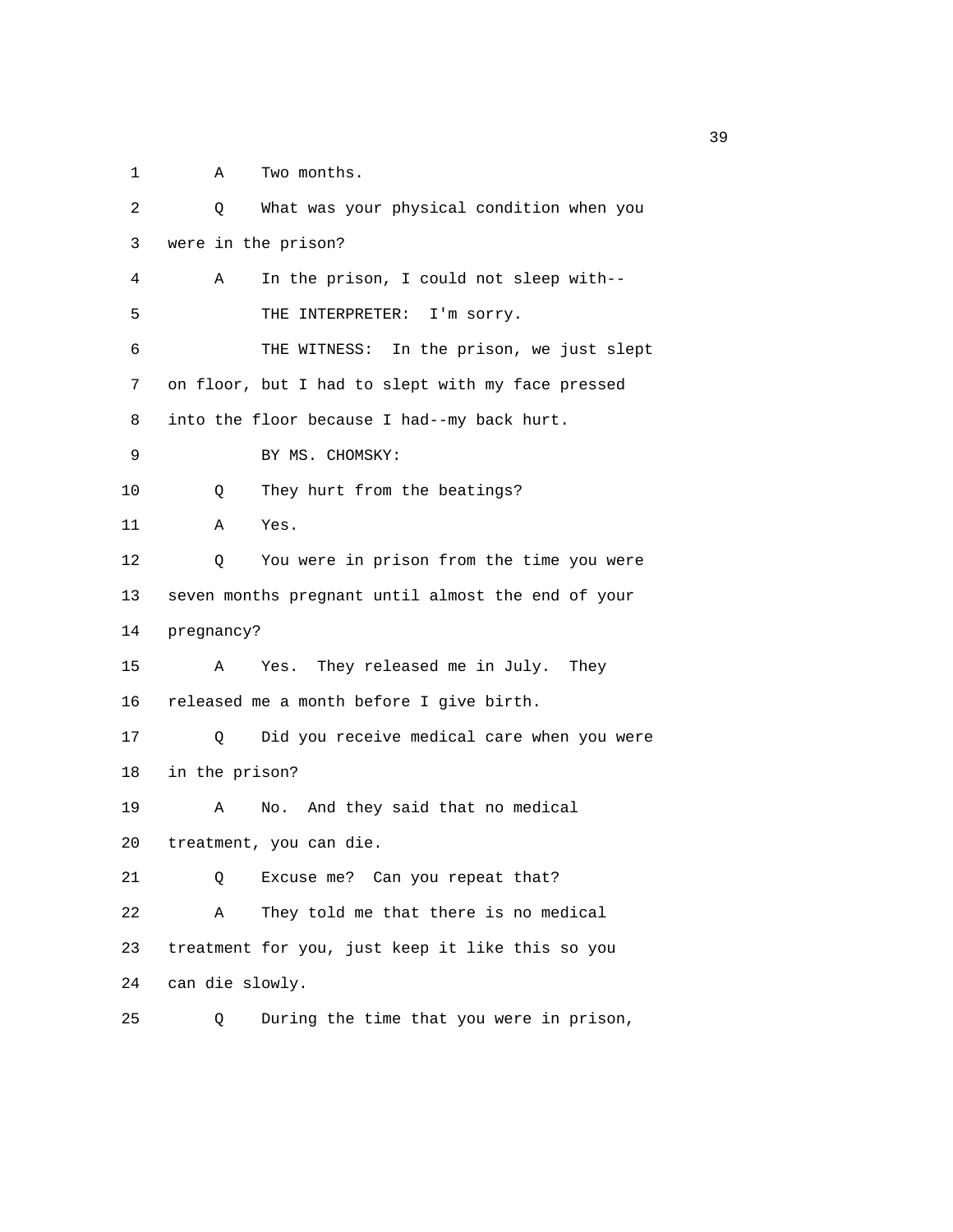1 did you have contractions?

| 2  | Α         | Yes.                                       |
|----|-----------|--------------------------------------------|
| 3  | Q         | Did the--were you being guarded by         |
| 4  | soldiers? |                                            |
| 5  |           | THE INTERPRETER: Beg your pardon?          |
| 6  |           | BY MS. CHOMSKY:                            |
| 7  | Q         | Were you being guarded by soldiers?        |
| 8  | Α         | No, they didn't do anything.               |
| 9  | Q         | They didn't do anything.                   |
| 10 |           | THE INTERPRETER:<br>Yes.                   |
| 11 |           | BY MS. CHOMSKY:                            |
| 12 | Q         | Even when you were having contractions?    |
| 13 | Α         | Yes.<br>No.                                |
| 14 | Q         | Eventually, after you went back home, did  |
| 15 |           | you go back to your mother-in-law's house? |
| 16 | Α         | Yes.                                       |
| 17 | Q         | Did a time come when your husband came     |
| 18 |           | back to stay with you and your children?   |
| 19 | Α         | It was in '79 when he was captured<br>Yes. |
| 20 |           | by Indonesian military in mountain.        |
| 21 | Q         | Was he released and permitted to rejoin    |
| 22 | you?      |                                            |
| 23 |           | THE INTERPRETER: I beg your pardon?        |
| 24 |           | Could you please repeat the question?      |
| 25 |           | MS. CHOMSKY: I'll withdraw the question.   |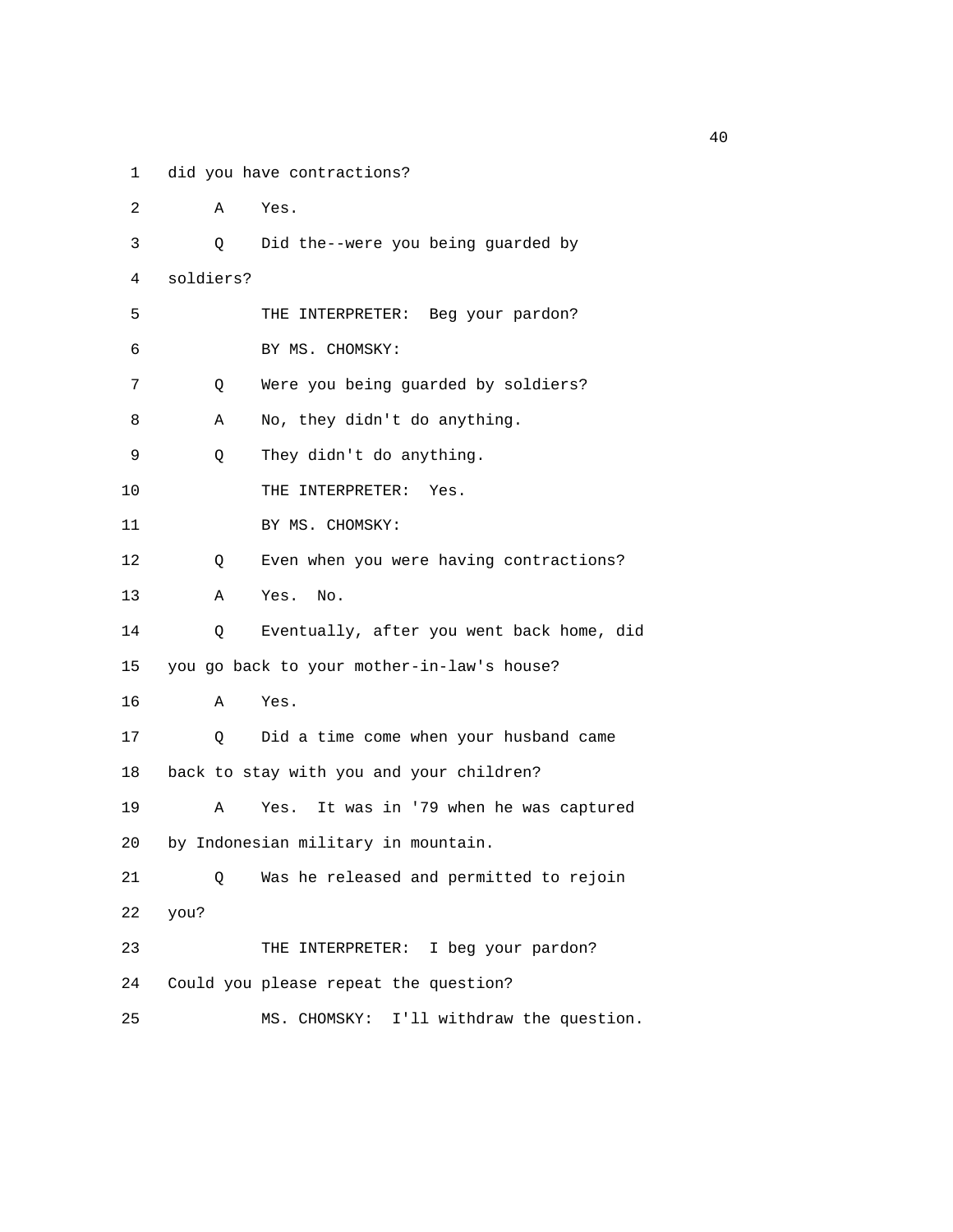1 BY MS. CHOMSKY: 2 Q Did he come back-- 3 THE INTERPRETER: Oh, I'm sorry. She said 4 that it was in '78, not '79. 5 BY MS. CHOMSKY: 6 Q Did he come back to live with you and the 7 children? 8 A Yes. 9 Q When was your youngest child born? 10 A My youngest kid was born in December the 11 4th, '79. 12 Q And is he known in this lawsuit as John 13 Doe 1? 14 A Yes. 15 Q Was he named after you and your husband? 16 A Yes. His real name is [name given]. 17 MS. CHOMSKY: Your Honor, I have 18 instructed the translator not to give the full 19 response of the witness. 20 THE COURT: We will strike the actual name 21 from the record. 22 MS. CHOMSKY: Thank you, Your Honor. 23 BY MS. CHOMSKY: 24 Q Did your children go to school? 25 A Yes.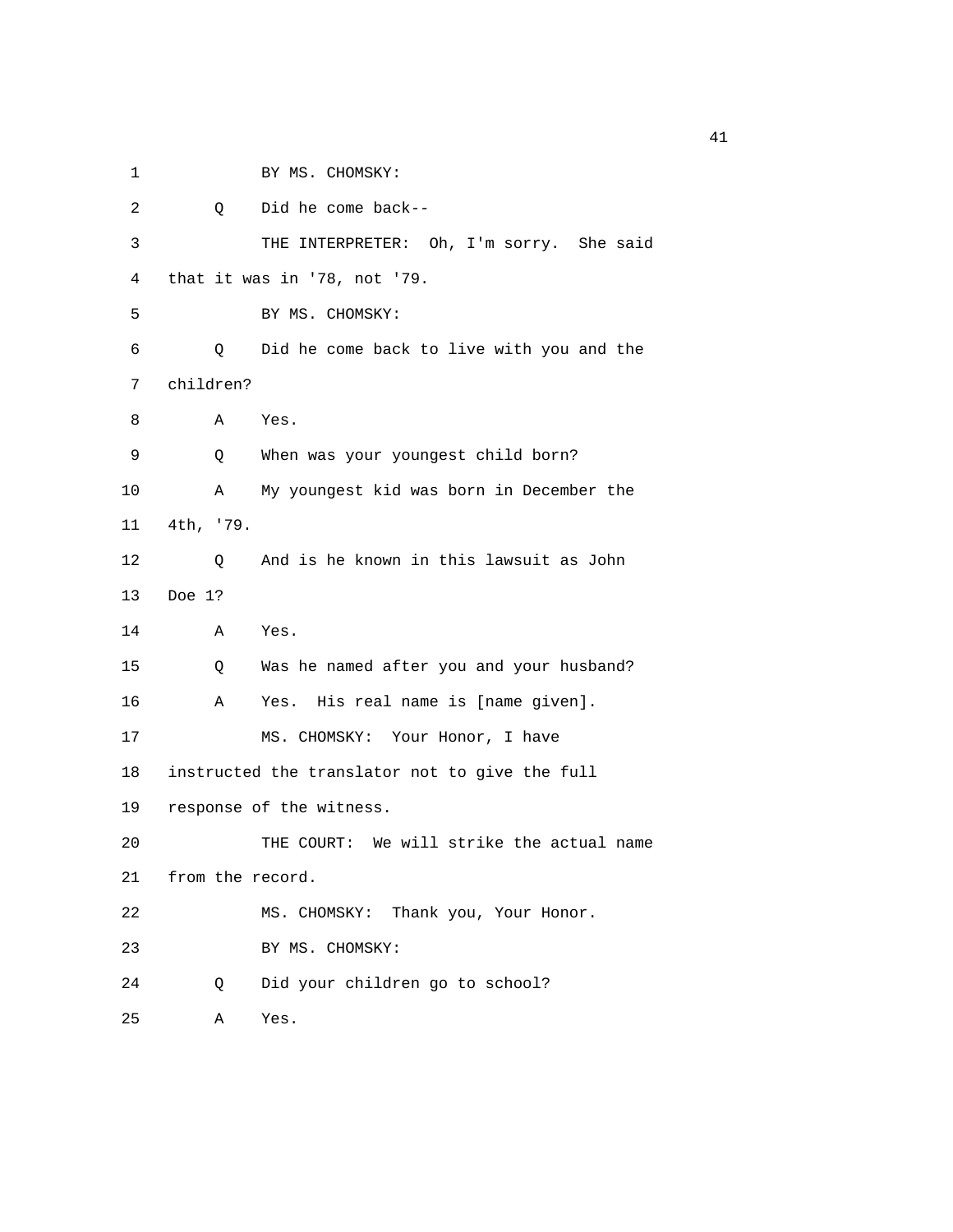1 Q Did any of them go to college?

 2 A One of them went to--one of my children 3 went to college. 4 Q How far did John Doe 1 go in school? 5 A He went till the last year of junior 6 school. 7 Q Did you expect that he would get to go to 8 college? 9 A Yes, I could support him through college. 10 Q I would like to bring your attention to 11 1991 and to an incident that involved three of your 12 children. 13 You recall a time when three of your 14 children went off with their uncle to a 15 demonstration? 16 A Yes. 17 Q Would you describe the occasion? 18 A There was a mass after two weeks in memory 19 of one of East Timorese youth activists. It was on 20 November 12, and three of my children went to the 21 church for the mass with their uncle. 22 Q Continue. 23 A So after mass, they went to the cemetery 24 to put flower, and there the Indonesian military 25 was there already and surrounding them and start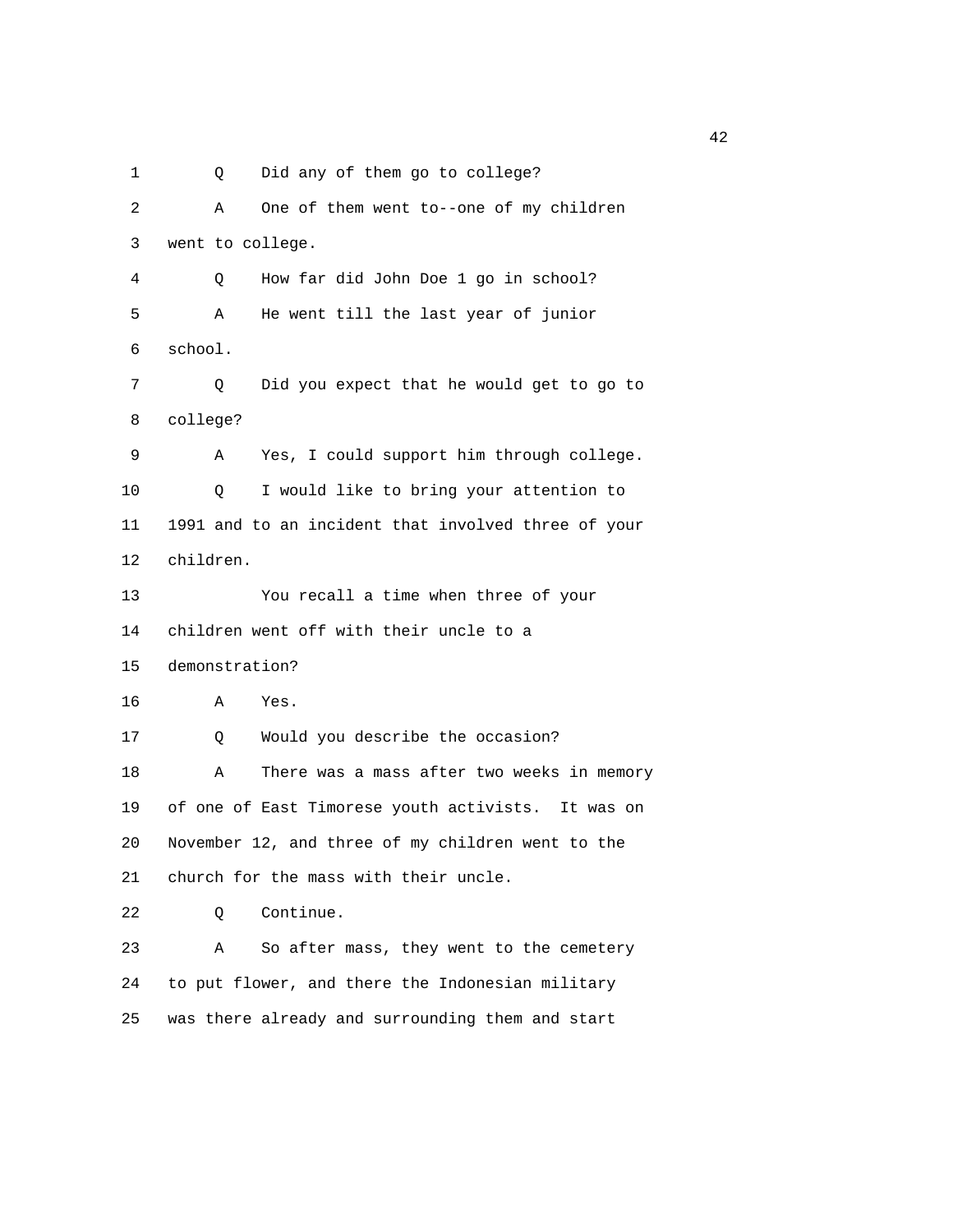1 open fire on the people who were taking a part in 2 the demonstration or in the mass, and then two of 3 my children was escape and came back home. 4 Q What happened to your third child? 5 A I would like to ratify what I mean. Three 6 of my children was escape and came back home; just 7 the uncle who disappear. 8 Q After the time that their uncle left the 9 house with them, did you ever see the uncle again? 10 A No, I never see him again. 11 Q He was your brother-in-law? 12 A Yes, the youngest brother of my husband. 13 Q And what do you believe happened to your 14 brother-in-law? 15 A I believe he's dead because it has been 16 many years and if he still alive in mountain, he 17 should written home, but he didn't, so I believe 18 that he is dead. 19 Q How did you feel about your children going 20 to the mass? 21 A I was glad because I was sure that there 22 would be no incident because there were so many of 23 foreign journalists there. 24 Q There were foreign journalists at this 25 cemetery in Santa Cruz?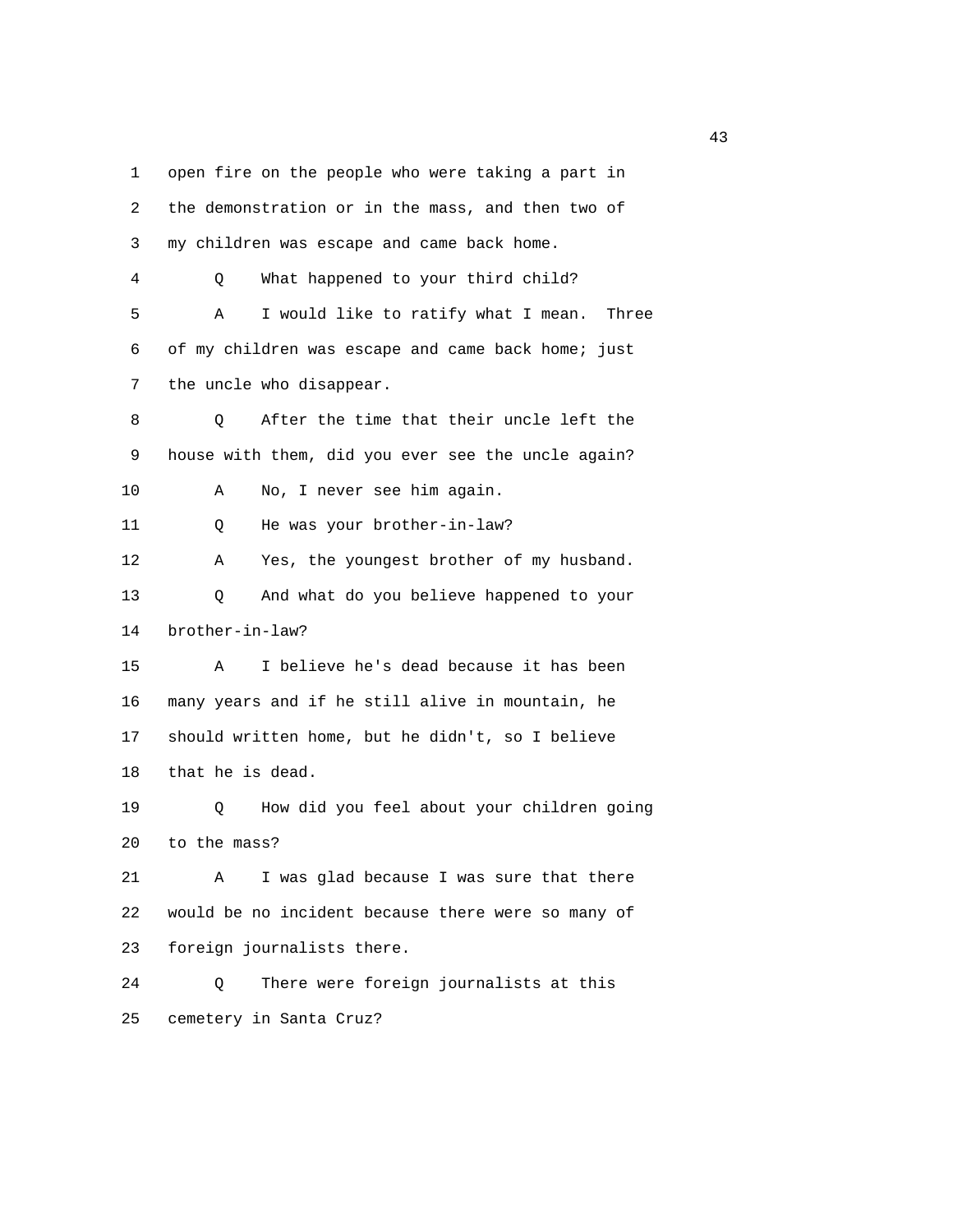1 A Yes. Some of them was climbing the tree 2 in the cemetery. 3 Q And you believed their presence would make 4 your children safe? 5 A Yes, I believed so. 6 Q After the soldiers fired on people at the 7 cemetery in Santa Cruz, did your children continue 8 to participate in demonstrations and masses? 9 A Yes, especially my youngest son. 10 Q That would be John Doe 1? 11 A Yes. 12 Q What did you think about their 13 participation in these activities? 14 A I was kind of proud, but I always take 15 precaution because I had my own experience, went 16 through the hard time, be a prisoner, so I always 17 ask them to take care and so on, and I also 18 remember them about the situation of the uncle who 19 went to the church with them and disappeared later 20 on. 21 Q Did you believe that they were in danger 22 when they went? 23 A Yes, I knew how was the situation and I 24 knew that it was danger for their life. That's why 25 I always tried to spoke to them, but they always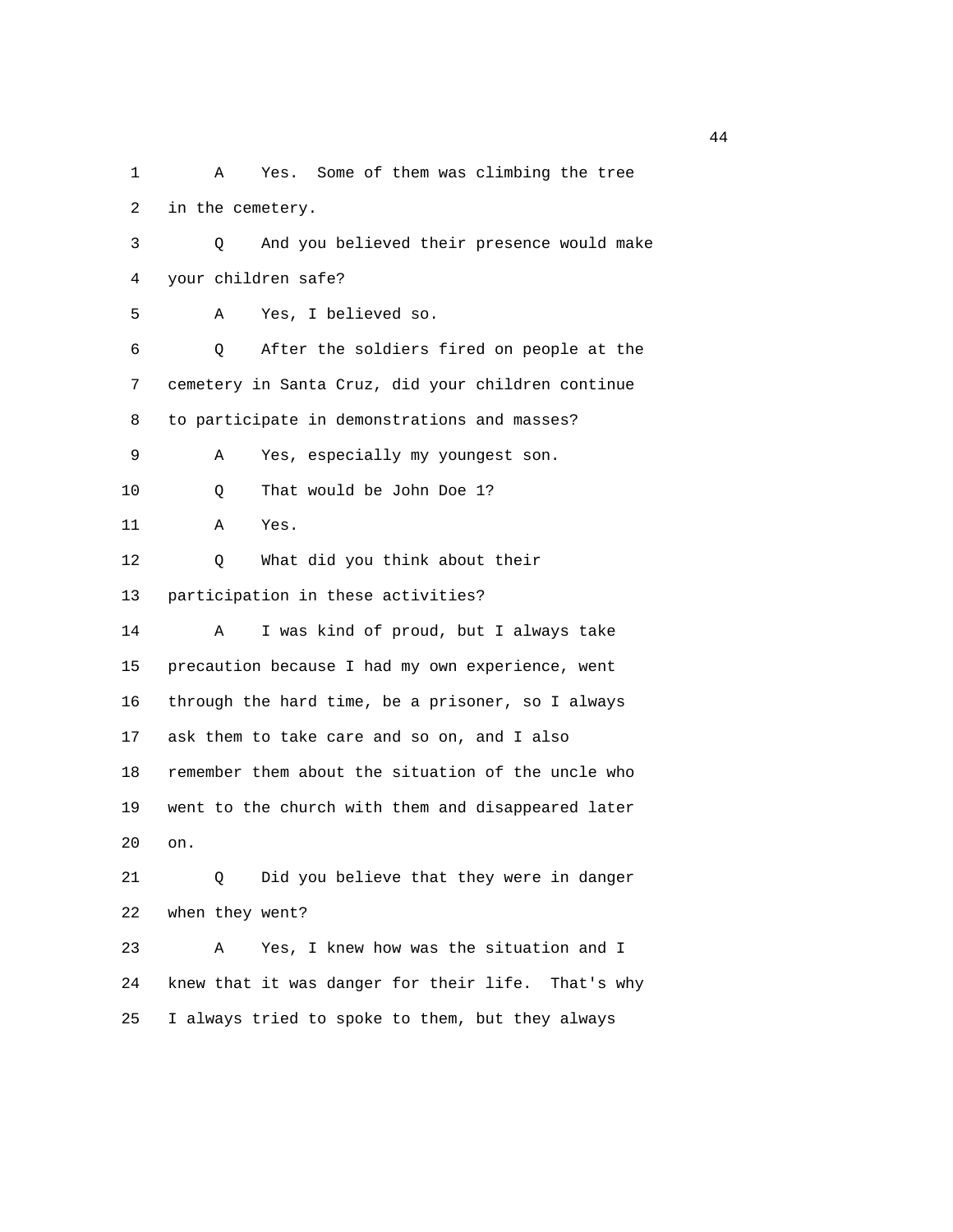1 respond me that, don't worry, that it will be fine.

 2 Q I would like to bring your attention now 3 to January 1999 when there was an announcement by 4 Indonesian President Habibie that there would be a 5 chance for the East Timorese to choose autonomy or 6 independence. 7 What happened after the announcement in 8 your neighborhood? 9 A What observed in my town after the 10 announcement from the President Habibie, the civil 11 servant in the lowest position in East Timor

 12 start--go door to door and distribute some pamphlet 13 with information and ask the civilian to vote for 14 the autonomy.

 15 Q Were there any threats that accompanied 16 this request that you vote for autonomy? 17 A It was--there was some indirect 18 threatening, like they said, "Now you are under our 19 domain, so you have to choose, vote for the 20 autonomy. Otherwise, your life will be in danger." 21 Q Were there army patrols in the area? 22 A In every group, there was always one 23 Indonesian military who worked together with those 24 people around the city.

25 Q Were there tanks in the streets at the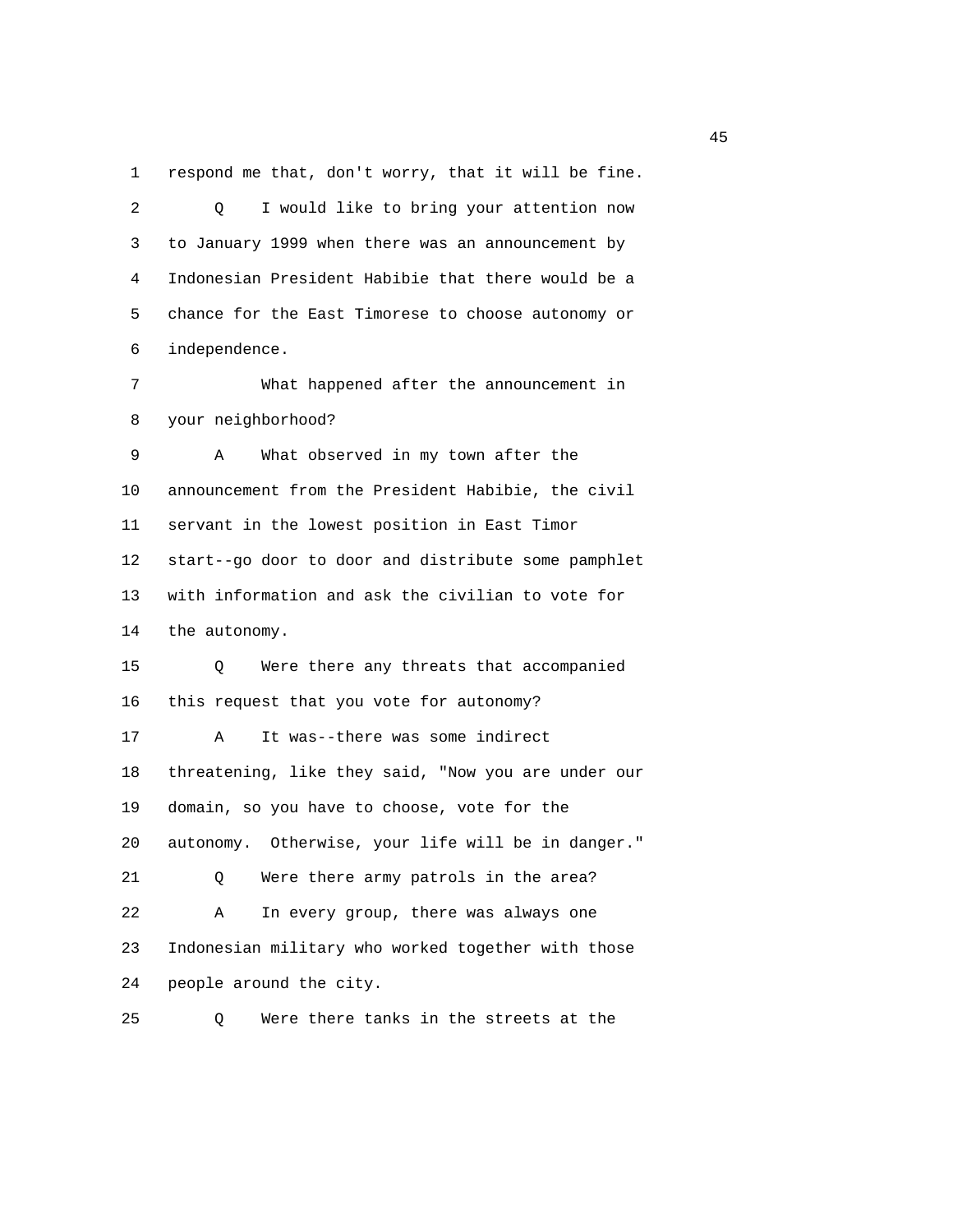1 time?

 2 A A lot. Yes, there is a lot. 3 Q Were you worried about your daughters 4 walking in the streets during this period? 5 A Yes. 6 Q Why? 7 A I was afraid because--I was afraid because 8 there was possibility to be arrested and disappear. 9 Q Did you vote on August 30th, 1999? 10 A Yes, all of us in my family, we went for 11 the vote. 12 Q You all went together? 13 A Yes, we went together. 14 Q Did John Doe 1 go with you? 15 A Yes. 16 Q After the family came back from voting, 17 did you talk to your children about what you and 18 they should do? 19 A Yes. 20 Q What were the discussions about? 21 A I told them to be quiet and to stay at 22 home, and particularly to my youngest son, don't 23 join his friends, and I told them so if something 24 happen, we could be together here and if some 25 dangerous situation come or if we had to die, then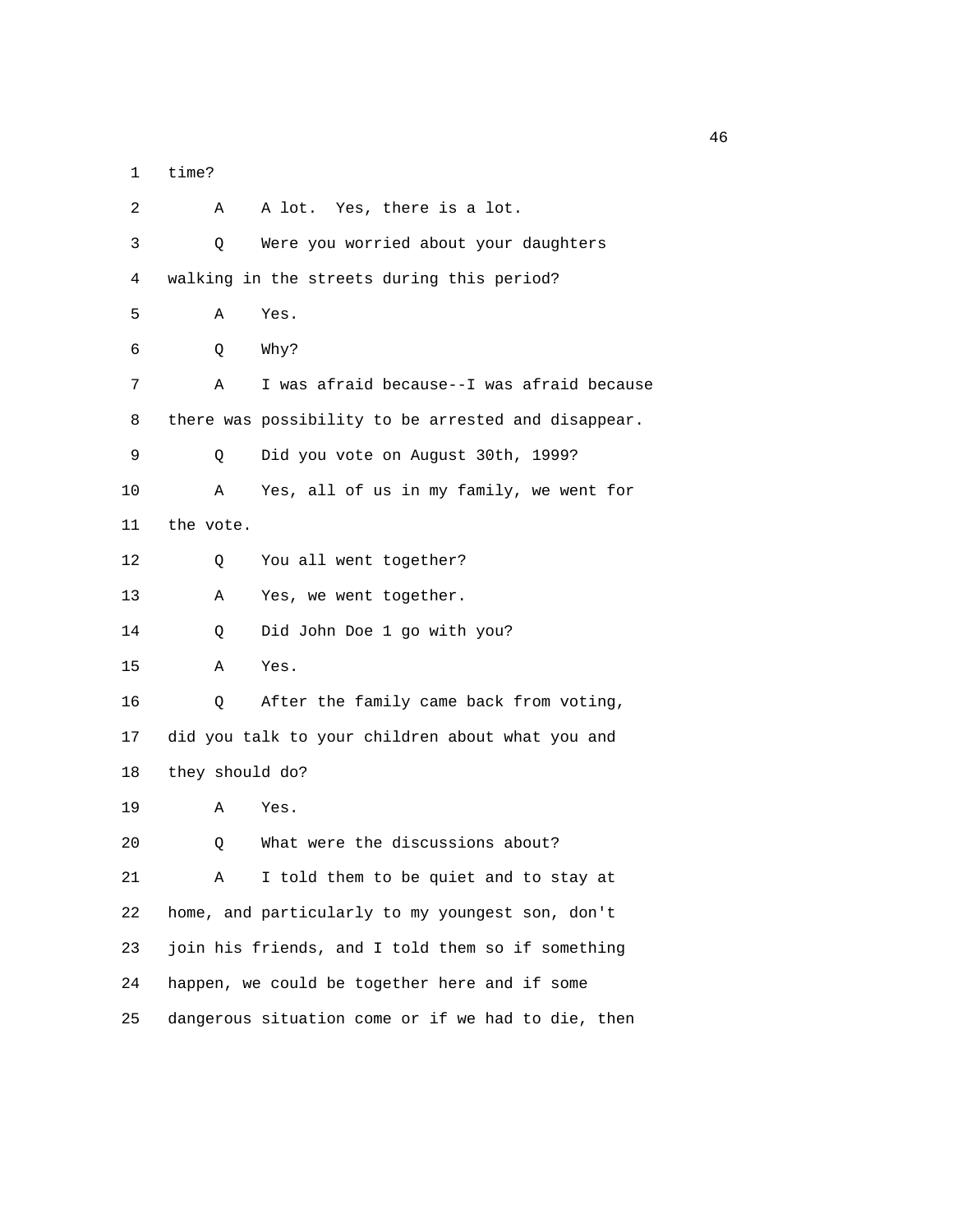1 it's better to die together at home.

| 2  | Did your son disagree with you?<br>Q                |
|----|-----------------------------------------------------|
| 3  | Yes, he didn't listen to me, but he also<br>Α       |
| 4  | was afraid because in my home the majority was      |
| 5  | girls and women and all of his friends is in other  |
| 6  | place, so that's why he didn't listen to what I     |
| 7  | told him that day.                                  |
| 8  | Did you and your son argue at that time?<br>Q       |
| 9  | Yes, we disagree in our discussions, so I<br>Α      |
| 10 | scream on him because he asked me money to go and   |
| 11 | stay with his friend, and at the beginning, I       |
| 12 | didn't want to give him money.                      |
| 13 | Why didn't you want to give him money?<br>Q         |
| 14 | I didn't want to give him money because I<br>Α      |
| 15 | wonder after that he would not be back home.<br>But |
| 16 | then I gave him 20,000 rupiah to pay the transport  |
| 17 | to his friend's place.                              |
| 18 | Was that the last time that you saw your<br>Q       |
| 19 | son?                                                |
| 20 | Yes, that was the last time I saw my son,<br>Α      |
| 21 | and after he left house, we also was written by one |
| 22 | of our neighbors--not written--was advised by one   |
| 23 | of our neighbor to leave the house as well.         |
| 24 | What did your neighbor tell you when he<br>Q        |
| 25 | advised you to leave your house?                    |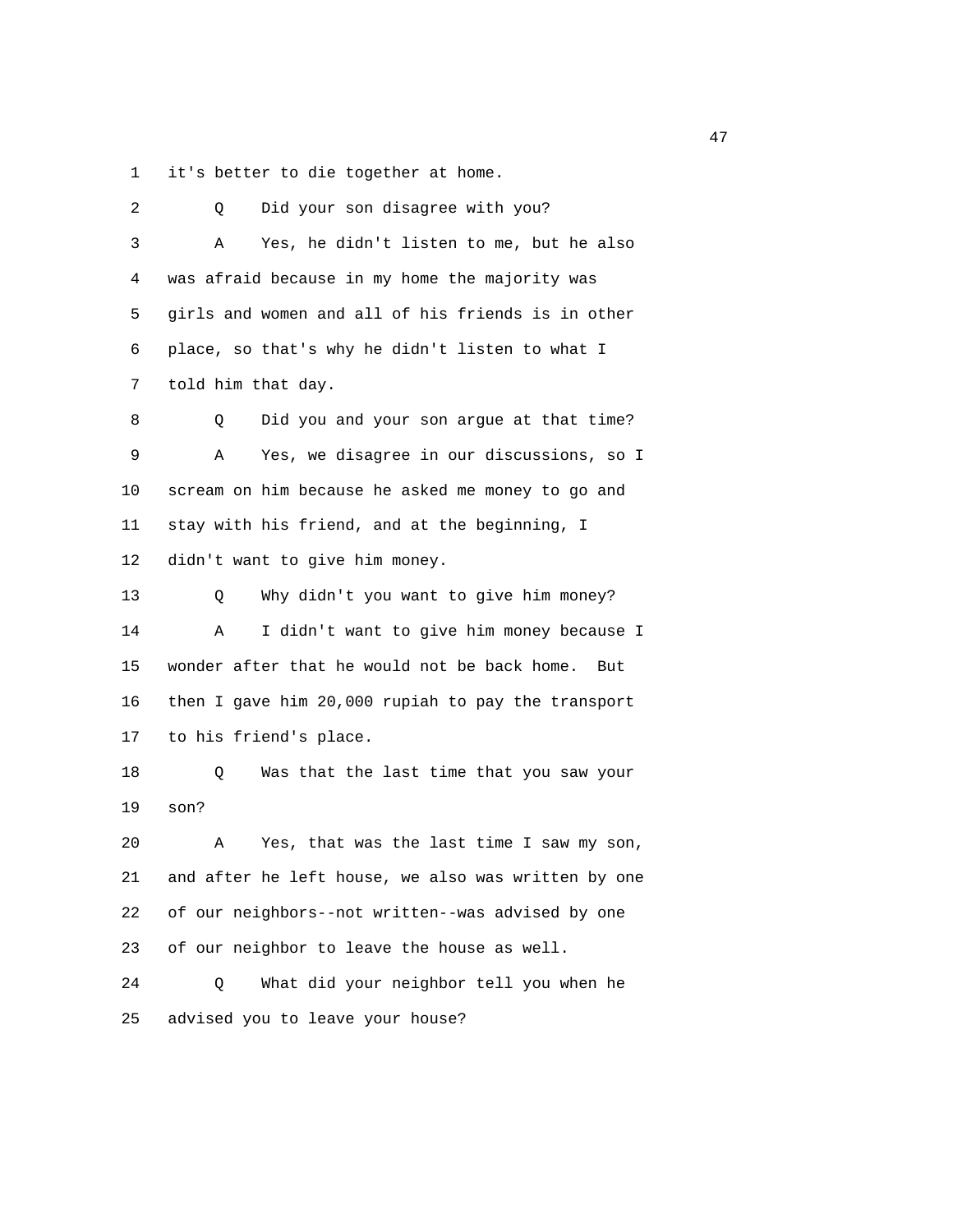1 A My neighbor told me you, the Fretilin--or 2 you who belong to the Fretilin party, why don't you 3 leave and stay--you still stay here. But I didn't 4 listen to him, I stay at home because I was 5 expecting that my son would be back. 6 Q Was your neighbor a mobile policeman? 7 A He's Indonesian. 8 Q An Indonesian army person? 9 A Yes, he is Indonesian military army force. 10 Q Bringing your attention to September 6th, 11 you and your family, except for John Doe 1, were 12 still in the home, right? 13 THE INTERPRETER: I'm sorry. 14 BY MS. CHOMSKY: 15 Q On September 6th, you and your family with 16 the exception of John Doe 1 were still in your 17 family home. 18 A Yes. In September 6th, the Indonesian 19 policemen came home and asked my house key and then 20 they told us that the car is waiting, that they 21 were taking us to West Timor. 22 Q What did you and your family do? 23 A And then they took us to West Timor, to 24 Atambua. That's the name of a city. 25 Q Did you leave your house willingly?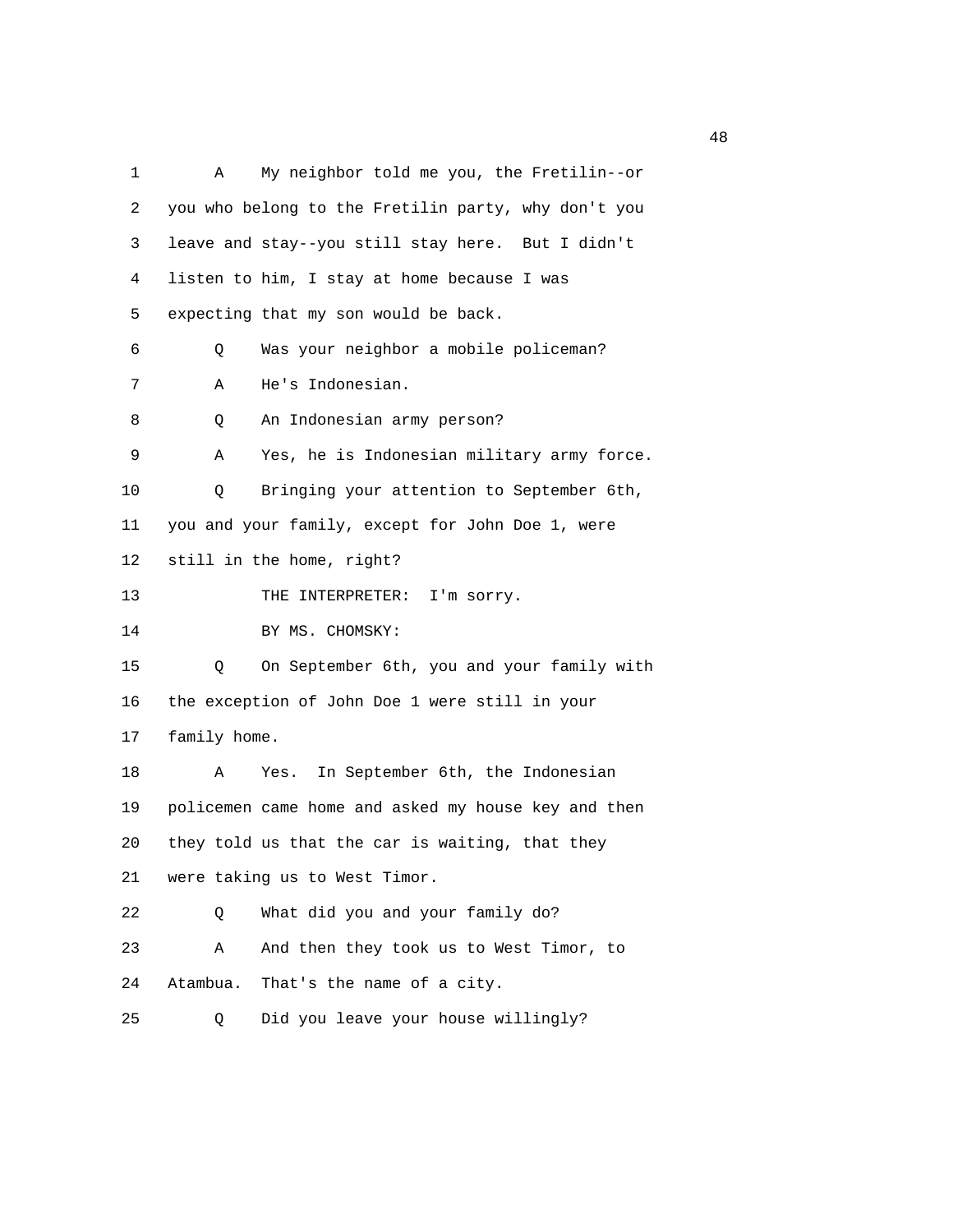1 A Yes, because I was forced to leave and I 2 didn't bring anything with me, just the document of 3 the house. 4 Q Did you get to take even photographs with 5 you from the house? 6 A Yes. 7 Q Did you take clothing or food? 8 A Nothing. We just left. 9 Q How did you get from Dili to West Timor? 10 A It was quite a mess situation and the 11 street was full of cars and the cars also was full 12 of the civilians who lived in Dili, they were--they 13 went by these trucks that was recruit by Indonesian 14 military, but my family, we went together with 15 these people in our own car. 16 Q And when you say there were--the streets 17 were filled with people, were they all being forced 18 to leave by the Indonesian military? 19 A Yes, everyone was forced by the Indonesian 20 military to leave, not to go to--not to go to 21 mountain, but had to go to West Timor. 22 Q How long did the trip take from Dili to 23 West Timor? 24 A We left September 6th and we arrived in 25 the frontier of West Timor in a village called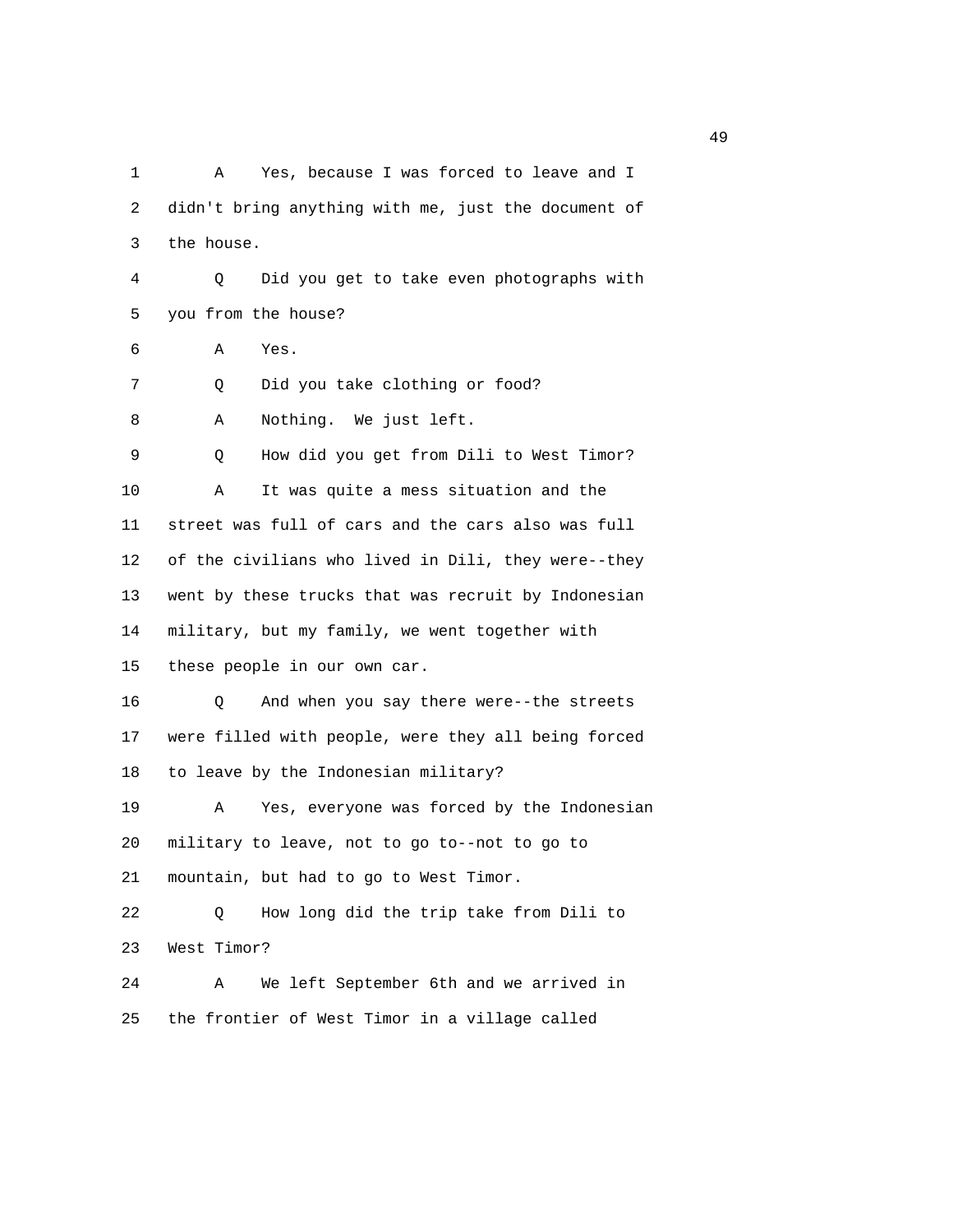1 Noelbaki the next day.

| 2  | Q                | Did you sleep in the car?                           |
|----|------------------|-----------------------------------------------------|
| 3  | Α                | Yes, we slept one night before arriving in          |
| 4  |                  | this Noelbaki, but there was like a camp, so people |
| 5  |                  | who arrive first had supplied the tent and places,  |
| 6  |                  | so we had to sleep in the car.                      |
| 7  | Q                | This was at Noelbaki?                               |
| 8  | Α                | Yes.                                                |
| 9  | Q                | What were the--was Noelbaki a camp?                 |
| 10 | Α                | It's a big camp.<br>Yes.                            |
| 11 | Q                | And who was in the camp?                            |
| 12 | Α                | A lot of Indonesian military and the                |
| 13 | militia members. |                                                     |
| 14 | Q                | And they were running the camp?                     |
| 15 | Α                | Yes.                                                |
| 16 | Q                | And who was staying in the camp along with          |
| 17 | you?             |                                                     |
| 18 | Α                | Me and my eight children.                           |
| 19 | Q                | Were there other East Timorese in the               |
| 20 | camp?            |                                                     |
| 21 | Α                | Yes, a lot of Timorese were there, too.             |
| 22 | Q                | What were conditions like in the camp?              |
| 23 | Α                | It's a camp surrounded by the rice field,           |
| 24 |                  | and in the night we could not sleep because we      |
| 25 |                  | heard the guns fire around the rice field.          |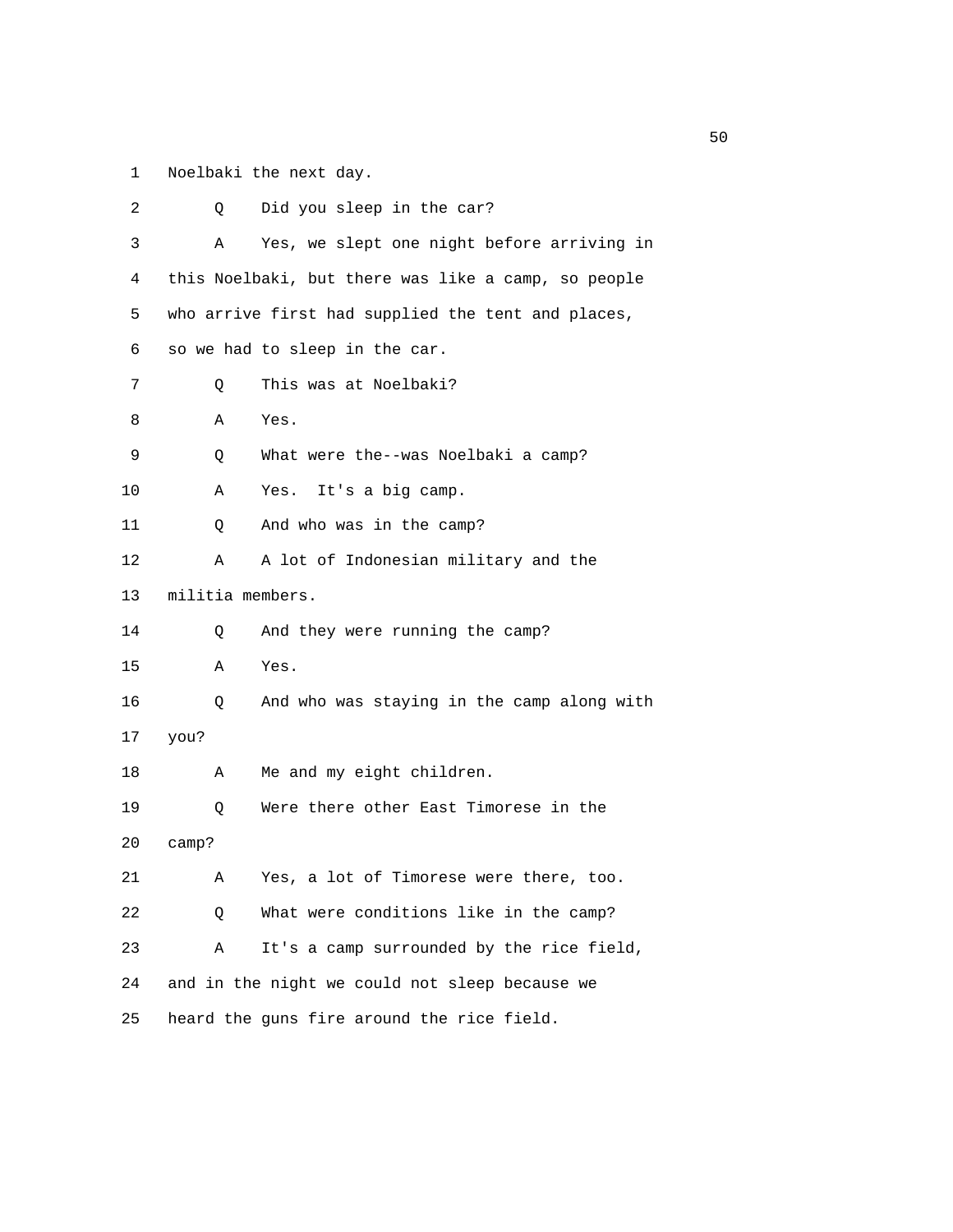1 Q What did you and your family do?

| 2  | Α        | We was afraid--we were afraid and we could          |
|----|----------|-----------------------------------------------------|
| 3  |          | not sleep at that night, so the next day at five    |
| 4  |          | o'clock in the morning, we decided to leave the     |
| 5  |          | camp, and then just some few minutes, we faced the  |
| 6  |          | Indonesian army and Indonesian policemen and they   |
| 7  |          | asked where we were going, and we told them that we |
| 8  |          | were looking for some relatives in West Timor, and  |
| 9  |          | then they said that if you want to leave, you can   |
| 10 |          | go to the west providence, but not back to East     |
| 11 |          | Timor. So we went to Kupang, is the capital of      |
| 12 |          | West Timor. And then we arrived in port of Kupang   |
| 13 |          | and we took ferry to another Indonesian city called |
| 14 | Maumere. |                                                     |
| 15 | Q        | Who was with you in Maumere?                        |
| 16 | Α        | Me and all of my family members.                    |
| 17 | Q        | Did you have grandchildren with you?                |
| 18 | Α        | Yes.                                                |
| 19 | Q        | How old were your grandchildren?                    |
| 20 | Α        | My grand--my grandson was three years old.          |
| 21 | Q        | Did you have a second grandchild with you?          |
| 22 | Α        | Yes. It's my grandson, but it's adopted.            |
| 23 | Q        | And how old was that child?                         |
| 24 | Α        | Seven years old.                                    |
| 25 | Q        | They were all part of the family that fled          |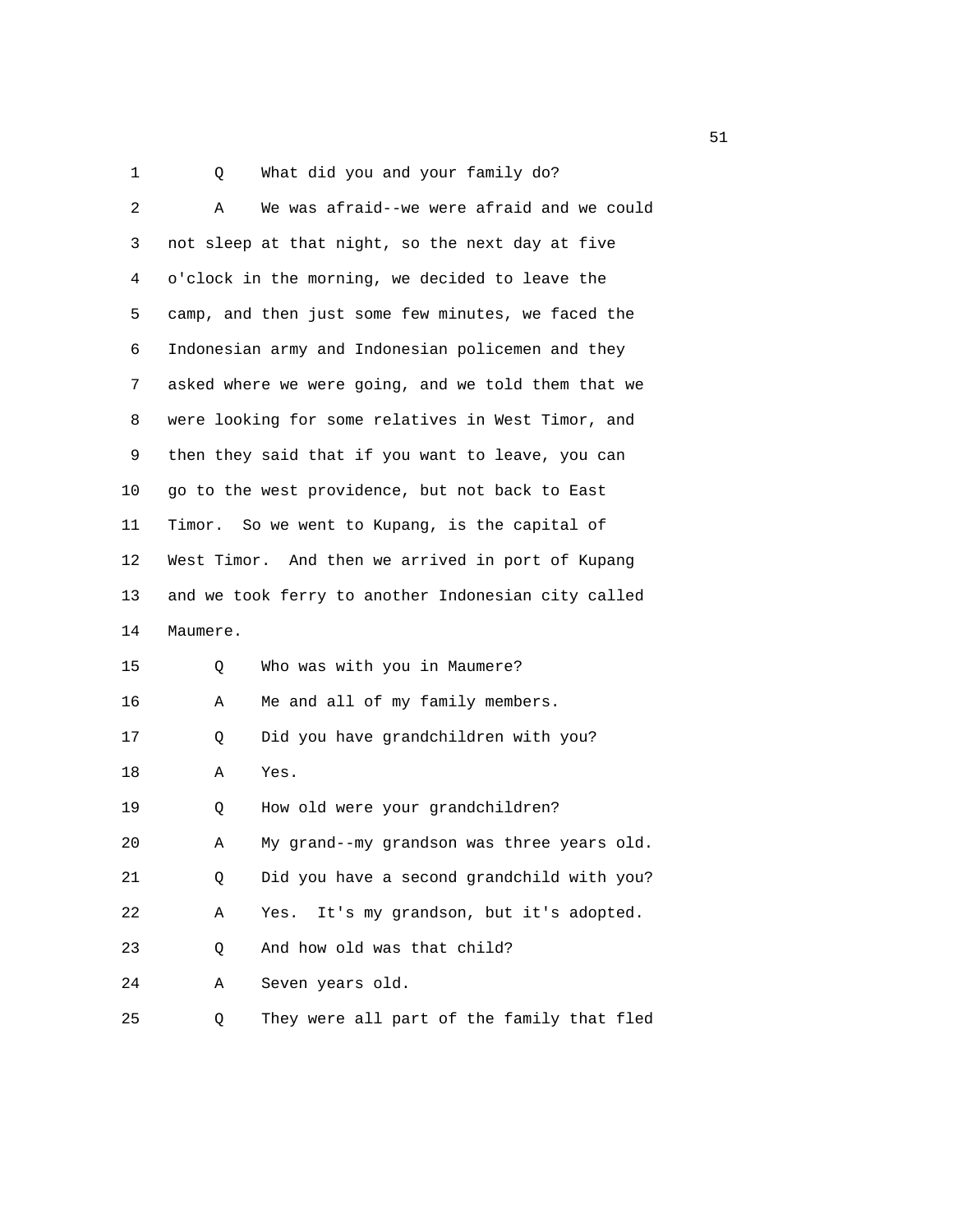1 with you--that was forced to leave with you from

2 Dili?

| 3  | $\mathbb A$<br>Yes.                                 |
|----|-----------------------------------------------------|
| 4  | THE COURT: Ms. Chomsky, maybe this would            |
| 5  | be a convenient time to break for the lunch recess. |
| 6  | MS. CHOMSKY: Certainly.                             |
| 7  | Would you explain to the witness we're              |
| 8  | breaking for lunch.                                 |
| 9  | THE COURT: We'll reconvene at two                   |
| 10 | o'clock, Ms. Chomsky.                               |
| 11 | MS. CHOMSKY: Thank you, Your Honor.                 |
| 12 | [Proceedings recessed for lunch.]                   |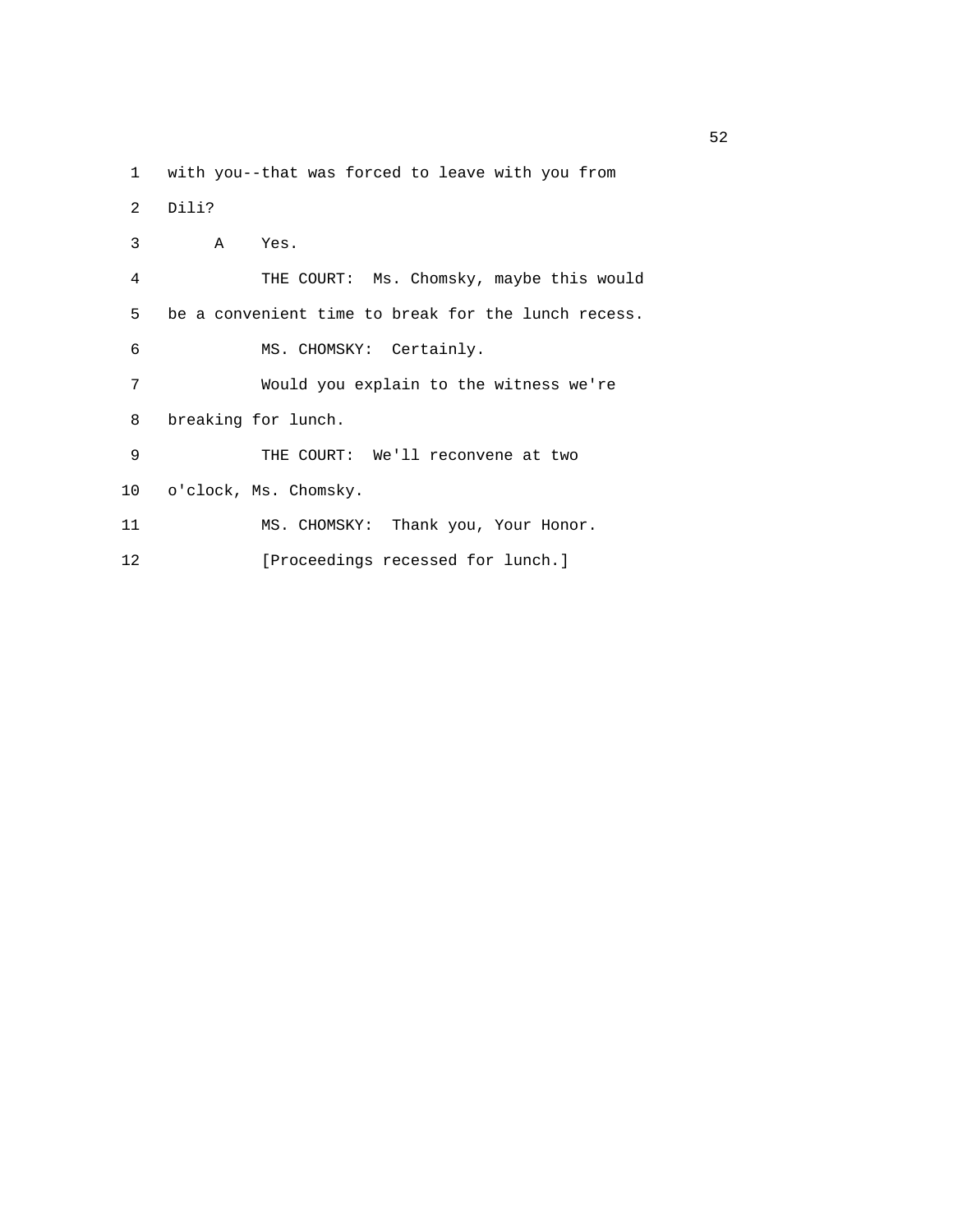| 1  | AFTERNOON SESSION                                   |
|----|-----------------------------------------------------|
| 2  | THE CLERK: All rise. This Honorable                 |
| 3  | Court is again in session. Please be seated and     |
| 4  | come to order.                                      |
| 5  | THE COURT: Ms. Chomsky, you may proceed.            |
| 6  | MS. CHOMSKY: Thank you, Your Honor.                 |
| 7  | JANE DOE 1, PLAINTIFFS' WITNESS, PREVIOUSLY SWORN   |
| 8  | CONTINUED DIRECT EXAMINATION                        |
| 9  | BY MS. CHOMSKY:                                     |
| 10 | Before the break, you testified about<br>Q          |
| 11 | going with your family to Maumere; is that correct? |
| 12 | Α<br>Yes.                                           |
| 13 | That's part of West Timor; is that<br>Q             |
| 14 | correct?                                            |
| 15 | Yes.<br>Α                                           |
| 16 | What did your family do in Maumere?<br>Q            |
| 17 | We did nothing in Maumere.<br>Α                     |
| 18 | How did you live?<br>Q                              |
| 19 | There was no possibility to get a job. I<br>Α       |
| 20 | had a daughter who was living in Australia at that  |
| 21 | moment, so we talked to her and she asked us to     |
| 22 | open an account book in a bank and we survived by   |
| 23 | financial aid from her.                             |
| 24 | How did you come to leave Maumere?<br>Q             |
| 25 | Because of the situation itself and we<br>Α         |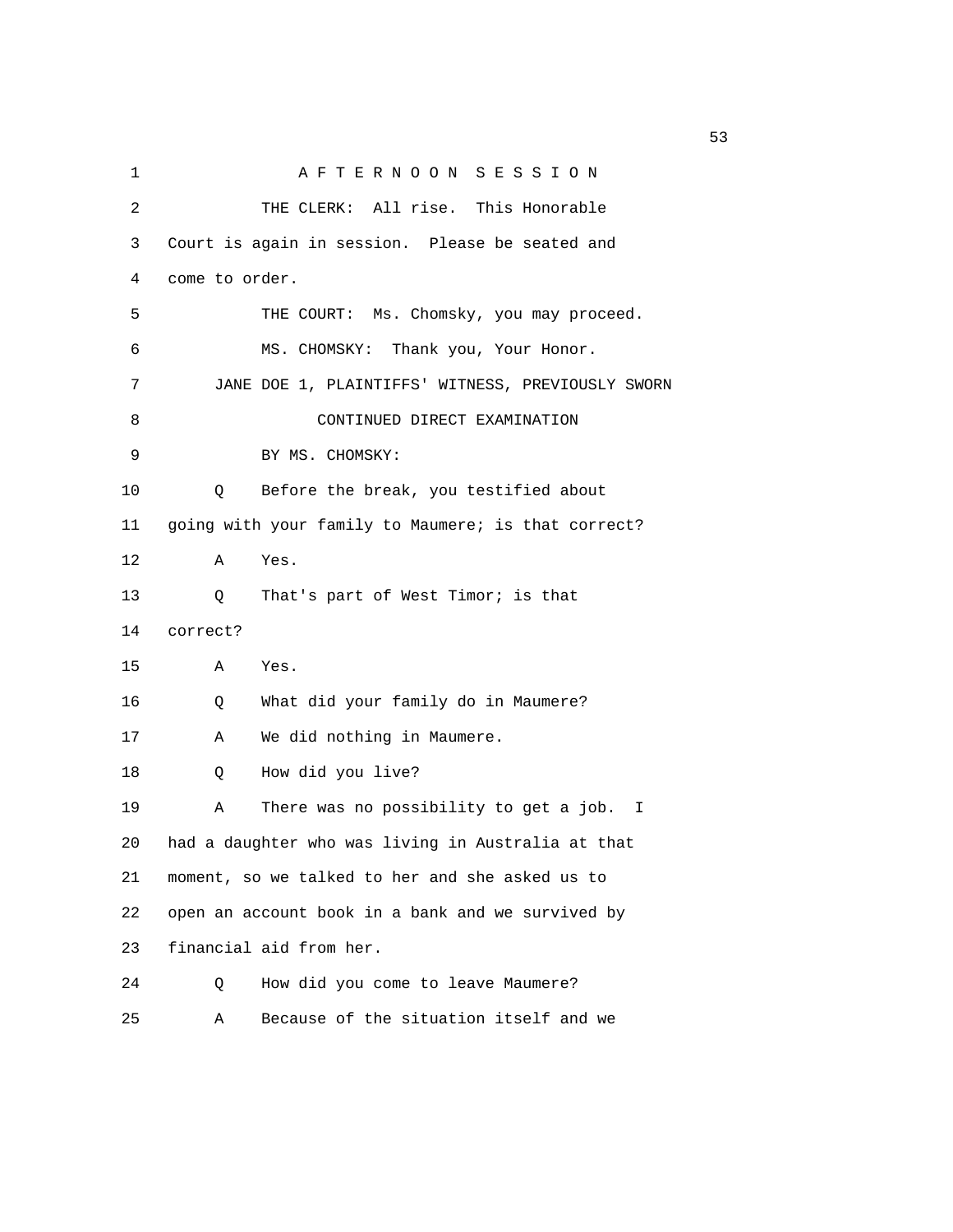1 thought that Maumere is safer than Kupang, the

| 2  | capital of West Timor, that's why we went there.    |
|----|-----------------------------------------------------|
| 3  | Did you--when did you leave Maumere?<br>O           |
| 4  | October 11, I received a phone call from<br>Α       |
| 5  | my daughter in Australia. She said that my          |
| 6  | youngest son who we left in East Timor was dead.    |
| 7  | So we decided to go back to East Timor and we have  |
| 8  | no money, so we had to sold the car we brought to   |
| 9  | Maumere and we talked to the chief of the Maumere   |
| 10 | town to issue some travel document for us to go     |
| 11 | back to East Timor.                                 |
| 12 | Did you have to pay him money to get a<br>0         |
| 13 | travel document to go back to East Timor?           |
| 14 | Α<br>I was just issued the passport. What we        |
| 15 | bought is the air flight, the ticket.               |
| 16 | When did you return to East Timor?<br>Q             |
| 17 | We had to stay in Kupang, the capital of<br>Α       |
| 18 | West Timor, for five days because there were        |
| 19 | no--there was no flight, and on October 21st, we    |
| 20 | took the ferry from Kupang to East Timor.           |
| 21 | Did you return to the home that you had<br>Q        |
| 22 | left in East Timor?                                 |
| 23 | When we arrived in East Timor, there was<br>Α       |
| 24 | no house anymore, so we went to my son-in-law place |
| 25 | and we built a partially destroyed house near his   |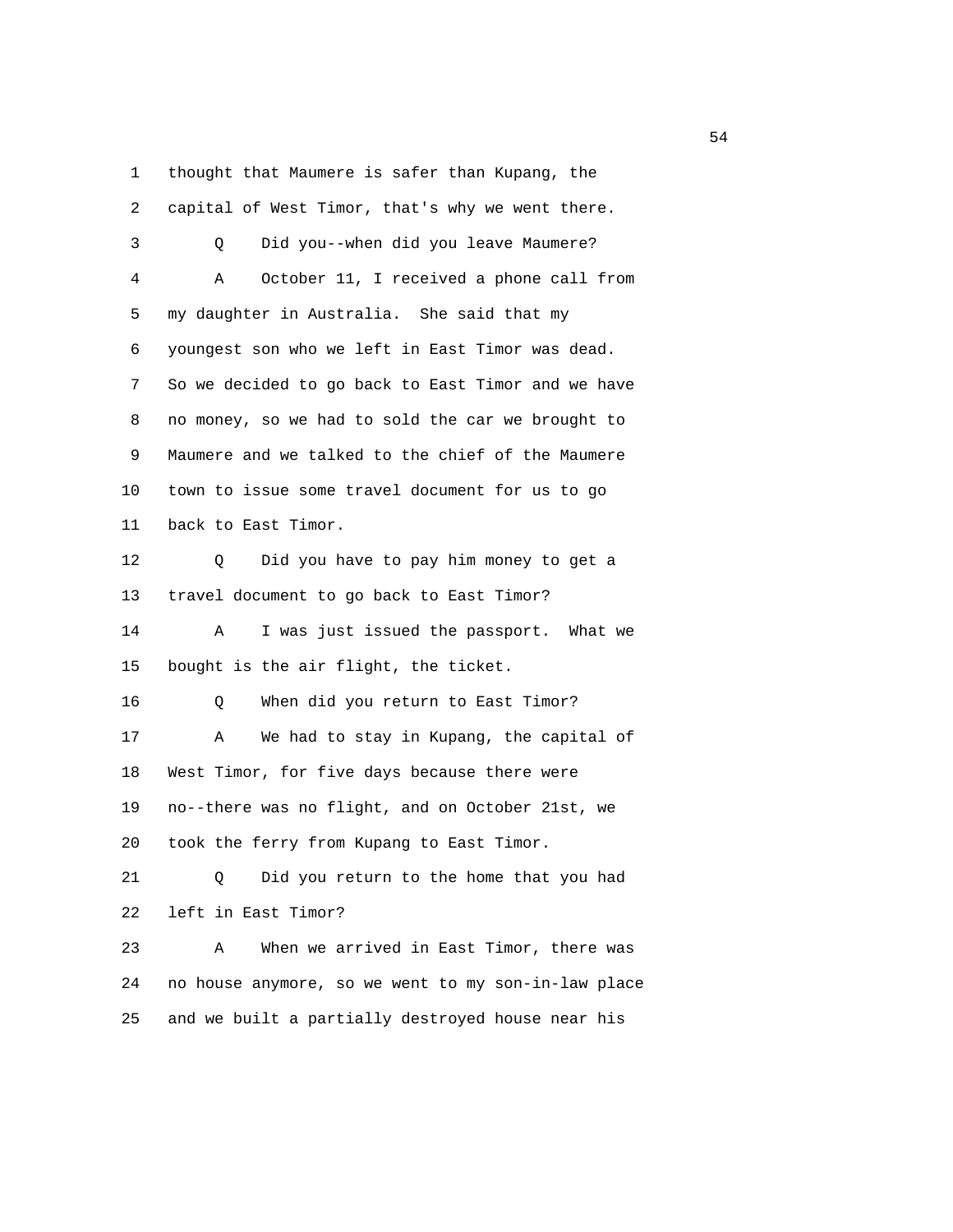1 place and we lived there for the first days.

| 2  | Before you got back to East Timor, did you<br>Q.  |
|----|---------------------------------------------------|
| 3  | expect that you would find your home there?       |
| 4  | Yes, I expect that I would find my house<br>Α     |
| 5  | because the key, when we left home I hand it over |
| 6  | to the Indonesian policeman was--they ask, they   |
| 7  | require.                                          |
| 8  | How did you feel when you saw your house<br>Q     |
| 9  | destroyed for the first time?                     |
| 10 | I didn't know what I thought at the moment<br>Α   |
| 11 | because when I left home, I left everything, and  |
| 12 | then when I went back to East Timor and there was |
| 13 | no more house and there was no more young son.    |
| 14 | MS. CHOMSKY: I am showing the plaintiff           |
| 15 | what has been marked as Exhibit 23. I'm sorry.    |
| 16 | $24$ .                                            |
| 17 | You want to translate what she said?              |
| 18 | THE INTERPRETER: She said, I lost                 |
| 19 | everything, my house and everything that I had    |
| 20 | to--I got--I lost my youngest son, a thing that I |
| 21 | never expect to happen.                           |
| 22 | BY MS. CHOMSKY:                                   |
| 23 | Is Exhibit 24 a picture of your son, John<br>Q    |
|    |                                                   |
| 24 | Doe 1?                                            |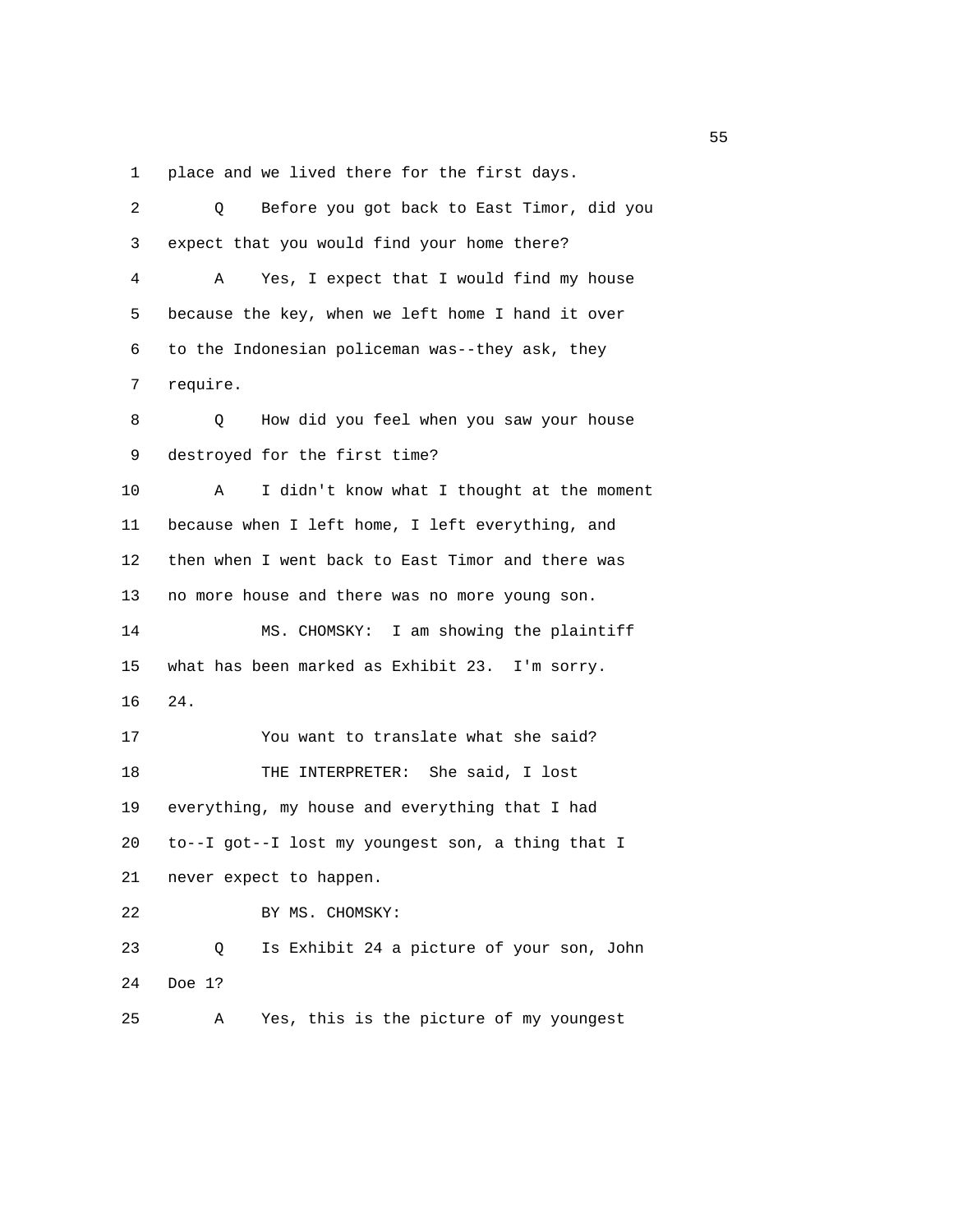1 son that was an original from my daughter in

2 Australia.

| 3  | MS. CHOMSKY: I would like to move Exhibit          |
|----|----------------------------------------------------|
| 4  | 24 into evidence and ask that it be sealed.        |
| 5  | THE COURT: Very well. Plaintiffs'                  |
| 6  | Exhibit 24 will be admitted into evidence and will |
| 7  | be sealed.                                         |
| 8  | [Plaintiffs' Exhibit 24                            |
| 9  | was received in                                    |
| 10 | evidence.]                                         |
| 11 | MS. CHOMSKY: Thank you, Your Honor.                |
| 12 | BY MS. CHOMSKY:                                    |
| 13 | Did you ever--strike that.<br>$\circ$              |
| 14 | Was your son's body ever located?                  |
| 15 | No because he was presumed to die in<br>Α          |
| 16 | October 11, and we arrive in East Timor October    |
| 17 | 21st, and he was buried already by his friends.    |
| 18 | Do you go to his grave?<br>Q                       |
| 19 | Α<br>Yes.                                          |
| 20 | Did you have an opportunity to have a mass<br>Q    |
| 21 | said for him?                                      |
| 22 | Yes. Since in Maumere, at that day when I<br>Α     |
| 23 | was told that my son was dead, I asked for a mass. |
| 24 | How did the loss of your son, John Doe 1,<br>0     |
| 25 | affect you and your family?                        |

 $\sim$  56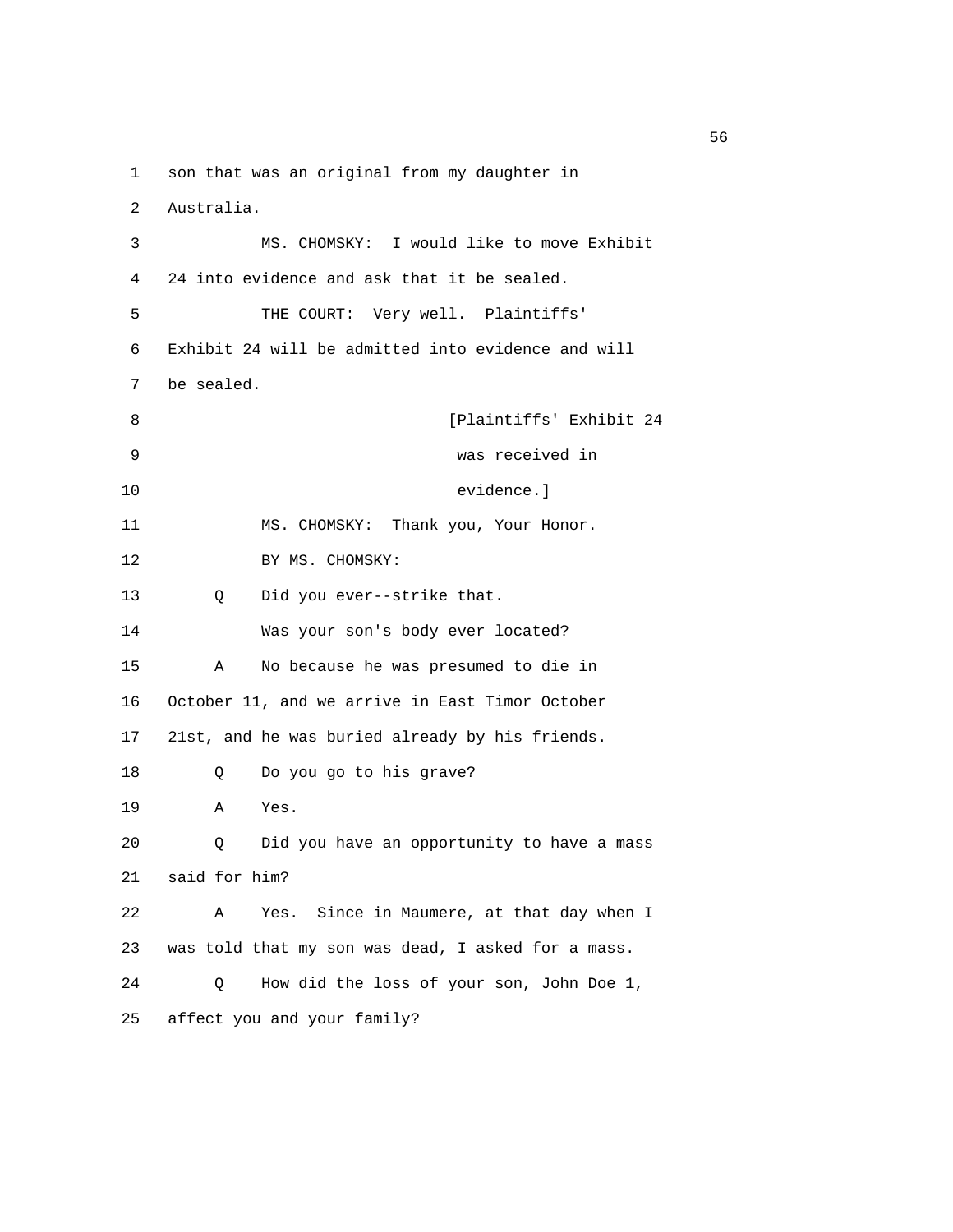1 A It's affected us. It's a big loss for the 2 family, for me, for my husband, and all my 3 children. My--like for example my husband, every 4 time when--even we are having lunch or dining, and 5 if he remembers our son and he will lose his 6 appetite and he just keep the food away, and 7 sometimes he just go to his parents house to be 8 relieved. And he cannot even--he don't feel like 9 working, so now me and my husband, we just rely on 10 our children. 11 MS. CHOMSKY: I have no further questions. 12 Thank you. 13 THE COURT: Just one moment, Ms. Chomsky. 14 Ms. Chomsky, did Jane Doe 1 receive any 15 information as to the circumstances surrounding the 16 death of her son? I am not suggesting you ask her 17 that question, but I'm just--my notes don't reflect 18 any evidence. Do you contemplate putting on 19 evidence that will address that issue? I mean, we 20 know the son left. According to my notes, she 21 indicated her son--she gave him an amount of money 22 and he left and she never saw him again. 23 MS. CHOMSKY: We have the video deposition 24 of a witness-- 25 THE COURT: I see. So there will be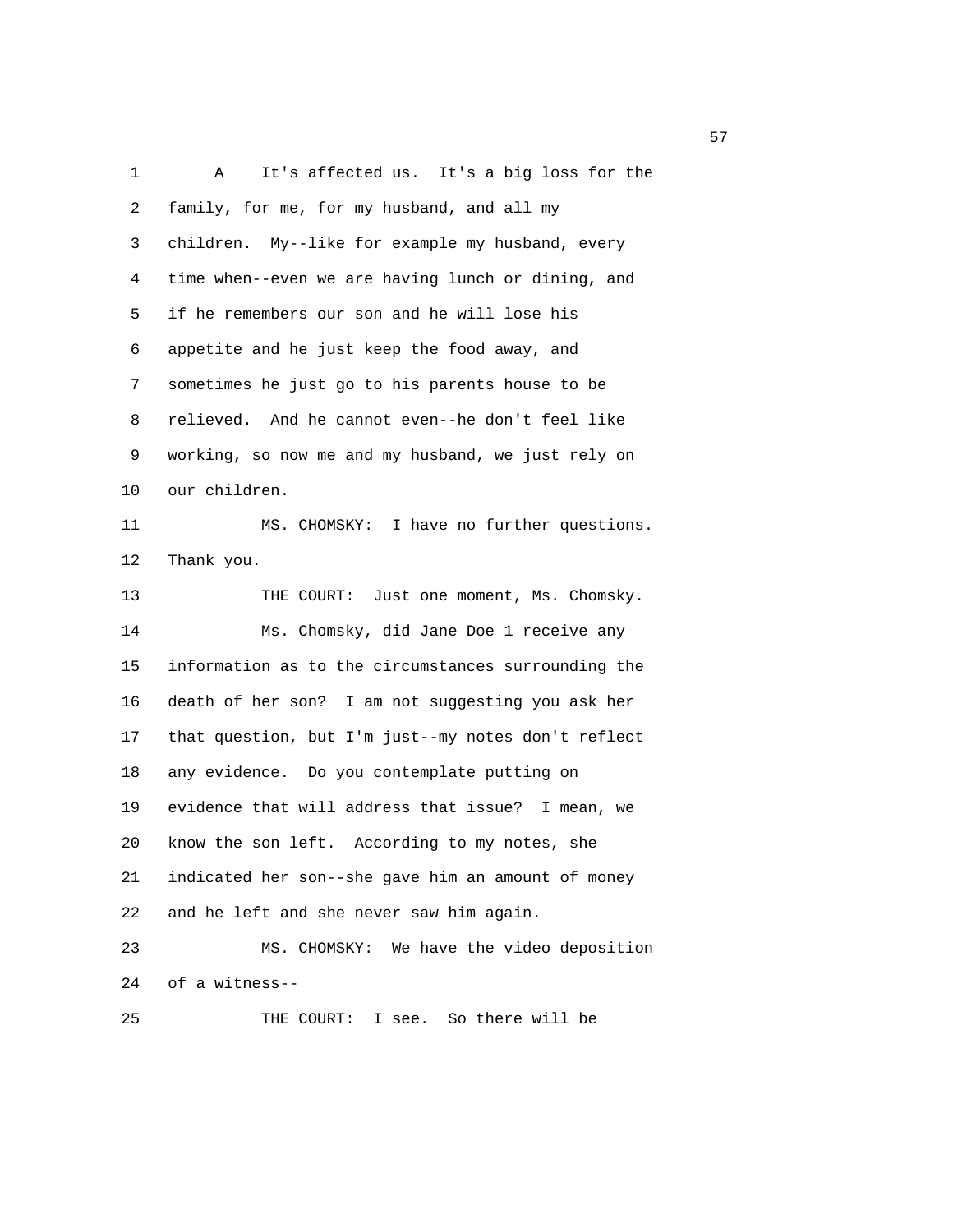1 evidence addressing that issue. That was my only

| 2  | question. Thank you.                              |
|----|---------------------------------------------------|
| 3  | You may step down, ma'am.                         |
| 4  | [Witness excused.]                                |
| 5  | MR. DiCAPRIO: Your Honor, our next                |
| 6  | witness is Theodore Folke. I ask that--we're      |
| 7  | calling Mr. Folke now because he is an opinion    |
| 8  | witness and also has prepared some video of East  |
| 9  | Timor.                                            |
| 10 | The deposition that Ms. Chomsky was               |
| 11 | referring to is a deposition by a witness to John |
| 12 | 1's shooting, so that--                           |
| 13 | THE COURT: Okay.                                  |
| 14 | THEODORE FOLKE, PLAINTIFFS' WITNESS, SWORN        |
| 15 | DIRECT EXAMINATION                                |
| 16 | BY MR. DiCAPRIO:                                  |
| 17 | Would you please state your full name?<br>Q       |
| 18 | Theodore McClain Folke.<br>Α                      |
| 19 | And where do you reside, sir?<br>Q                |
| 20 | In Westport, Connecticut.<br>Α                    |
| 21 | And did there come a period of time when<br>Q     |
| 22 | you became employed by the United Nations?        |
| 23 | I was working for the United Nations<br>Α<br>Yes. |
| 24 | Transitional Administration in East Timor from    |
| 25 | January through--well, through to June--I had a   |

<u>58</u> Samuel Control of the Control of the Control of the Control of the Control of the Control of the Control of the Control of the Control of the Control of the Control of the Control of the Control of the Control of the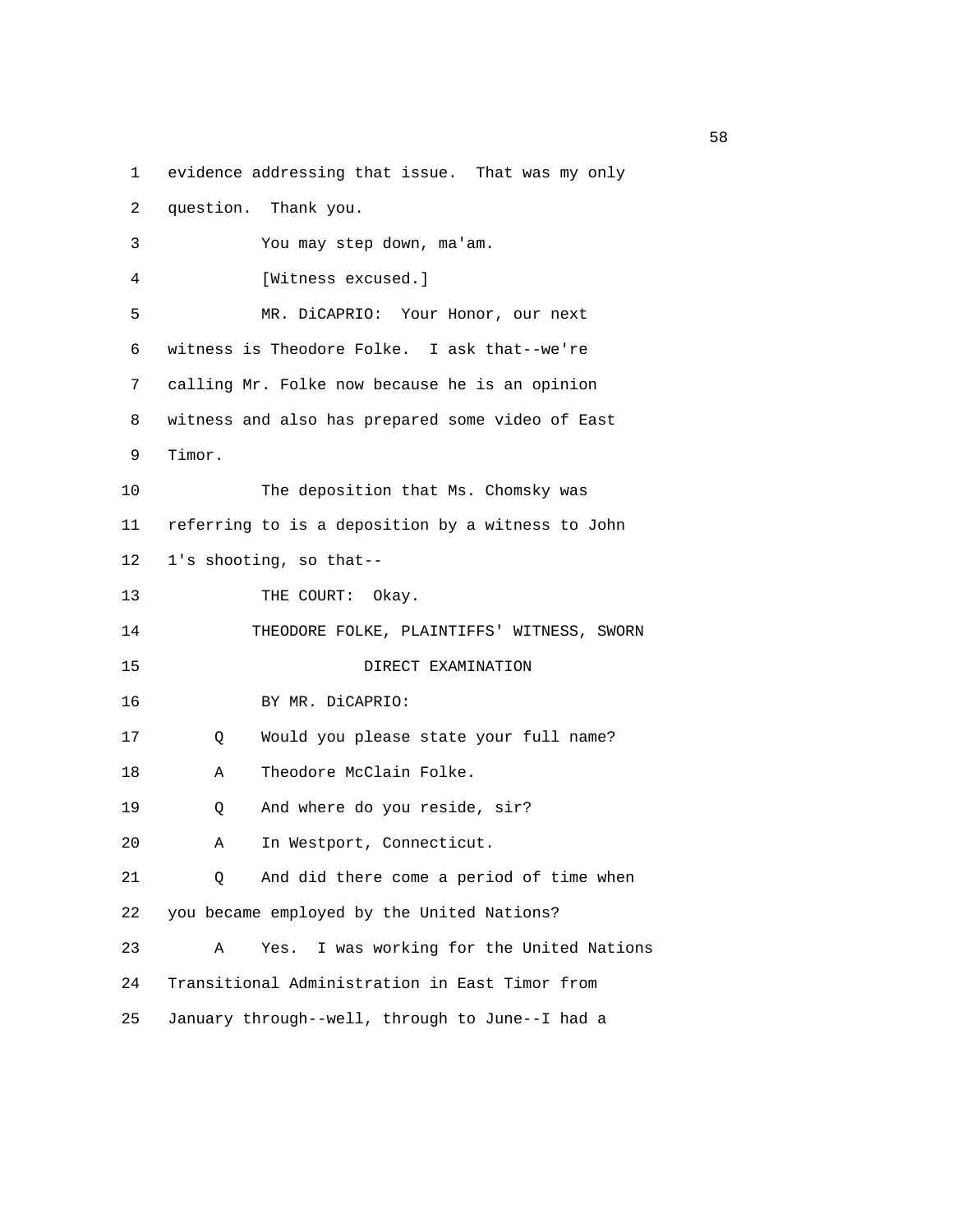1 contract--of the year 2000. So I was actually in 2 East Timor working as a television producer for 3 UNTAET, which is the acronym for United Nations 4 Transitional Administration East Timor, from 5 February 4th through May 18th of the year 2000. 6 Q And would you describe the nature of your 7 employment with the U.N. in East Timor? 8 A I basically had two functions. One was to 9 train East Timorese journalists and television 10 crews for future production work, and the other was 11 to cover the activities of the United Nations 12 Transitional Administration East Timor. 13 To do this, I drove around the island, I 14 flew around the island in a helicopter, and I got a 15 pretty extensive view of what was going on on the 16 island. 17 MR. DiCAPRIO: Your Honor, may I approach 18 the witness? 19 THE COURT: You may. 20 BY MR. DiCAPRIO: 21 Q Mr. Folke, would you be kind enough to 22 identify Exhibit 31, please? 23 A Yes. This is my current resume and my 24 current curriculum vitae. 25 Q And do you have any academic degrees?

 $\sim$  59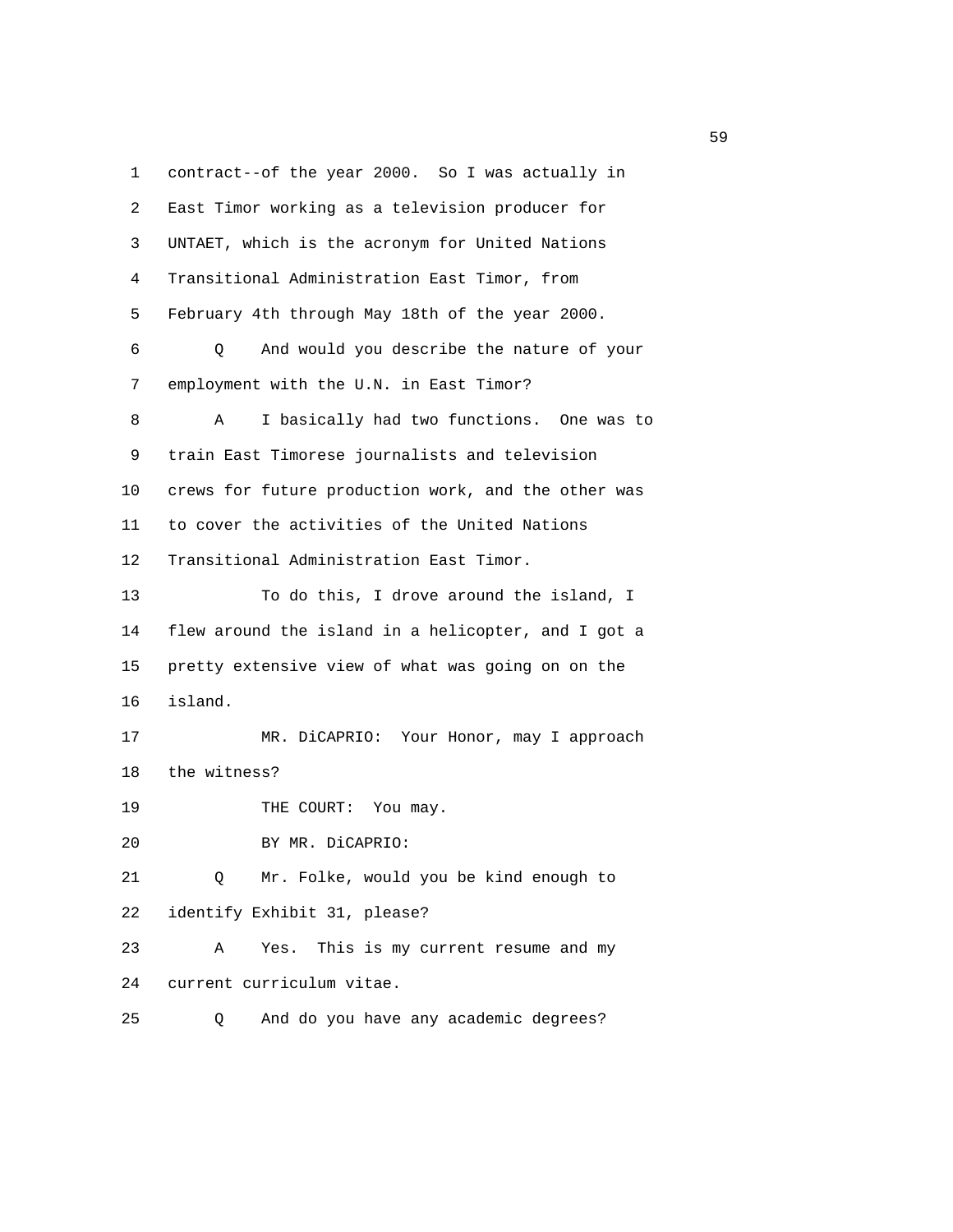1 A Yes. I have a master's degree in film and 2 television direction from the Swedish Dramatic 3 Institute, and I'm a doctoral candidate in 4 international communications at the University of 5 London, Sweden. 6 Q And are you presently employed? 7 A Yes. I am a professor at the Fashion 8 Institute of Technology in New York, a professor of 9 English and speech. 10 Q And have you had the opportunity to do any 11 film production? 12 A Yes. Over the years, over the last 30 13 years, I have worked in a number of different 14 television productions around the world, mostly 15 documentary. 16 Q Approximately how many documentaries have 17 you prepared? 18 A I have been involved in the production of 19 many, but I would say the ones that I've written 20 and directed or been involved with the writing and 21 directing, I would say about eight or nine. 22 Q And did you do any documentaries or 23 prepare any documentaries for the United Nations? 24 A Yes. I have done several different films, 25 starting with the United Nations 30th anniversary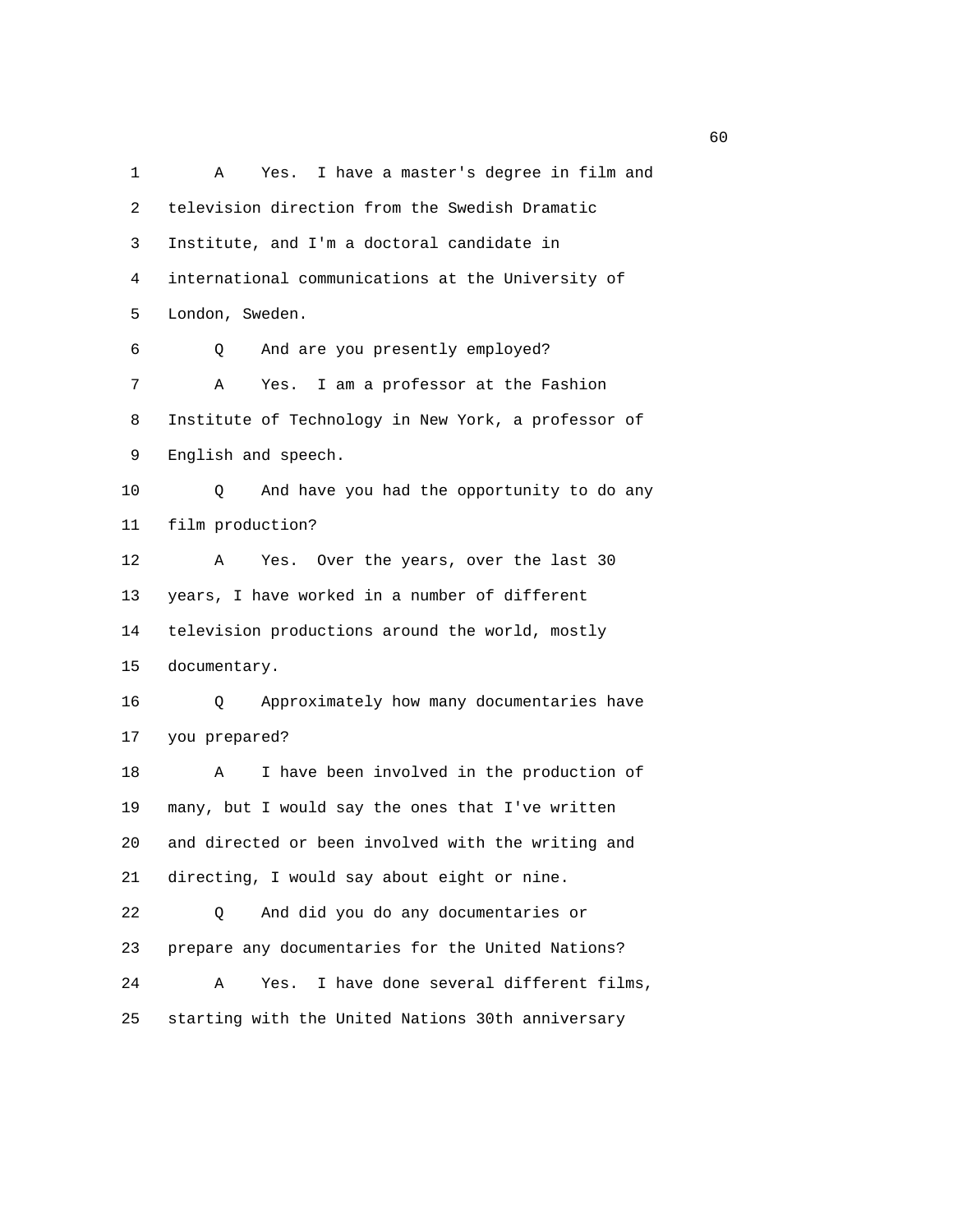1 film in 1975, To Be 30; also Footnotes to a War for 2 the International Year of the Refugee, 1981; 3 Shelter for the Homeless, 1988, for the 4 International Year, Shelter for the Homeless; and 5 while in Timor, I did a few programs for CNN World 6 Report. 7 Q And in that capacity, what was your 8 relationship between--I'll withdraw that. 9 In your capacity as a U.N. employee, did 10 you have the opportunity to interface with outside 11 news organizations? 12 A Yes. I mean, well, I don't--in what 13 context? I'm sorry, I don't quite follow. 14 Q Did you provide or prepare any films which 15 were then delivered to CNN? 16 A Yes. There was one report on the changing 17 role of peacekeepers in East Timor which was 18 broadcast on CNN several times, on CNN World 19 Report. 20 Q Now, showing you-- 21 MR. DiCAPRIO: May I approach, Judge? 22 THE COURT: Yes. 23 BY MR. DiCAPRIO: 24 Q Exhibit 26 is a jacket, is it not, to a 25 videotape?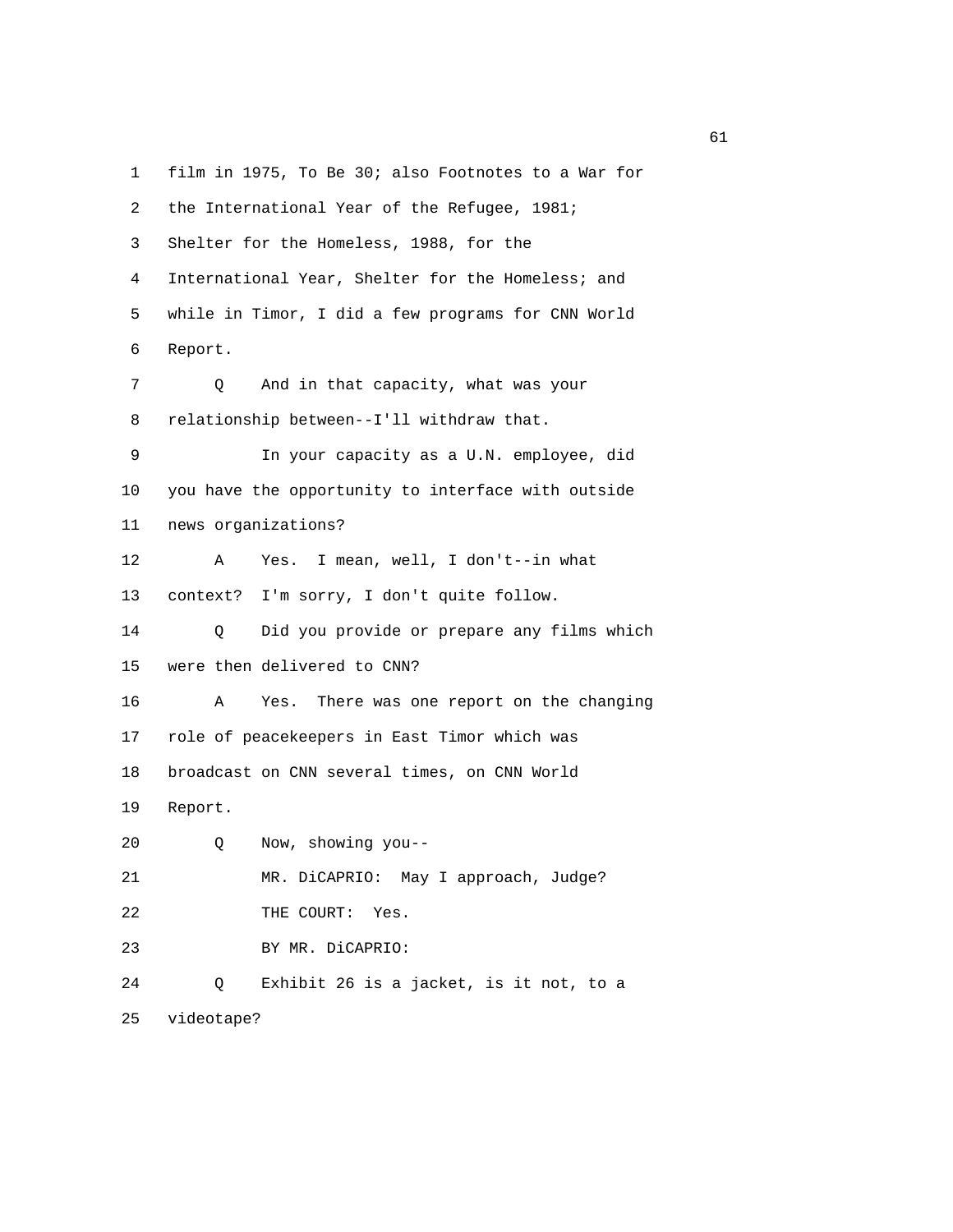1 A Yes.

 2 Q And there is also a tape that goes along 3 with the jacket, is there not? 4 A Inside the jacket, yes. Hopefully. 5 Q And would you describe what that--just 6 generally in terms of what the process--did you 7 produce the videotape? 8 A Yes. When I first arrived in East Timor, 9 I was struck by the extent of the destruction 10 around the capital of Dili. All infrastructure had 11 been destroyed, any building that might have been 12 of any use had been destroyed. The destruction 13 appeared to me to be systematic and organized 14 rather than say the work of an angry mob or a 15 disorganized group. 16 So I decided that it would be a good idea 17 to document some of the major sites that had been 18 destroyed for posterity, and so I did a tour with a 19 Timorese journalist whom I was working with, 20 Sabastiao Guteriez, and we visited some of the most 21 prominent buildings in East Timor or in Dili which 22 had been destroyed. 23 Q Before we talk about the tape that we have 24 today, would you describe briefly what other travel

25 you did through East Timor and what you observed?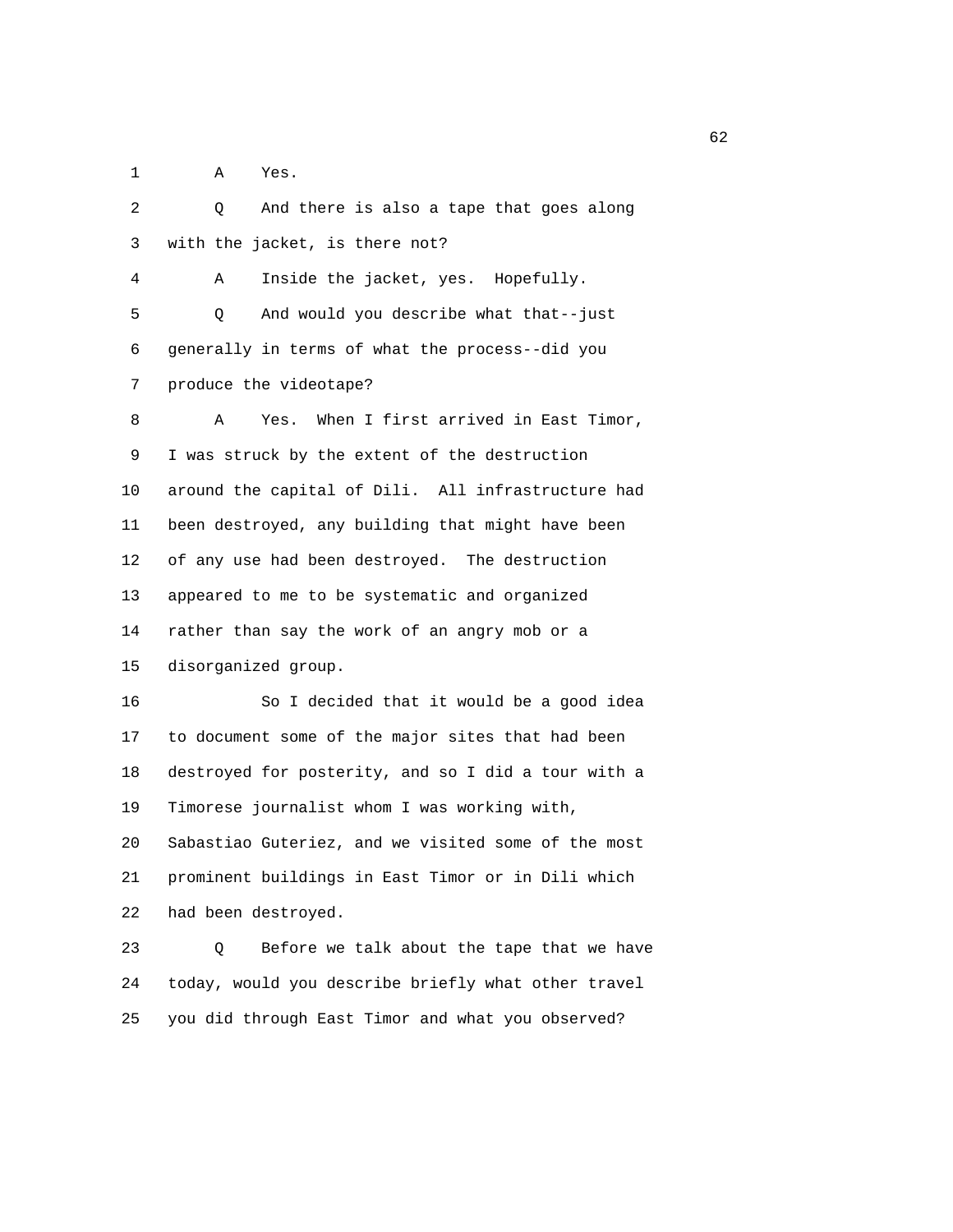1 A Sure. I was in--after I had been in East 2 Timor for about a week, I went to the enclave of 3 Oecussi, and there the destruction--we filmed 4 destruction from a helicopter and there the 5 destruction was almost 100 percent. It reminded me 6 of--sorry? 7 Q I apologize. Is that Oecussi village? 8 A No. Oecussi is an enclave. It's a 9 section of East Timor which is geographically 10 separated from the rest of East Timor. It's on the 11 northern coast and it's actually in--inside West 12 Timor, so it's quite isolated and therefore very 13 hard to defend. And this area was one of the 14 hardest hit during the violence after the popular

15 consultation in September.

 16 So we filmed from a helicopter and it 17 reminded me of films I had seen from World War II, 18 showing Warsaw after World War II. Nothing 19 was--all buildings were flattened and destroyed. 20 I was also in Suai on the southern coast, 21 which is right near the border to West Timor. 22 There the damage was similar to that of Oecussi 23 though not quite as extensive. The U.N. estimates, 24 if I recall, were about 80 percent there.

25 I continued around to Liquica, which is a

 $\sim$  63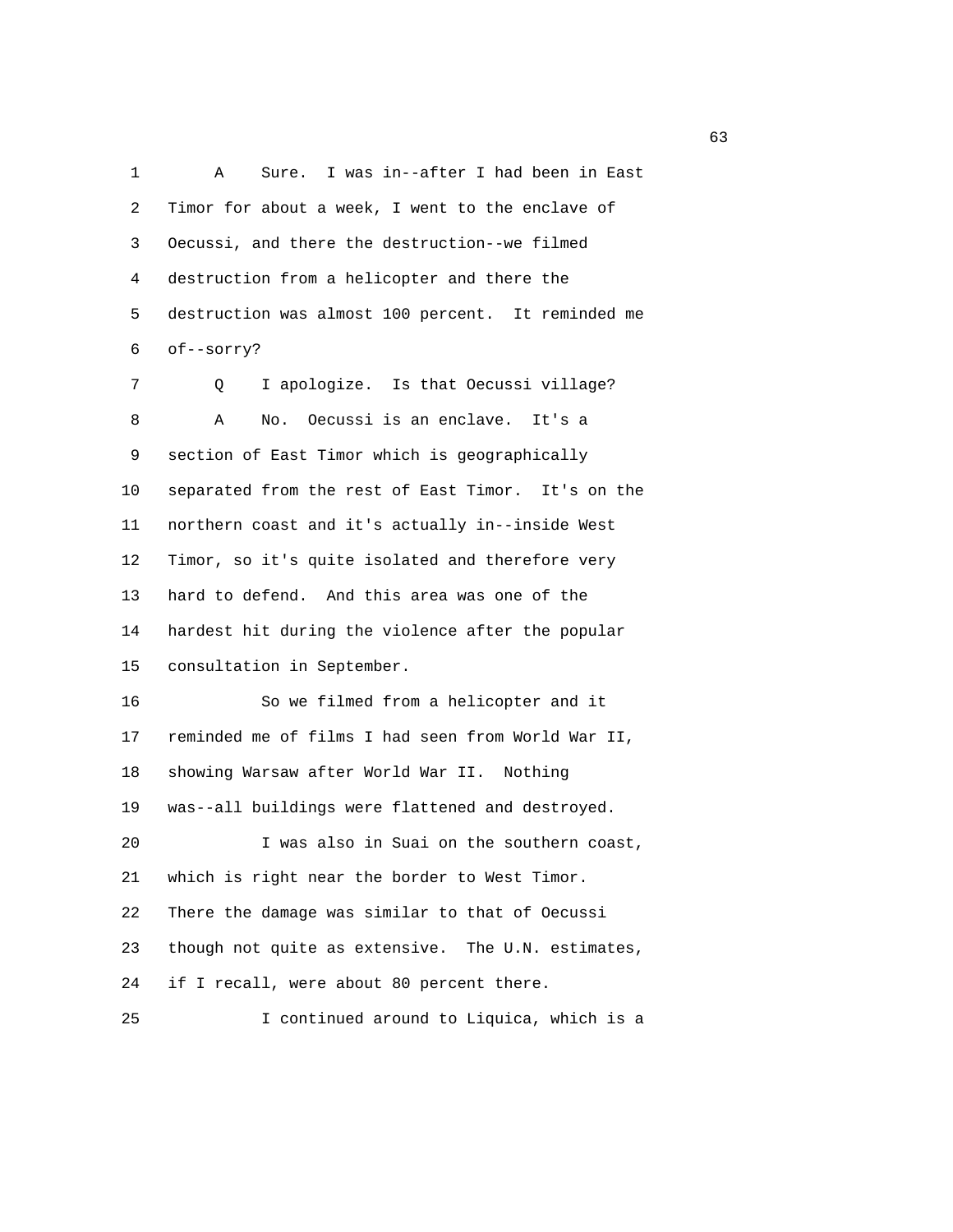1 city on the south coast--I'm sorry--on the north 2 coast, an hour from Dili. Liquica had--did not 3 have quite as much damage as the other places, but 4 there was also estimated say 50 percent damage. 5 I then did a tour of the west coast--well, 6 we did a tour of--we did several different tours. 7 We did a tour of the south coast doing stories on 8 fishing. We went to Beaco, which is a fishing 9 village. All fishermen had lost their boats and 10 lost their nets, and it seemed as though everyone 11 we talked to had lost at least one family member, 12 and so on and so forth. I mean, I could go on. 13 MR. DiCAPRIO: Your Honor, I am going to 14 play the video with the Court's permission. I 15 would also ask for the Court's permission to allow 16 the plaintiffs and the other lawyers that are 17 involved in the case to move to this side of the 18 courtroom so they can also view it. 19 THE COURT: All right. 20 MR. DiCAPRIO: Thank you, Your Honor. 21 I would ask you, for each clip, if you 22 could describe what is being shown as it is shown. 23 THE COURT: Can you see the television? 24 THE WITNESS: Yes, sir. 25 [Video presentation.]

 $\sim$  64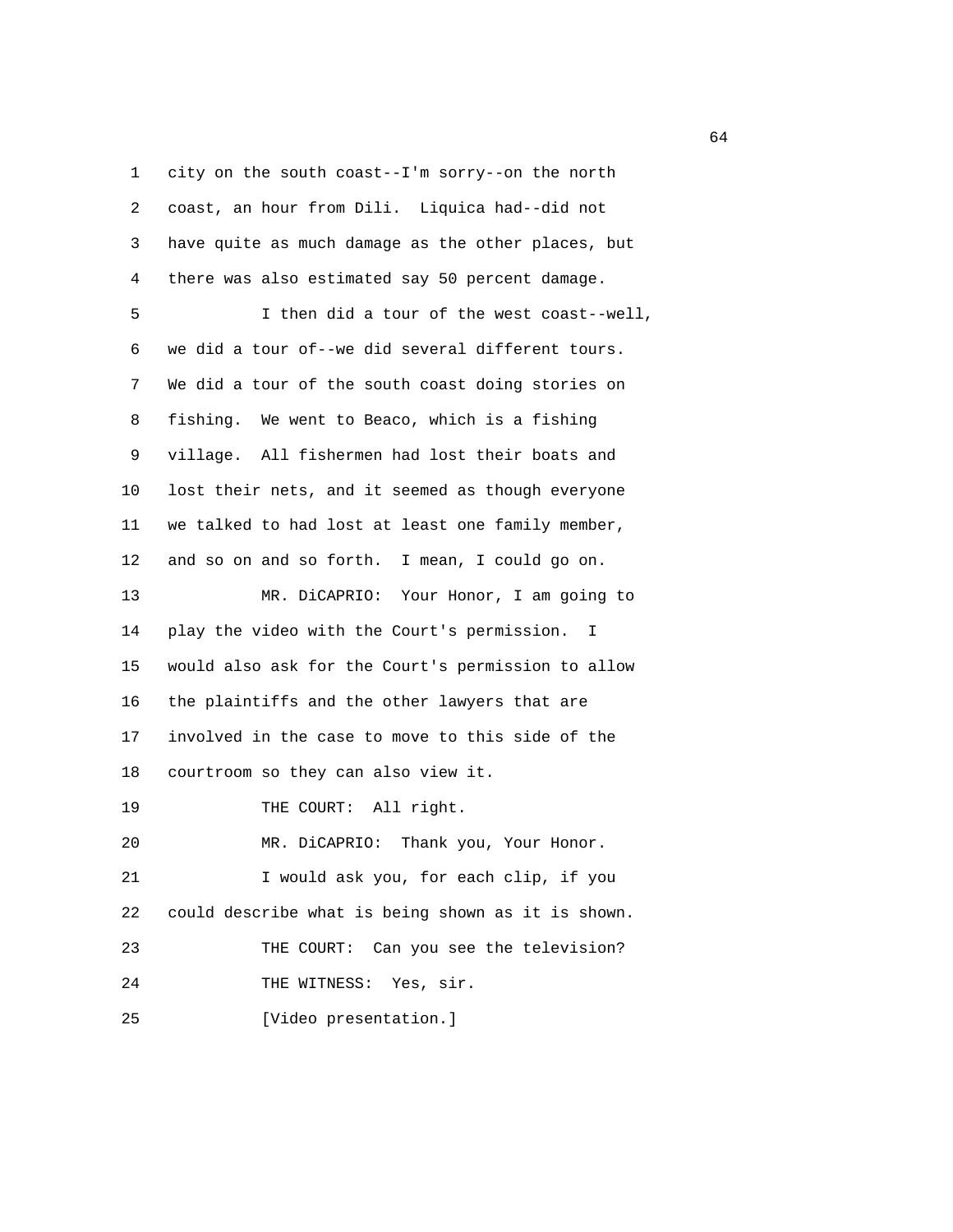1 THE WITNESS: Yes. This first building is 2 the Machkota Hotel, which was the fanciest hotel in 3 Dili, the capital. The Machkota was built by the 4 Portuguese in the '70s and after the Indonesian 5 evasion was taken over by Indonesian business 6 persons.

 7 The Machkota Hotel was used for weddings 8 and other important ceremonial events. On 9 September 4, 1999, Sir Ian Martin, the head of the 10 UNAMET Mission, announced the results of the 11 popular consultation on Timorese independence in 12 this hotel, and we're going to see the ballroom 13 where he actually made this announcement. Shortly 14 after he made this announcement, the entire hotel 15 was destroyed.

16 BY MR. DiCAPRIO:

 17 Q Would you describe who this individual is, 18 please?

 19 A Yes. This is Sabastiao Guteriez, who was 20 one of the journalists I was training and working 21 with. Sabastiao is an East Timorese who was very 22 active in the struggle for Timorese independence. 23 He also helped a number of foreign journalists 24 during the UNAMET period. And I worked with him on 25 this, he taught me a lot about East Timor and I was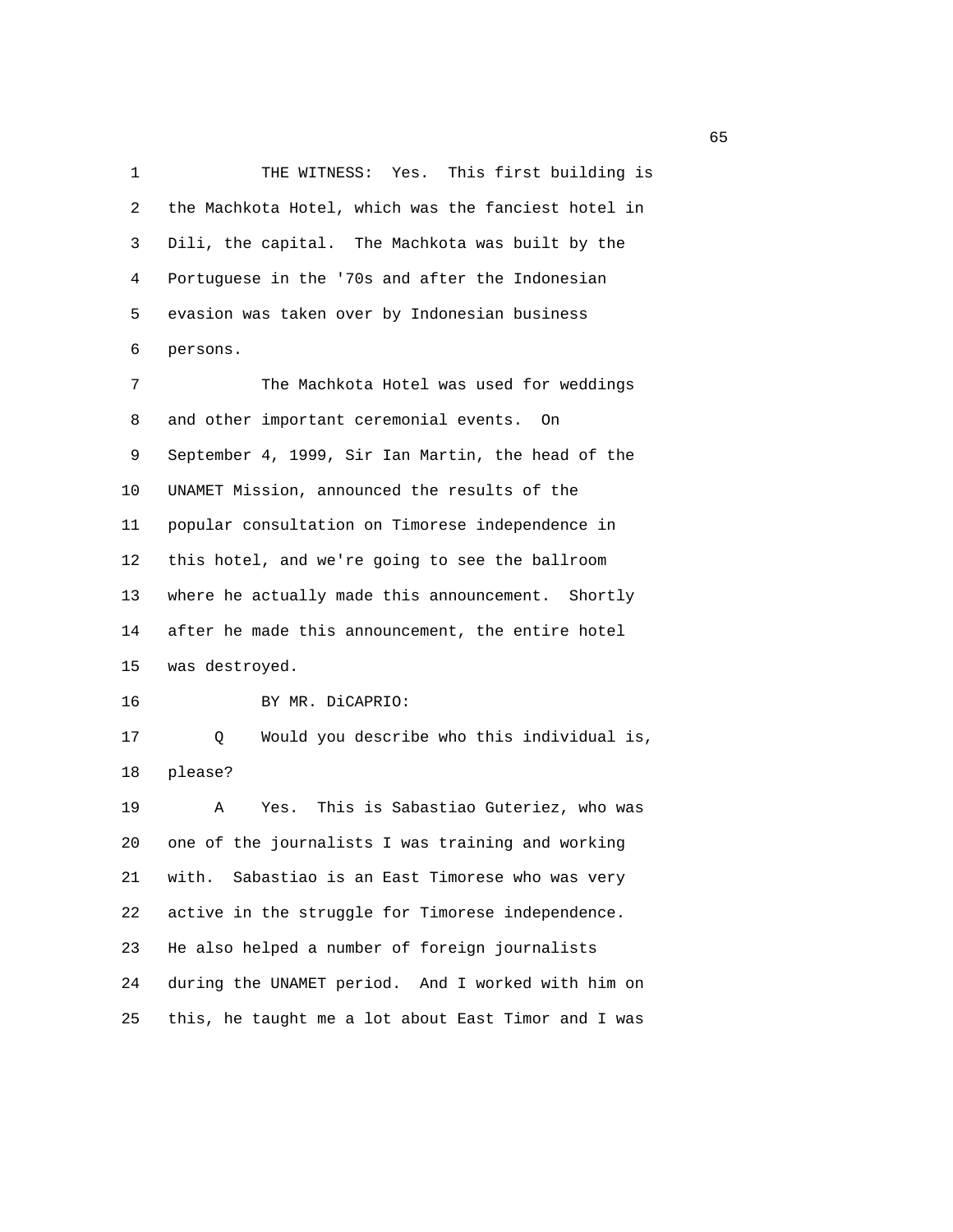1 thankful for that.

| 2  | [Video presentation continues.]                    |
|----|----------------------------------------------------|
| 3  | THE WITNESS: This is the actual site               |
| 4  | where Sir Ian Martin, on the podium now, made the  |
| 5  | announcement of the results of the referendum.     |
| 6  | [Video presentation continues.]                    |
| 7  | THE WITNESS: We are about to see the               |
| 8  | exterior of the building on the back side. This is |
| 9  | the corridor to the kitchens.                      |
| 10 | BY MR. DiCAPRIO:                                   |
| 11 | The black marks on the wall, could you<br>O        |
| 12 | describe what those are, please?                   |
| 13 | I'm sorry, I didn't hear.<br>Α                     |
| 14 | The black marks on the wall?<br>Q                  |
| 15 | I mean, I'm not an incinerary expert, but<br>Α     |
| 16 | I would assume that these were caused by the       |
| 17 | flames.                                            |
| 18 | This is the exterior on the outside, and           |
| 19 | the next building we will see is the--this is the  |
| 20 | Santa Cruz cemetery, which is the most famous      |
| 21 | Catholic cemetery in Dili. There was a famous      |
| 22 | massacre here in 1991 which got much world         |
| 23 | attention, and we are about to see the site of a   |
| 24 | memorial to the massacre.                          |

25 [Video presentation continues.]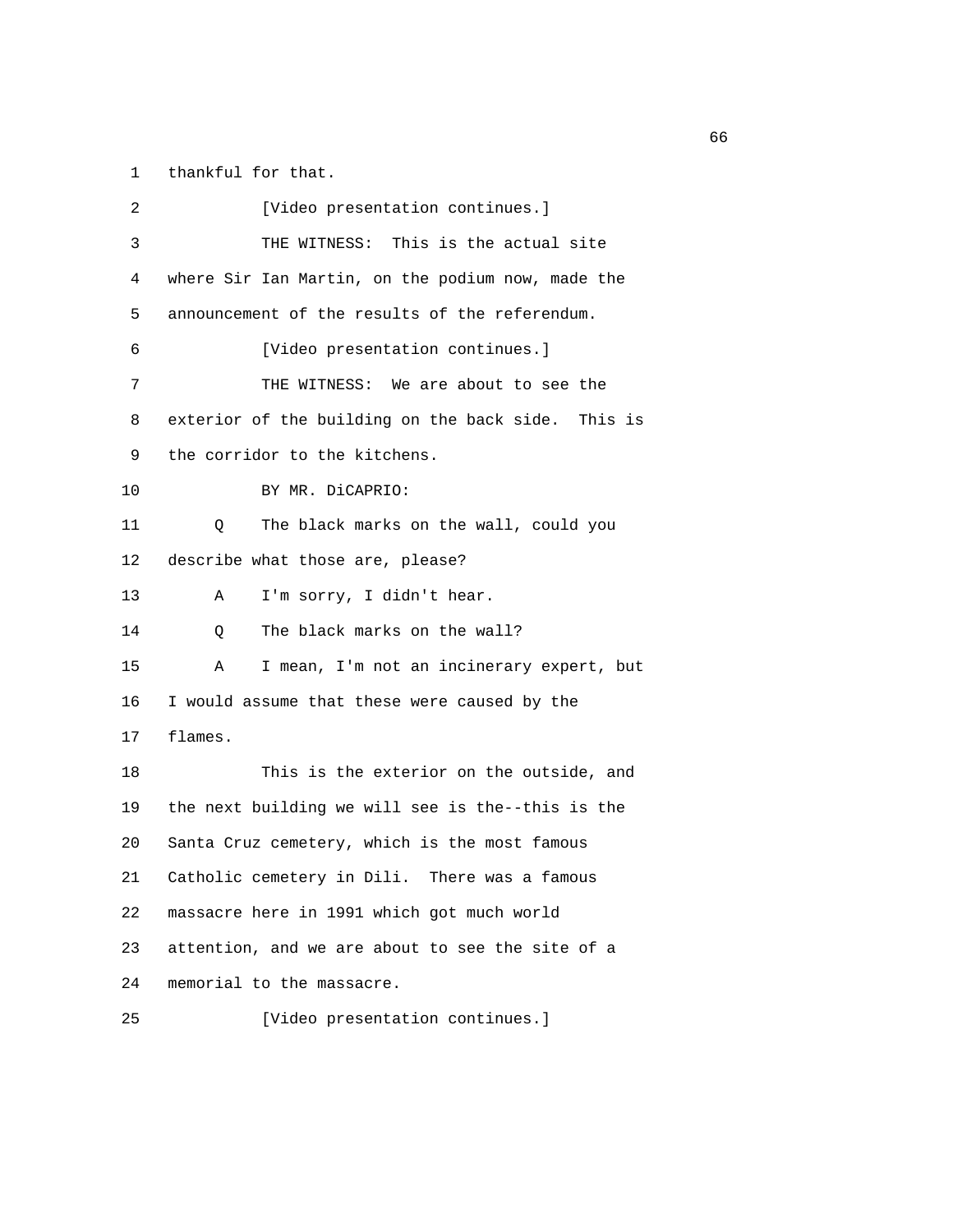1 THE WITNESS: This is the memorial to the 2 Santa Cruz massacre.

3 [Video presentation continues.] 4 THE WITNESS: This is what used to be the 5 military barracks at Taibessi in Dili. This was 6 the largest Indonesian military barracks in East 7 Timor, and we're about to see some monuments 8 erected by the Indonesian military to their 9 invasion of East Timor which I suppose they saw as 10 a liberation of some kind. But these are 11 monuments. These military barracks were also 12 destroyed by the military as they were leaving 13 because one assumes they did not want the East 14 Timorese to have any use of these buildings. 15 [Video presentation continues.] 16 THE WITNESS: This is the Camera 17 Ecclesiastica, the Bishop's printing press, the 18 Diocese printing press, which is now the home of 19 Thrifty Car Rental as you see. This building was 20 built by the Canossiam Order in the 1930s and was 21 used by the Diocese as a printing press. Also it 22 was from here that pensioners who used to work for 23 the Portuguese Colonial Services were paid, and 24 here we see some safes that at one point in time 25 held the money which was paid to these pensioners.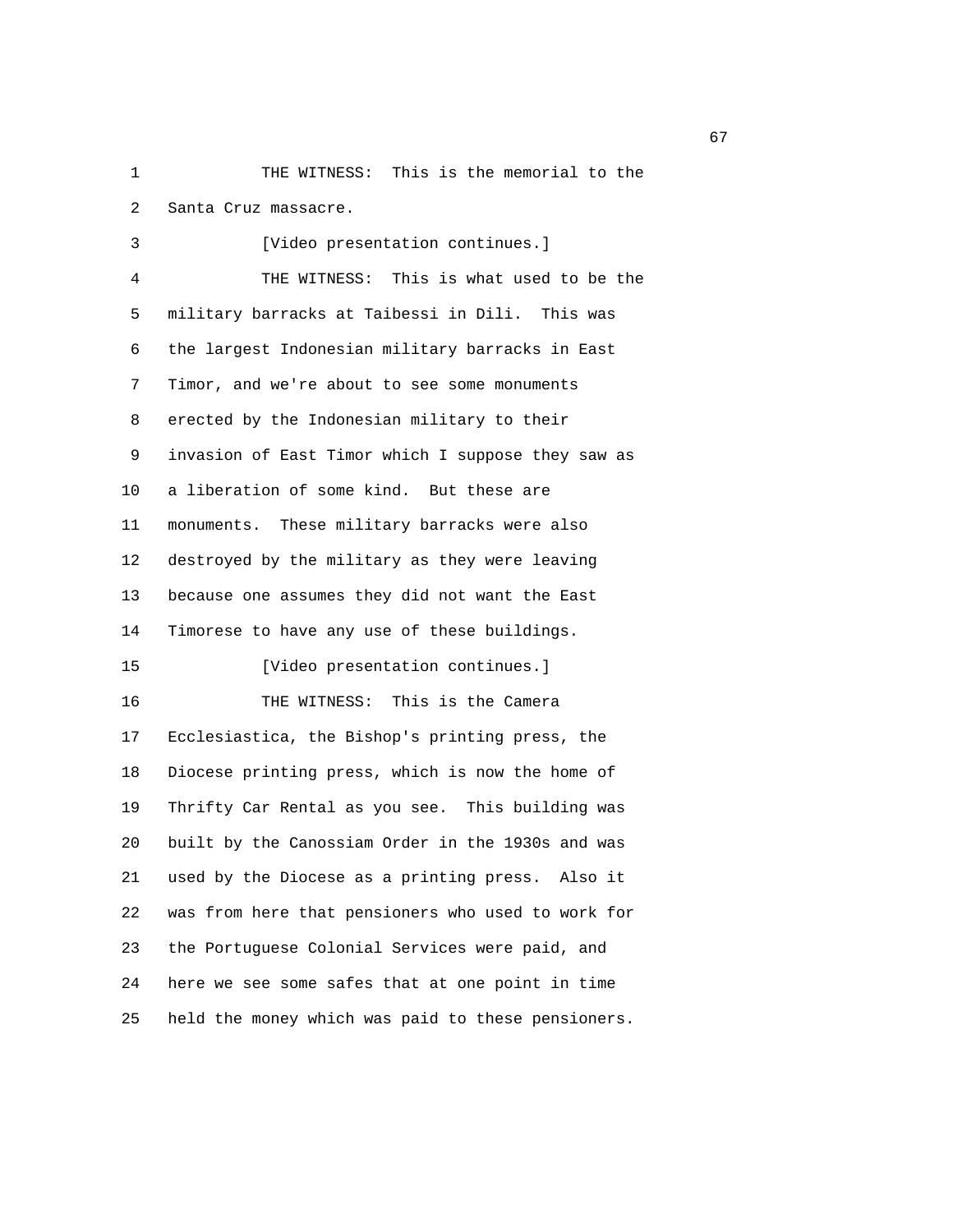1 [Video presentation continues.]

| 2  | THE WITNESS: Now, this building is the              |
|----|-----------------------------------------------------|
| 3  | Banco da Urgencia, an emergency health clinic built |
| 4  | during the Portuguese colonial era. This was the    |
| 5  | major emergency health clinic in Dili and this was  |
| 6  | also destroyed at some point in time in September   |
| 7  | of 1990.                                            |
| 8  | [Video presentation continues.]                     |
| 9  | THE WITNESS: This building is the Camarca           |
| 10 | Mascarenas, which was a notorious prison in Dili.   |
| 11 | It was here that many East Timorese political       |
| 12 | prisoners were held. In the early part of the year  |
| 13 | 2000, former prisoners got together and cleaned     |
| 14 | this prison up, and now it's a national monument to |
| 15 | political prisoners of that era.                    |
| 16 | [Video presentation ends.]                          |
| 17 | BY MR. DiCAPRIO:                                    |
| 18 | Mr. Folke, when were the film clips that<br>Q       |
| 19 | were just shown filmed?                             |
| 20 | Over a period from March to April of last<br>Α      |
| 21 | year.                                               |
| 22 | MR. DiCAPRIO: Your Honor?                           |
| 23 | THE COURT: Yes?                                     |
| 24 | MR. DiCAPRIO: I move Exhibit Number 26              |
| 25 | and Exhibit Number 31 into evidence.                |

experience of the contract of the contract of the contract of the contract of the contract of the contract of the contract of the contract of the contract of the contract of the contract of the contract of the contract of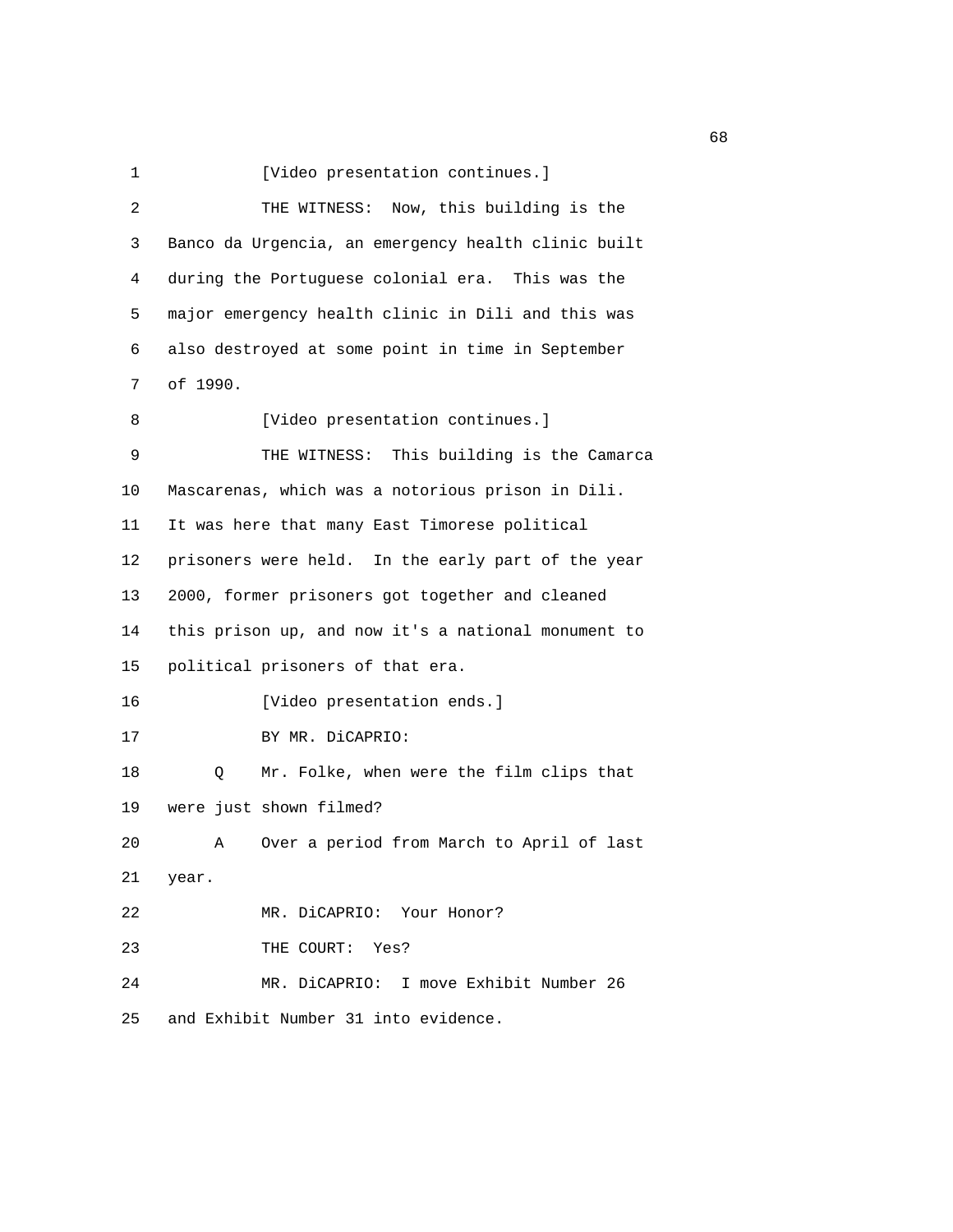| 1  | THE COURT: I am assuming the video is            |
|----|--------------------------------------------------|
| 2  | Exhibit 26; is that correct?                     |
| 3  | MR. DiCAPRIO: Yes, Your Honor.                   |
| 4  | THE COURT: All right. Plaintiffs'                |
| 5  | Exhibit 26 for identification and Exhibit 31 for |
| 6  | identification will be admitted into evidence.   |
| 7  | [Plaintiffs' Exhibits 26                         |
| 8  | and 31 were received in                          |
| 9  | evidence.]                                       |
| 10 | MR. DiCAPRIO: Thank you, Your Honor.             |
| 11 | I have nothing further.                          |
| 12 | THE COURT: Very well.                            |
| 13 | Mr. Folke, you may step down.                    |
| 14 | THE WITNESS: Thank you, sir.                     |
| 15 | THE COURT: So are you through with Mr.           |
| 16 | Folke? He's excused from further--               |
| 17 | MR. DiCAPRIO: Yes, Your Honor. Thank             |
| 18 | you.                                             |
| 19 | THE COURT: --responsibility here.                |
| 20 | [Witness excused.]                               |
| 21 | MR. DiCAPRIO: May I have a moment,               |
| 22 | please, Your Honor?                              |
| 23 | THE COURT:<br>Yes.                               |
| 24 | [Pause.]                                         |
| 25 | MR. DiCAPRIO: Your Honor, our next               |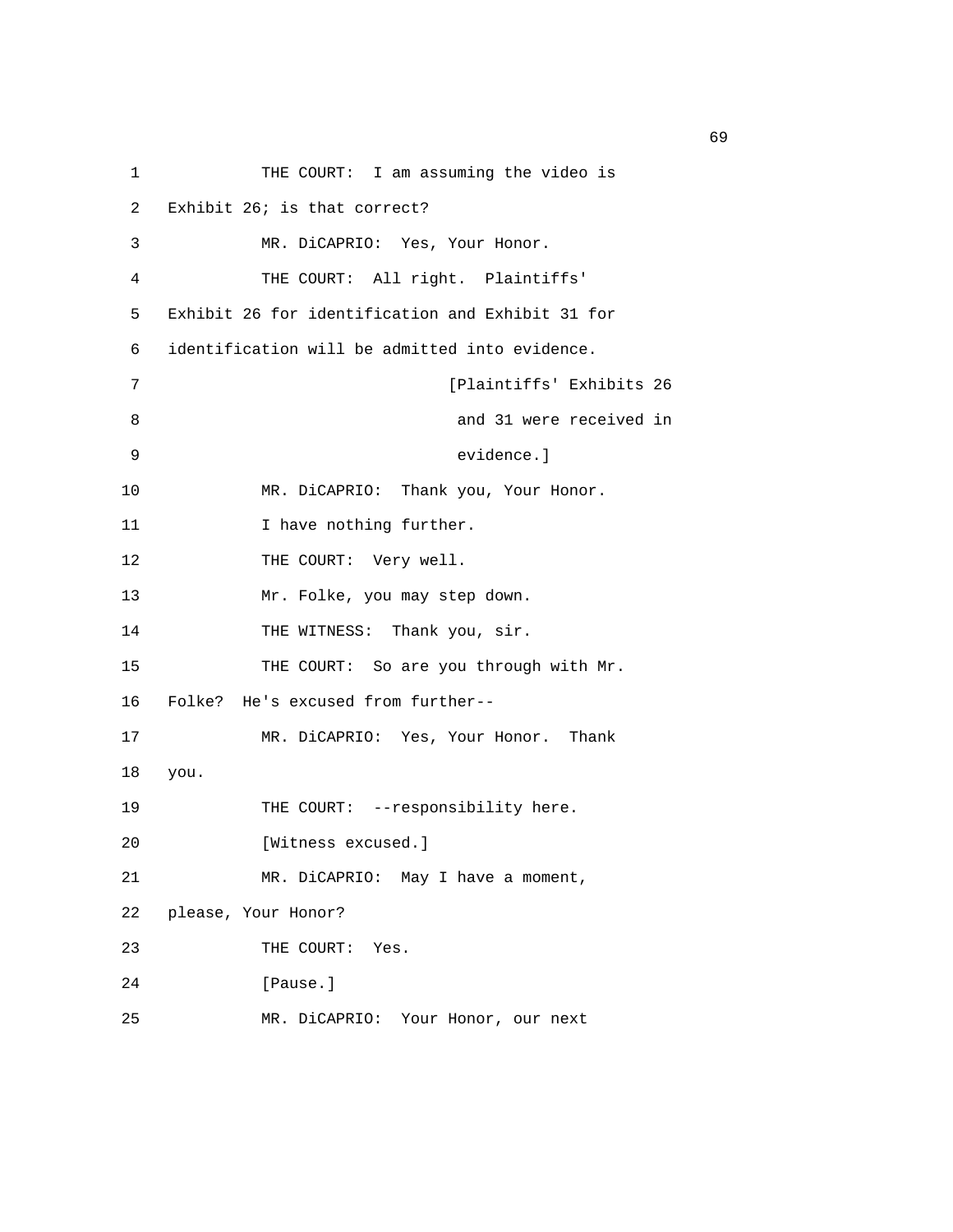1 witness is John Doe 2.

| 2  | THE COURT: All right.                               |
|----|-----------------------------------------------------|
| 3  | JOHN DOE 2, PLAINTIFFS' WITNESS, SWORN              |
| 4  | DIRECT EXAMINATION                                  |
| 5  | BY MR. DiCAPRIO:                                    |
| 6  | Are you the individual named as John Doe 2<br>Q     |
| 7  | in the complaint?                                   |
| 8  | Yes.<br>Α                                           |
| 9  | Why have you asked the Court to proceed<br>Q        |
| 10 | anonymously?                                        |
| 11 | Because the problem of East Timor is not<br>Α       |
| 12 | totally solved yet and for my own safety, I decided |
| 13 | to use a false name.                                |
| 14 | Are you afraid?<br>Q                                |
| 15 | Yes, I do.<br>Α                                     |
| 16 | What are you afraid of?<br>Q                        |
| 17 | Because in East Timor, there--now you<br>Α          |
| 18 | cannot recognize--you don't know who is             |
| 19 | pro-independence, who is militia member. So it's    |
| 20 | for my, just like I said, for my own safety, I      |
| 21 | decide to use this name.                            |
| 22 | What is your date of birth and place of<br>Q        |
| 23 | birth?                                              |
| 24 | I was born in Liquica, April 5th, 1970.<br>Α        |
| 25 | In 1975, were you residing with your<br>Q           |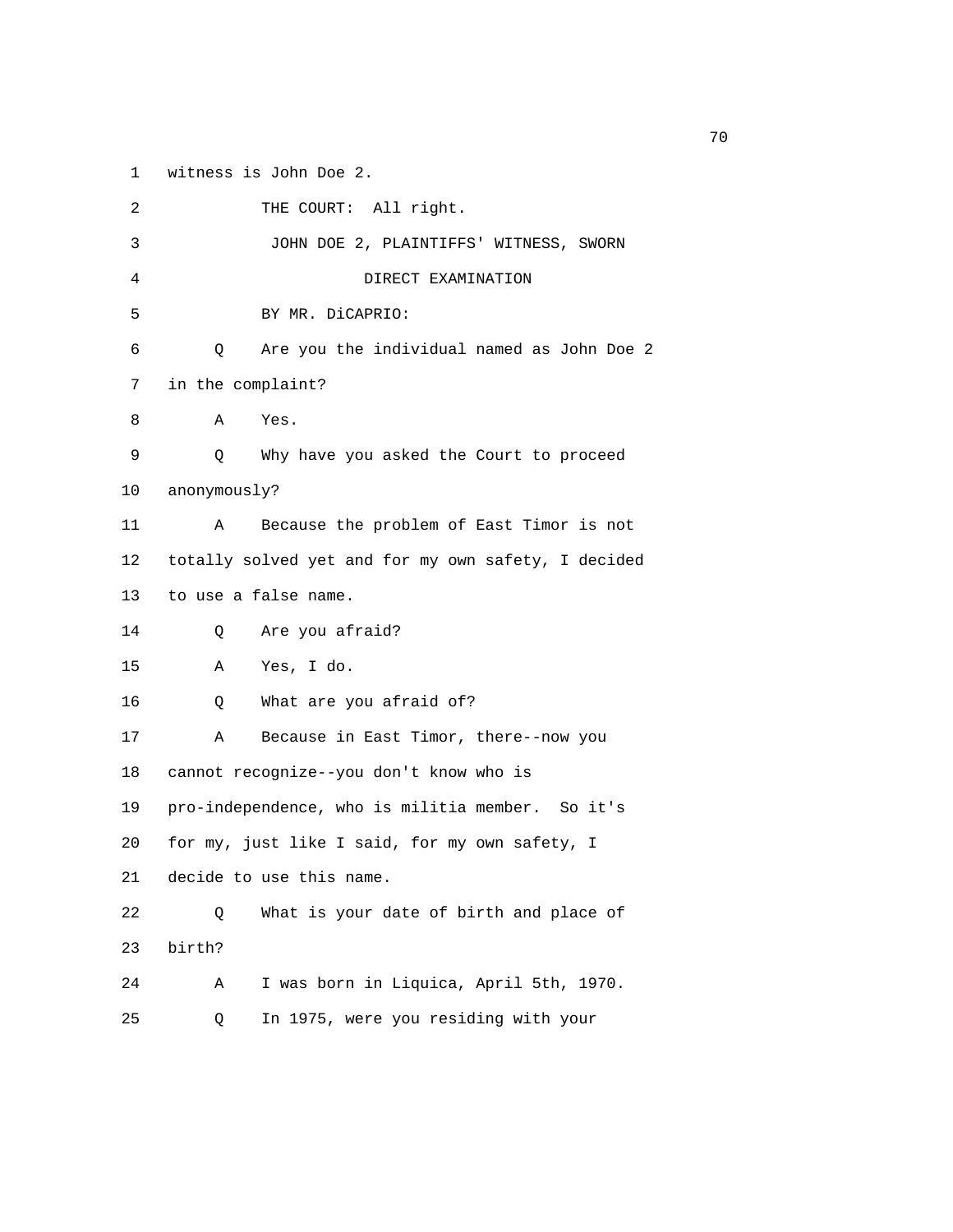1 parents for part of the year?

2 A Yes.

 3 Q Did something happen on December 7th, 4 1975?

5 A Yes, I do.

| 6  | Would you describe what happened?<br>Q              |
|----|-----------------------------------------------------|
| 7  | Even I was a child, I know that in<br>Α             |
| 8  | December 7, 1975, the invasion took place, or in    |
| 9  | other words East Timor was invaded by Indonesian,   |
| 10 | then me and my parents, we fled to mountain, where  |
| 11 | my parents died.                                    |
| 12 | Approximately how long after the invasion<br>O      |
| 13 | did your parents die?                               |
| 14 | I don't exactly remember when, but we<br>Α          |
| 15 | lived for some time in the mountain and I know that |
| 16 | they got sick and there was no way how to treat     |
| 17 | them and they died by the disease.                  |
| 18 | When you first went into hiding in the<br>Q         |
| 19 | mountains with your parents, were any other family  |
| 20 | members with you?                                   |
| 21 | Yes, with some relatives and some other<br>Α        |
| 22 | people.                                             |

23 Q Did your sisters go with you?

24 A Yes, my two older sisters.

25 THE CLERK: Excuse me. Could you please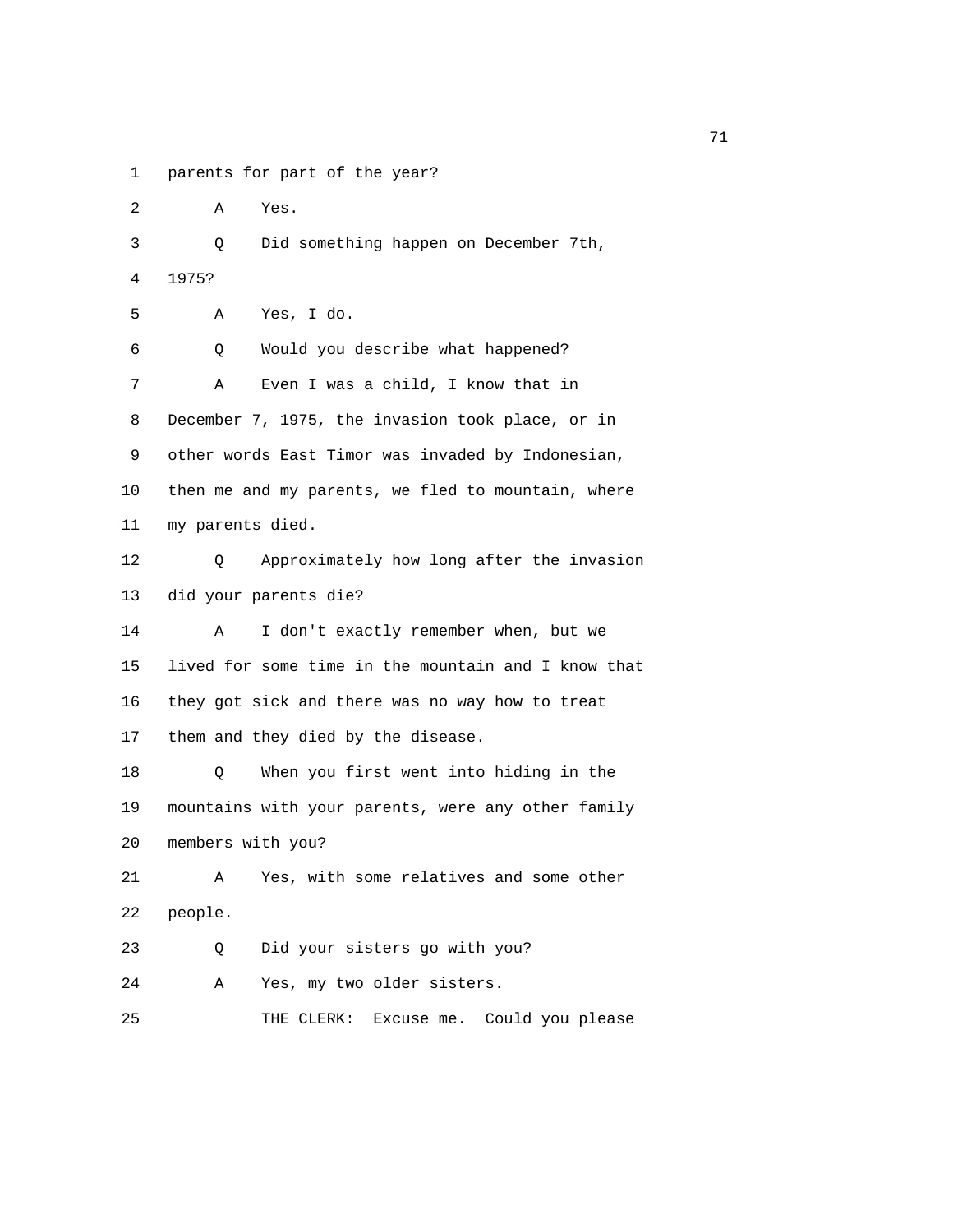- 1 instruct the witness to speak a little bit louder,
- 2 please? Thank you.

| 3  | BY MR. DiCAPRIO:                                   |
|----|----------------------------------------------------|
| 4  | How long did you reside in the mountains?<br>Q     |
| 5  | It was around three years.<br>Α                    |
| 6  | And when you left the mountains, where did<br>Q    |
| 7  | you go and with whom did you go?                   |
| 8  | We were arrested after--by the Indonesian<br>Α     |
| 9  | military at that time after three years in         |
| 10 | mountain, and in '78 when we were arrested, they   |
| 11 | took us to a village named Atabae, and then we     |
| 12 | moved to Liquica later on.                         |
| 13 | Did you move to Liquica in 1980?<br>Q              |
| 14 | It was around in 1980.<br>Α                        |
| 15 | All right. And in 1982, did you move from<br>Q     |
| 16 | Liquica to Caiculi?                                |
| 17 | Α<br>Yes.                                          |
| 18 | And is that a suburb or an area around<br>Q        |
| 19 | Dili?                                              |
| 20 | It's inside the city Dili.<br>Α                    |
| 21 | Did you attend school in Caiculi?<br>Q             |
| 22 | Yes, I attended school for two years.<br>Α         |
| 23 | About at that time, I was living with a            |
| 24 | half-brother of mine and because the financial and |
| 25 | economical problem, I had to quit study.           |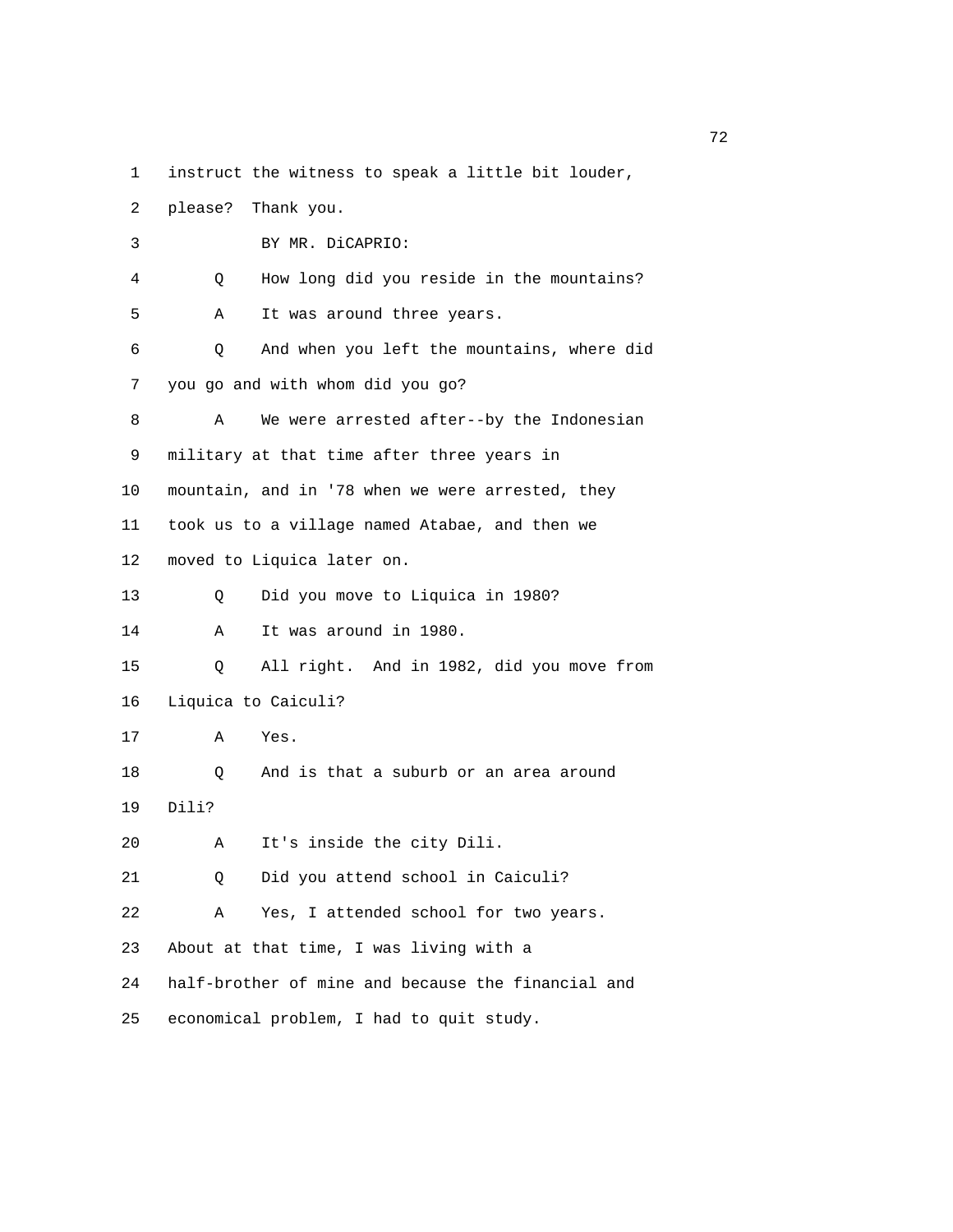1 Q And did you become employed in 1990? 2 A After I quit school, officially I didn't 3 work, I just start work officially in 1981. 4 Q In 1990, were you employed? 5 THE INTERPRETER: 1990? 6 MR. DiCAPRIO: 1990. 7 THE WITNESS: I work as laborer, building 8 bridges, street and so on. 9 MR. DiCAPRIO: Did you say laborer? 10 THE INTERPRETER: Yes. 11 BY MR. DiCAPRIO: 12 Q What were your duties as a laborer? 13 A Yes. I worked as a master laborer, people 14 who was in charge for building--build buildings and 15 houses. 16 Q Did you enjoy your work? 17 A Yes. 18 Q And did you become involved in the 19 resistance movement? 20 A Yes. 21 Q When did you become involved? 22 A Yes, I start involved in the students or 23 youth movement in '90s, but as kind officially 24 involved in the activity in '98 before the 25 referendum.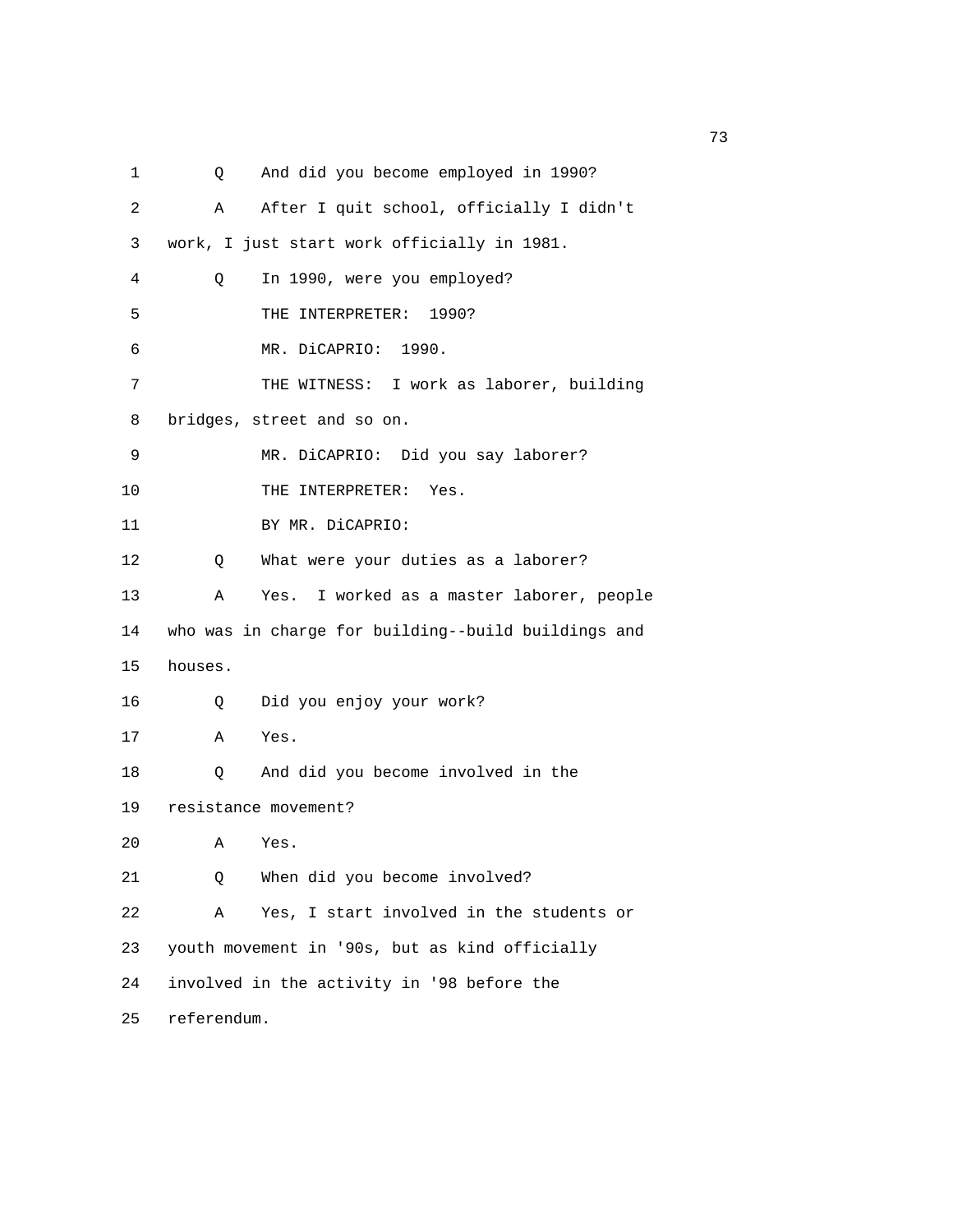1 Q Now, did you make any observations--I'll 2 withdraw that. 3 Do you recall an announcement made by 4 President Habibie in January of 1999? 5 A Yes, I do. I watch this announcement on 6 TV at that time about the two options that 7 President Habibie gave to the Timorese people to 8 choose. 9 Q After the announcement was made, did you 10 notice any change in the Indonesian military 11 activity in East Timor? 12 A They became more fierce or hate the 13 Timorese. That was--that was what I observe of 14 Indonesian military, especially the feeling towards 15 those people that they suspect that were to vote 16 for independence. 17 MR. DiCAPRIO: What were the first words 18 that you used? They became more? 19 THE INTERPRETER: They hate more the 20 Timorese than before, after the announcement. 21 BY MR. DiCAPRIO: 22 Q Did you vote on August 30, 1999? 23 A Yes, I vote. 24 Q And after you voted, where did you go? 25 MR. DiCAPRIO: Excuse me. Would you ask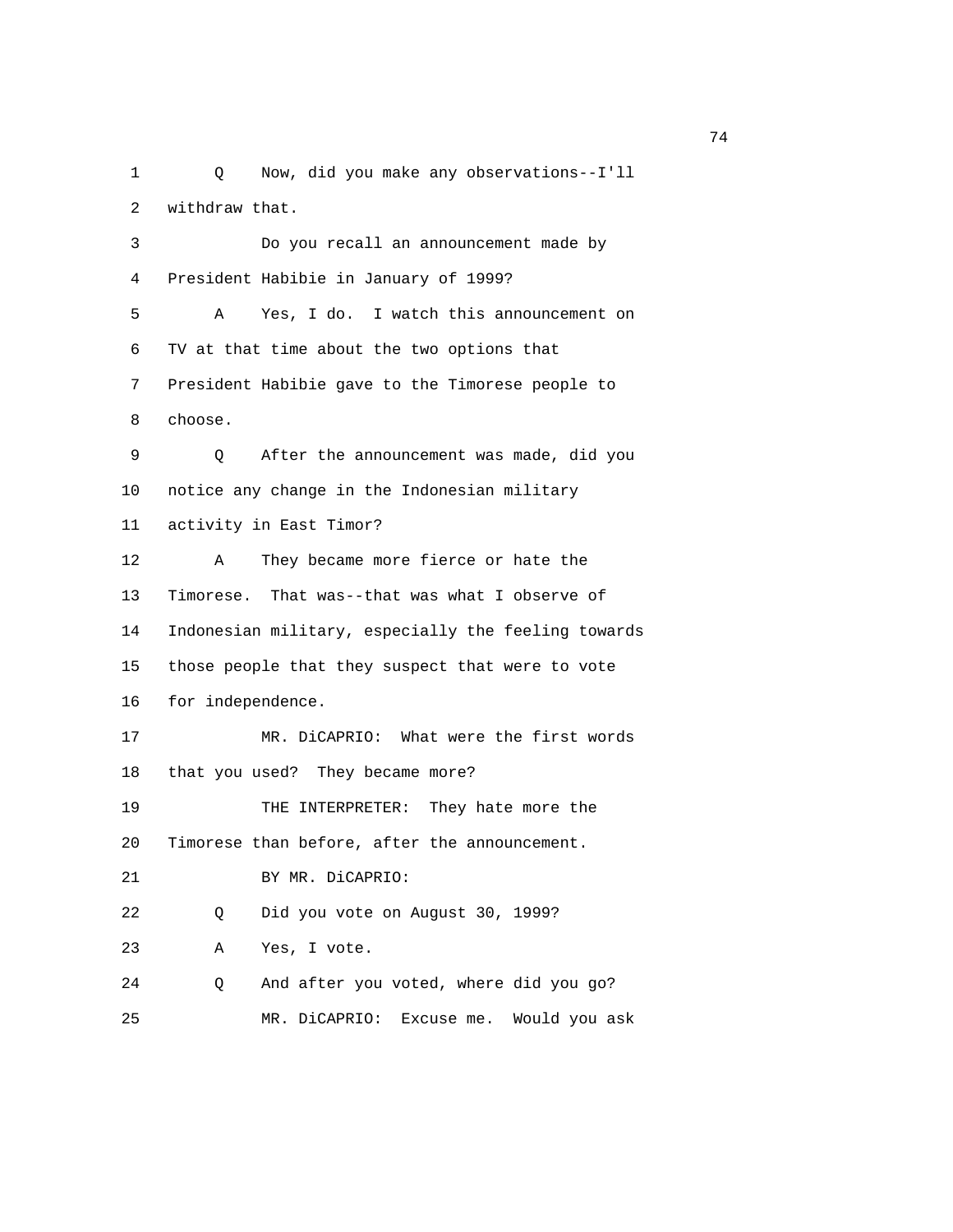1 the witness to answer the question that you ask

 2 him, to limit his answers to that, and I will ask 3 him other questions. 4 THE WITNESS: After the vote, I went to--I 5 went for hiding in a farmer near Dili. 6 BY MR. DiCAPRIO: 7 Q Why did you go into hiding? 8 A Because if I stayed at home, I was sure 9 that I would be captured or arrested. That's why I 10 went to the farmer during the night. In the day, I 11 stay at home. 12 Q Okay. On September 1, 1999, did you 13 observe an incident in your home village of 14 Caiculi? 15 A Yes. On September 1st, the militia came 16 to my town, Caiculi, and then burn--first burn down 17 the house that belonged to Mr. Caetano and the 18 civilians who lived at the town afraid, so they 19 fled to mountain. 20 Q On September 4, 1999--on September 4, 21 1999, where did you go? 22 A In September 4, the Indonesian military 23 arrived in the place where we were hiding and I 24 came back to Dili and I went to the headquarter of 25 UNAMET.

na a shekarar 175 a tsara tsara 175 a tsara tsara 175 a tsara tsara tsara 175 a tsara tsara tsara tsara tsara <br>Ta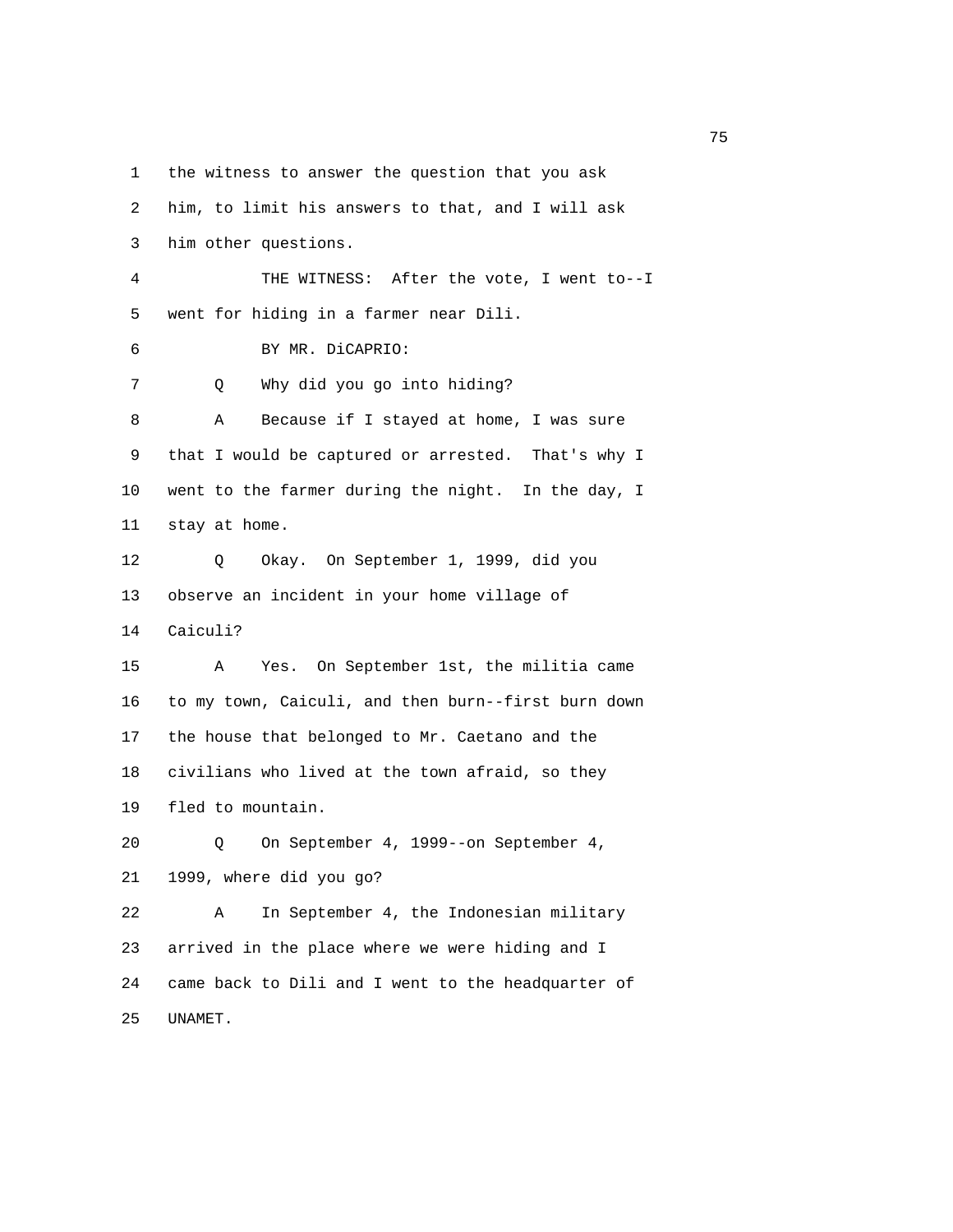1 Q And that's the U.N. headquarters; is that 2 correct? 3 A Yes. Yes. 4 Q Did you remain there? 5 A Yes, I just remained there one day, and 6 there were so many Indonesian military and 7 policemen who were walking around watching the 8 headquarters of United Nations, so I could escape 9 and I fled to Dare. 10 Q Is Dare located in the 11 hills above Dili? 12 A Yes. 13 MR. DiCAPRIO: Your Honor, may I ask, when 14 does the Court intend to take its afternoon recess? 15 THE COURT: Why? Is this a convenient 16 time to break for you, Mr. DiCaprio? 17 MR. DiCAPRIO: It would be fine, Judge, 18 and I can also keep going. 19 THE COURT: I was going to take a break 20 around 3:30, but if you would like to take one now, 21 that's convenient. 22 MR. DiCAPRIO: That would be great, Your 23 Honor. 24 THE COURT: All right. We'll take a 25 ten-minute break at this time.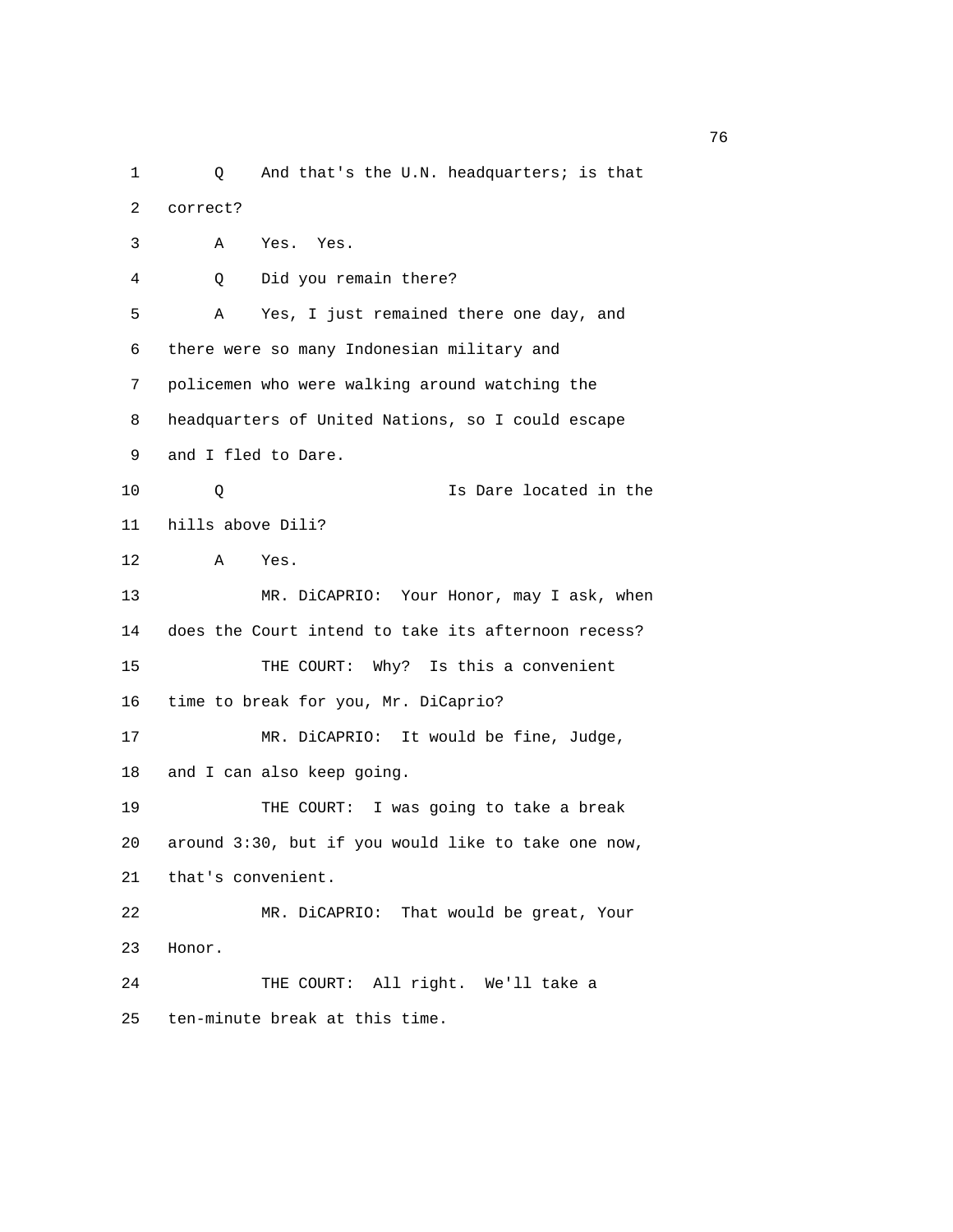1 [Recess.]

| 2  | Please be seated.<br>THE CLERK:                      |
|----|------------------------------------------------------|
| 3  | Mr. DiCaprio, you may proceed.<br>THE COURT:         |
| 4  | MR. DiCAPRIO:<br>Thank you, Your Honor.              |
| 5  | BY MR. DiCAPRIO:                                     |
| 6  | Q<br>You said you left the U.N. compound             |
| 7  | because there were soldiers and militia there; is    |
| 8  | that correct?                                        |
| 9  | Α<br>Yes.                                            |
| 10 | When you went to Dare, where did you live?<br>Q      |
| 11 | I live in--I stay in the bush.<br>Α                  |
| 12 | And how long did you--I'll withdraw that,<br>Q       |
| 13 | please.                                              |
| 14 | What did you have to eat in Dare?                    |
| 15 | Α<br>When I fled to Dare, I brought some few         |
| 16 | foods and I survived with them for two days.<br>When |
| 17 | it has gone, I survived or I--I survived with some   |
| 18 | food supplied by UNAMET and some potato that grew    |
| 19 | out there naturally on the farm of other people.     |
| 20 | Were there other people in hiding with you<br>Q      |
| 21 | up in Dare?                                          |
| 22 | Yes, there was a lot of people hiding<br>Α           |
| 23 | there.                                               |
| 24 | Did you run out of food?<br>Q                        |
| 25 | I ran out of food on September 10, and on<br>Α       |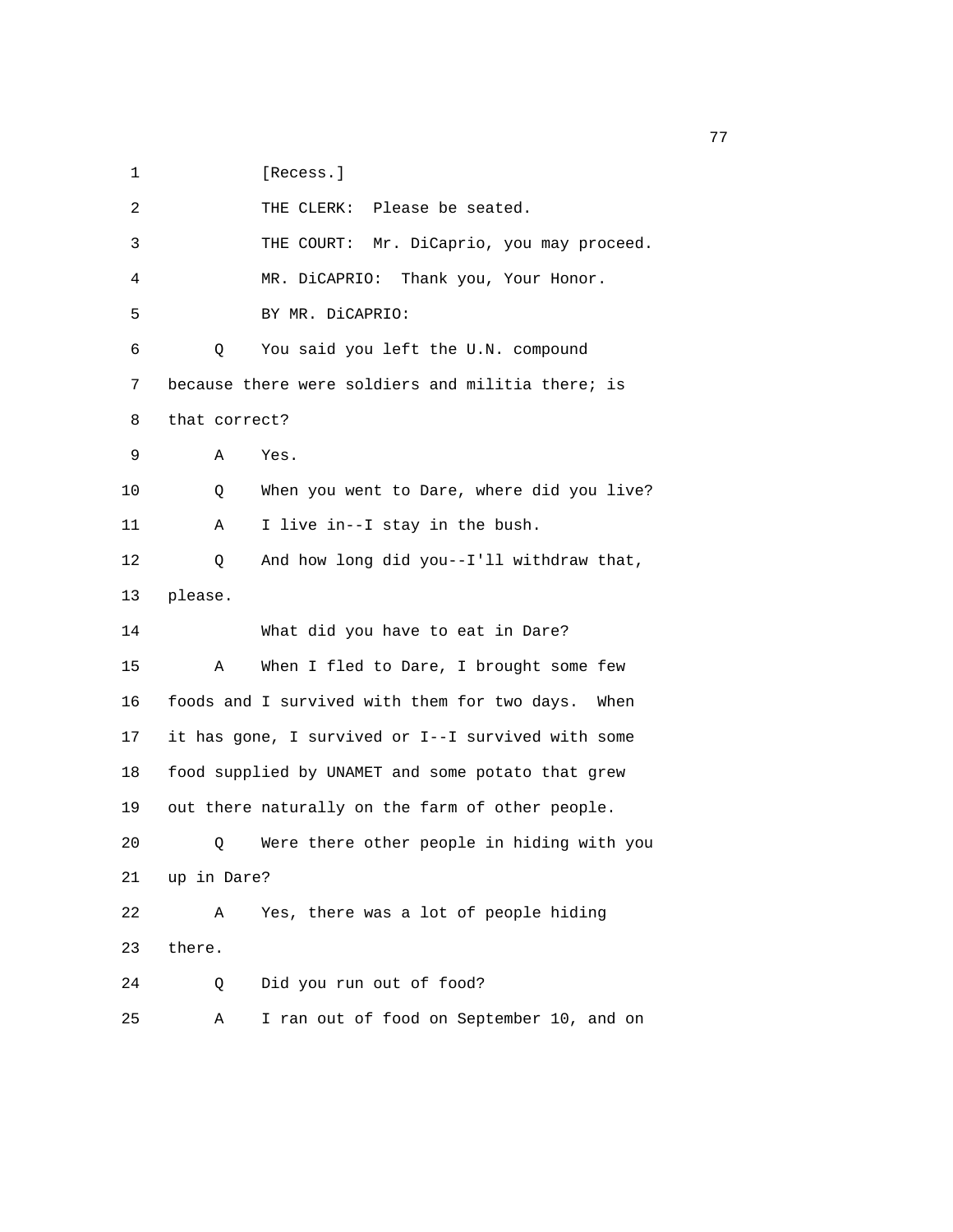1 September 11, in the morning, I had some few money 2 and I brought them with me and went down Dili to 3 buy food. 4 Q Okay. When you went to Dili to buy food, 5 did you find any stores that were open? 6 A No. 7 Q Did you find any food in Dili? 8 A Yes, I found some biscuits and I picked 9 them up. 10 Q Where did you find the biscuits? 11 A In a town inside Dili called Vilaverde. 12 Q Were these biscuits in an abandoned house? 13 A Yes, they were biscuits that people left 14 in the house. 15 Q After finding the biscuits, where did you 16 go? 17 A When I--after find the biscuits, I took 18 them with me and I went back to Dare. 19 Q Did you make it back to Dare that day? 20 THE INTERPRETER: Excuse me? 21 BY MR. DICAPRIO: 22 Q Were you able to make it back to Dare on 23 that day? 24 A Yes. 25 Q On your way back to Dare, did you

n a shekarar 178 a tsara tsara tsara tsara tsara tsara tsara tsara tsara tsara tsara tsara tsara tsara tsara t<br>Ta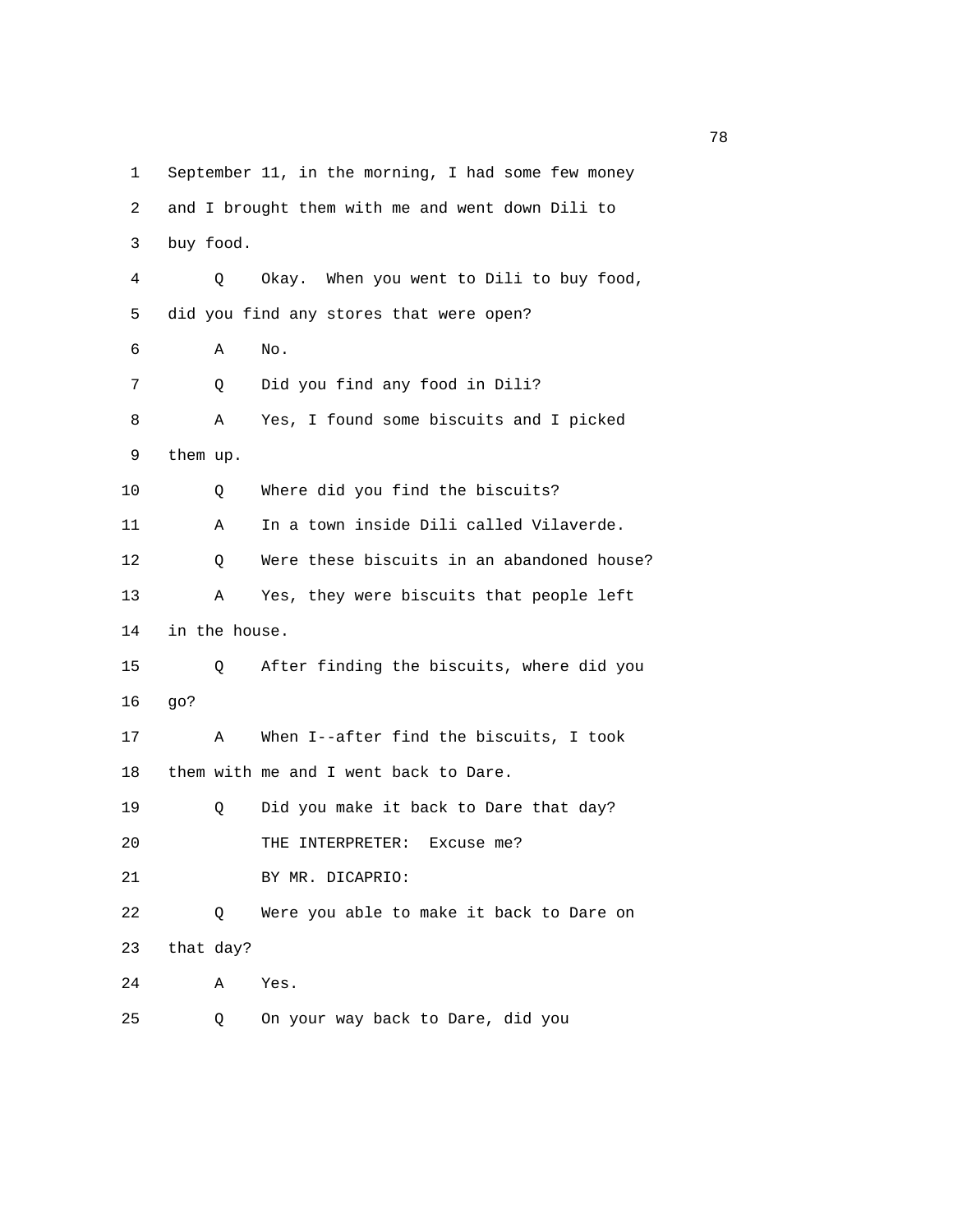1 encounter anybody?

| 2  | Yes. On my way back to Dare, I<br>Α                 |
|----|-----------------------------------------------------|
| 3  | encountered seven Indonesian military, but three of |
| 4  | them was more closer to me and they who called me   |
| 5  | to approach them.                                   |
| 6  | THE INTERPRETER: Okay. Now, I would ask             |
| 7  | you to ask the witness to answer only the question  |
| 8  | that's asked.                                       |
| 9  | BY MR. DICAPRIO:                                    |
| 10 | Did you encounter these three soldiers<br>Q         |
| 11 | before arriving--I'll withdraw that.                |
| 12 | Did you encounter these three soldiers on           |
| 13 | your return trip to Dare?                           |
| 14 | Yes.<br>Α                                           |
| 15 | And did the soldiers say anything to you?<br>Q      |
| 16 | They called me and I come close to them<br>Α        |
| 17 | and they ask where I go and I told them that I'm on |
| 18 | my way to Dare.                                     |
| 19 | Did they say anything else to you?<br>Q             |
| 20 | And then they asked what I had and I told<br>Α      |
| 21 | them that it was biscuits.                          |
| 22 | Did they say anything to you after you<br>Q         |
| 23 | responded?                                          |
| 24 | After I said that it was biscuit,<br>Α<br>Yes.      |
| 25 | they asked me to open the bag.                      |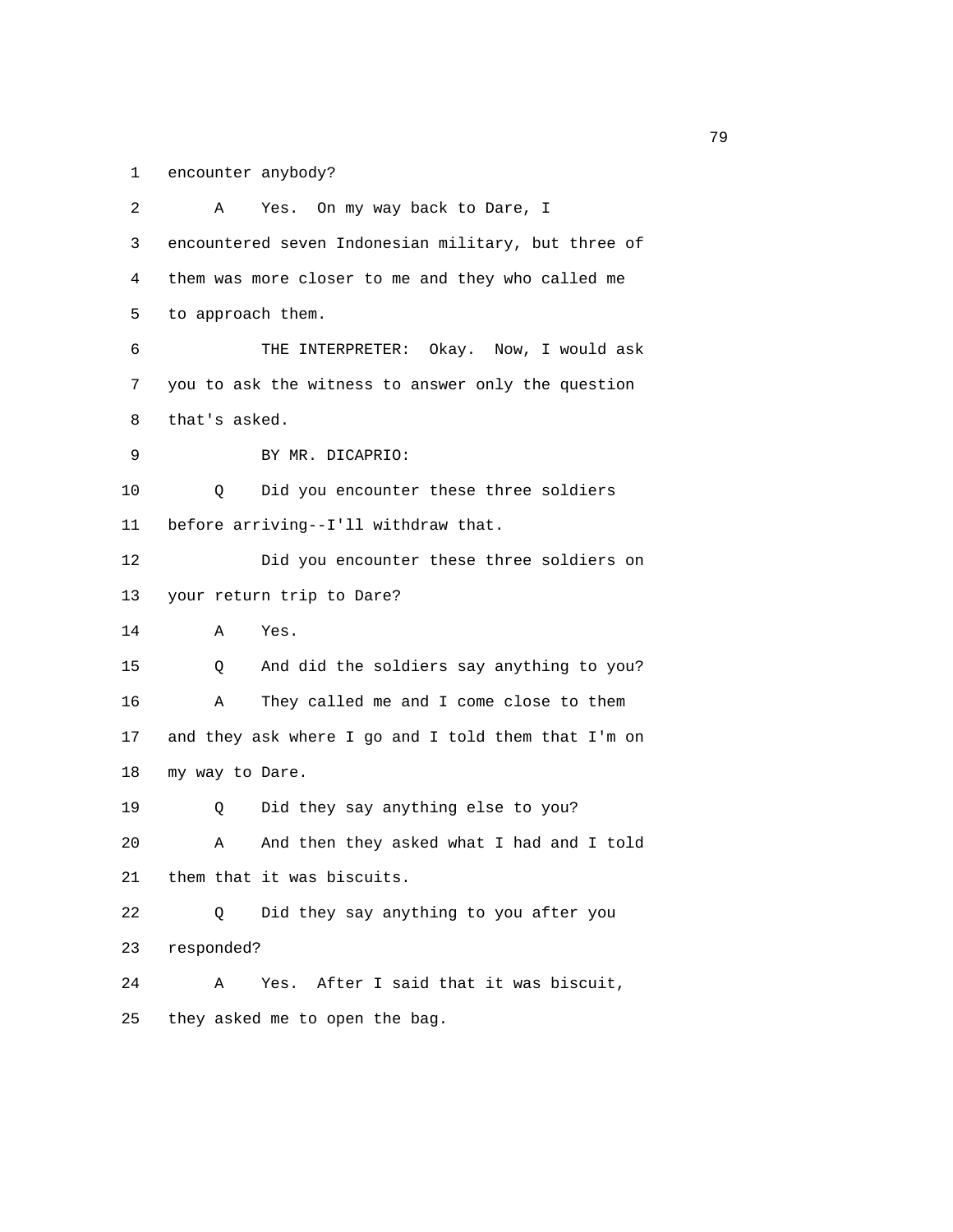- 
- 1 Q Did you open the bag?

| 2  | Yes, I opened the bag.<br>Α                         |
|----|-----------------------------------------------------|
| 3  | And what did they do next?<br>Q                     |
| 4  | They just left the things or the biscuits<br>Α      |
| 5  | and they ask me.                                    |
| 6  | Did these Indonesia soldiers ask you any<br>Q       |
| 7  | other questions?                                    |
| 8  | Yes, they asked the same question, where I<br>Α     |
| 9  | was taking them back to, and I told them that I was |
| 10 | on my way to Dare.                                  |
| 11 | What did they say after that?<br>Q                  |
| 12 | And then they asked me for whom the<br>Α            |
| 13 | biscuits and I told them it's--they asked if the    |
| 14 | biscuits was for the Fretilin or Falintil, and I    |
| 15 | told them that not, it's for me and my family.      |
| 16 | MR. DiCAPRIO: Would you spell out the two           |
| 17 | names, please.                                      |
| 18 | THE INTERPRETER: Falintil.                          |
| 19 | [Pause.]                                            |
| 20 | MR. DiCAPRIO: And you also mentioned                |
| 21 | Fretilin?                                           |
| 22 | THE INTERPRETER: Fretilin, yes.                     |
| 23 | BY MR. DICAPRIO:                                    |
| 24 | Are these two groups independence<br>Q              |
| 25 | organizations? You can ask that question, please.   |

experience of the state of the state of the state of the state of the state of the state of the state of the s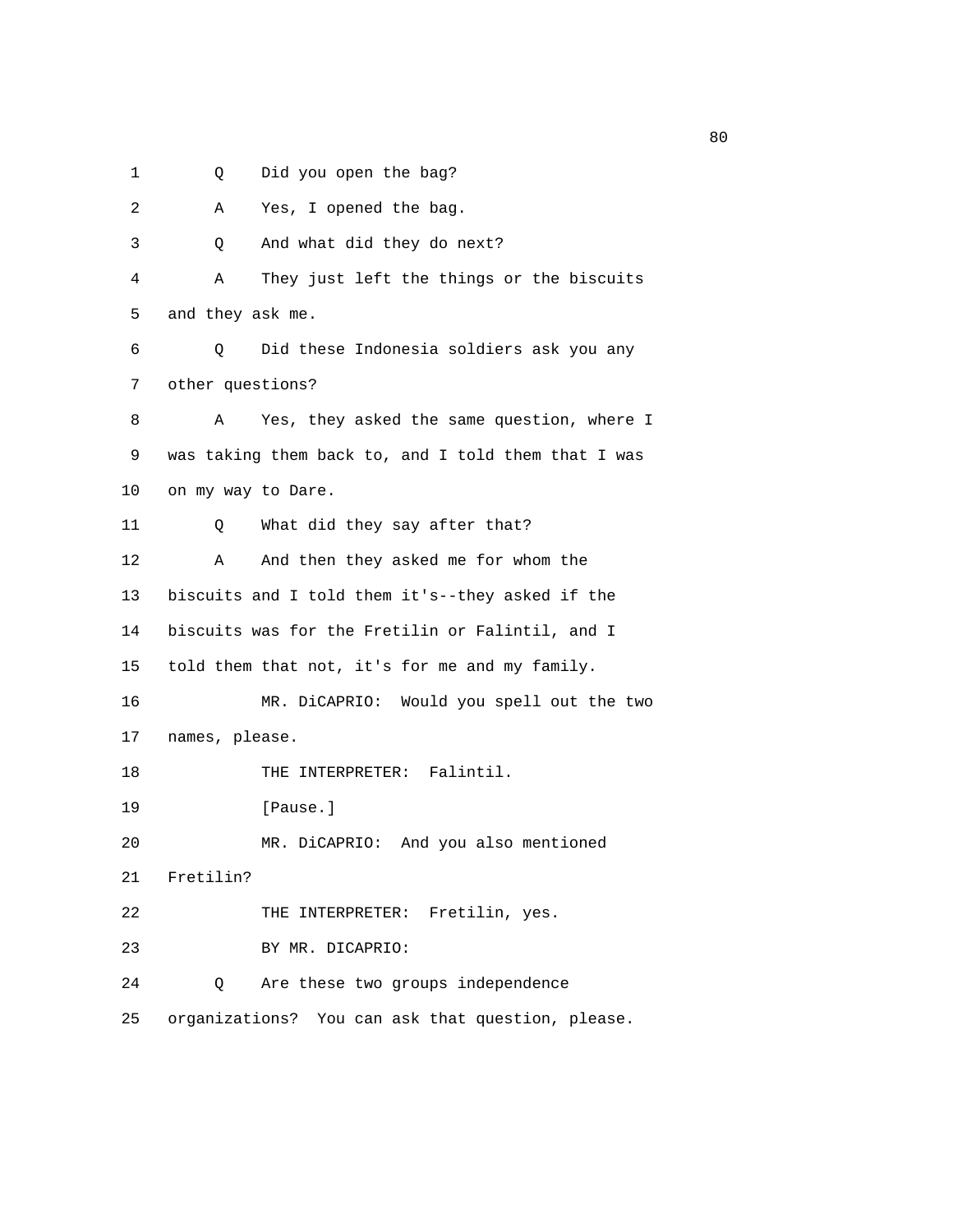| 1  |                    | Are these two independence organizations?         |
|----|--------------------|---------------------------------------------------|
| 2  | Α                  | Yes. Fretilin is a political organization         |
| 3  |                    | and Falintil is effect armed force of East Timor  |
| 4  | liberation.        |                                                   |
| 5  | Q                  | What did you say to the soldiers when they        |
| 6  |                    | asked you that question?                          |
| 7  | Α                  | I told them that the biscuit was for me           |
| 8  | and for my family. |                                                   |
| 9  | Q                  | And what did they say next?                       |
| 10 | Α                  | Then they asked me if I had my ID card.           |
| 11 | Q                  | Did you give them your ID card?                   |
| 12 | А                  | Yes, I did.                                       |
| 13 | Q                  | What happened next?                               |
| 14 | Α                  | Then they asked me to give them my wallet.        |
| 15 | Q                  | And did you give them your wallet?                |
| 16 | Α                  | Yes, I did.                                       |
| 17 | Q                  | What did they do next?                            |
| 18 | Α                  | They took off my wallet and then they             |
| 19 |                    | start picking every pieces of document that I had |
| 20 |                    | in the--inside the wallet, and then they found a  |
| 21 |                    | small receipt--a small piece called Apelo.        |
| 22 | Q                  | And was this a receipt for money that you         |
| 23 |                    | had contributed to Fretilin?                      |
| 24 | Α                  | Yes.                                              |
| 25 | Q                  | Did the soldiers ask you about this               |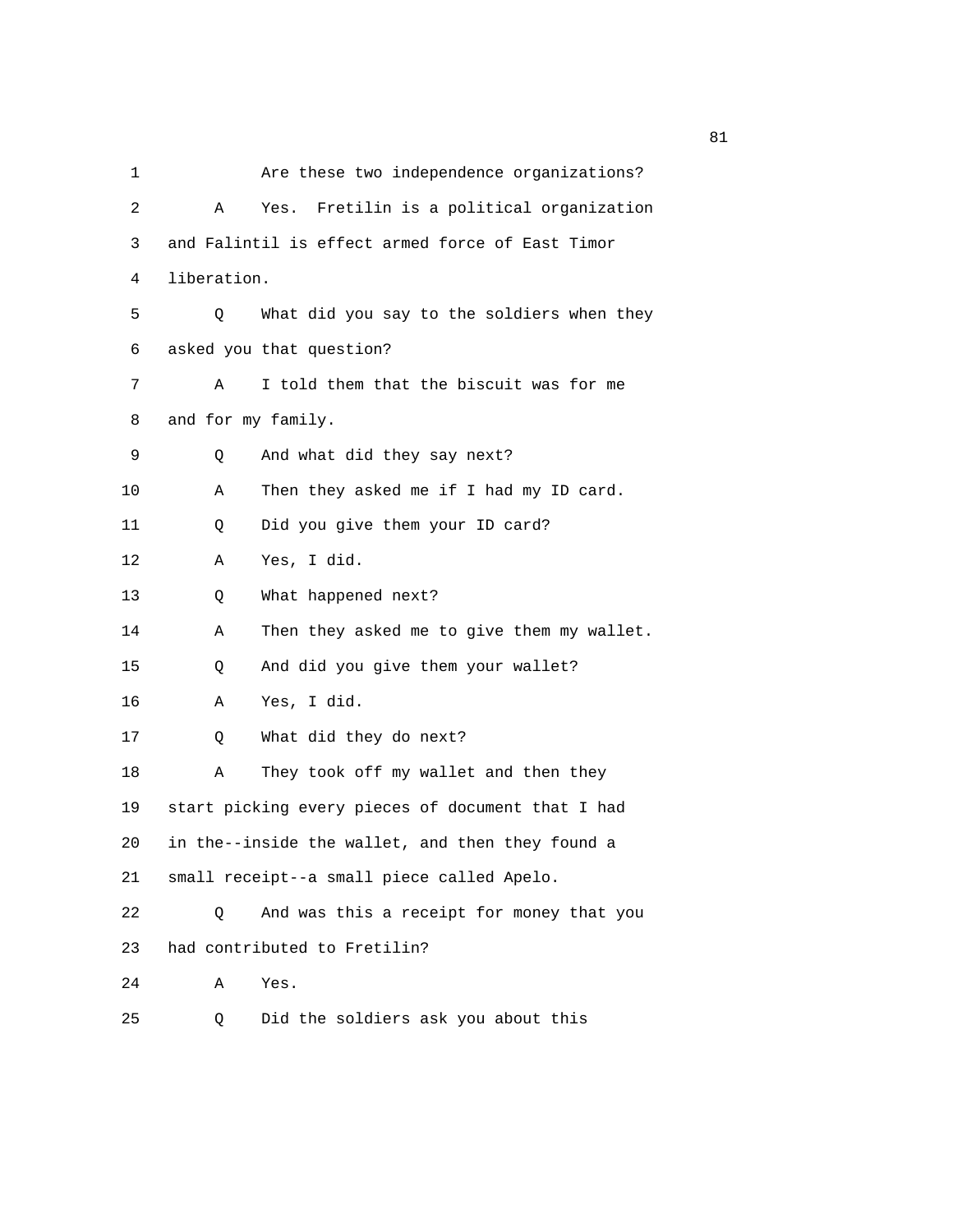1 receipt?

| 2  | Yes, and they asked me if I were Falintil<br>Α      |
|----|-----------------------------------------------------|
| 3  | member, and I told them no, I am a civilian.        |
| 4  | What did they say to you?<br>Q.                     |
| 5  | And then they asked where I got the<br>Α            |
| 6  | receipt, this paper, and I told them that it's from |
| 7  | Falintil but not directly from Falintil, but        |
| 8  | through someone else.                               |
| 9  | Would you describe what happened next,<br>Q         |
| 10 | please?                                             |
| 11 | THE INTERPRETER: I'm sorry?                         |
| 12 | BY MR. DICAPRIO:                                    |
| 13 | What happened next?<br>Q                            |
| 14 | And then they asked me if I knew about the<br>Α     |
| 15 | death of one Indonesian military in Dili.           |
| 16 | And did you respond?<br>Q                           |
| 17 | And I told them that I didn't know about<br>Α       |
| 18 | the death of this Indonesian military.              |
| 19 | Please describe what happened next.<br>Q            |
| 20 | And I told them that I didn't know, and<br>Α        |
| 21 | then they said that I was lying and then they start |
| 22 | kicking me in my legs, in my back, in my head and   |
| 23 | so on.                                              |
| 24 | And after they struck you, did something<br>Q       |
| 25 | happen?                                             |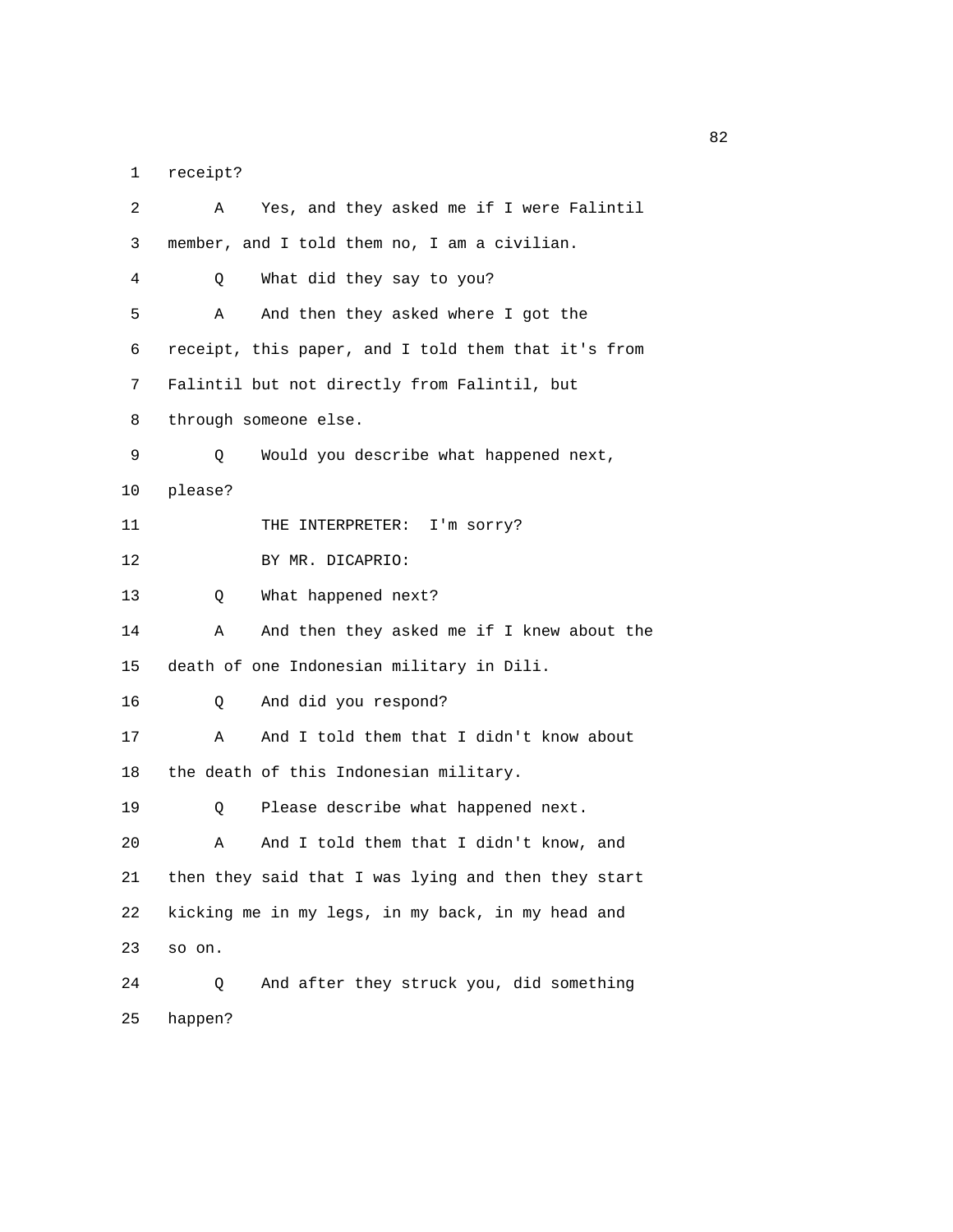1 A While they were kicking and beating me, 2 show up one of their friend and then they stop and 3 they said, okay, you can pick up your stuff and go 4 to mountain and tell Falintil member there what 5 happened. 6 Q All right. I didn't understand the first 7 part of the answer. After they started kicking 8 you, did you say that one of their friends arrived? 9 A Yes. 10 Q And how was this person dressed? 11 A He also used Indonesia army force uniform. 12 Q And were the other three soldiers that 13 were there also dressed in the army uniform? 14 A Yes. 15 Q And did this fourth person that arrived 16 say something? 17 A He--I hear that he talk to his friend in 18 mobile phone and he ask what they should do about 19 me and should be released or send him back to 20 mountain or what they should do with me. 21 Q What did he say? 22 A And he turned off the phone and he walked 23 down to Dili and three other friends of him ordered 24 me to tidy up my bag and asked me to go to--go back 25 to mountain.

experience of the state of the state of the state of the state of the state of the state of the state of the s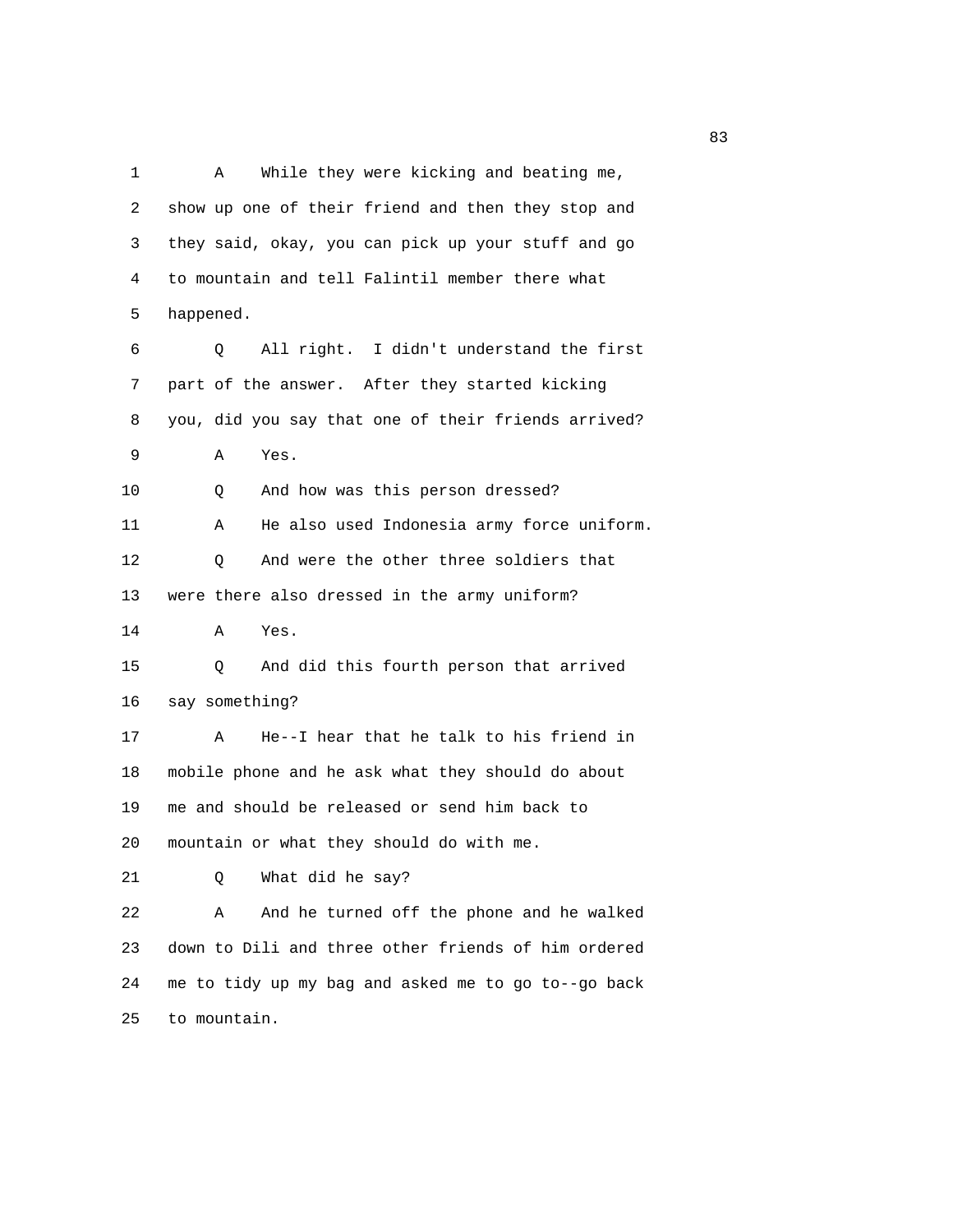1 Q Did you pick your things up?

| 2  | Α                | Yes, I was trying to tidy up and pick up         |
|----|------------------|--------------------------------------------------|
| 3  |                  | my bag, and then I hear guns fire.               |
| 4  | Q.               | What did the soldiers do in response to          |
| 5  | the gunfire?     |                                                  |
| 6  | Α                | Three of them lay down and they start            |
| 7  | shooting to air. |                                                  |
| 8  | Q                | And did they stop shooting at some point?        |
| 9  | Α                | Yes, and then they stop shooting and they        |
| 10 |                  | forced me to walk up the hill.                   |
| 11 | Q                | And did you arrive at a structure once you       |
| 12 |                  | walked up the hill?                              |
| 13 |                  | I'll withdraw that question.                     |
| 14 |                  | Did you arrive at an army barrack?               |
| 15 |                  | I am going to ask the witness to answer          |
| 16 |                  | the question. Did you arrive at an Army barrack, |
| 17 | yes or no?       |                                                  |
| 18 | Α                | Yes, I did.                                      |
| 19 | Q                | And were there other soldiers present            |
| 20 | there?           |                                                  |
| 21 | Α                | Yes, I saw other three military.                 |
| 22 | Q                | Were there six soldiers in total?                |
| 23 | Α                | Yes.                                             |
| 24 | Q                | What happened next, please?                      |
| 25 | Α                | When I met the other three of them, one of       |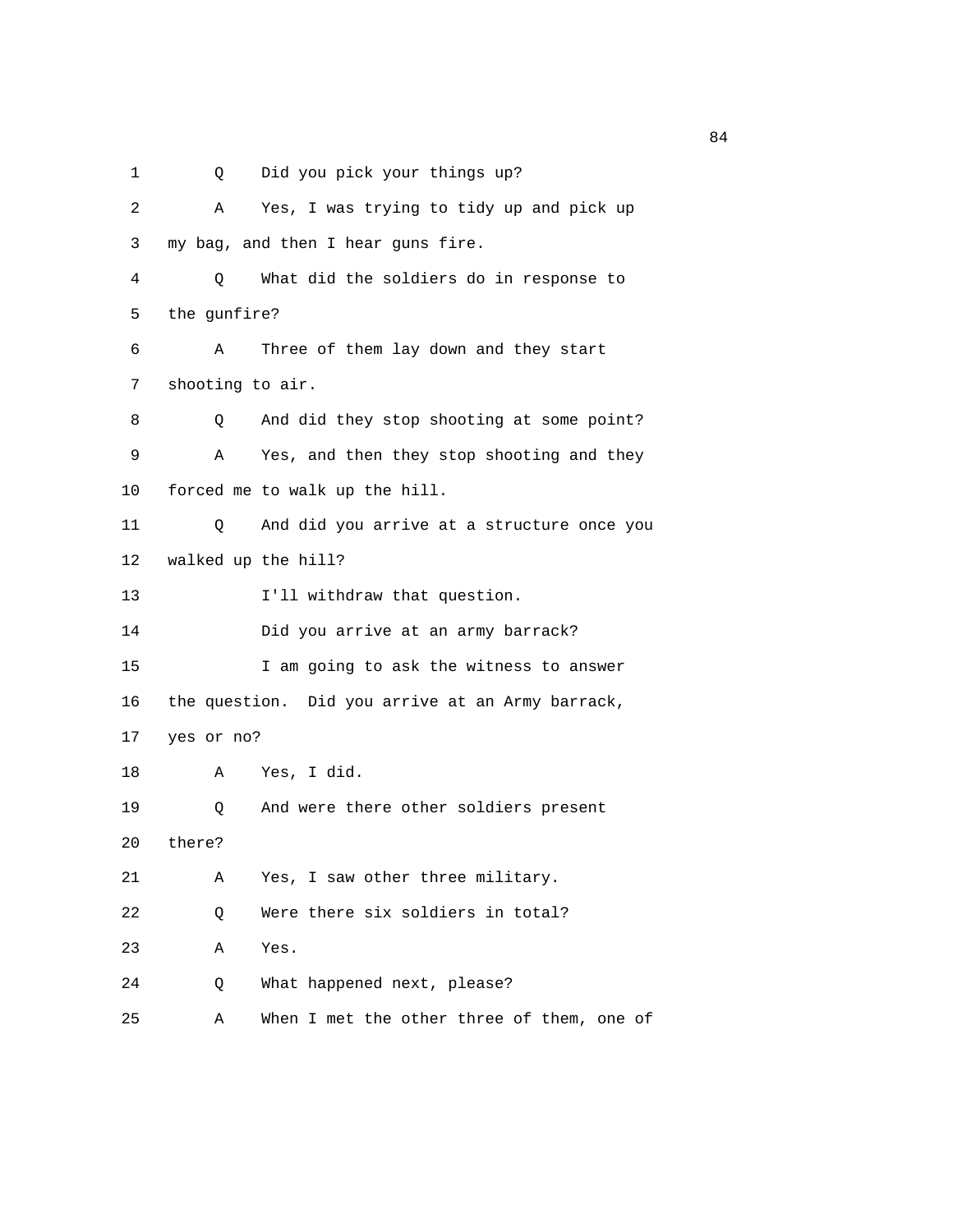1 the three who came with me start beating me with

 2 gun in my mouth. 3 Q How did he hit you with his gun? 4 A Yes, he hold on his arms and beat in my 5 mouth and my mouth started bleeding. 6 Q Did he swing his gun like a baseball bat? 7 A Yes. 8 Q This was a rifle? This was a rifle that 9 he used? 10 A Yes. 11 Q And then please describe what happened 12 next. 13 A While they were beating me, I fall down 14 and I rolling down the hill. 15 Q This was a hilly area? This was a hill, a 16 hilly area? 17 A Yes. 18 Q And did you get up and run? 19 A Yes, I rolling down for some few distance 20 and I could wake up and I wake up and I start 21 running, and then -- 22 MR. DiCAPRIO: When you say wake up, you 23 mean--are you saying he got--is he saying he got 24 up? 25 THE INTERPRETER: Yes, yes.

experience of the state of the state of the state of the state of the state of the state of the state of the s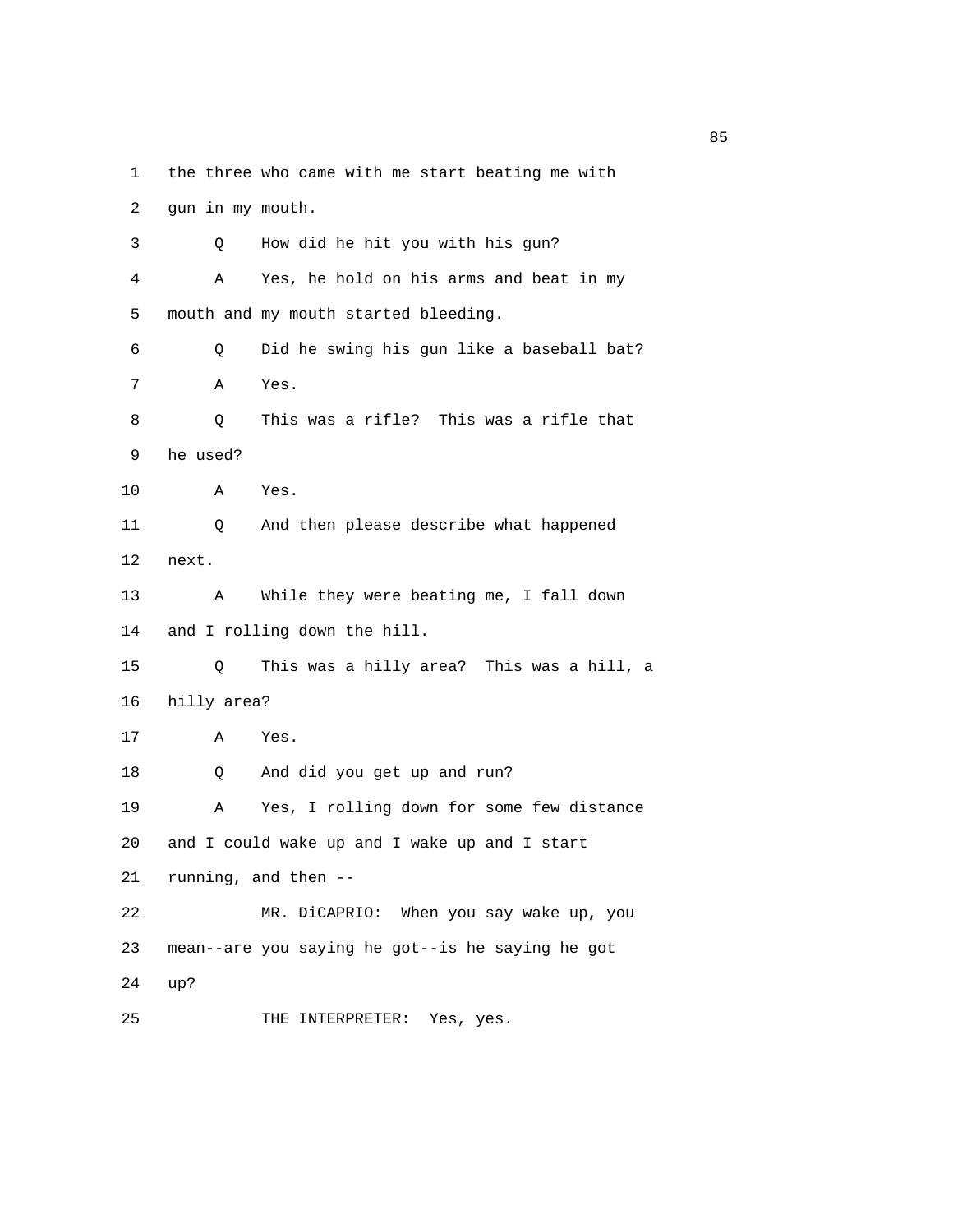1 MR. DiCAPRIO: Okay.

| 2  | THE INTERPRETER: He got up.                        |
|----|----------------------------------------------------|
| 3  | BY MR. DICAPRIO:                                   |
| 4  | Now, after you started running, where did<br>Q     |
| 5  | you--were you running toward a riverbank?          |
| 6  | Α<br>Yes.                                          |
| 7  | And what happened next, please?<br>Q               |
| 8  | And then they--I got shot.<br>Α                    |
| 9  | You got shot?<br>Q                                 |
| 10 | Α<br>Yes.                                          |
| 11 | And after you were shot, would you<br>Q            |
| 12 | describe what took place?                          |
| 13 | And I--I got shot in my leg and I realized<br>Α    |
| 14 | that my--the bone of my leg is broken, and it      |
| 15 | almost fall down. So--                             |
| 16 | MR. DiCAPRIO: I'm sorry, you said it               |
| 17 | almost fall down. Are you saying that the leg, his |
| 18 | leg almost fell down, or are you saying that his   |
| 19 | leg almost fell off?                               |
| 20 | THE INTERPRETER: Yes. It's almost fall             |
| 21 | off. I'm sorry.                                    |
| 22 | BY MR. DICAPRIO:                                   |
| 23 | And would you describe the condition of<br>Q       |
| 24 | the leg?                                           |
| 25 | When I realized that my leg was almost<br>Α        |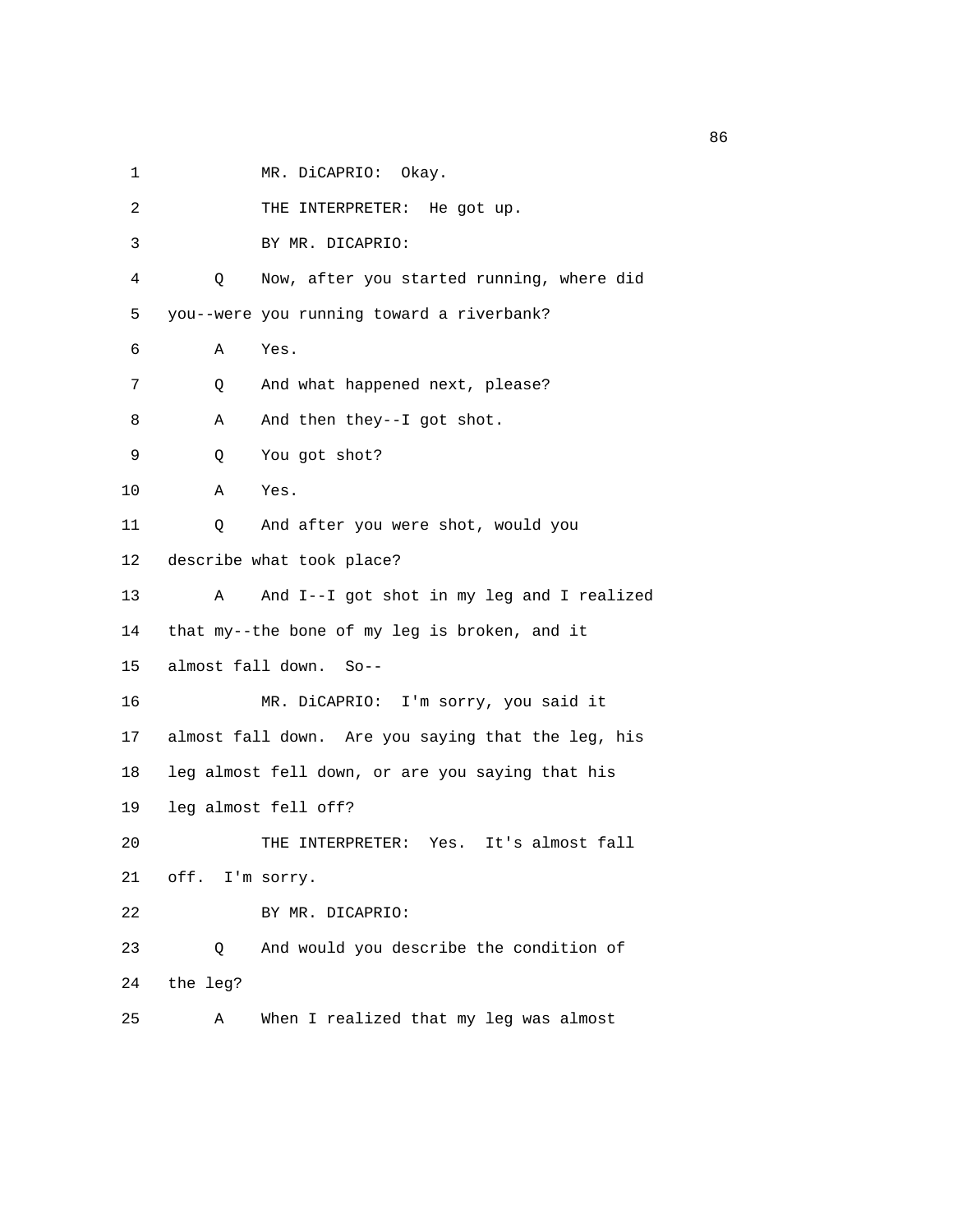1 fall off and it was bleeding a lot and I tried to 2 stop, and then I--later on--and I tried to run 3 again, but it was hard, so I just stopped running. 4 Q Did you fall to the ground? 5 A Yes, and then I fall down. 6 Q After you fell, what did you do? 7 A After I fall down, I was snaking. 8 Q Crawling? 9 A Crawling to the Maloa River. 10 Q How far did you crawl? 11 A It was quite far. 12 Q On your way to the Maloa River, did you 13 encounter two men? 14 A Yes. 15 Q And were these men in a home hiding? 16 A Yes, they were there hiding. 17 Q Did you say anything to these men? 18 A Yes, I did. 19 Q Please describe what you said. 20 A When I met both of them, I could not 21 support the pain anymore, so I asked them if they 22 had a knife or something like that, then please 23 kill me. 24 Q What did these men say to you? 25 A And then they told me that they could not

experience of the contract of the contract of the contract of the contract of the contract of the contract of the contract of the contract of the contract of the contract of the contract of the contract of the contract of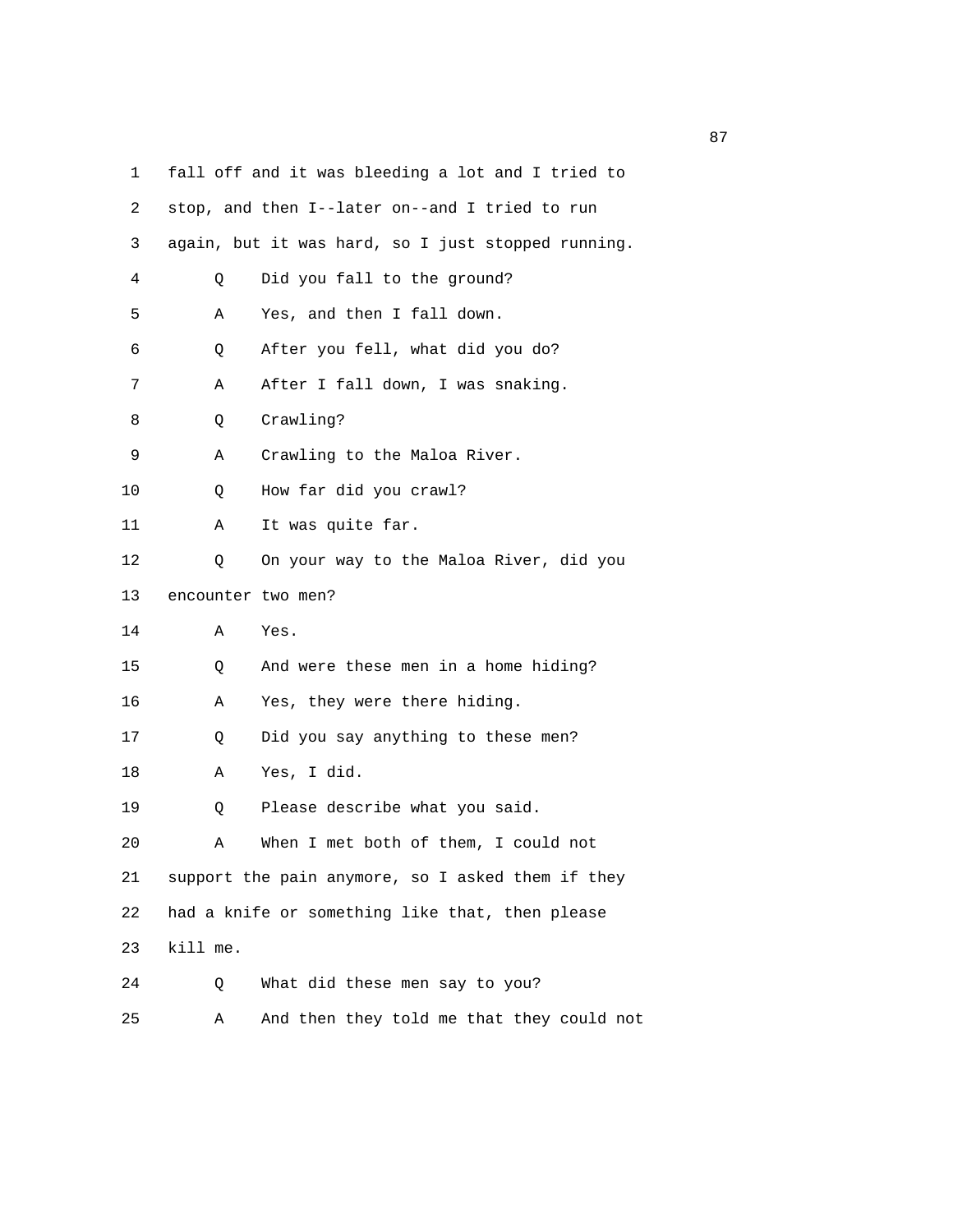1 do it, and they told me that they would take me to

2 a physician or a doctor.

 3 Q When you asked them to kill you, why did 4 you ask them to kill you? 5 A Because it was too pain and I couldn't 6 support it anymore, and I know that I would not be 7 able to be medically treated. 8 Q It was too painful? 9 A Yes. 10 Q Then what happened? 11 A And then they give me a ride in a 12 motorcycle and took me to a physician or a doctor. 13 Q And where did they take you? 14 A They took me back to the river--it's in 15 the foot of the mountain--where we--I was assisted 16 by a doctor or a physician. 17 Q What did the doctor do for you? 18 A The doctor, after seeing my--observe my 19 leg, he said that he could not give medical 20 treatment because he had no enough medicine and so 21 on, so he just give me an injection--if I'm not

 22 wrong, was an anesthetic--and then he asked them to 23 take me to other place.

 24 Q And did these two men take you someplace 25 else?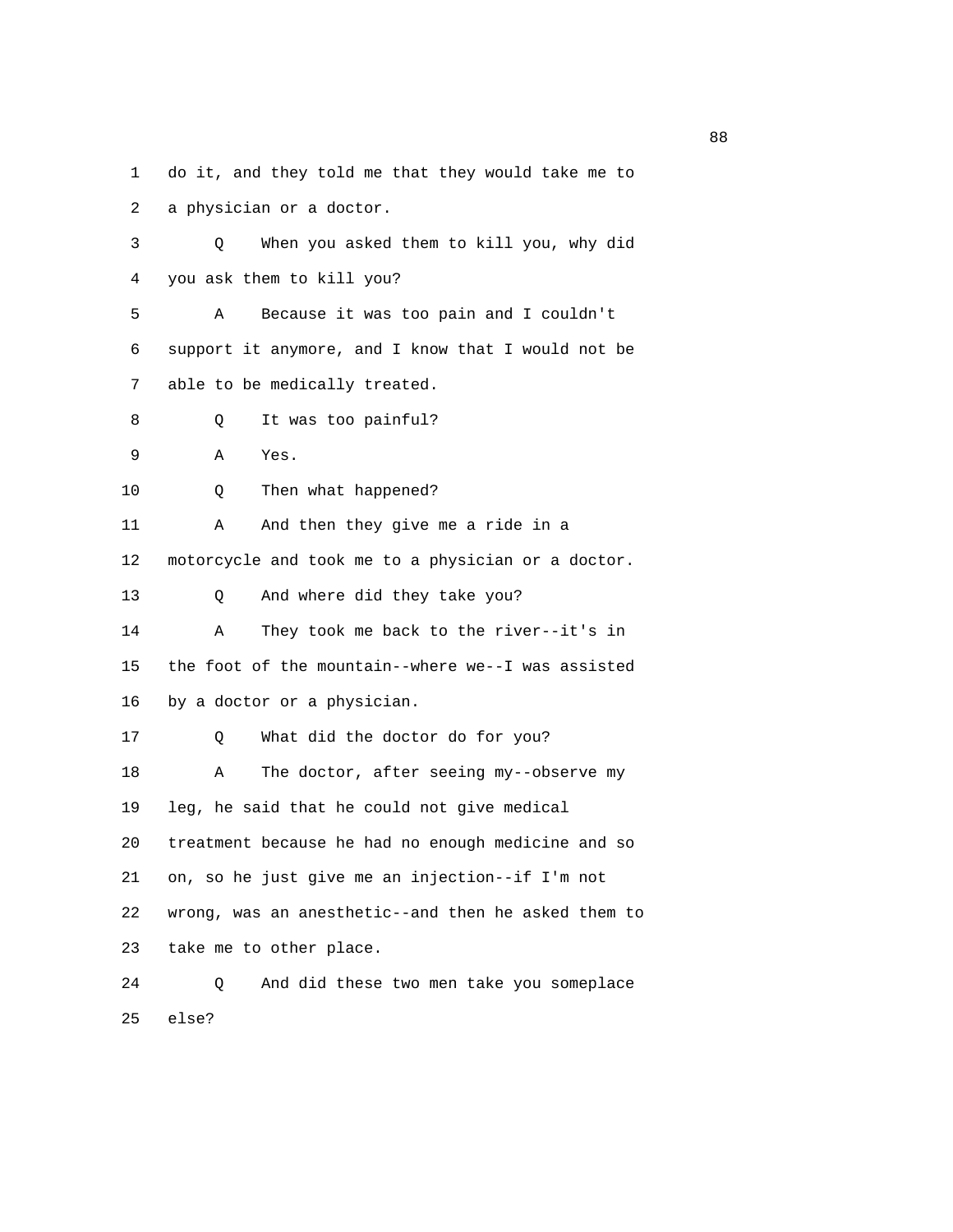1 A And he asked them to take me to Dare.

 2 Q Did you arrive in Dare? 3 A I don't--I didn't arrive in Dare the same 4 day. 5 Q Where did you go? 6 A They just left me in a hiding place before 7 Dare because they hear that--they hear guns fire 8 near Dare area, region. 9 Q Approximately what date was this? 10 A It was in September, September 11. 11 Q All right. And before arriving in Dare, 12 did you and these two men that were transporting 13 you meet up with members of your family? 14 A Yes. 15 Q And where was it that you met your family? 16 A It's near Dare. 17 Q And when you went to Dare-- 18 MR. DiCAPRIO: I'll withdraw that, please, 19 Your Honor. 20 BY MR. DICAPRIO: 21 Q Did your family members then take you from 22 these two men? 23 A Yes, they did. 24 Q And where did you go from there? 25 A They took me to Dare and then there I was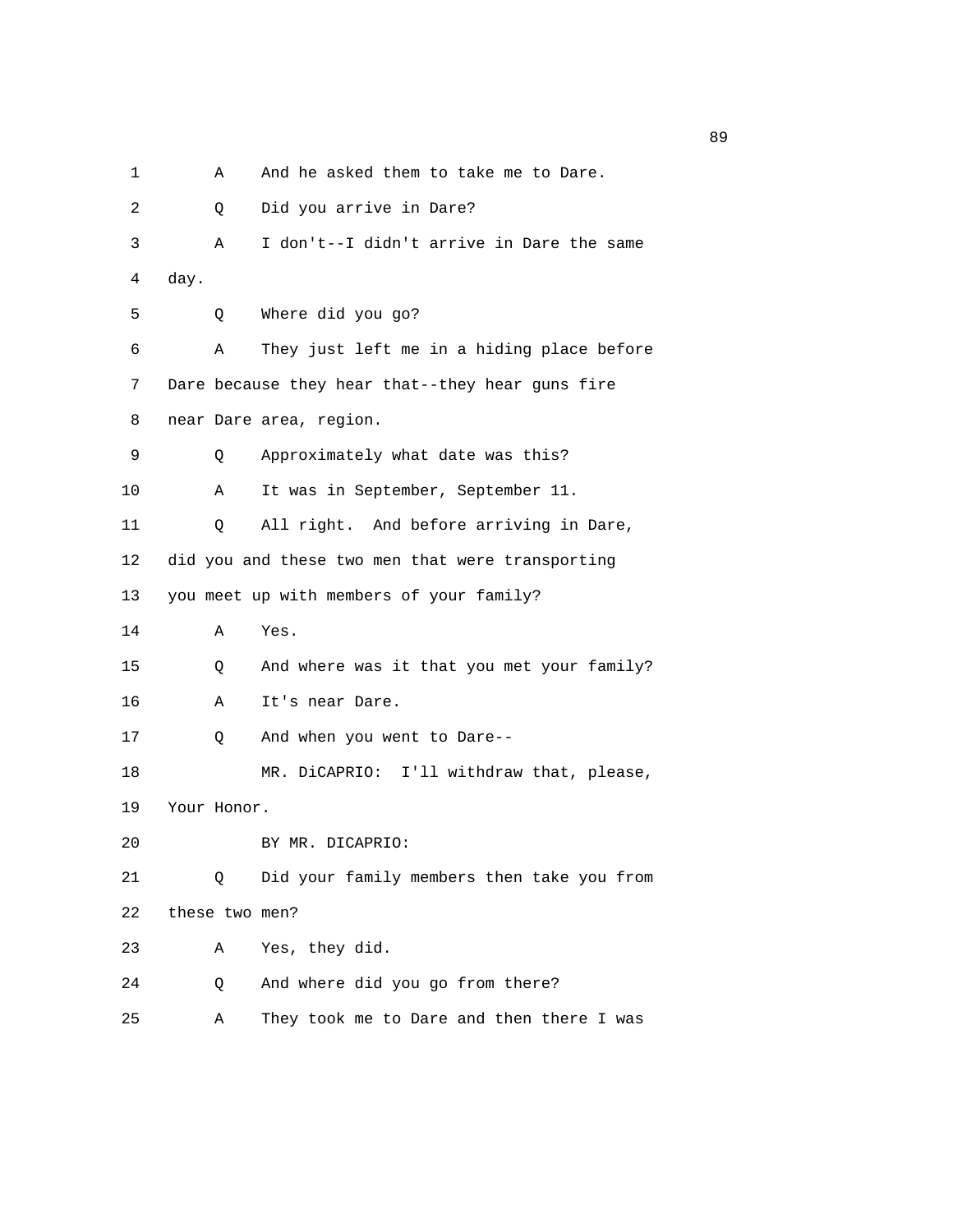1 assisted by Catholic nuns.

| 2  | Q     | In Dare, did you go into the village of            |
|----|-------|----------------------------------------------------|
| 3  | Dare? |                                                    |
| 4  | Α     | In the village of Dare.                            |
| 5  | Q     | How long did you remain in Dare?                   |
| 6  | Α     | I remained in Dare from September 11 until         |
| 7  |       | September 25th--September 24th.                    |
| 8  | Q     | Where did you stay when you were in Dare?          |
| 9  | Α     | I stay in Dare.                                    |
| 10 | Q     | Where in Dare?                                     |
| 11 | Α     | Behind a Catholic seminary of Dare.                |
| 12 | Q     | Did you hide in the bush in Dare?                  |
| 13 | Α     | It's in coffee plantation.<br>Yes.                 |
| 14 | Q     | And this was close to the church?                  |
| 15 | Α     | It's just next to the seminary.<br>Yes.            |
| 16 | Q     | From September 11th through September 24,          |
| 17 |       | would you describe the condition of your foot and  |
| 18 | leg?  |                                                    |
| 19 | Α     | First they told me that we would be able           |
| 20 |       | to go back to--go back to Dili soon, but it didn't |
| 21 |       | happen, and after three days, my injured leg was   |
| 22 |       | swollen and it start--                             |
| 23 | Q     | Fester?                                            |
| 24 |       | THE INTERPRETER: It's a kind of--create            |
| 25 |       | condition for bark rising. I don't know how to--   |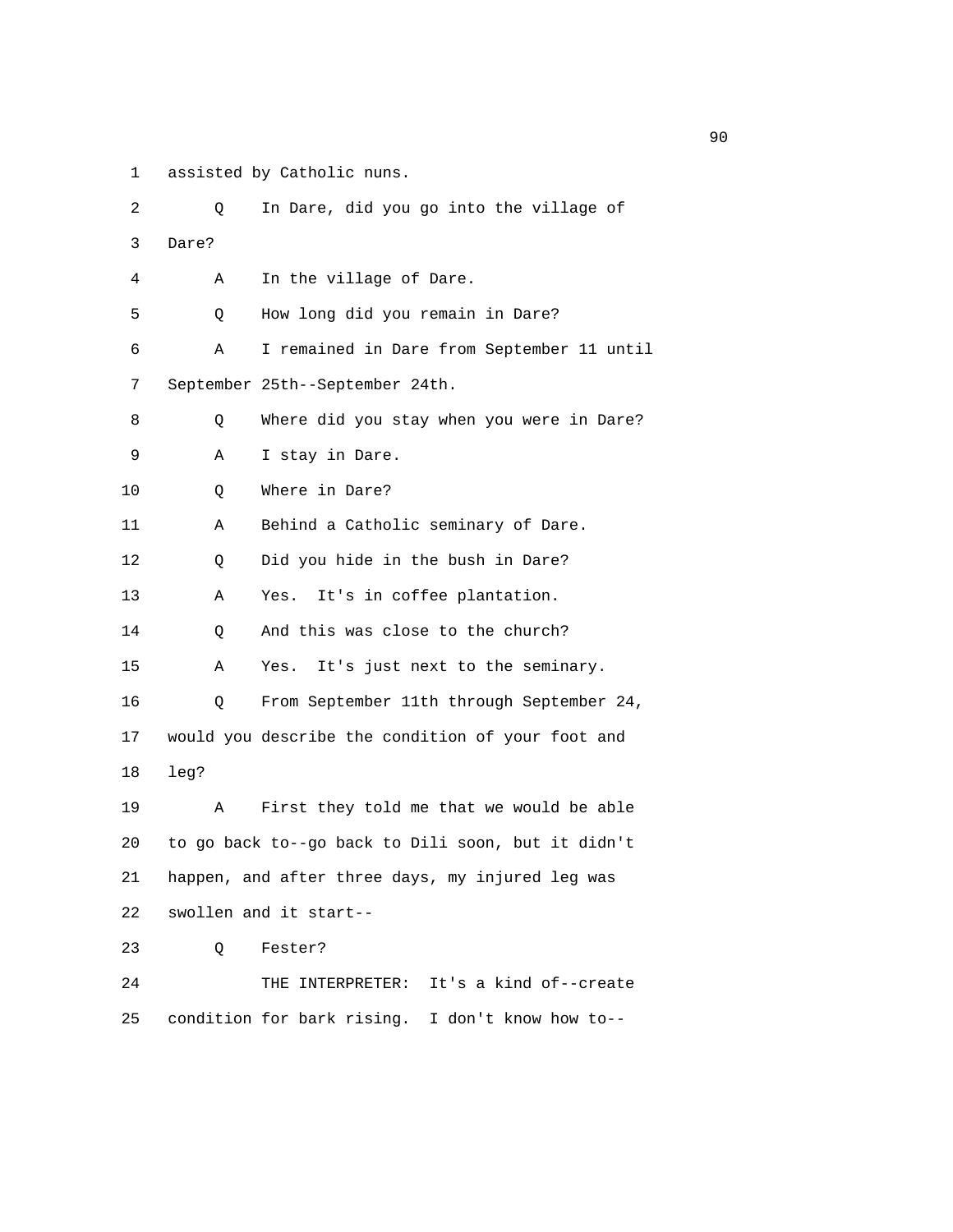1 MR. DiCAPRIO: I don't understand what 2 you're saying. All right. 3 BY MR. DICAPRIO: 4 Q Your leg started to swell. Did you 5 observe anything else about your leg and foot? 6 A Yes. It was start swollen and had barks, 7 and then my brothers wash it with hot water and 8 just leave me like they did until 24th. 9 Q Did you notice any smell that came from 10 your leg or foot? 11 A Yes, it was. Yes, it was smelling really 12 bad and it started to decay. 13 Q It started to-- 14 THE INTERPRETER: Start to decay. 15 MR. DiCAPRIO: To decay? 16 THE INTERPRETER: Yes. 17 BY MR. DICAPRIO: 18 Q Did you observe anything else about your 19 foot as it was decaying? 20 A Yes. It--I think the situation of my 21 injured leg affect my whole body and I start feel 22 really, really bad, and I could not even open my 23 mouth and I could not talk and so on, like fever. 24 Q Did you lapse into unconsciousness during 25 periods of time?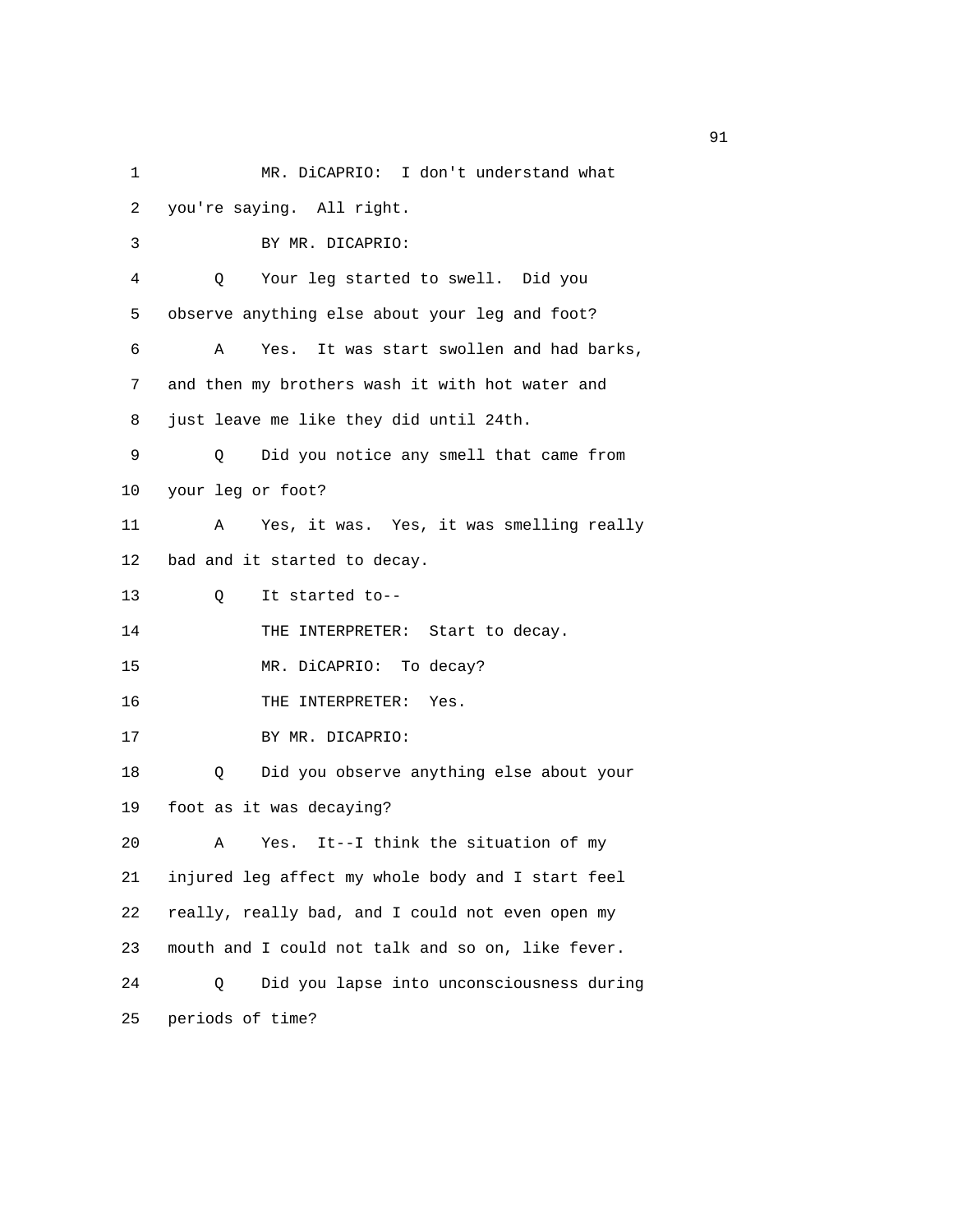1 A [In English] Yes.

| 2  | THE INTERPRETER: Yes.                               |
|----|-----------------------------------------------------|
| 3  | BY MR. DICAPRIO:                                    |
| 4  | Was there a reason why you didn't go to<br>Q        |
| 5  | the hospital immediately after arriving in Dare?    |
| 6  | The hospital--the only hospital that was<br>A       |
| 7  | open, it's far away from the place where I--we were |
| 8  | hiding and the situation was not that safe, and the |
| 9  | Interfet--Interfet, the International Armed         |
|    |                                                     |
| 10 | Force--hasn't arrived in Dili.                      |
| 11 | What was unsafe about the situation?<br>Q           |
| 12 | Because--yes, because Indonesian military,<br>Α     |
| 13 | the armed force, was still in Dili.                 |
| 14 | And did you--<br>Q                                  |
| 15 | MR. DiCAPRIO: I will withdraw that,                 |
| 16 | please, Your Honor.                                 |
| 17 | BY MR. DICAPRIO:                                    |
| 18 | After Interfet arrived, did you go to the<br>Q      |
| 19 | hospital in Dili?                                   |
| 20 | Yes. After the Interfet arrived, we<br>Α            |
| 21 | went--I was taken by the Catholic nuns to the       |
| 22 | hospital.                                           |
| 23 | Was there--were you provided with medical<br>Q      |
| 24 | attention at the hospital?                          |
| 25 | Yes, they had a little.<br>Α                        |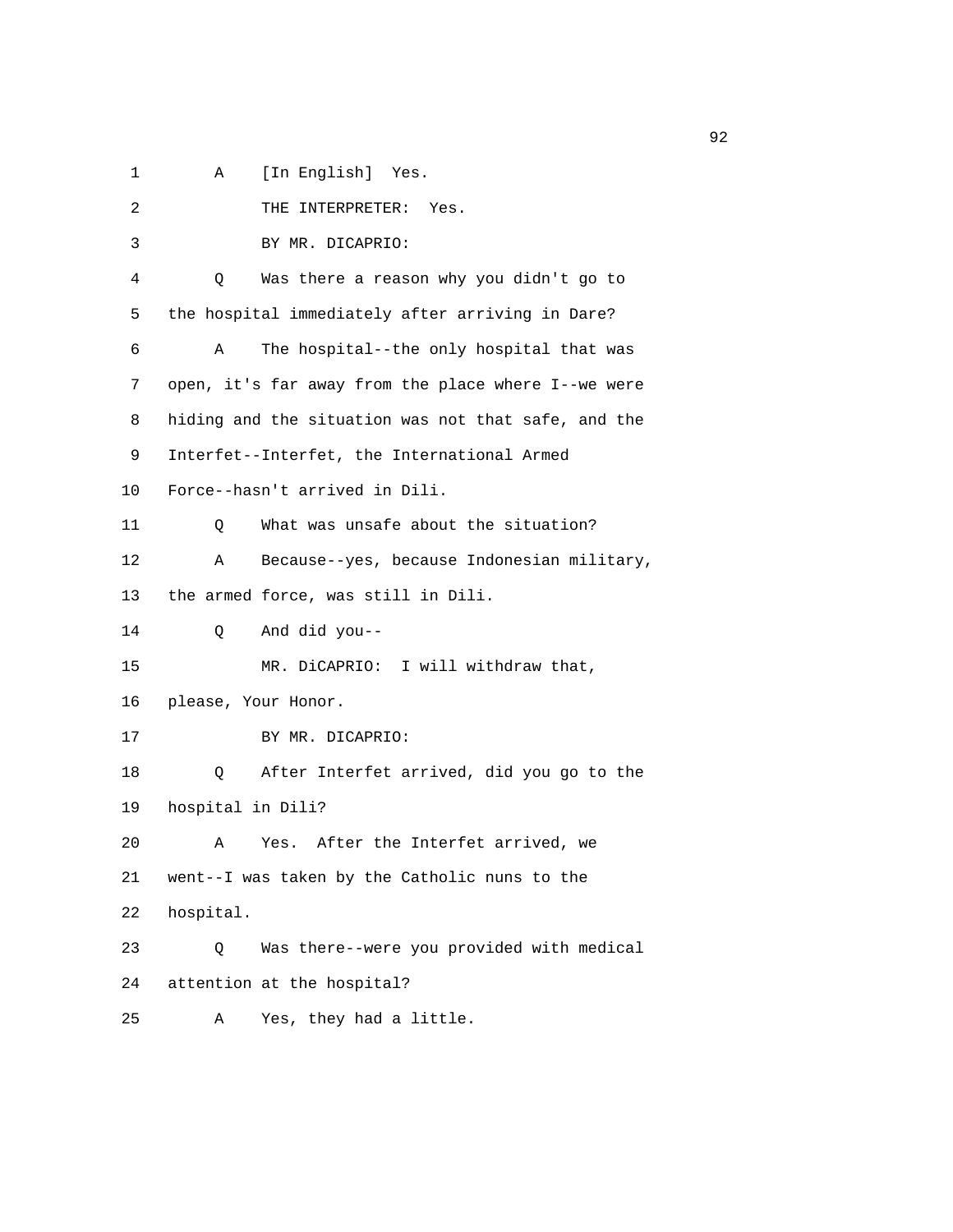| 1  |            | MR. DiCAPRIO: I'm sorry, I didn't mean to  |
|----|------------|--------------------------------------------|
| 2  |            | cut you off. What was the last--           |
| 3  |            | THE INTERPRETER: Yes, they had a little.   |
| 4  |            | MR. DiCAPRIO: All right.                   |
| 5  |            | BY MR. DICAPRIO:                           |
| 6  | Q          | What day was this, please?                 |
| 7  |            | THE INTERPRETER: I'm sorry?                |
| 8  |            | BY MR. DICAPRIO:                           |
| 9  | Q          | When did you go to the hospital?           |
| 10 | Α          | It was in September 24th.                  |
| 11 | Q          | And did you have surgery at that hospital? |
| 12 | Α          | Yes, the next day on September 25th.       |
| 13 | Q          | And what was the surgery?                  |
| 14 | Α          | They just cut off the other part that was  |
| 15 |            | almost falling off.                        |
| 16 | Q          | And this was of your left foot and ankle?  |
| 17 |            | THE INTERPRETER: I'm sorry, could you      |
| 18 | repeat?    |                                            |
| 19 |            | BY MR. DICAPRIO:                           |
| 20 | Q          | This was your left foot and ankle that was |
| 21 | amputated? |                                            |
| 22 | Α          | Yes.                                       |
| 23 | Q          | How long did you remain in the hospital?   |
| 24 | Α          | I remained in the hospital until October   |
| 25 | 25th.      |                                            |

experience of the contract of the contract of the contract of the contract of the contract of the contract of the contract of the contract of the contract of the contract of the contract of the contract of the contract of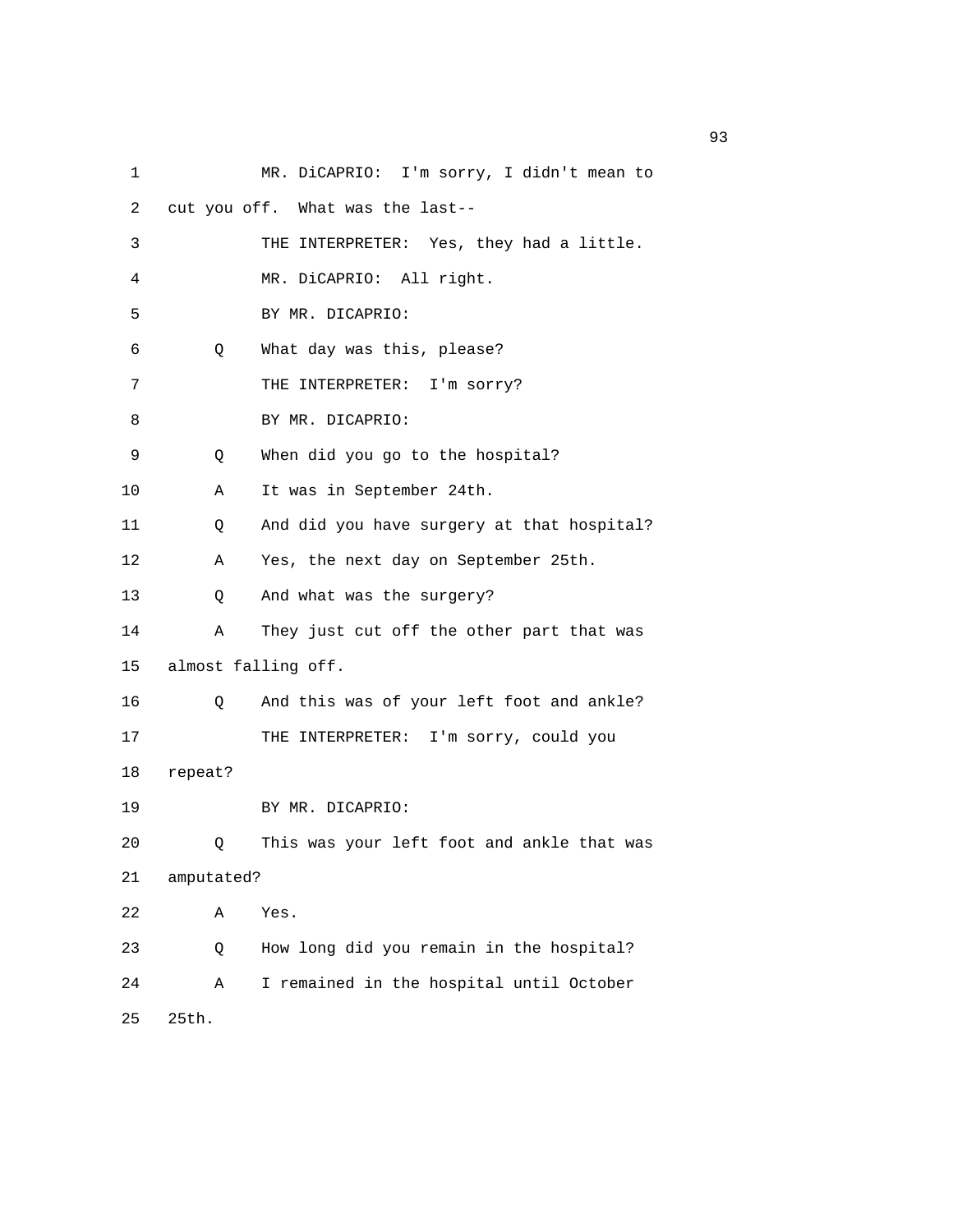| 1  | MR. DiCAPRIO: May I have a moment,                  |
|----|-----------------------------------------------------|
| 2  | please, Your Honor?                                 |
| 3  | THE COURT:<br>Yes.                                  |
| 4  | [Pause.]                                            |
| 5  | MR. DiCAPRIO: Your Honor, I apologize, I            |
| 6  | don't have copies of the exhibits that I'm going to |
| 7  | be introducing. So I would ask the Court's          |
| 8  | permission to be able to have the witness identify  |
| 9  | each of the exhibits and then to hand the exhibits  |
| 10 | up to the Court.                                    |
| 11 | THE COURT: Very well.                               |
| 12 | MR. DiCAPRIO: And I would also ask that             |
| 13 | the Court also take these exhibits under seal       |
| 14 | because they're photographs.                        |
| 15 | THE COURT: Very well.                               |
| 16 | MR. DiCAPRIO: May I approach the witness,           |
| 17 | Your Honor?                                         |
| 18 | THE COURT: You may.                                 |
| 19 | BY MR. DICAPRIO:                                    |
| 20 | Can you identify Exhibit Number 27,<br>Q.           |
| 21 | please?                                             |
| 22 | Α<br>Yes.                                           |
| 23 | When was that picture taken?<br>Q                   |
| 24 | It's long time ago. This picture was<br>Α           |
| 25 | taken before the referendum, before the vote.       |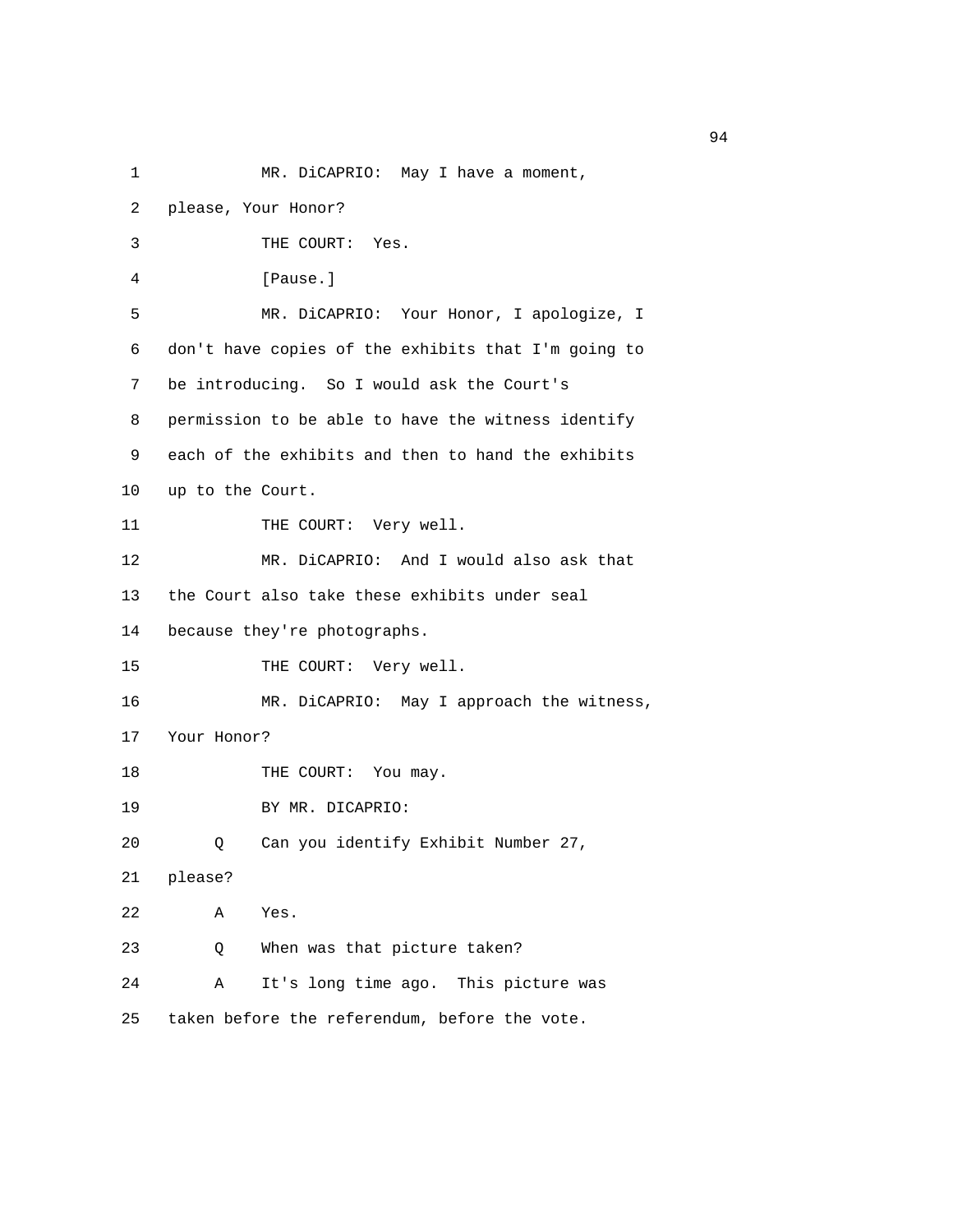1 Q Is that a picture of you? 2 A Yes. 3 Q And that's a picture of you before your 4 injury? 5 A Yes. 6 MR. DiCAPRIO: Your Honor, I offer Exhibit 7 27, move it into evidence. 8 THE COURT: Very well. Plaintiffs' 9 Exhibit 27 for identification will be received in 10 evidence. 11 [Plaintiffs' Exhibit 27 12 was received in 13 evidence.] 14 BY MR. DICAPRIO: 15 Q Is Exhibit 28 a picture of you? 16 A Yes. 17 Q And is there somebody in the picture with 18 you? 19 A Yes. 20 Q Who is the person in the picture? 21 A My friend. 22 Q All right. Is that a girlfriend? 23 A No. No. We worked together. 24 Q Do you know when the picture was taken? 25 A I don't remember the date.

experience of the contract of the contract of the contract of the contract of the contract of the contract of the contract of the contract of the contract of the contract of the contract of the contract of the contract of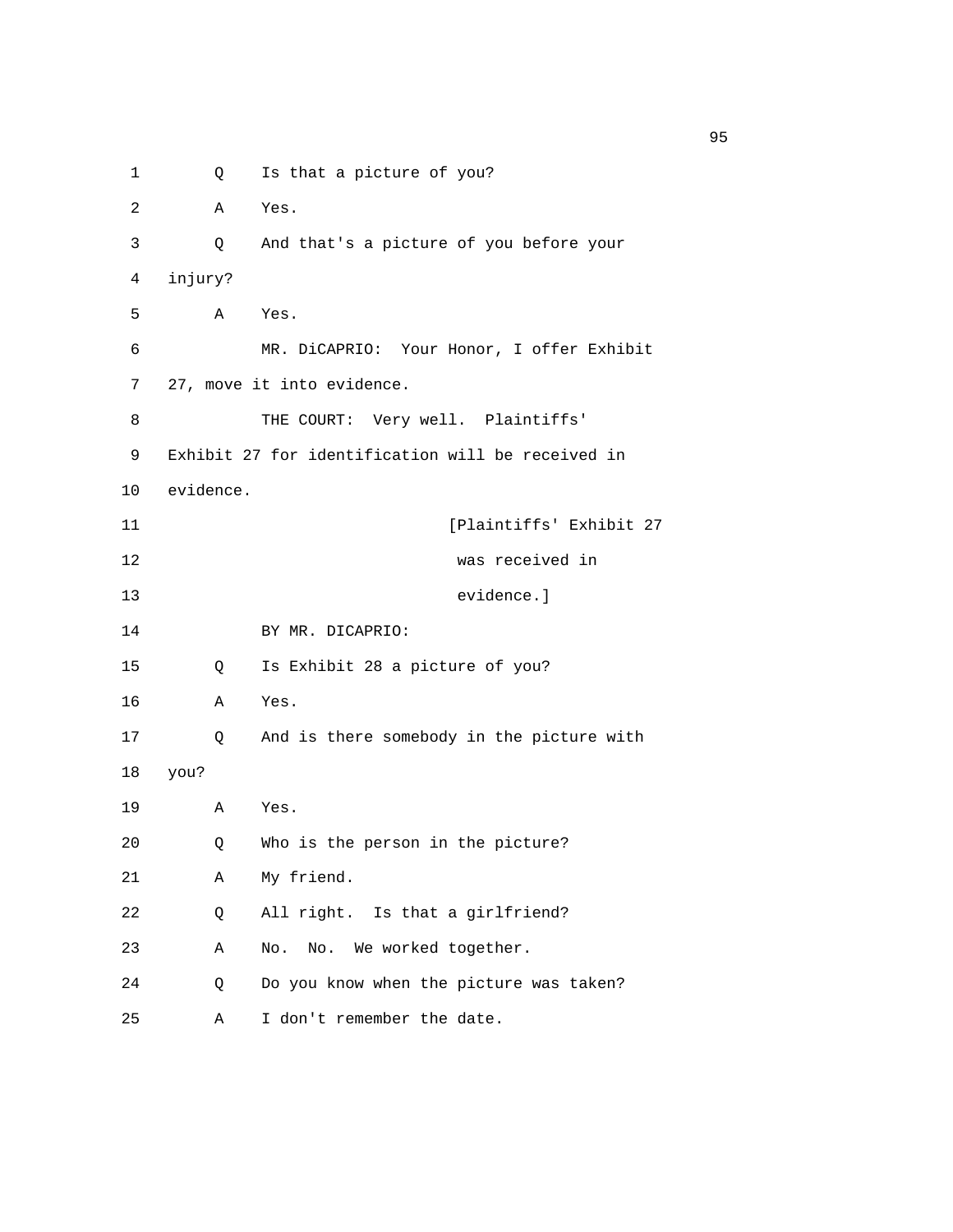1 Q But that is a picture of you? 2 A Yes. 3 MR. DiCAPRIO: Your Honor, I would move 4 Exhibit Number 28 into evidence. 5 THE COURT: Exhibit 28, Plaintiffs' 6 Exhibit 28 for identification will be received into 7 evidence. 8 [Plaintiffs' Exhibit 28 9 was received in 10 evidence.] 11 BY MR. DICAPRIO: 12 Q I'm showing you Exhibit 29. Is that a 13 picture of you? 14 A Yes. 15 Q When was that picture taken? 16 A It was taken a few days ago. 17 Q And does that picture show your injury to 18 your left leg? 19 A Yes. 20 MR. DiCAPRIO: I move Exhibit 29 into 21 evidence, Your Honor. 22 THE COURT: Very well. Plaintiffs' 23 Exhibit 29 for identification will be received in 24 evidence. 25 [Plaintiffs' Exhibit 29

<u>96 and the state of the state of the state of the state of the state of the state of the state of the state of the state of the state of the state of the state of the state of the state of the state of the state of the st</u>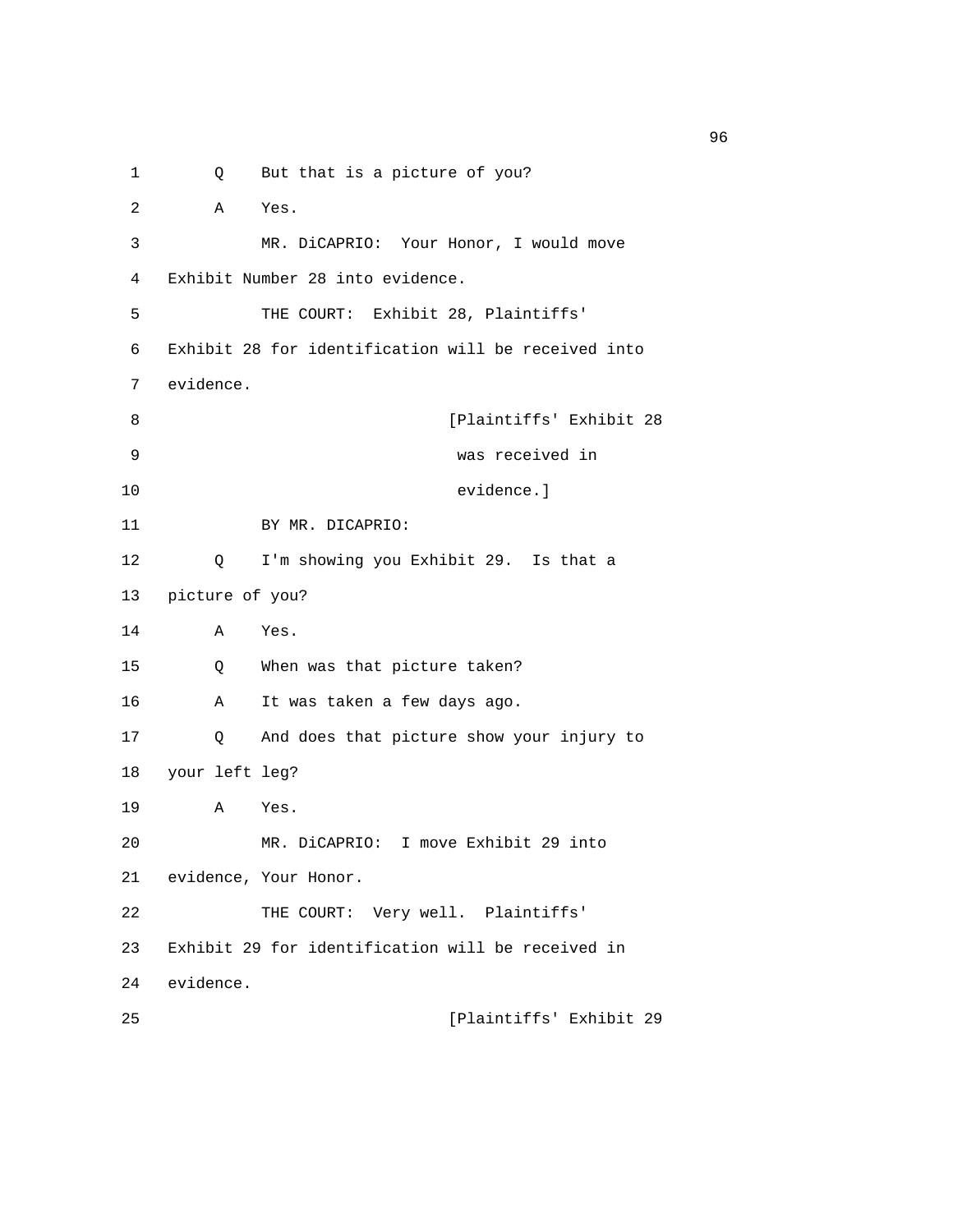1 was received in 2 evidence.] 3 [Pause.] 4 THE COURT: Can the witness continue, Mr. 5 DiCaprio, or-- 6 MR. DiCAPRIO: Would you ask the witness, 7 please, if he needs to step down? 8 THE INTERPRETER: I beg your pardon? 9 MR. DiCAPRIO: Please ask the witness if 10 he needs to step down from the stand. 11 THE INTERPRETER: He said that if you 12 don't mind, then he would like to stop. 13 THE COURT: Would you like to recess the 14 witness? Do you have another witness prepared to 15 go forward at this time? 16 MR. DiCAPRIO: We have a very brief video, 17 Your Honor. I'm not so sure that I'm going to play 18 it. I would just like a moment or two to talk to 19 counsel. 20 THE COURT: I would be prepared to let the 21 witness step down and you can call him at some 22 subsequent time, I assume, either later on today--I 23 contemplate adjourning around five o'clock. 24 MR. DiCAPRIO: Yes, Your Honor. 25 THE COURT: So if you have a short witness

experience of the contract of the contract of the contract of the contract of the contract of the contract of the contract of the contract of the contract of the contract of the contract of the contract of the contract of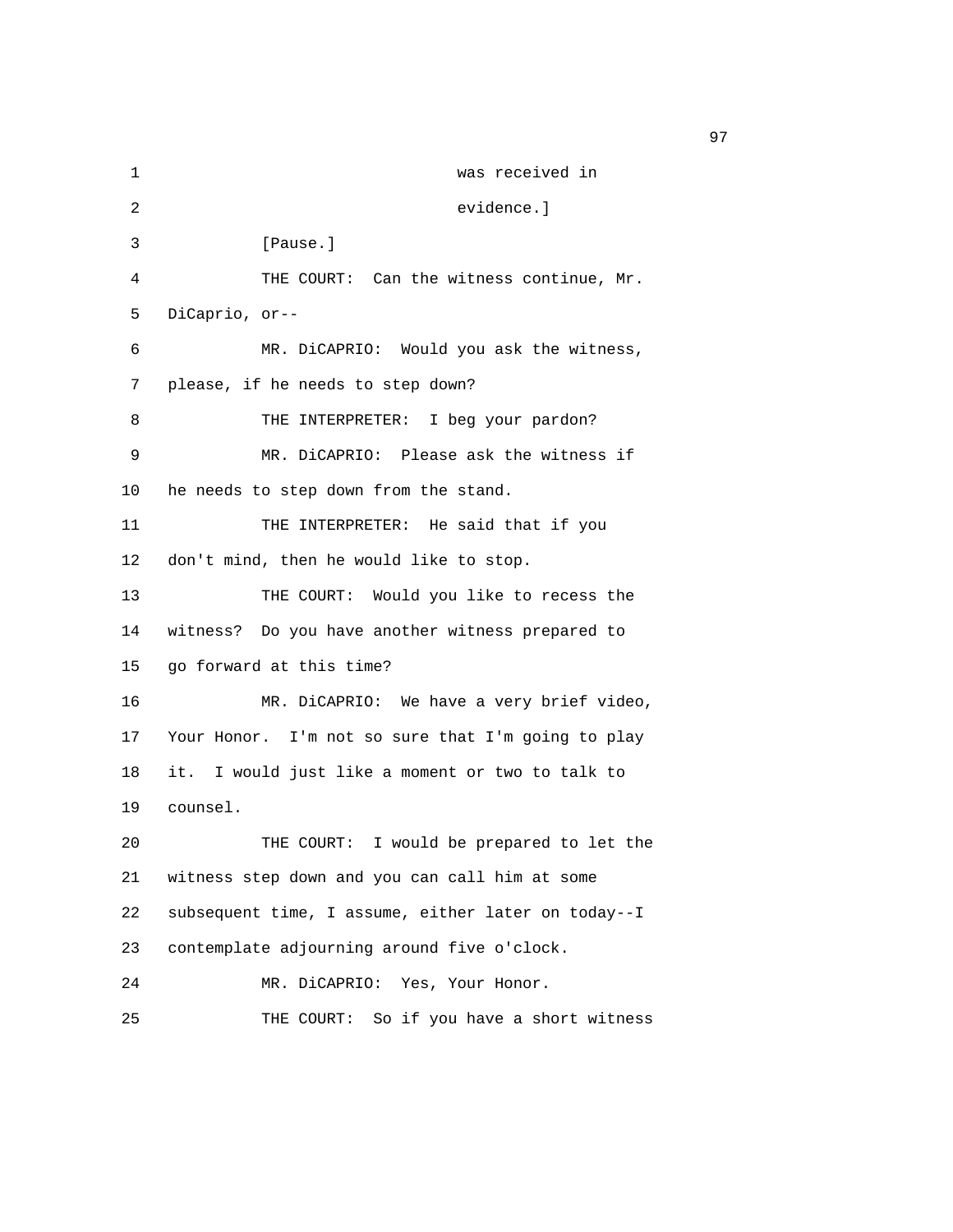1 or a video, if you wish to play a video, we can

| 2  | take the other testimony.                           |
|----|-----------------------------------------------------|
| 3  | MR. DiCAPRIO: Thank you.                            |
| 4  | THE COURT: The witness may step down.               |
| 5  | [Witness excused.]                                  |
| 6  | MR. DiCAPRIO: May I just have a moment,             |
| 7  | Your Honor?                                         |
| 8  | THE COURT: Sure.                                    |
| 9  | [Pause.]                                            |
| 10 | MR. DiCAPRIO: I apologize, Your Honor.              |
| 11 | This TV does not work with the video that we have,  |
| 12 | so we will just have to--it will just take a        |
| 13 | minute.                                             |
| 14 | THE COURT: That's fine. If you want, you            |
| 15 | can leave the television over there, Mr. DiCaprio.  |
| 16 | [Pause.]                                            |
| 17 | MR. DiCAPRIO: Your Honor, this is a                 |
| 18 | deposition that was taken in Dare, East Timor, on   |
| 19 | February 26th. The witness is a man by the name of  |
| 20 | Sertorio, S-e-r-t-o-r-i-o, Junior.                  |
| 21 | THE COURT: All right.                               |
| 22 | MR. DiCAPRIO: This witness is also the              |
| 23 | head of the CNRT in the village where John 1 lived; |
| 24 | therefore, he is also the person that prepared the  |
| 25 | death certificate that was marked, I believe, as    |

en 1988 en 1989 en 1989 en 1989 en 1989 en 1989 en 1989 en 1989 en 1989 en 1989 en 1989 en 1989 en 1989 en 19<br>De grote en 1989 en 1989 en 1989 en 1989 en 1989 en 1989 en 1989 en 1989 en 1989 en 1989 en 1989 en 1989 en 19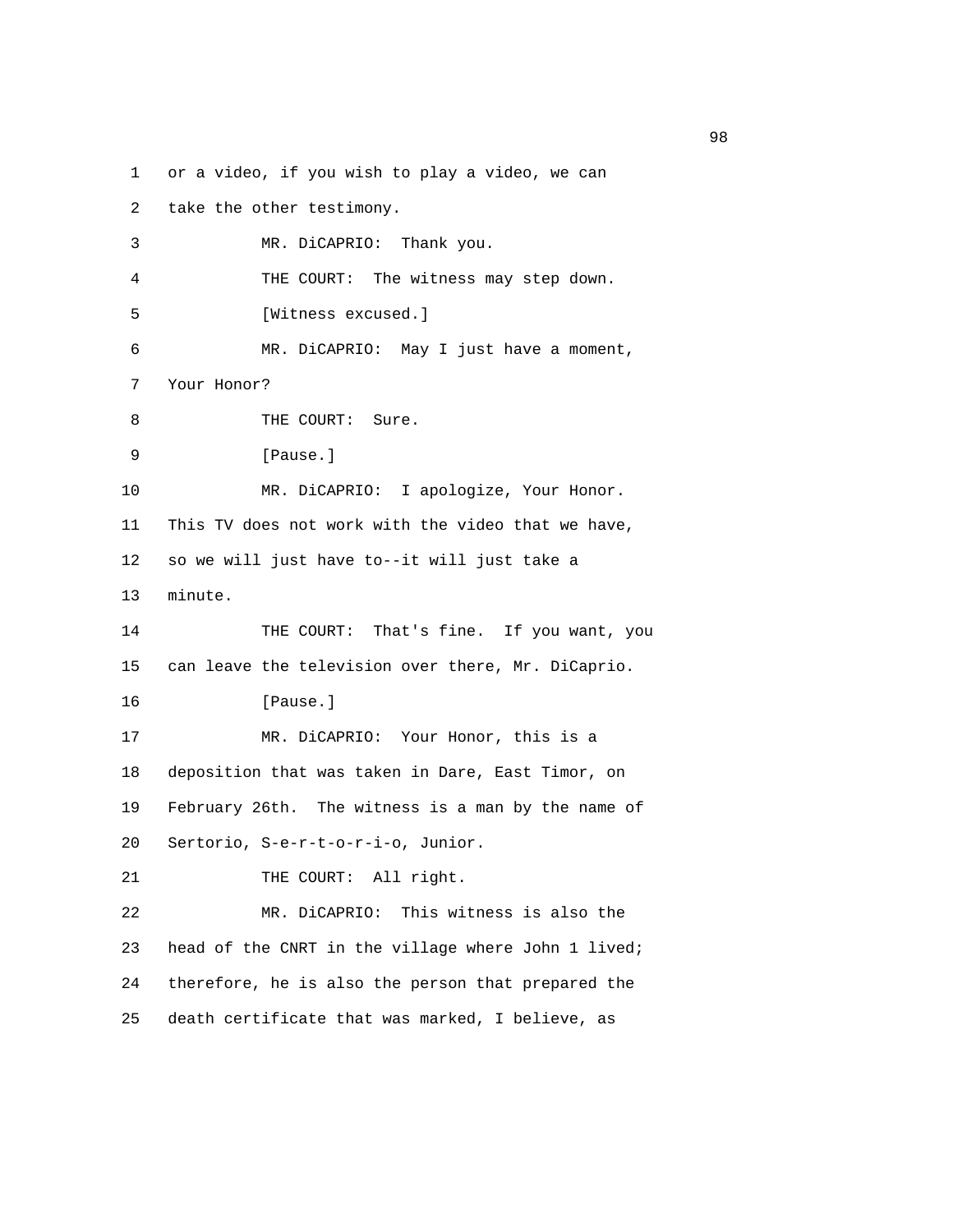1 Exhibit Number 5.

 2 THE COURT: Yes. This was taken February  $3 \t20 - -$  4 MR. DiCAPRIO: Twenty-six. 5 THE COURT: Twenty-six. Of this year. 6 MR. DiCAPRIO: This year, yes. 7 THE COURT: Very well. 8 Now, is this deposition--this video is 9 again not compatible with the American VCR; is that 10 correct? 11 MR. DiCAPRIO: Exactly, Your Honor. 12 THE COURT: I see. So do you contemplate 13 having a transcript of this deposition? 14 MR. DiCAPRIO: Yes, Your Honor. 15 THE COURT: So the court reporter does not 16 have to record this as it's being played. 17 MR. DiCAPRIO: That's correct. 18 THE COURT: Great. 19 MR. DiCAPRIO: We're only going to show a 20 very small portion,-- 21 THE COURT: Very well. 22 MR. DiCAPRIO: --but we want to offer the 23 entire deposition. 24 THE COURT: Very well. 25 MR. DiCAPRIO: Thank you, Your Honor.

en de la construction de la construction de la construction de la construction de la construction de la constr<br>1990 : la construction de la construction de la construction de la construction de la construction de la const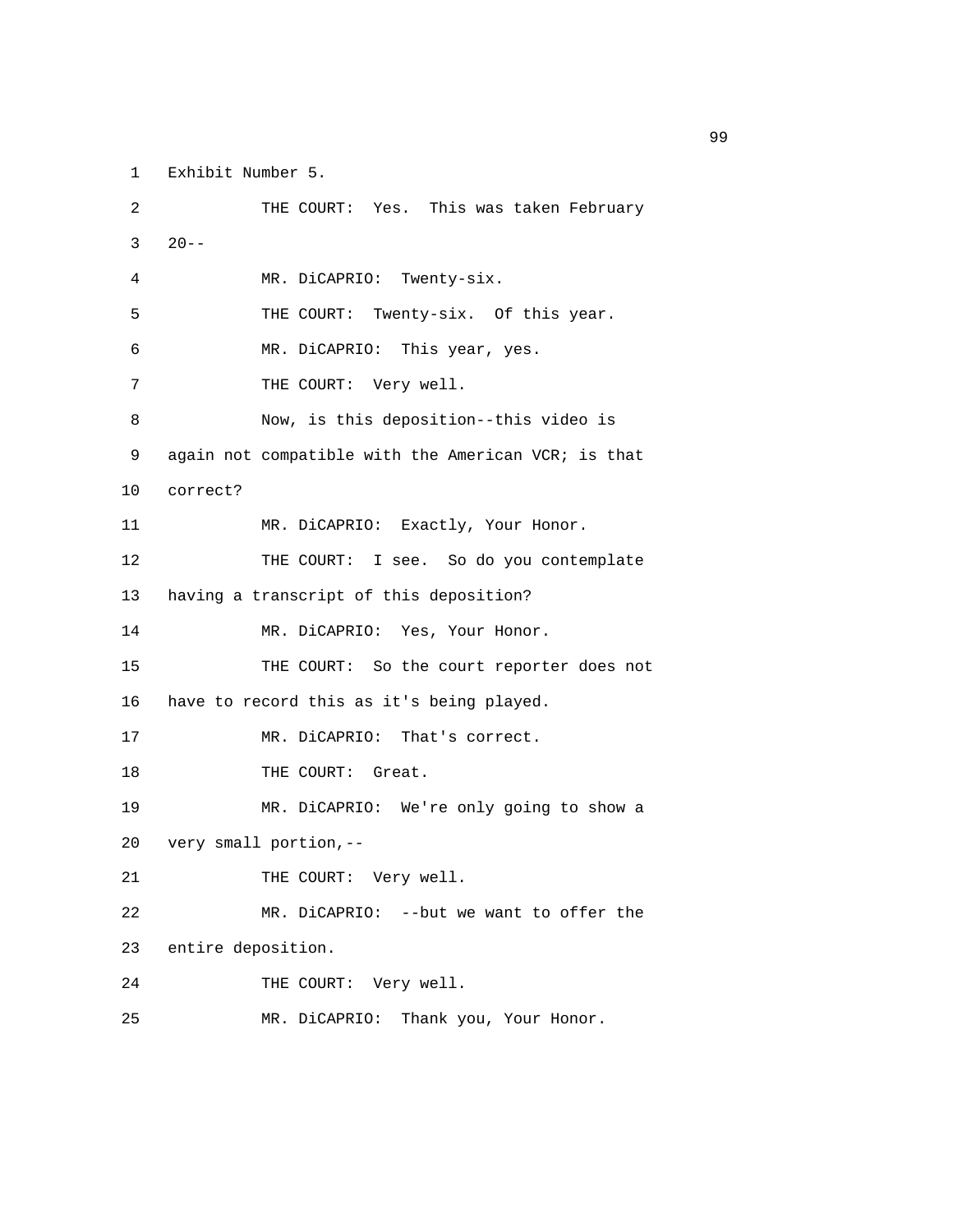1 May we start? 2 THE COURT: You may start. 3 [Video presentation of deposition of 4 Sertorio Junior.] 5 MS. CHOMSKY: Your Honor, may I consult 6 with counsel for a moment? 7 THE COURT: Which counsel? There's a lot 8 of counsel, Ms. Chomsky. All counsel. Very well. 9 [Pause.] 10 THE COURT: Mr. DiCaprio. 11 MR. DiCAPRIO: Yes, Your Honor. 12 Counsel tells me that it's basically 13 unintelligible to present the videotape in this 14 fashion, so-- 15 THE COURT: Well, I was anxiously waiting 16 for the transcript. 17 MR. DiCAPRIO: And that's what they 18 suggested and that's what we hope to do, Your 19 Honor, with the Court's permission. 20 THE COURT: On the other hand, if there 21 was anything dramatic that needs to be watched, I'm 22 prepared to do that. 23 MR. DiCAPRIO: Well, the rest of the video 24 describes the injuries that John Doe 1 sustained, 25 but I think the transcript will do just as good a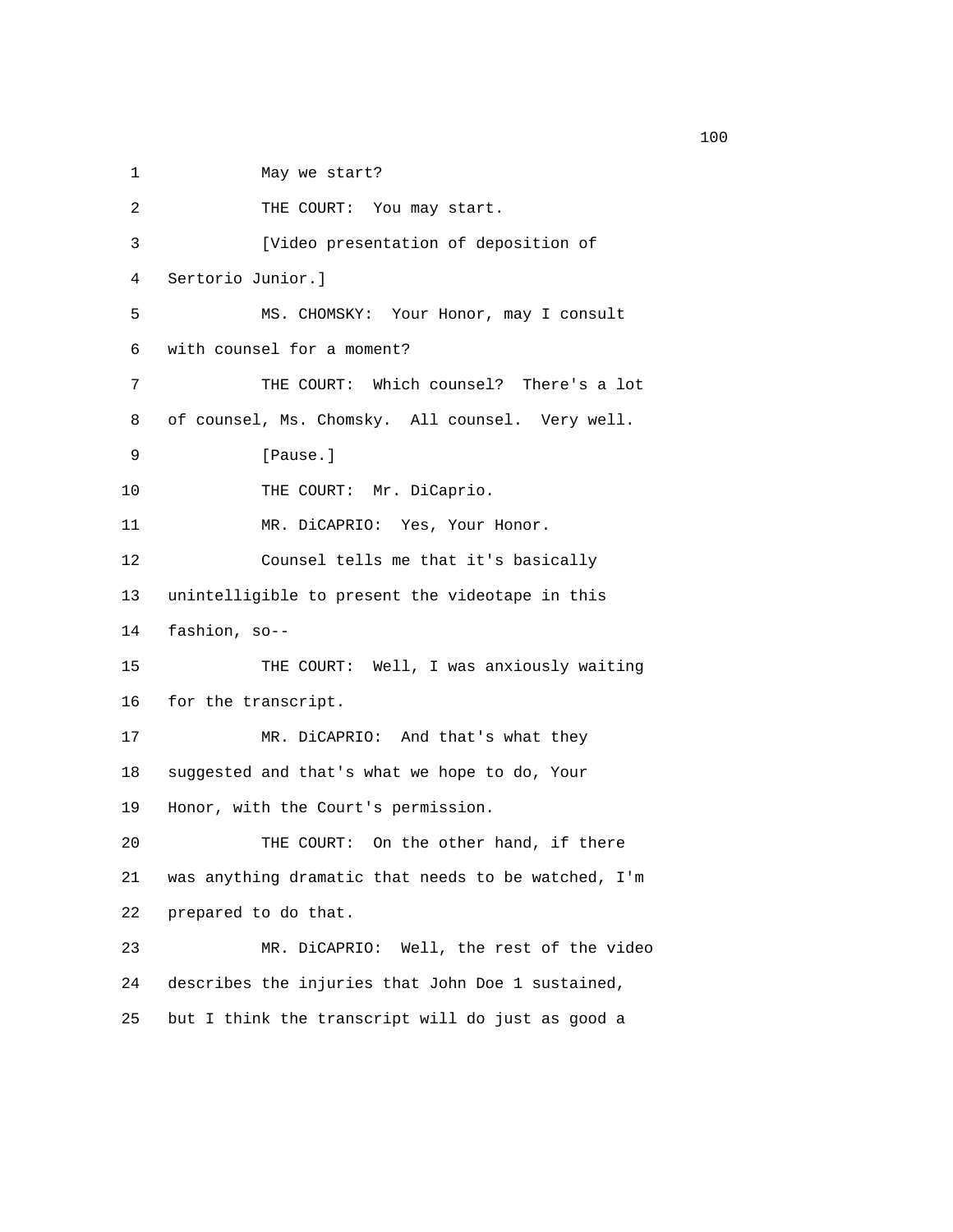1 job as the video.

| 2  | THE COURT: Fine. Well, I mean, I already            |
|----|-----------------------------------------------------|
| 3  | have a synopsis in the proposed findings of fact,   |
| 4  | so I think probably you will be well served just to |
| 5  | prepare a legible transcript for the Court. I can   |
| 6  | then read it at my leisure.                         |
| 7  | MR. DiCAPRIO: We will do that, Your                 |
| 8  | Honor. Thank you.                                   |
| 9  | THE COURT: Good. All right.                         |
| 10 | Assuming that Mr. John Doe is not prepared          |
| 11 | to go forward again this afternoon--is that your    |
| 12 | understanding?                                      |
| 13 | MR. DiCAPRIO: Yes, it is, Your Honor.               |
| 14 | THE COURT: Do you have any of your--how             |
| 15 | many more witnesses do you have, Mr. DiCaprio?      |
| 16 | MR. DiCAPRIO: We have one witness who is            |
| 17 | $the--$                                             |
| 18 | THE COURT: The expert?                              |
| 19 | MR. DiCAPRIO: Yes.                                  |
| 20 | THE COURT: Yes. Okay. That's it?                    |
| 21 | MR. DiCAPRIO: That's it, Judge.                     |
| 22 | MS. CHOMSKY: If I may, Your Honor, we               |
| 23 | were just contacted--while Mr. DiCaprio was--       |
| 24 | Otherwise engaged?<br>THE COURT:                    |
| 25 | MS. CHOMSKY: --otherwise engaged, I was             |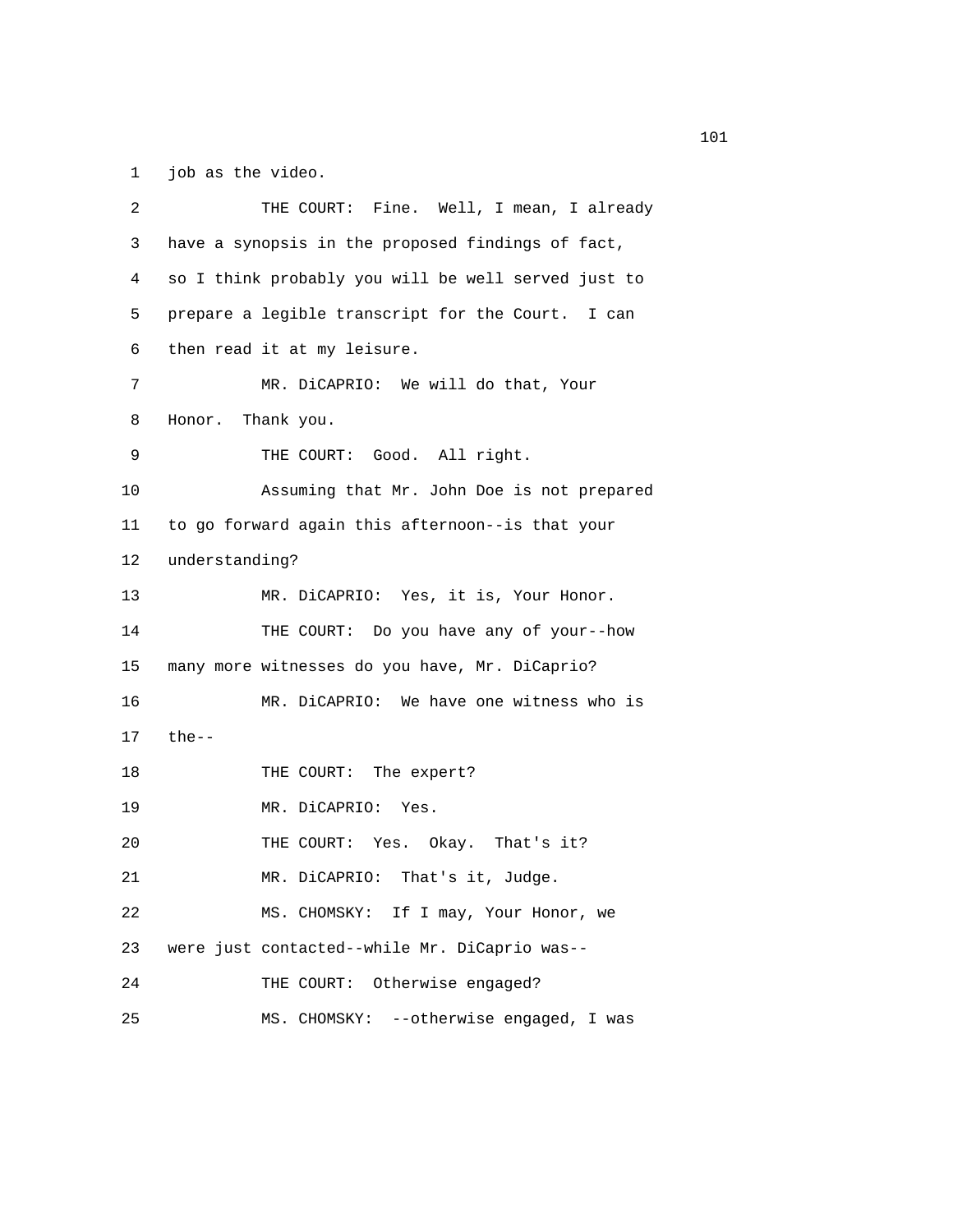1 just contacted by an expert who returned from East

2 Timor yesterday.

| 3  | THE COURT: Was he one of the three                   |
|----|------------------------------------------------------|
| 4  | experts that you were planning to call?              |
| 5  | MS. CHOMSKY: No, we weren't planning to              |
| 6  | call him, but he has pertinent information. His      |
| 7  | testimony would take less than an hour.              |
| 8  | THE COURT: All right.                                |
| 9  | MS. CHOMSKY: And I think he has--                    |
| 10 | THE COURT: Is he here in the courtroom?              |
| 11 | MS. CHOMSKY: He's not in the courtroom               |
| 12 | He went home to go to sleep, Your Honor. And<br>now. |
| 13 | we would like to put him on first thing tomorrow.    |
| 14 | THE COURT: All right. And then you have              |
| 15 | a social scientist?                                  |
| 16 | MR. DiCAPRIO: Yes.                                   |
| 17 | THE COURT: All right. Who is in the                  |
| 18 | courtroom or not in the courtroom?                   |
| 19 | MR. DiCAPRIO: No, she is not.                        |
| 20 | THE COURT: She's not in the courtroom.               |
| 21 | So they're the only two witnesses remaining, except  |
| 22 | that you may want to finish up with your John Doe    |
| 23 | witness?                                             |
| 24 | MR. DiCAPRIO: I believe so, yes.                     |
| 25 | So, in other words, you're<br>THE COURT:             |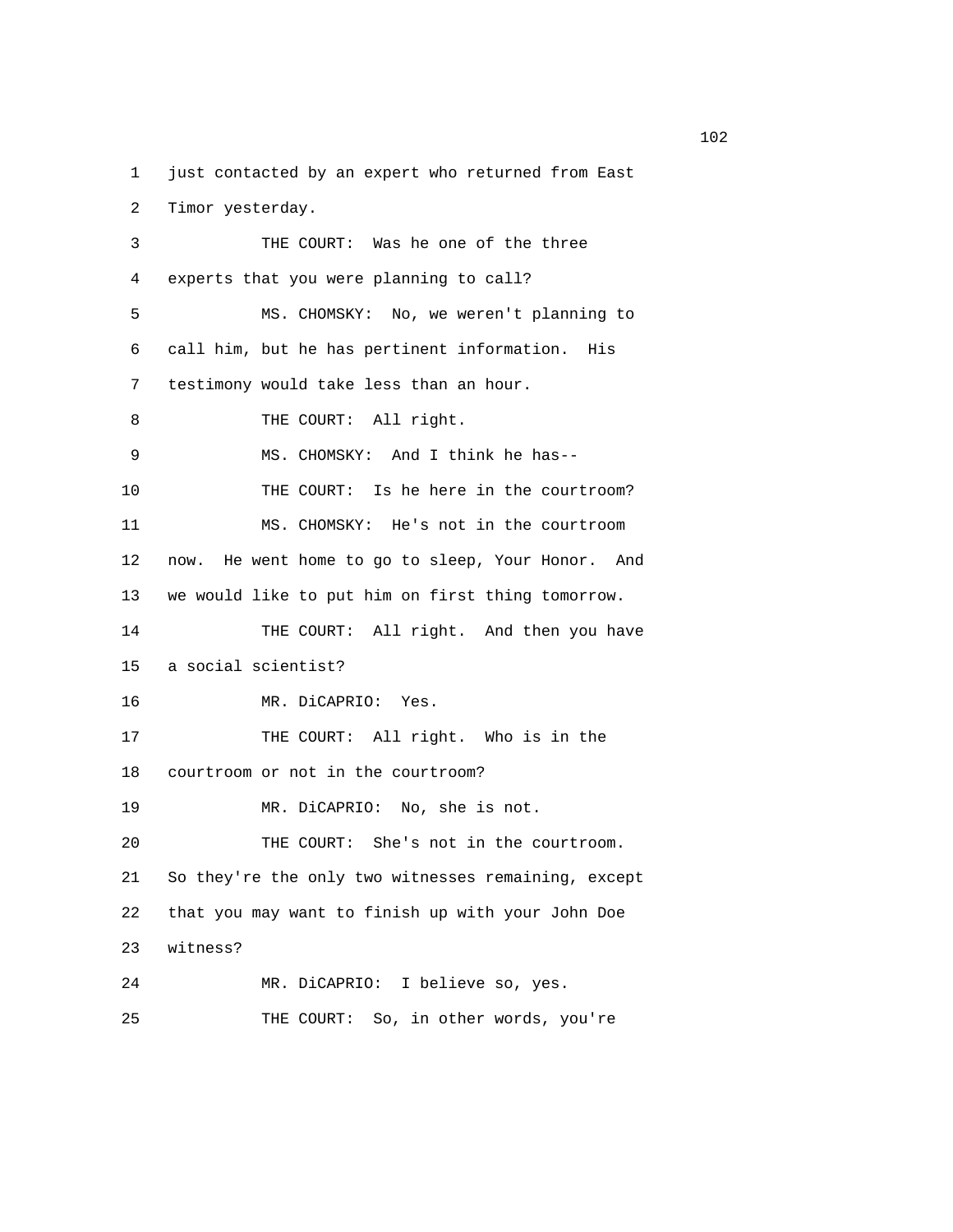1 saying that--well, if you need to caucus, go ahead. 2 MS. CHOMSKY: We also have the possibility 3 of satellite imagery that shows the burning, also 4 very short. 5 THE COURT: All right. 6 MS. CHOMSKY: And that-- 7 THE COURT: I set aside three days and I 8 think you're going to fall within that. 9 MS. CHOMSKY: We will definitely. 10 THE COURT: Yes. All right. 11 Do I understand, Mr. DiCaprio, that you 12 have no further testimony you wish to present this 13 afternoon, that we should adjourn? 14 MR. DiCAPRIO: With the Court's 15 permission. 16 THE COURT: Very well. I will grant you 17 permission. We will reconvene tomorrow at 18 nine-thirty. 19 MS. CHOMSKY: Thank you, Your Honor. 20 THE COURT: And you anticipate concluding 21 your testimony certainly by midday? You have an 22 hour of one expert. How long is your social 23 scientist or sociologist? 24 Mr. Schneebaum? You mean they're calling 25 you into service?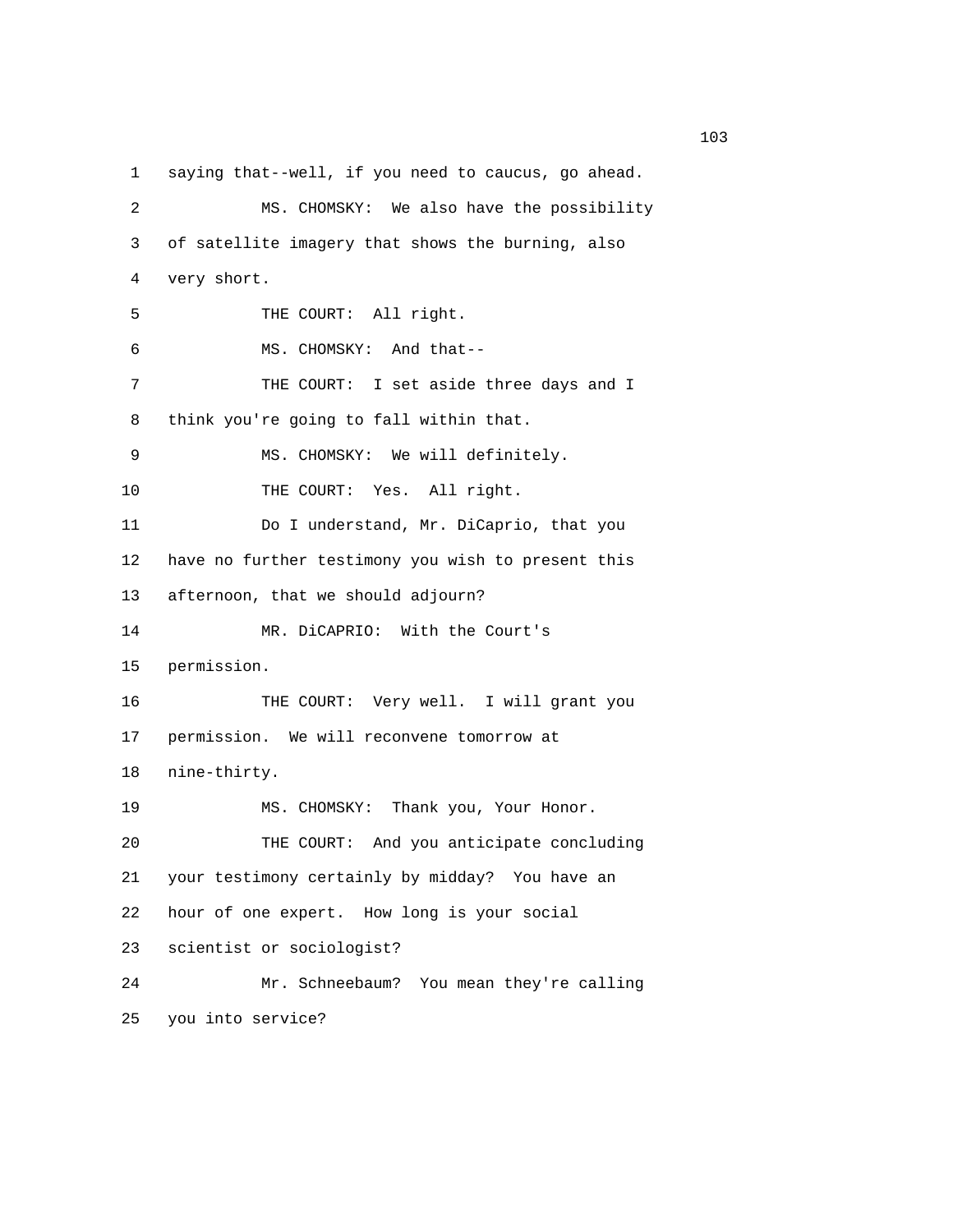1 MR. SCHNEEBAUM: Well, yes. I have been 2 sitting here minding my own business all day. 3 THE COURT: Patiently. 4 MR. SCHNEEBAUM: Patiently. 5 I will be questioning the clinical social 6 worker. 7 THE COURT: Yes. 8 MR. SCHNEEBAUM: I think that testimony 9 will take less than an hour. 10 THE COURT: Very well. 11 MR. SCHNEEBAUM: And I would ask the 12 Court's indulgence for less than an hour for a 13 closing argument. 14 THE COURT: Very well. 15 Let me ask you, do you contemplate 16 submitting any additional written pleading? 17 MR. SCHNEEBAUM: I think we are going to 18 need to revise our proposed findings of fact and 19 conclusions of law to conform to the evidence as it 20 has been heard by the Court. But aside from simply 21 an amendment to what the Court already has before 22 it, we do not contemplate anything additional. 23 THE COURT: All right. Should there be 24 any specific issue that I would like you to 25 address, I will advise you tomorrow.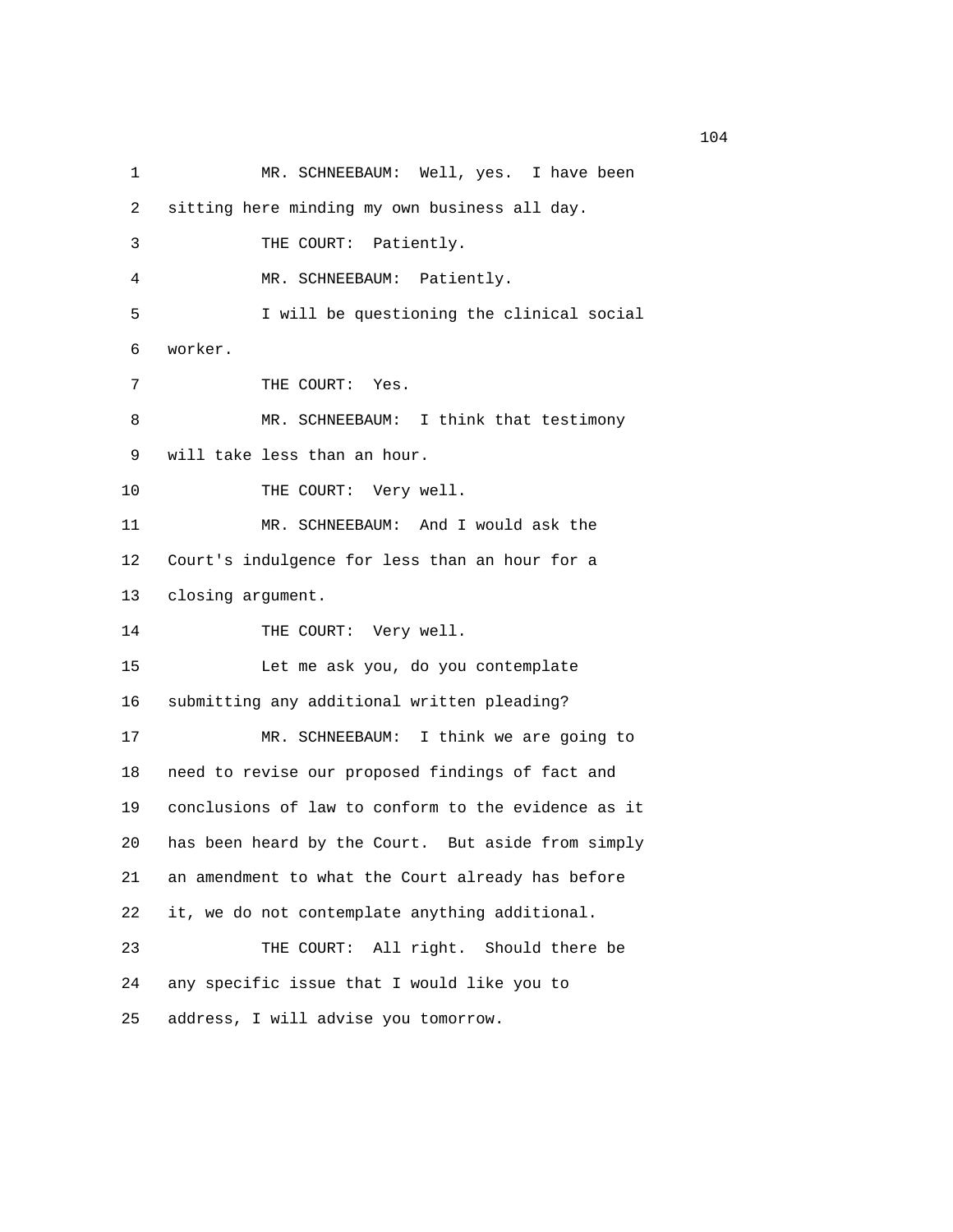1 Very well. We'll adjourn this evening and 2 reconvene tomorrow at nine-thirty. Thank you. 3 MR. DiCAPRIO: Thank you, Your Honor. 4 THE COURT: Before you leave, Mr. 5 DiCaprio, I think Ms. Kay, the courtroom deputy, 6 would like to chat with you with respect to the 7 introduction of certain exhibits and one that we 8 seem to be missing. It was not handed up to the 9 Court. 10 MR. DiCAPRIO: Yes, Your Honor. May I 11 also say that if, after counsel has the opportunity 12 to discuss the matter, if we feel that there is a 13 point of law or more, or two, that we would like to 14 specifically address to the Court, would we be 15 permitted to provide-- 16 THE COURT: Certainly. I will give you 17 leave to file whatever you think is appropriate. 18 The--particularly the area of punitive damages, 19 there's a lot of evidence that has been introduced 20 that goes beyond obviously the damages or certainly 21 the compensatory damages component of the John Doe 22 witnesses, the plaintiffs who have testified. So 23 to the extent that you may want to tie in the more 24 general evidence as to the general destruction and 25 policies of the government, I will give you an